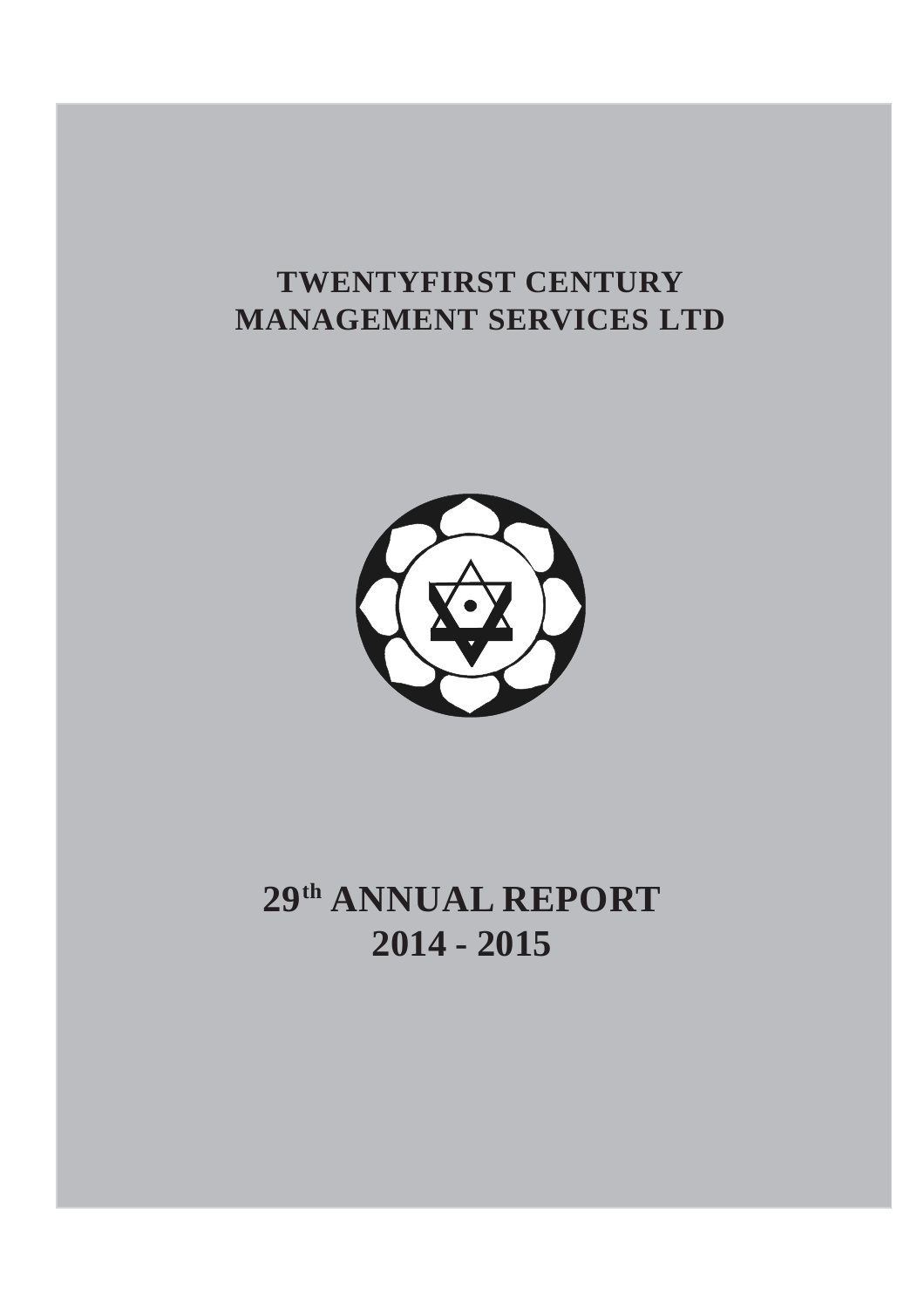

# Inside

Annual General Meeting will be held on Friday, 17<sup>th</sup> July 2015 at 3.30 p.m. at Narada Gana Sabha Mini Hall, T.T.K. Salai, Chennai - 600 018.

As a measure of economy, copies of the Annual Report will not be distributed at the Annual General Meeting. Members are requested to bring their copies to the meeting.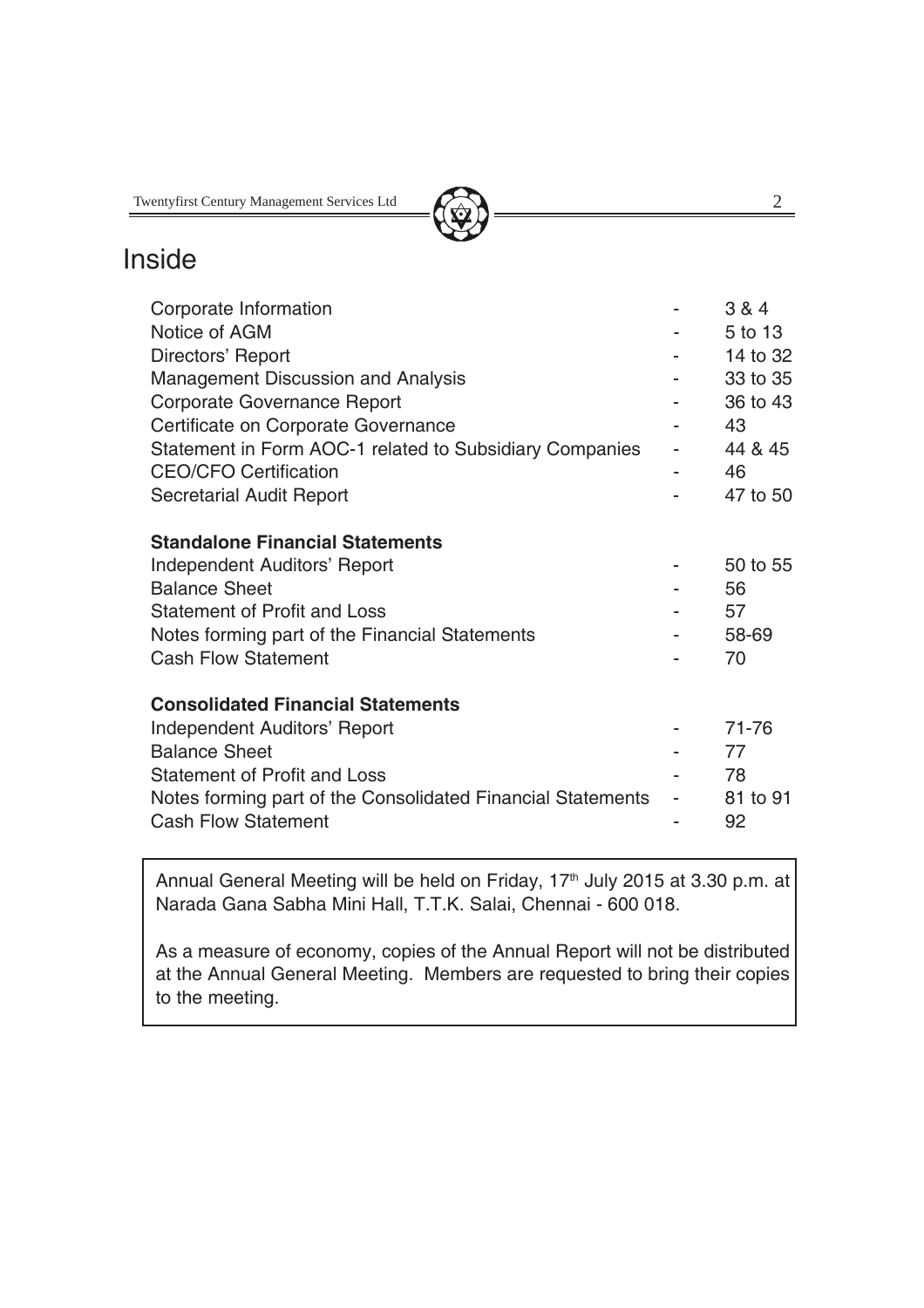

TWENTY NINTH ANNUAL REPORT 2014 - 2015

#### **CORPORATE INFORMATION**

## **Board of Directors**

Mr. Sundar Iyer -Chairman Mr. Krishnan Muthukumar - Director Mr. Iyer Vishwanath – Independent Director Mr. S.Hariharan – Independent Director Ms. Sita Sunil – Independent Director (From 21<sup>st</sup> April 2015)

Company Secretary - Mr. A.V.M. Sundaram Chief Financial Officer - Mr. Bhaskar Shetty

#### **Board Committees**

#### **Audit Committee**

Mr. Iyer Vishwanath – (Chairman of the committee) Mr. S.Hariharan Mr. Sundar Iyer

#### **Stakeholders Relationship Committee**

Mr. S.Hariharan– (Chairman of the committee) Mr. Iyer Vishwanath Mr. Sundar Iyer

#### **Nomination and Remuneration Committee**

Mr. Iyer Vishwanath – (Chairman of the committee) Mr. S.Hariharan Mr. Sundar Iyer

#### **Corporate Social Responsibility Committee**

Mr. Sundar Iyer – (Chairman of the committee) Mr. Iyer Vishwanath Mr. S.Hariharan

**Statutory Auditors** M/s Lakhani & Lakhani

Chartered Accountants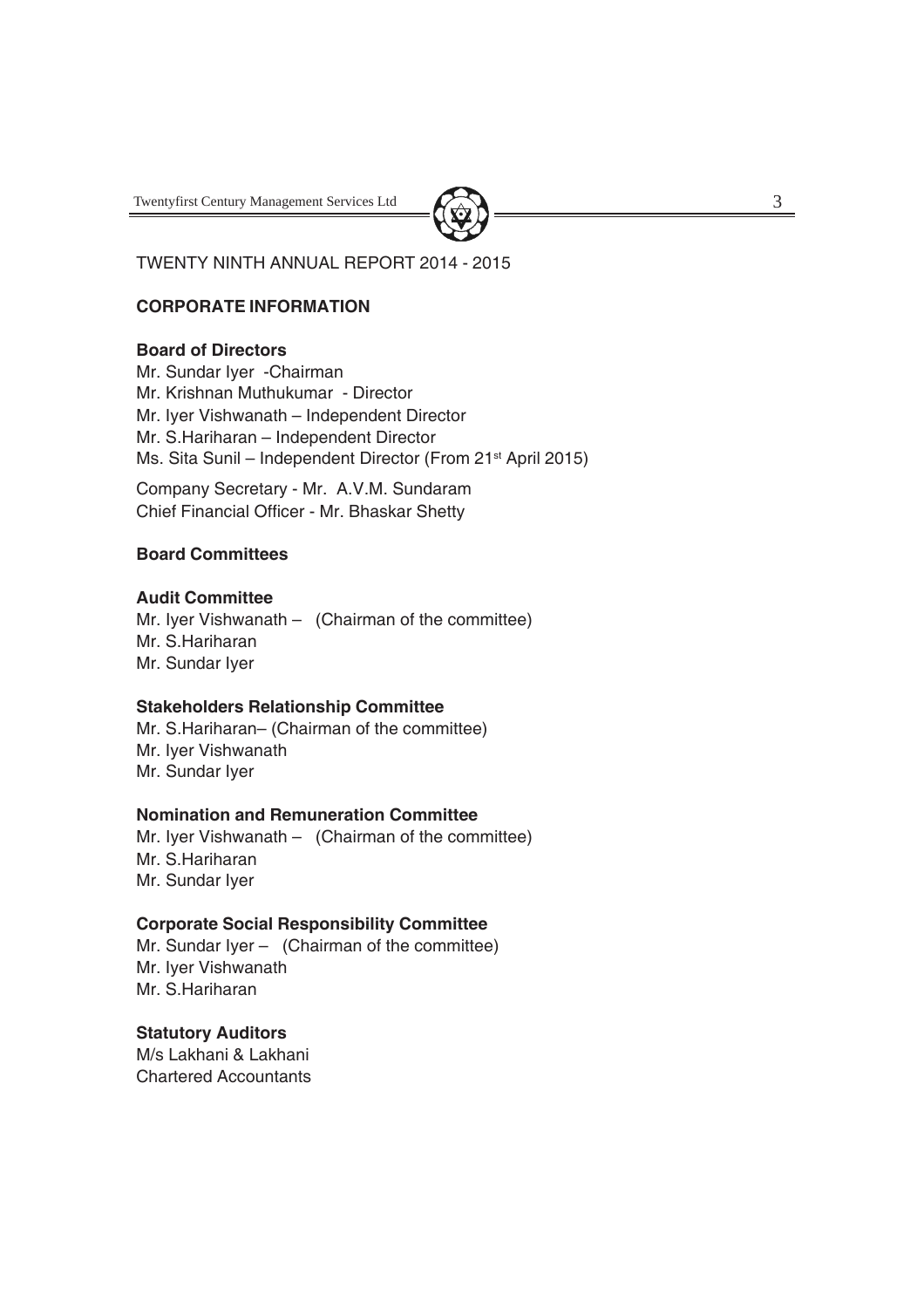#### **Secretarial Auditors**

M/s Lakshmmi Subramanian & Associates Company Secretaries

#### **Internal Auditors**

M/s. Om Prakash S. Chaplot & Co Chartered Accountants

#### **Principal Bankers**

ICICI BANK LIMITED HDFC BANK LIMITED STATE BANK OF TRAVANCORE

#### **Registrars & Share Transfer Agents**

Link Intime India Pvt. Limited *C-13, Pannalal Silk Mills Compound L.B.S. Marg, Bhandup (W), Mumbai-400 078 Tel: 25963838, Fax: 25946969*

#### **Stock Exchanges where Company's**

**Securities are listed** BSE Limited National Stock Exchange of India Limited

#### **Registered Office**

*No*.67, Old No.28-A, Door No.G-3., Eldams Road, Alwarpet,Chennai – 600 018 *Tel: 42030149, Fax: 24328252*

#### **Corporate Office**

1st Floor, Grease House, Zakaria Bundar Road, SEWREE – WEST Mumbai – 400 015 Tel.: 91 22 24191106/24156538 Fax: 91 22 24115260

#### **Website**

www.tcms.bz

**Investor Relations Email ID** investors@tcms.bz

**Corporate Identity Number L74210TN1986PLC012791**

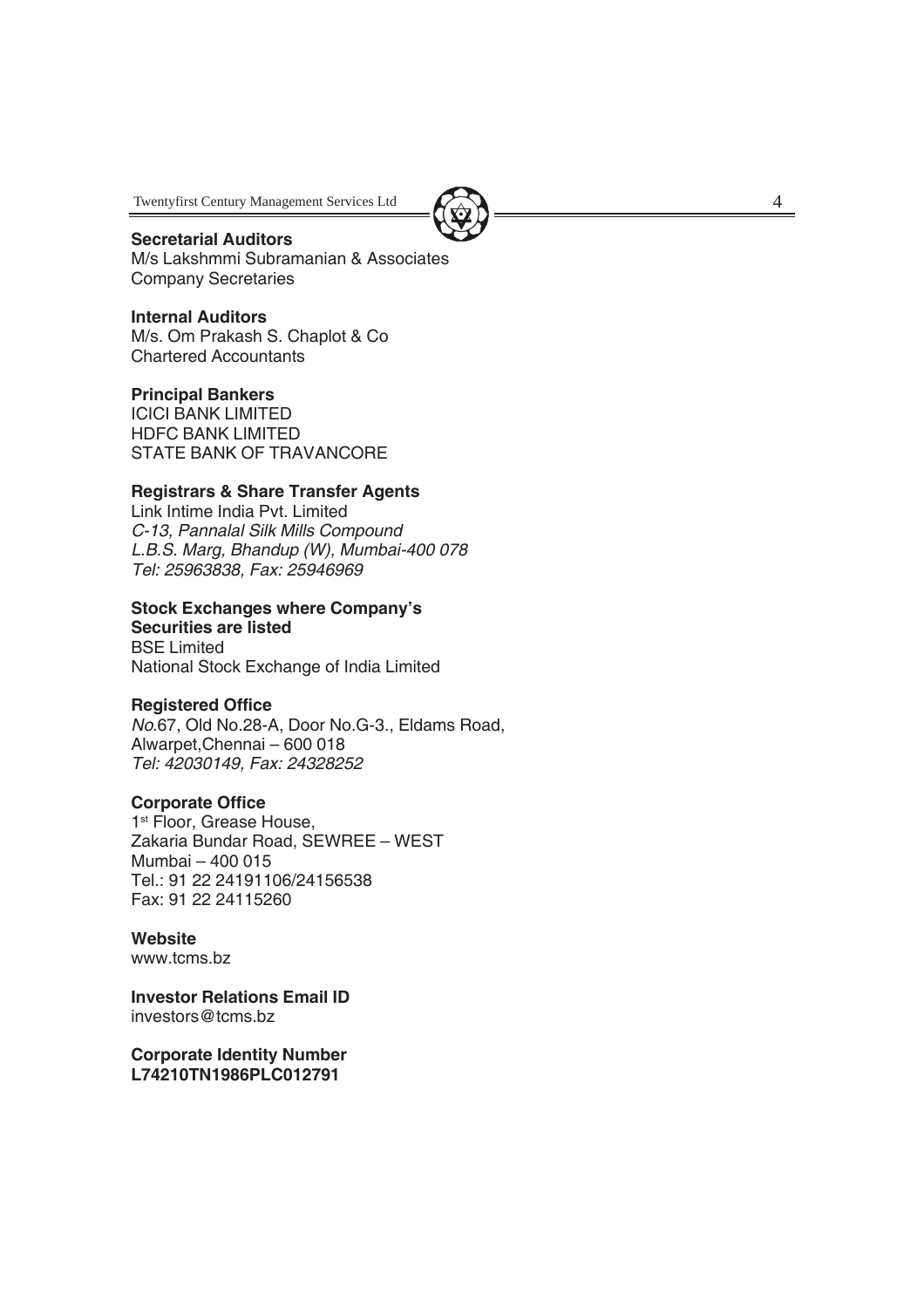Twentyfirst Century Management Services Ltd  $\sim$  5



#### **NOTICE OF THE ANNUAL GENERAL MEETING**

Notice is hereby given that the 29<sup>h</sup> Annual General Meeting of the Company will be held on Friday, 17<sup>th</sup> July 2015 at 3.30 p. m. at Narada Gana Sabha, Mini Hall, T.T.K. Salai, Chennai - 600 018 to transact the following business.

#### **ORDINARY BUSINESS**

- 1. To receive, consider and adopt the audited Balance Sheet as at 31<sup>st</sup> March 2015 and the Statement of Profit & Loss account for the year ended on that date together with the reports of the Board of Directors and Auditors thereon.
- 2. To declare the final dividend for the financial year 2014-15.
- 3. To appoint Mr. Sundar Iyer (DIN 00481975) who retires at the ensuing Annual General Meeting and being eligible offers himself for reappointment.
- 4. To consider and if thought fit, to pass with or without modifications, the following resolution as an Ordinary Resolution.

"Resolved that in accordance with applicable provisions of the Companies Act 2013 and the Rules made thereunder (including any statutory modification(s) or re-enactment thereof), the retiring auditors, Messrs. Lakhani & Lakhani, Mumbai, Chartered Accountants (Registration Number 115728W) be and are hereby appointed as Statutory Auditors of the Company to hold office from the conclusion of this 29th Annual General Meeting until the conclusion of the next 33<sup>"</sup> Annual General Meeting for a period of five years, subject to the ratification of the appointment by the shareholders at the annual general meeting every year, at such remuneration as may be determined by the Board of Directors of the company."

#### **SPECIAL BUSINESS**

5. To consider and if thought fit, to pass with or without modification(s), the following resolution as an Ordinary Resolution:

"RESOLVED that pursuant to the provisions of Sections 149, 150, 152 and any other applicable provisions of the Companies Act, 2013 and the rules made thereunder (including any statutory modification(s) or re-enactment thereof for the time being in force) read with Schedule IV to the Companies Act, 2013, Mr. Iyer Vishwanath (DIN 00137166) Director of the Company who retires by rotation at the Annual General Meeting and in respect of whom the Company has received a notice in writing from a member under section 160 of the Companies Act,2013, proposing his candidature for the office of Director, be and is hereby appointed as an Independent Director of the Company to hold office for a term<br>of 5 years up to 16<sup>st</sup> July 2020 not liable to retire by rotation."

6. To consider and, if thought fit, to pass, with or without modification(s), the following resolution as an Ordinary Resolution:

"RESOLVED that pursuant to the provisions of Sections 149, 150, 152 and any other applicable provisions of the Companies Act, 2013 and the rules made there under (including any statutory modification(s) or re-enactment thereof for the time being in force) read with Schedule IV to the Companies Act, 2013, Mrs.Sita Sunil (DIN 00041722) who was appointed as Additional Director of the Company with effect from 21st April 2015 and who holds office till the date of AGM and in respect of whom the Company has received a notice in writing from a member under section 160 of the Companies Act,2013, proposing his candidature for the office of Director, be and is hereby appointed as an Independent Director of the Company to hold office for a term of 5 years up to 20th April 2020,not liable to retire by rotation".

7. To consider and, if thought fit, to pass, with or without modification, the following resolution as an Ordinary Resolution:

RESOLVED THAT pursuant to the provisions of section 204 and all other applicable provisions, if any, of the Companies Act, 2013, M/s Lakshmmi Subramanian & Associates, Practising Company Secretaries, having office at "Murugesa Naicker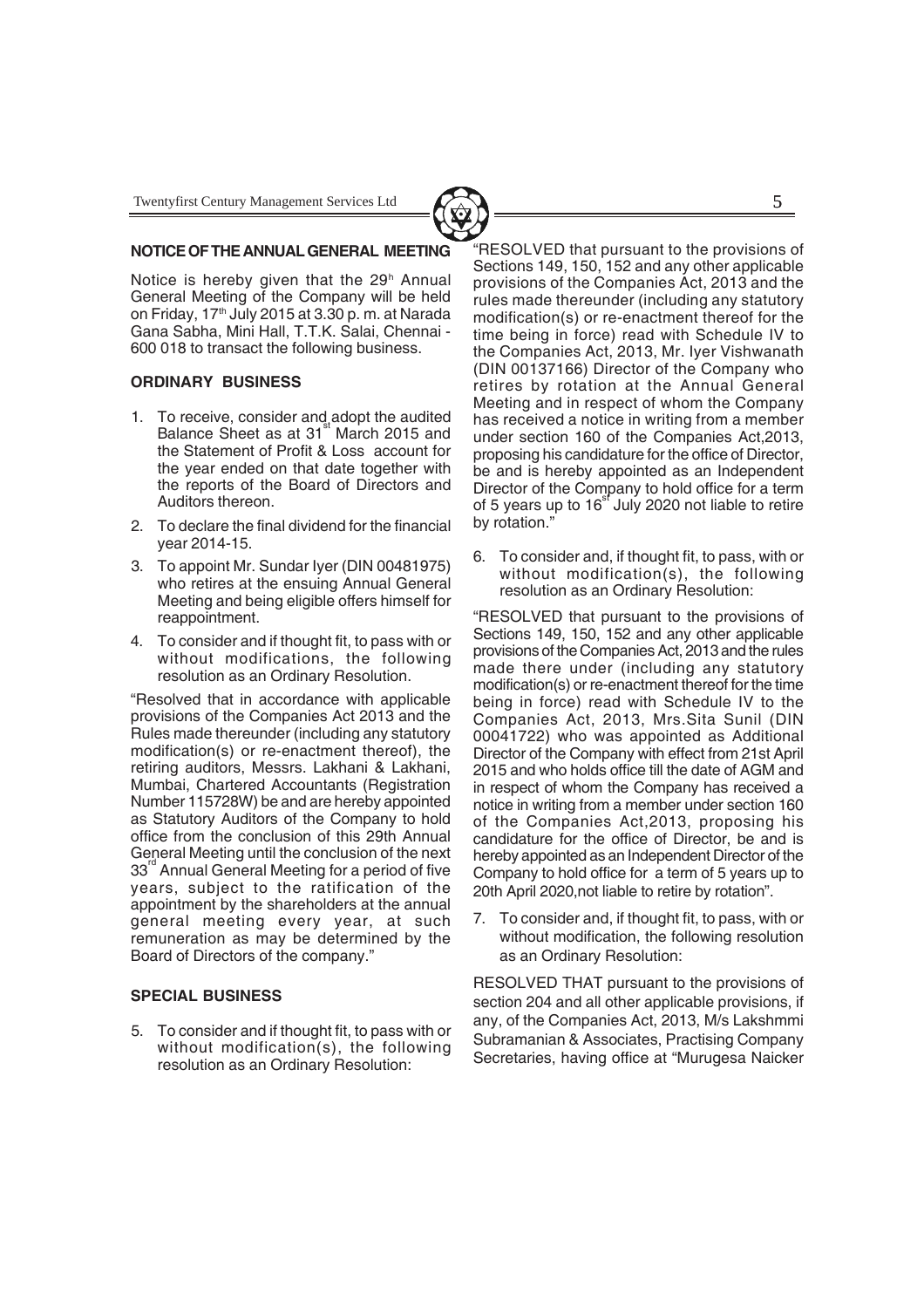Twentyfirst Century Management Services Ltd  $\sim$  6



Complex, No.81, Greams Road, Chennai-600006 be and is hereby appointed as Secretarial Auditors of the company in order to furnish Secretarial Audit Report for the financial year ending 31.03.2016 as required under the provisions of said section on a remuneration to be fixed by the Board of Directors.

8. To approve related party transaction and in this regard to consider and, if thought fit, to pass the following resolution as an Ordinary Resolution:

RESOLVED THAT pursuant to provisions of clause 49 of the Listing Agreement of the Stock Exchanges (including any amendment, modification or re-enactment thereof), consent of the members of the Company be and is hereby accorded for transacting through M/s. SI BROKING AND INVESTMENTS LIMITED (Trading Member of National Stock Exchange of India Limited and Stock Exchange, Mumbai) (Associate of the company) as a business client for executing trades in CAPITAL MARKET SEGMENT AND DERIVATIVES TRADING IN SHARES (F&O) through NSEIL and STOCK EXCHANGE, MUMBAI and which falls under the definition of material related party transaction during the financial year on the terms as briefly mentioned in the explanatory statement to this resolution.

RESOLVED FURTHER THAT consent of the members of the Company be and is hereby accorded to all acts, deeds and things which was done and documents executed in connection with such material related party transaction.

By Order of the Board

Place: Mumbai A. V. M. SUNDARAM

Date: 10.06.2015 Company Secretary

#### **NOTES:**

- a) **A MEMBER ENTITLED TO ATTEND AND VOTE AT THE MEETING IS ENTITLED TO APPOINT A PROXY TO ATTEND AND VOTE INSTEAD OF HIMSELF AND THE PROXY NEED NOT BE A MEMBER OF THE COMPANY.**
- b) The instrument appointing proxy (duly completed, stamped and signed) in order to be effective must be deposited at the registered office of the company not less than 48 hours before the commencement of the  $29<sup>′</sup>$ annual general meeting of the company. During the period beginning 24 hours before the time fixed for the commencement of the meeting and ending with the conclusion of the meeting, member would be entitled to inspect the proxies lodged, at any time during the business hours of the company, provided not less than 3 days written notice is given to the company in advance. The Members / Proxies are requested to bring their copy of Annual Report and duly filled Attendance Slips for attending the Meeting.
- c) Payment of Final Dividend @20% (Rs. 2 per Equity Share having face value of Rs.10 each) for the Financial Year ended on  $31<sup>st</sup>$  March 2015, as recommended by the Board, if approved at this AGM, will be made only to those Members whose names appear in the Register of Members of the Company as on  $10<sup>th</sup>$  July 2015, being the date of book closure or to their mandates, as the case may be. In respect of Equity Shares held in electronic form, the Final Dividend will be paid on the basis of beneficial ownership as on  $10^{\degree}$  July 2015 as per details furnished by the National Securities Depository Ltd. (NSDL) and Central Depositories Services (India) Ltd. (CDSL) for this purpose.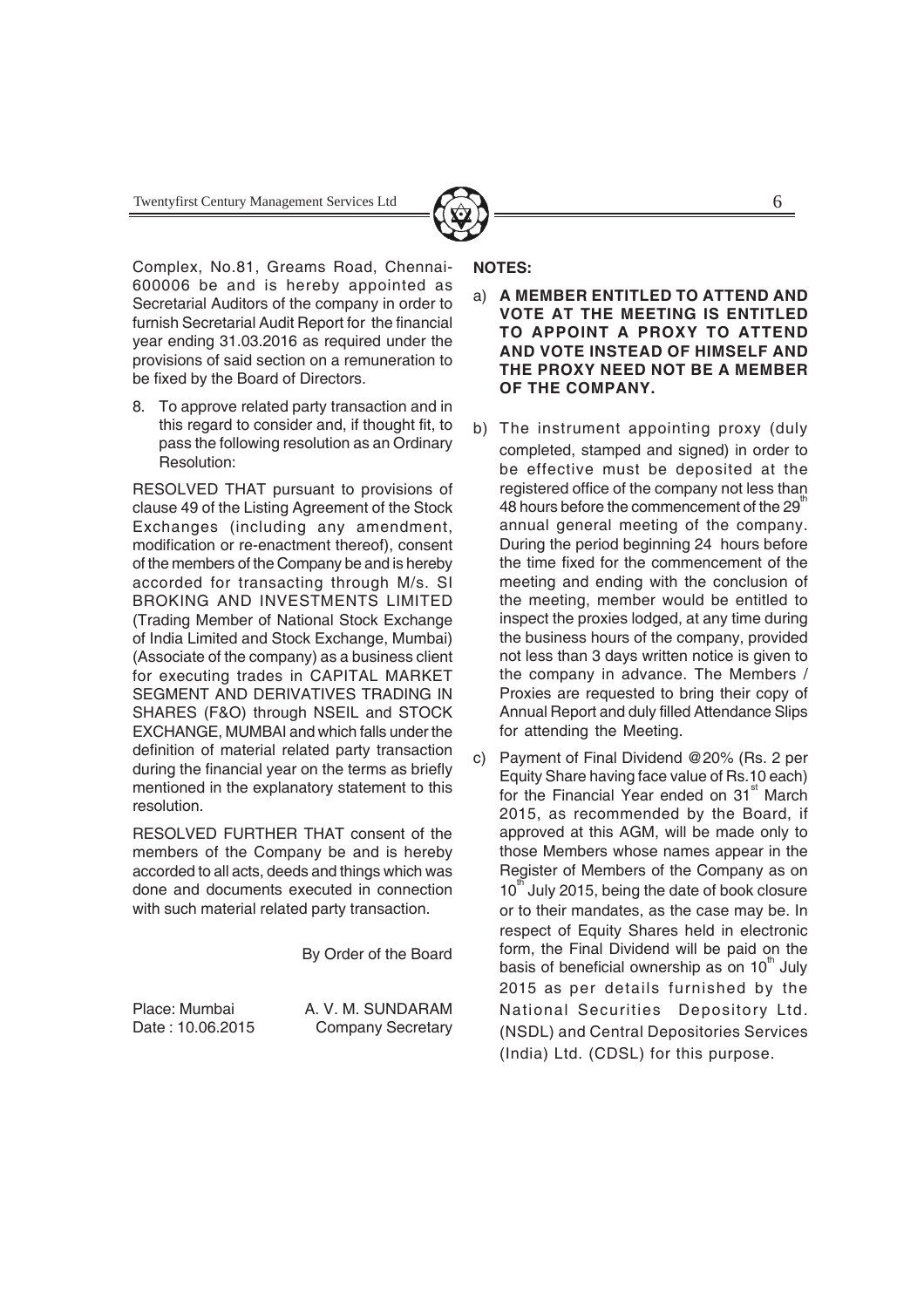Twentyfirst Century Management Services Ltd  $\sim$   $\sim$   $\sim$   $\sim$   $\sim$  7



- e) Corporate Members intending to send their authorised representatives to attend the Meeting are requested to send a duly certified copy of Board Resolution on the letterhead of the Company, signed by one of the Directors or Company Secretary or any other authorized signatory and / or duly notarized Power of Attorney, authorizing their representatives to attend and vote on their behalf at the Meeting.
- f) The Register of Members and Share Transfer books of the Company will remain closed from Monday 13th July, 2015 to Friday 17th July, 2015 (both days inclusive) for the purpose of Annual General Meeting.
- g) Members holding shares in physical form are requested to immediately notify change in their address, if any, to the Registrar and Share Transfer Agents, Link Intime India Private Limited, C - 13, Pannalal Silk Mills Compound, L. B. S. Marg, Bhandup (West), Mumbai – 400 078, quoting their Folio Number(s).
- h) Pursuant to Section 72 of the Companies Act, 2013, shareholders holding shares in physical form may file nomination in the prescribed Form SH-13 with the Company's Registrar and Transfer Agent. In respect of shares held in electronic / demat form, the nomination form may

be filed with the respective Depository Participant.

- i) Members desirous of obtaining any information concerning the accounts of the Company are requested to address their queries to the Company Secretary at least seven days in advance of the Meeting so that the information required can be readily made available at the Meeting.
- j) All documents referred to in the accompanying Notice are available for inspection at the Registered Office of the Company during business hours on all days, up to the date of Annual General Meeting.
- k) Profile of directors seeking reappointment as stipulated in terms of Clause 49 of the listing agreement with the stock exchanges is provided in the report on corporate governance, which forms an integral part of this annual report.
- l) Pursuant to the provisions of Section 124 of the Companies Act, 2013 the Company has transferred the unpaid or unclaimed final dividend for the financial year 2006- 07 and interim dividend for the financial year 2007-08 on due date to the Investor Education and Protection Fund (the IEPF) established by the Central Government pursuant to Section 125 of the Companies Act, 2013.

**Information in respect of such unclaimed dividend when due for transfer to the Investor Education and Protection Fund.**

The Company will transfer the Final dividend amount that remains unpaid or unclaimed for the financial year 2007-08 to the Investor Education and Protection Fund on 26-11-2015.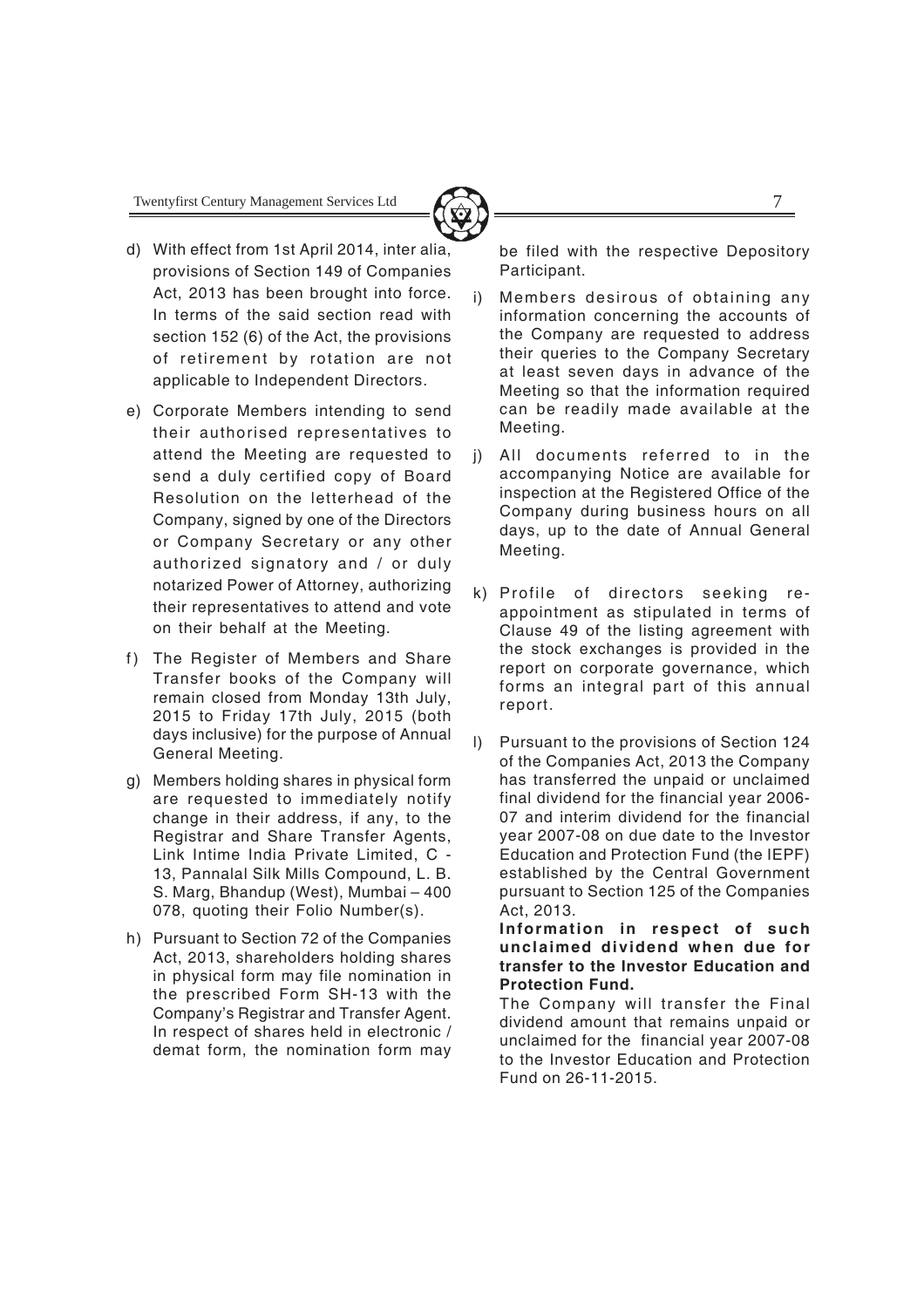Twentyfirst Century Management Services Ltd  $\sim$  8



Members, who have not yet encashed their Final Dividend Warrant for the Financial Year 2007-08, are requested to lodge their claims with the RTA.

No claims shall lie against the Company or the Fund once the unclaimed Dividend is transferred to IEPF.

- m) Voting through Electronic Means
	- i) In compliance with provisions of Section 108 of the Companies Act, 2013, Rule 20 of the Companies (Management and Administration) Rules, 2014 as substituted by the Companies (Management and Administration) Amendment Rules, 2015 ('Amended Rules 2015') and Clause 35B of the Listing Agreement, the Company is pleased to provide members facility to exercise their right to vote on resolutions proposed to be considered at the 29th Annual General Meeting (AGM) by electronic means and the business may be transacted through e-Voting Services. The facility of casting the votes by the members using an electronic voting system from a place other than venue of the AGM ("remote e-voting") will be provided by National Securities Depository Limited (NSDL).
	- ii) The facility for voting through ballot paper shall be made available at the AGM and the members attending the meeting who have not cast their vote by remote e-voting shall be able to exercise their right at the meeting through ballot paper.
	- iii) The members who have cast their vote by remote e-voting prior to the AGM may also attend the AGM but shall not be entitled to cast their vote again.
- iv) The remote e-voting period commences on 13th July 2015 (9:00 am) and ends on 16th July 2015 (5:00 pm). During this period members of the Company holding shares either in physical form or in dematerialized form, as on the cut-off date of  $10^{\circ}$  July 2015, may cast their vote by remote e-voting. The remote e-voting module shall be disabled by NSDL for voting thereafter. Once the vote on a resolution is cast by the member, the member shall not be allowed to change it subsequently.
- v) The process and manner for remote evoting are as under:
- A. In case a Member receives an email from NSDL [for members whose email IDs are registered with the Company/Depository Participants(s)]:
	- (i) Open email and open PDF file viz; "TCMS Limited remote e-voting.pdf" with your Client ID or Folio No. as password. The said PDF file contains your user ID and password/PIN for remote e-voting. Please note that the password is an initial password.
	- (ii) Launch internet browser by typing the following URL: https://www.evoting.nsdl.com
	- (iii) Click on Shareholder Login
	- (iv) Put user ID and password as initial password/PIN noted in step (i) above. Click Login.
	- (v) Password change menu appears. Change the password/PIN with new password of your choice with minimum 8 digits/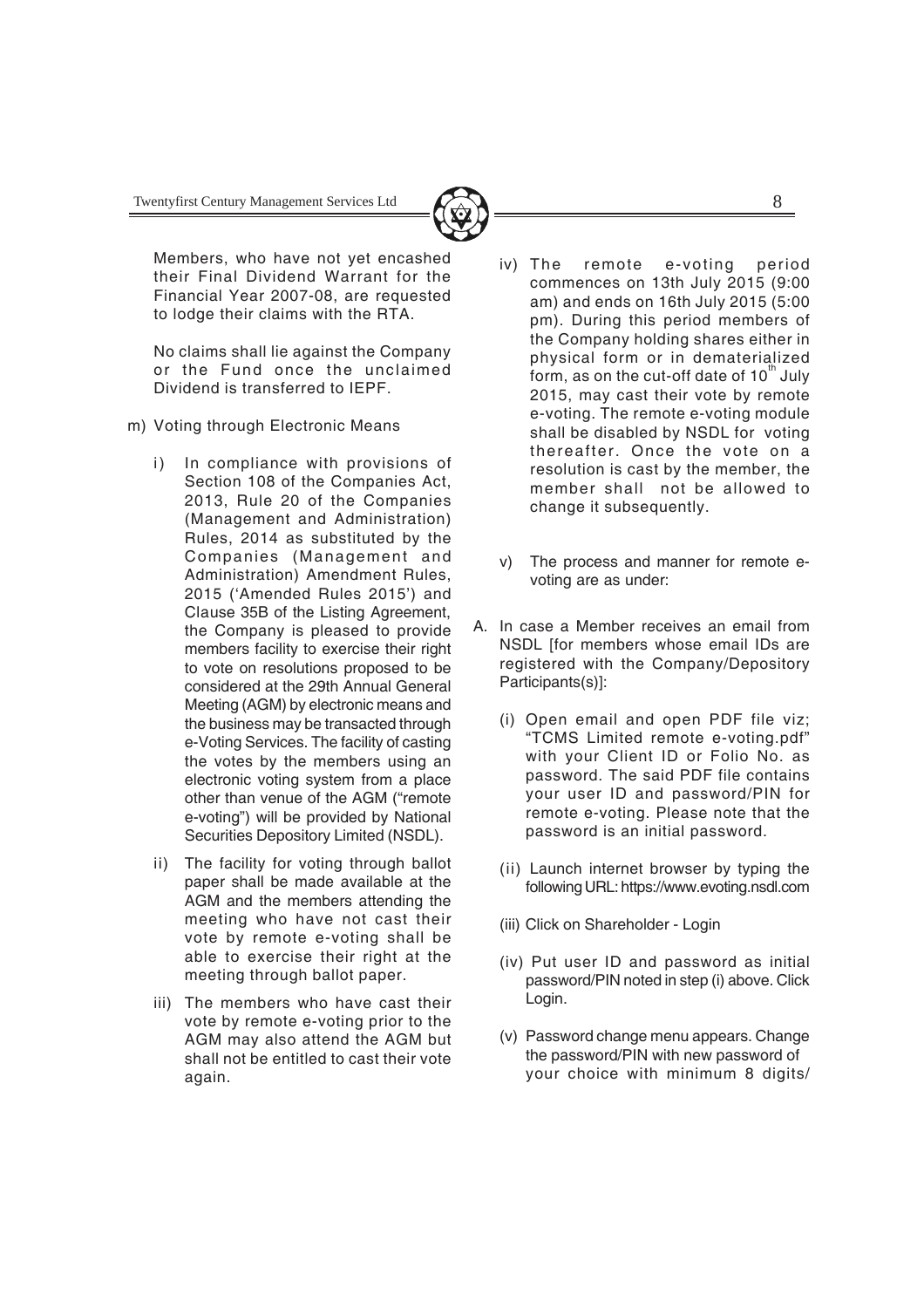

characters or combination thereof. Note new password. It is strongly recommended not to share your password with any other person and take utmost care to keep your password confidential.

- (vi) Home page of remote e-voting opens. Click on remote e-voting: Active Voting Cycles.
- (vii)Select "REVEN" of TCMS Limited.
- (viii)Now you are ready for remote e-voting as Cast Vote page opens.
- (ix) Cast your vote by selecting appropriate option and click on "Submit" and also "Confirm" when prompted.
- (x) Upon confirmation, the message "Vote cast successfully" will be displayed.
- (xi) Once you have voted on the resolution, you will not be allowed to modify your vote.
- (xii) Institutional shareholders (i.e. other than individuals, HUF, NRI etc.) are required to send scanned copy (PDF/JPG Format) of the relevant Board Resolution/ Authority letter etc. together with attested specimen signature of the duly authorized signatory(ies) who are authorized to vote, to the Scrutinizer through e-mail to tcmsscrutinizer@gmail.com or evoting@tcms.bz with a copy marked to evoting@nsdl.co.in
- B. In case a Member receives physical copy of the Notice of AGM [for members whose email IDs are not registered with the Company/ Depository Participants(s) or requesting physical copy] :
- (i) Initial password is provided as below/at the bottom of the Attendance Slip for the AGM: REVEN (Remote e-voting Event Number) USER ID PASSWORD/PIN
- (ii) Please follow all steps from Sl. No. (ii) to Sl. No. (xii) above, to cast vote.
- VI. In case of any queries, you may refer the Frequently Asked Questions (FAQs) for Members and remote e-voting user manual for Members available at the download section of www.evoting.tcms.com or call on toll free no.: 1800-222-990.
- VII. If you are already registered with NSDL for remote e-voting then you can use your existing user ID and password/PIN for casting your vote.
- VIII. You can also update your mobile number and e-mail id in the user profile details of the folio which may be used for sending future communication(s).
- IX. The voting rights of members shall be in proportion to their shares of the paid up equity share capital of the Company as on the cut-off date of  $10<sup>th</sup>$  July 2015.
- X. Any person, who acquires shares of the Company and become member of the Company after dispatch of the Notice of AGM and holding shares as of the cut-off date i.e.  $10<sup>th</sup>$  July 2015, may obtain the login ID and password by sending a request at evoting@nsdl.co.in or evoting@tcms.bz. However, if you are already registered with NSDL for remote e-voting then you can use your existing user ID and password for casting your vote. If you forgot your password, you can reset your password by using "Forgot User Details/Password" option available on www.evoting.nsdl.com.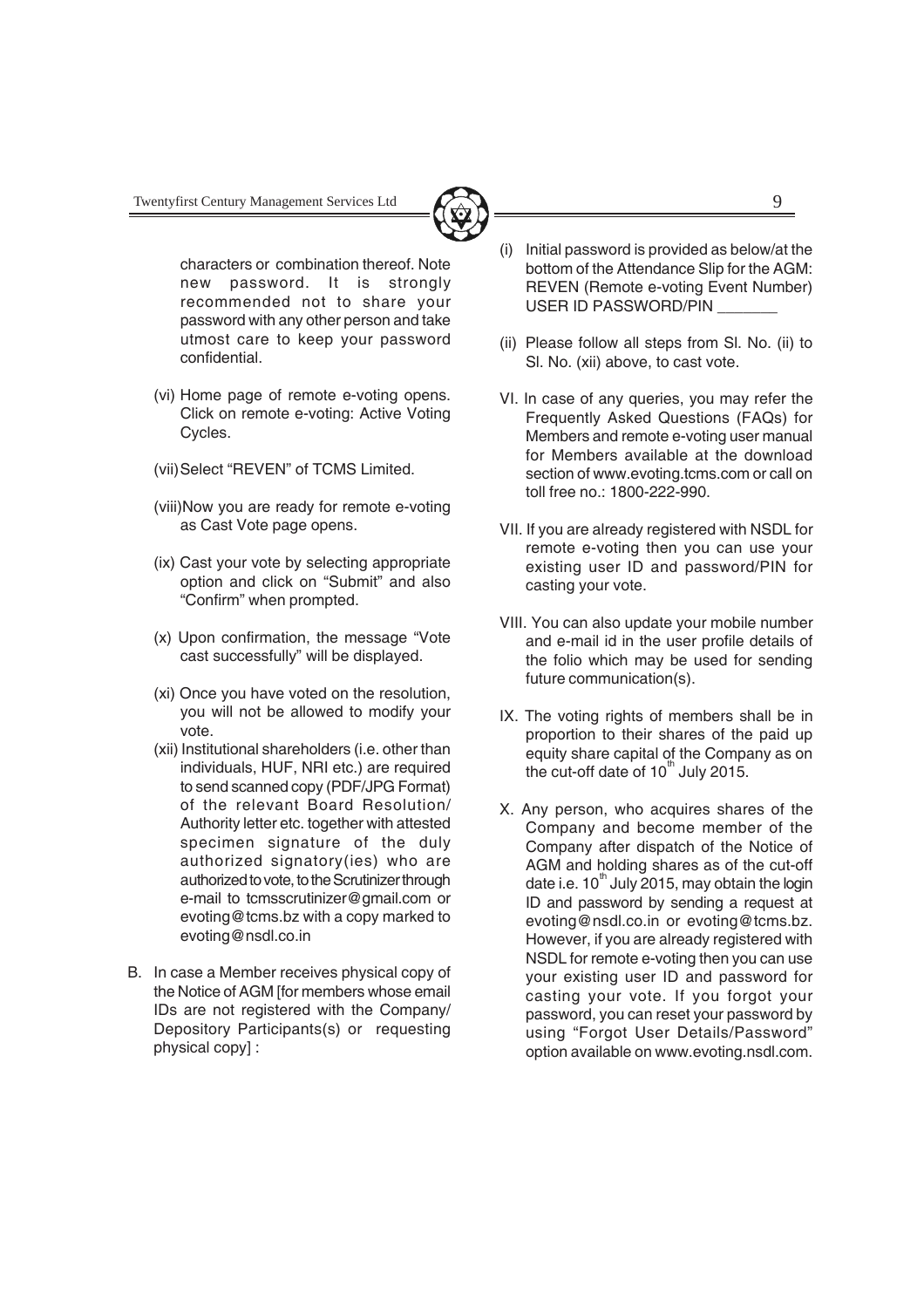

- XI. A person, whose name is recorded in the register of members or in the register of beneficial owners maintained by the depositories as on the cut-off date only shall be entitled to avail the facility of remote e-voting as well as voting at the AGM through ballot paper.
- XII. Mrs.Lakshmmi Subramanian, Senior Partner, M/s. Lakshmmi Subramanian & Associates., Practicing Company Secretaries (C.P.No. 3534, FCS 1087) has been appointed as the Scrutinizer to scrutinize the voting and remote e-voting process in a fair and transparent manner.
- XIII. The Chairman shall, at the AGM, at the end of discussion on the resolutions on which voting is to be held, allow voting with the assistance of scrutinizer, by use of ballot paper for all those members who are present at the AGM but have not cast their votes by availing the remote e-voting facility.
- XIV. The Scrutinizer shall after the conclusion of voting at the AGM, will first count the votes cast at the meeting and thereafter unblock the votes cast through remote evoting in the presence of at least two witnesses not in the employment of the Company and shall make, not later than three days of the conclusion of the AGM,

a consolidated scrutinizer's report of the total votes cast in favour or against, if any, to the Chairman or a person authorized by him in writing, who shall countersign the same and declare the result of the voting forthwith.

XV. The Results declared along with the report of the Scrutinizer shall be placed on the website of the Company www.tcms.bz and on the website of NSDL immediately after the declaration of result by the Chairman or a person authorized by him in writing. The results shall also be immediately forwarded to BSE Limited, Mumbai and NSEIL Mumbai.

> All documents referred to in the accompanying Notice and the Explanatory Statement shall be open for inspection at the Registered Office of the Company during normal business hours (9.00 am to 5.00 pm) on all working days except Saturdays, up to and including the date of the Annual General Meeting of the Company.

> This Notice has been updated with the instructions for voting through electronic means as per the Amended Rules 2015.

By Order of the Board Place: Mumbai A. V. M. SUNDARAM Date : 10.06.2015 Company Secretary

**Important Communication to Members** The Ministry of Corporate Affairs has taken a "Green Initiative in the Corporate Governance" by allowing paperless compliances by the companies through electronic mode. The Companies are now permitted to send various notices/ documents including annual reports to its Members through electronic mode to their registered e-mail address. To support this initiative of the Government, the Members are requested to notify their e-mail address, including any change thereof, to their DPs (for shares held in dematerialised form) or to the RTA (for shares in physical form) of the Company viz., Link Intime India Pvt. Limited in order to enable the Company to send all the future notices and documents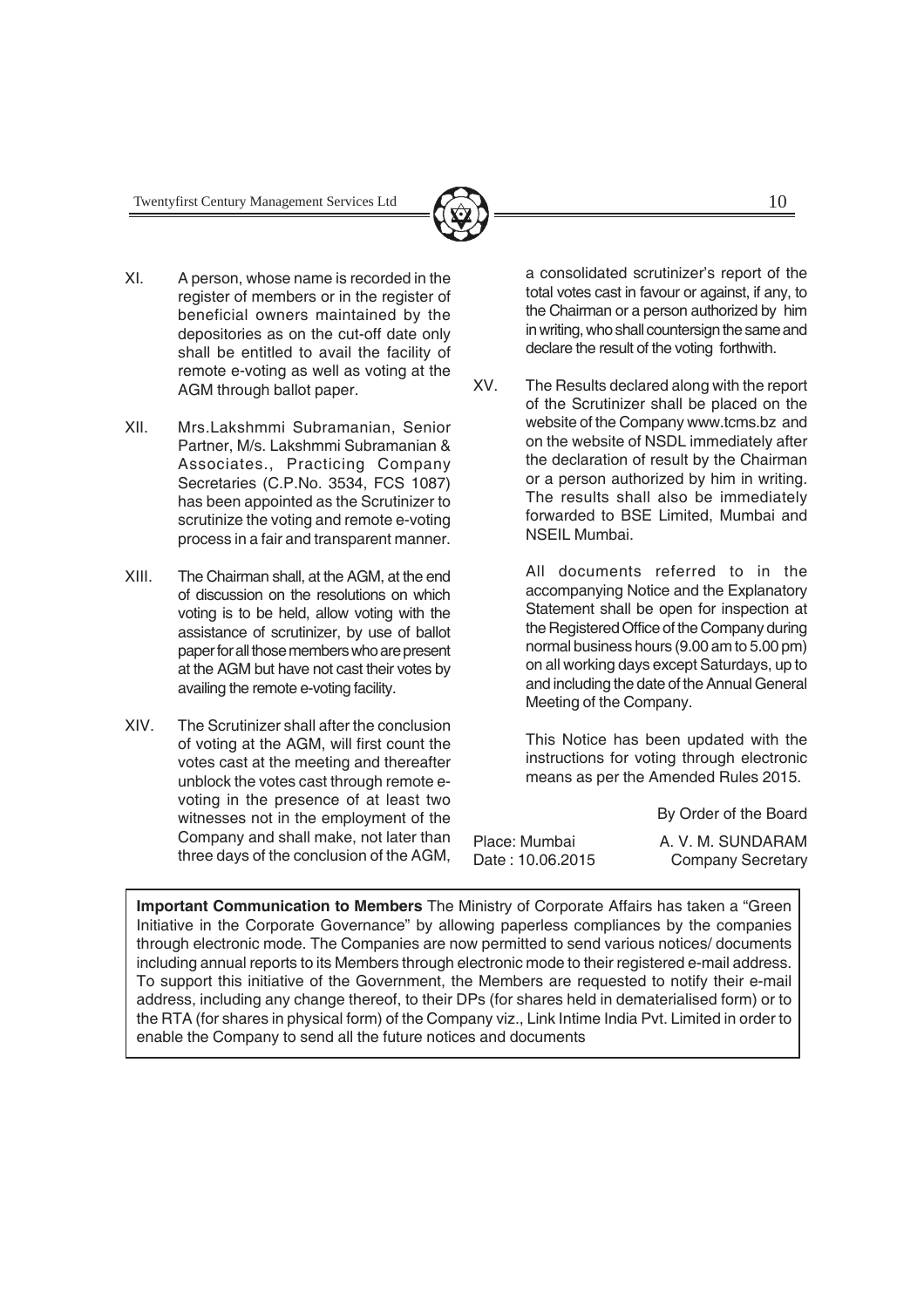

#### **STATEMENT PURSUANT TO SECTION 102 OF THE COMPANIES ACT, 2013.**

Item No. 5

Mr. Iyer Vishwanath is a Non-Executive Independent Director of the Company. He joined the Board of Directors of the Company in 2013. Mr. Iyer Vishwanath is Chairman of the Audit Committee and Remuneration and Nomination Committee and a Member of the Shareholders/ Investors Grievance and Share Transfer Committee, Corporate Social Responsibilities Committee of the Board of Directors of the Company.

Mr. Iyer Vishwanath is a Director in SNACO CONSULTING PRIVATE LIMTED in India. He does not hold by himself or for any other person on a beneficial basis, any shares in the Company.

Mr. Iyer Vishwanath retires by rotation at the ensuing Annual General Meeting under the erstwhile applicable provisions of Companies Act, 1956. In terms of Section 149 and any other applicable provisions of the Companies Act, 2013, Mr. Iyer Vishwanath being eligible and offering himself for appointment, is proposed to be appointed as an Independent Director for a term of five years upto 16th July 2020. A notice of candidature has been received from a member proposing Mr. Iyer Vishwanath as a candidate for the office of Director of the Company along with the Refundable Deposit of Rs.1,00,000/-.

Based on the declaration received from the appointee director and in the opinion of the Board, Mr. Iyer Vishwanath fulfils the conditions specified in the Companies Act, 2013 and rules made thereunder for his appointment as an Independent Director of the Company and is independent of the management. Copy of the draft letter for appointment of Mr. Iyer Vishwanath as an Independent Director setting out the terms and conditions would be available for inspection without any fee by the members

at the Registered Office of the Company during normal business hours on any day.

The Board considers that his continued association would be of immense benefit to the Company and it is desirable to continue to avail services of Mr. Iyer Vishwanath as an Independent Director. Accordingly, the Board recommends the resolution in relation to appointment of Mr. Iyer Vishwanath as an Independent Director, for the approval by the shareholders of the Company.

Except Mr.Iyer Vishwanath, being an appointee, none of the Directors and Key Managerial Personnel of the Company and their relatives is concerned or interested, financially or otherwise, in the resolution set out at Item No.5. This Explanatory Statement may also be regarded as a disclosure under Clause 49 of the Listing agreement with the Stock Exchange.

#### Item No.6

Mrs. Sita Sunil is a Non-Executive Independent Woman Director of the Company. She joined the Board of Directors of the Company on 21st April 2015. Mrs. Sita Sunil is a Member of the Shareholders/Investors Grievance and Share Transfer Committee, of the Board of Directors of the Company.

Mrs. Sita Sunil is a Director in SIMPLEX PAPERS LIMITED, SIMPLEX MILLS COMPANY LIMTED AND SHRINATHJI FLOUR MILLS PRIVATE LIMITED in India. She does not hold by herself or for any other person on a beneficial basis, any shares in the Company.

In terms of Section 149 and any other applicable provisions of the Companies Act, 2013, Mrs. Sita Sunil being eligible and offering herself for appointment, is proposed to be appointed as an Independent Director for a term of 5 years upto 20th April, 2020. A notice of candidature has been received from a member proposing Mrs. Sita Sunil as a candidate for the office of Director of the Company along with the Refundable Deposit of Rs.1,00,000/-.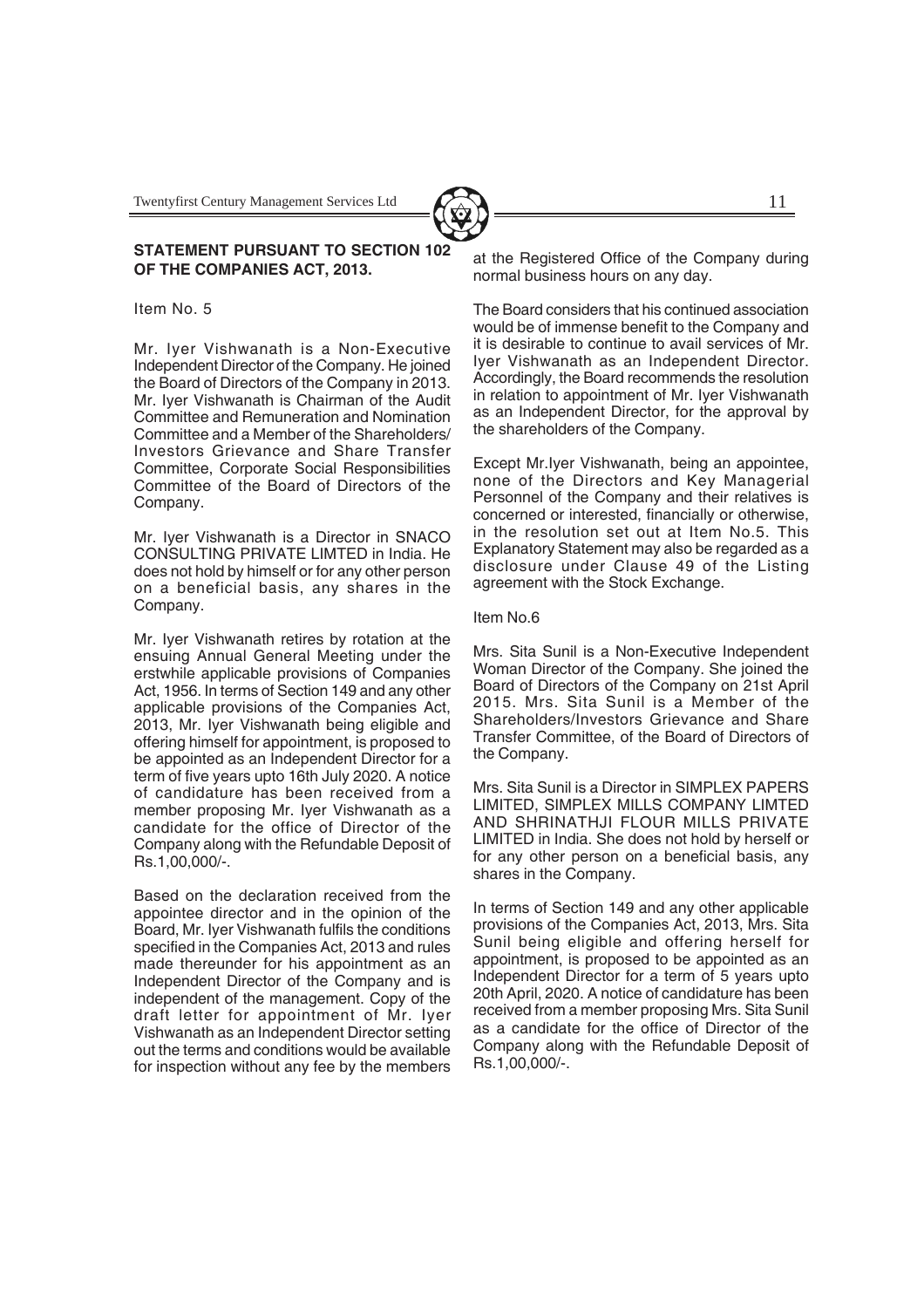Based on the declaration received from the appointee director and in the opinion of the Board, Mrs. Sita Sunil fulfils the conditions specified in the Companies Act, 2013 and rules made there under for her appointment as an Independent Director of the Company and is independent of the management. Copy of the draft letter for appointment of Mrs. Sita Sunil as an Independent Director setting out the terms and conditions would be available for inspection without any fee by the members at the Registered Office of the Company during normal business hours on any day.

The Board considers that her continued association would be of immense benefit to the Company and it is desirable to continue to avail services of Mrs. Sita Sunil as an Independent Director. Accordingly, the Board recommends the resolution in relation to appointment of Mrs. Sita Sunil as an Independent Director, for the approval by the shareholders of the Company.

Except Mrs. Sita Sunil, being an appointee, none of the Directors and Key Managerial Personnel of the Company and their relatives is concerned or interested, financially or otherwise, in the resolution set out at Item No.6. This Explanatory Statement may also be regarded as a disclosure under Clause 49 of the Listing agreement with the Stock Exchange.

#### Item No.7

In terms of Section 204 of the Companies Act, 2013 all the listed companies are mandated to appoint a Company Secretary in Whole Time Practice for the purpose of obtaining Secretarial Audit Report for the financial year ending 31.03.2016.

Hence the resolution for appointing M/s. Lakshmmi Subramanian & Associates, Practising Company Secretaries, Chennai is being placed before the shareholders for approval.

None of the Promoters, Directors and Key Managerial Personnel of the Company and their relatives is concerned or interested, financial or otherwise, in the resolution set out at Item Nos.5,6&7.

#### Item No. 8

The major activity of the company is INVESTMENT IN SHARES AND TRADING IN SHARES AND DERIVATIVES. This requires purchase and sale of shares through NSEIL and STOCK EXCHANGE, MUMBAI. The expected annual brokerage payable to M/s. SI BROKING AND INVESTMENTS LIMITED (Trading Member of National Stock Exchange of India Limited and Stock Exchange, Mumbai) (Associate of the company) will be to the extent of Rs.350 lacs (based on the previous year's turnover and business transacted). The company will be charged brokerage @ 0.02% for derivative transactions and @ 0.25% for cash market transactions alongwith other statutory charges like STT, Stamp Duty, etc as is applicable to similar business clients of M/s. SI BROKING AND INVESTMENTS LIMITED (Trading Member of National Stock Exchange of India Limited and Stock Exchange, Mumbai).

Even though the provisions of Companies Act, 2013 regarding related party transactions are not attracted to such transaction it becomes a material related party transaction by virtue of clause 49 of listing agreement. The transaction executed with M/s. SI BROKING AND INVESTMENTS LIMITED (Trading Member of National Stock Exchange of India Limited and Stock Exchange, Mumbai) (Associate of the company) as a business client for executing trades in CAPITAL MARKET SEGMENT AND DERIVATIVES TRADING IN SHARES (F&O) through NSEIL and STOCK EXCHANGE, MUMBAI is in the ordinary course of business and at arm's length basis. Therefore the approval of the shareholders is being sought in compliance of Clause 49 of listing agreement.

None of the Directors or Key Managerial Personnel of the Company and their relatives, other than Shri Sundar Iyer – Promoter and Chairman of our company, Promoter of M/s. SI BROKING AND INVESTMENTS LIMITED is concerned or interested, financially or otherwise, in these Resolutions. The Board recommends this Resolution for your Approval.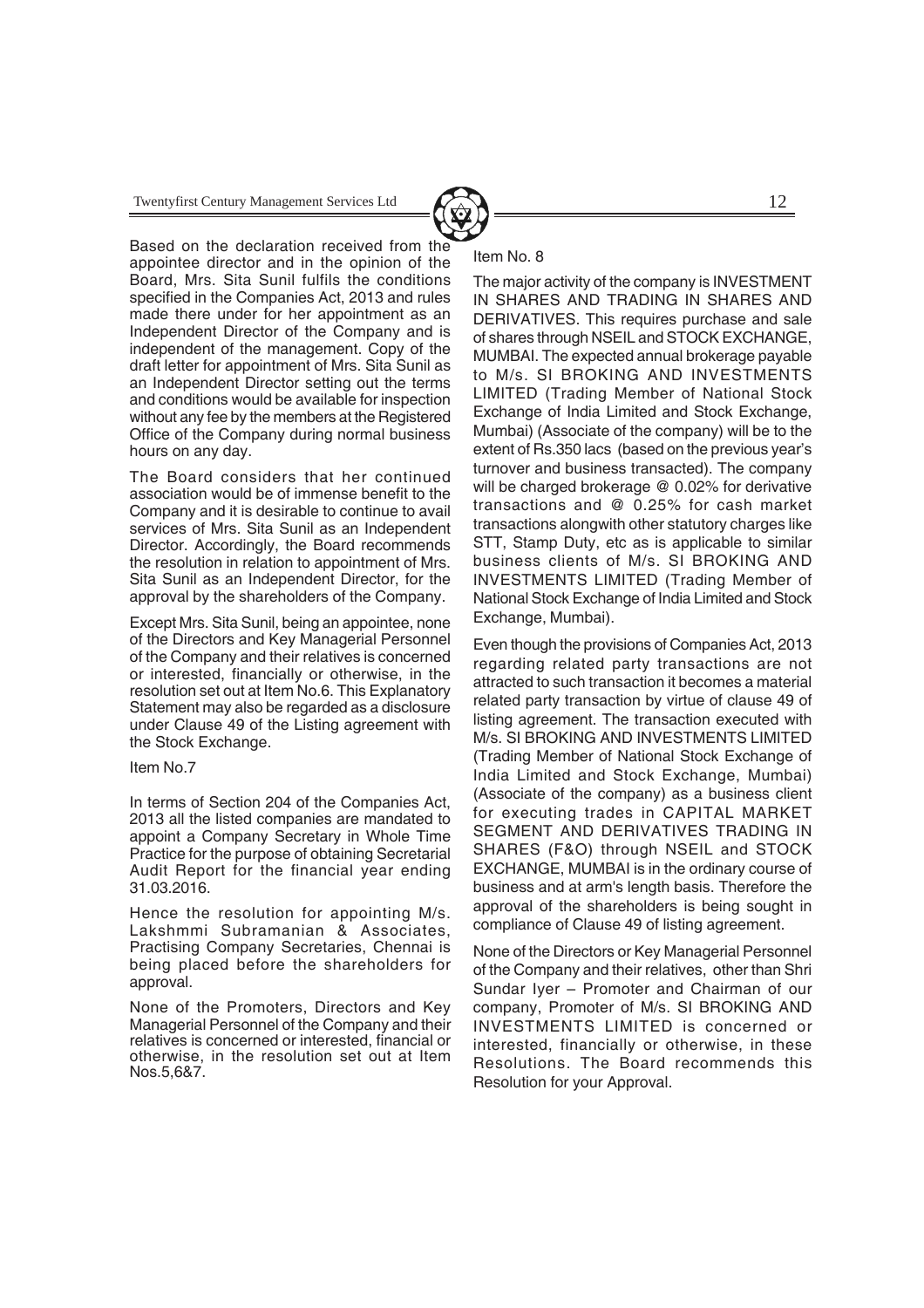## **DETAILS OF DIRECTORS SEEKING APPOINTMENT/RE-APPOINTMENT AT THE ANNUAL GENERAL MEETING**

| <b>Particulars of Directors</b>                                        | <b>MR.SUNDAR IYER</b>                                                 |                                                 | <b>MS. SITA SUNIL</b>                        |  |  |
|------------------------------------------------------------------------|-----------------------------------------------------------------------|-------------------------------------------------|----------------------------------------------|--|--|
| Date of Birth                                                          | 28.10.1950                                                            |                                                 | 14.10.1972                                   |  |  |
| Date of Appointment                                                    | 10th February 1994                                                    | 14th March 2013                                 | 21st April 2015                              |  |  |
| Qualifications                                                         | <b>B.Com</b>                                                          | <b>Chartered Accountant</b>                     | B.Com (Hons)                                 |  |  |
| Expertise in specific<br>functional areas                              | <b>Experienced in Capital</b><br>Markets since 1985.                  | Accounts, Audit and<br><b>Taxation services</b> | Experienced in<br>Marketing                  |  |  |
| Chairmanships/<br>Directorships of other<br>Companies (excluding       | <b>Twentyfirst Century</b><br><b>Shares and Securities</b><br>Limited | <b>SNACO CONSULTING</b><br>PRIVATE LIMITED      | <b>SIMPLEX MILLS</b><br><b>COMPANY LTD,</b>  |  |  |
| Foreign Companies<br>and Section 8<br>Companies)                       | <b>Twentyfirst Century</b><br>Money Growth Fund<br>Limited            |                                                 | SIMPLEX PAPERS<br>LTD,                       |  |  |
|                                                                        | <b>Twentyfirst Century</b><br><b>Realty Ltd</b>                       |                                                 | SHRINATHJI FLOUR<br><b>MILLS PRIVATE LTD</b> |  |  |
|                                                                        | Palani Andavar<br>Holdings Pvt. Ltd                                   |                                                 |                                              |  |  |
|                                                                        | Lubricants and Allied<br>Product Mfg. Co.Pvt. Ltd                     |                                                 |                                              |  |  |
| Chairmanships /<br>Memberships<br>Of Committees                        | <b>NIL</b>                                                            | <b>NIL</b>                                      | <b>NIL</b>                                   |  |  |
| of other Public<br>Companies<br>i. Audit Committee<br>ii. Stakeholders |                                                                       |                                                 |                                              |  |  |
| Relationship<br>Committee<br>iii. Nomination and                       |                                                                       |                                                 |                                              |  |  |
| Remuneration<br>Committee                                              |                                                                       |                                                 |                                              |  |  |
| Number of shares<br>held in the Company                                | 3247280 (30.92%)                                                      | <b>NIL</b>                                      | <b>NIL</b>                                   |  |  |

(Pursuant to Clause 49 of the Listing Agreement)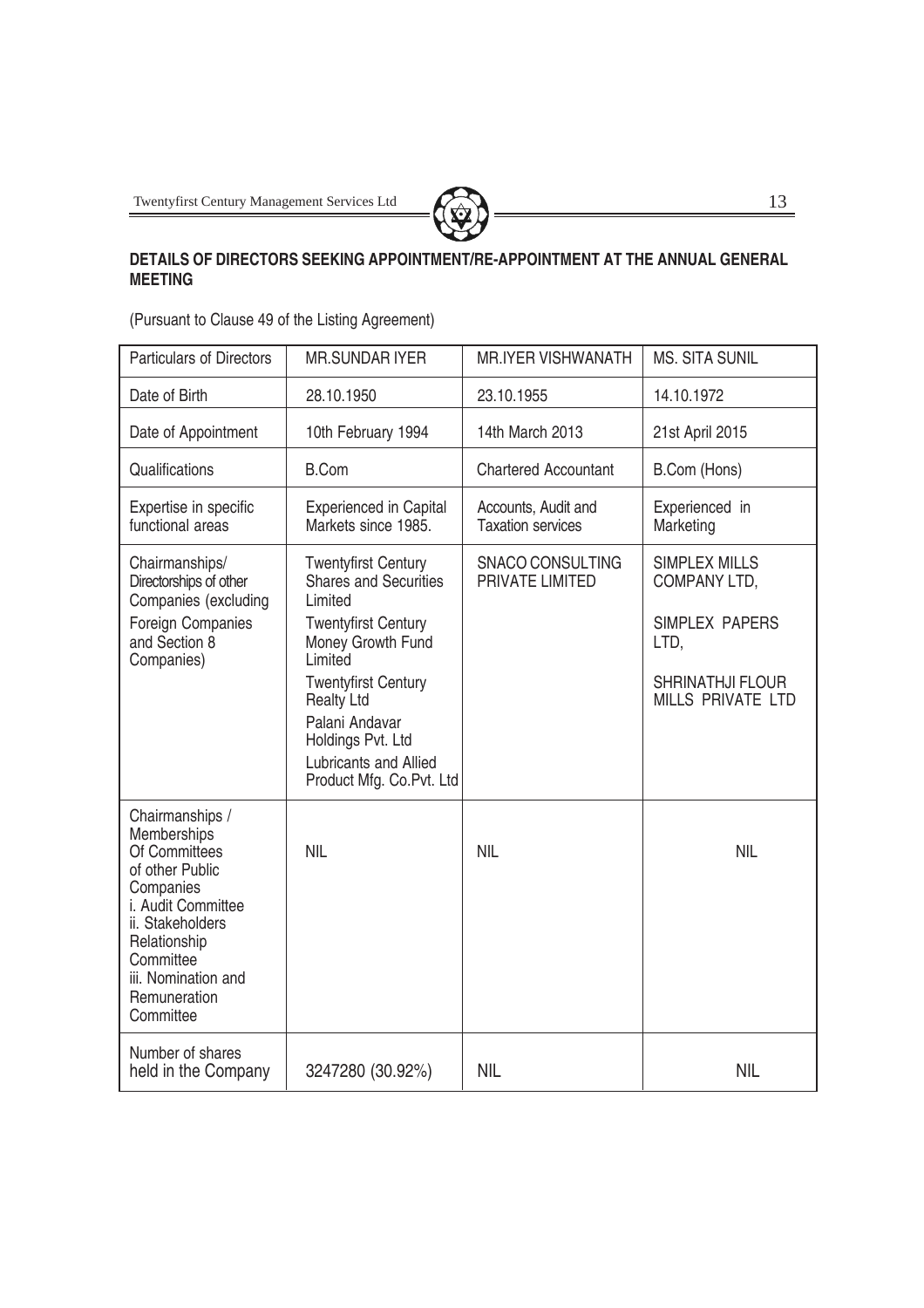

## t**DIRECTORS' REPORT**

#### Dear Shareholders

Your Directors have pleasure in presenting the 29<sup>"</sup>ANNUAL REPORT of your company together with the Auditor's Report for the year ended 31<sup>st</sup> March 2015.

#### **FINANCIAL HIGHLIGHTS**

The Financial Results for the year ended  $31<sup>st</sup>$ March 2015.

|                                                        | Rupees in Lacs |            |  |  |
|--------------------------------------------------------|----------------|------------|--|--|
|                                                        | 31/03/2015     | 31/03/2014 |  |  |
| Profit / (Loss) from capital market operations 3677.50 |                | 91.26      |  |  |
| Other Income                                           | 35.29          | 17.09      |  |  |
| Profit / (Loss) before Depreciation & Tax              | 3403.94        | (15.42)    |  |  |
| Interest                                               | 0.00           | 0.00       |  |  |
| Depreciation                                           | 12.13          | 10.98      |  |  |
| Profit / (Loss) before tax                             | 3391.81        | (26.40)    |  |  |
| Provision for tax                                      | 900.00         | 0.00       |  |  |
| Deferred tax                                           | 2.31           | (0.78)     |  |  |
| Profit / (Loss) after tax                              | 2489.50        | (25.65)    |  |  |
|                                                        |                |            |  |  |

#### **BUSINESS & PERFORMANCE**

During the year under review, the Company has made profit of 2489.50 lacs, against loss of Rs.25.65 lacs in the last financial year. Our company had shifted the focus to concentrate on core business of investments.

#### **SHARE CAPITAL**

The paid up Equity Share Capital as on March 31, 2015 was Rs.10.50 crore. During the year under review the company has reissued 42700 forfeited shares of Rs.10 each at a premium of Rs.25 per share to one of the Directors of the company.

The company has redeemed 750000 – 12% CUMULATIVE NON-CONVERTIBLE REDEEMABLE PREFERENCE SHARES of the face value of Rs.100 each, aggregating Rs.7.50 crore out of the profits of the company during the financial year 2014-15.

#### **DIVIDEND**

The Directors are pleased to recommend payment of the dividend (20%) of Rs.2 per share of the face value of Rs.10 each for the financial year 2014-15.The dividend if approved by the Members at the Annual General Meeting will absorb a sum of Rs. 251.99 lacs, inclusive of taxes, which is provided for in the books.

Your Company has not declared and paid any dividend during the financial year 2013-14 due to inadequacy of profits.

#### **TRANSFER TO GENERAL RESERVE**

Your Company proposes to transfer Rs. 100 lakhs to the General Reserve

#### **HUMAN RESOURCES**

The well disciplined workforce which has served the company for the last 5 years lies at the very foundation of the company's major achievements and shall well continue for the years to come. The management continuously carries out systematic appraisal of performance and imparts training at periodic intervals to its dedicated work force. The company has always recognized talent and has judiciously followed the principle of rewarding performance.

| <b>DISCLOSURE</b>  | AS | PER   | <b>SEXUAL</b> |
|--------------------|----|-------|---------------|
| <b>HARRASSMENT</b> | ΟF | WOMEN | AТ            |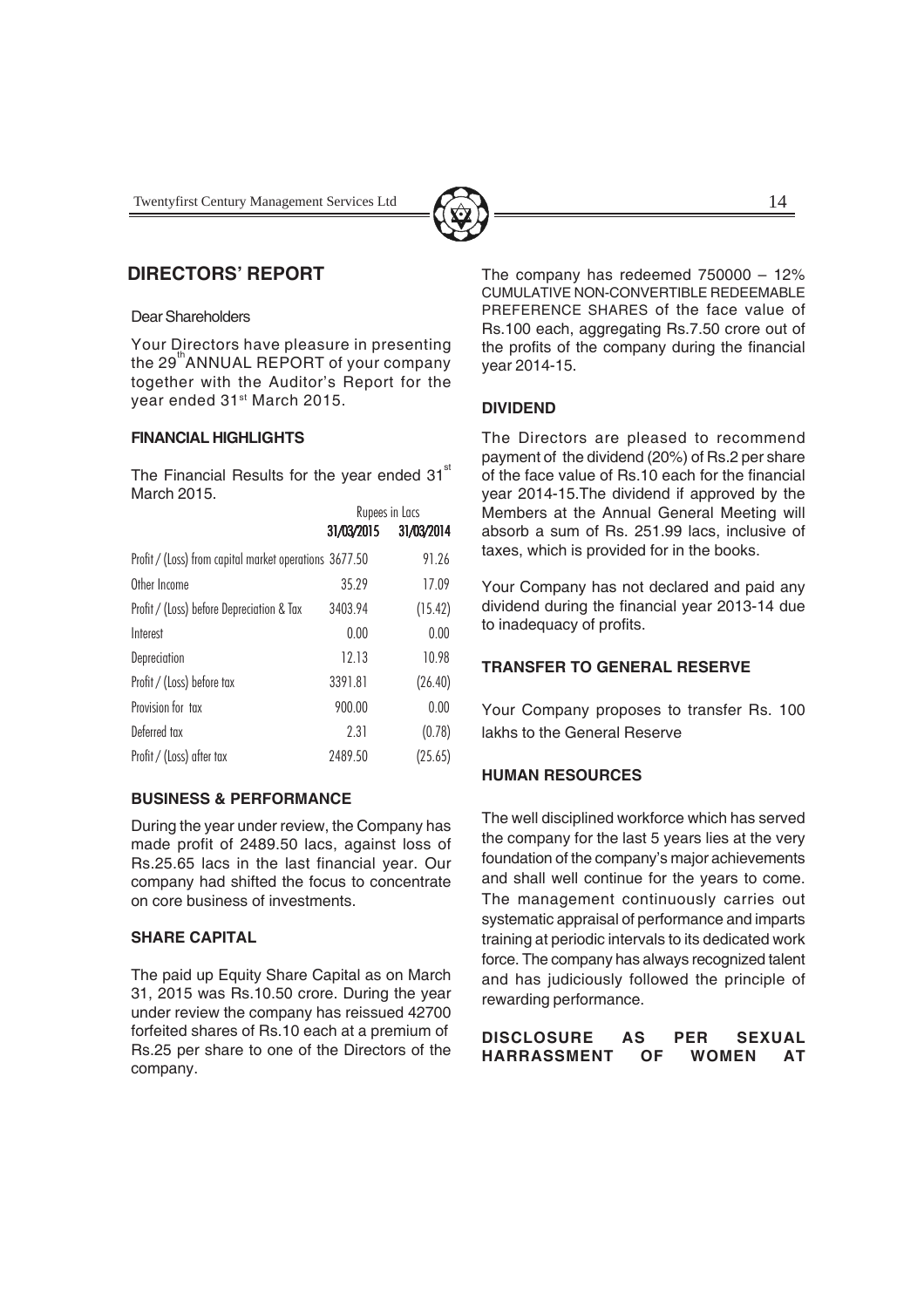Twentyfirst Century Management Services Ltd  $\sim$  15



#### **WORKPLACE (PREVENTION, PROHIBITION AND REDRESSAL) ACT, 2013**

The Company has zero tolerance for sexual harassment at workplace and has in place a policy on prevention, prohibition and redressal of sexual harassment at workplace in line with the provisions of Sexual Harassment of Women at Workplace (Prevention, Prohibition and Redressal) Act, 2013 and the rules framed there under. During the financial year 2014-15, the Company has not received any complaints on sexual harassment.

#### **DOCUMENTS PLACED ON THE WEBSITE (www.tcms.bz)**

The following documents have been placed on the website in compliance with the Act:

- Details of Unpaid dividend as per section 124(2)
- Corporate Social Responsibility Policy as per section 135(4)(a)
- Financial Statements of the Company and consolidated financial statements along with relevant documents as per third proviso to section 136(1)
- Separate audited accounts in respect of subsidiaries as per fourth proviso to section 136(1)
- Details of vigil mechanism for Directors and employees to report genuine concerns as per proviso to section 177(10)
- The terms and conditions of appointment of Independent Directors as per Schedule IV to the Act.
- The code of conduct for Board of Directors and Senior Managers
- Familiarization Program for the Independent **Directors**
- Policy on Related Party Transactions
- Code of conduct for insider trading and Corporate Disclosure Practices

#### **SUBSIDIARY COMPANIES**

Your Company has one subsidiary viz., TWENTYFIRST CENTURY SHARES AND SECURITIES LIMITED. There are no associate companies within the meaning of Section 2(6) of the Companies Act, 2013 ("Act"). Further there has been no material change in the nature of business of the subsidiaries.

Shareholders interested in obtaining a copy of the audited annual accounts of the subsidiary company may write to the Company Secretary.

In terms of proviso to sub section (3) of Section 129 of the Act, the salient features of the financial statement of the subsidiaries is set out in the prescribed form AOC-1, which forms part of the annual report.

Performance and financial position of the subsidiary companies is given in Annexure-V.

#### **CORPORATE GOVERNANCE REPORT, MANAGEMENT DISCUSSION & ANALYSIS AND OTHER INFORMATION REQUIRED UNDER THE COMPANIES ACT, 2013 AND LISTING AGREEMENT**

As per Clause 49 of the listing agreement entered into with the stock exchanges, Management Discussion and Analysis Report (ANNEXURE – III) and Corporate Governance Report with Auditors' Certificate thereon (ANNEXURE-IV) are attached and form part of this report.

**Various information required to be disclosed under the Act and the Listing Agreement is set out in the** ANNEXURE-I **and forms part of this report.**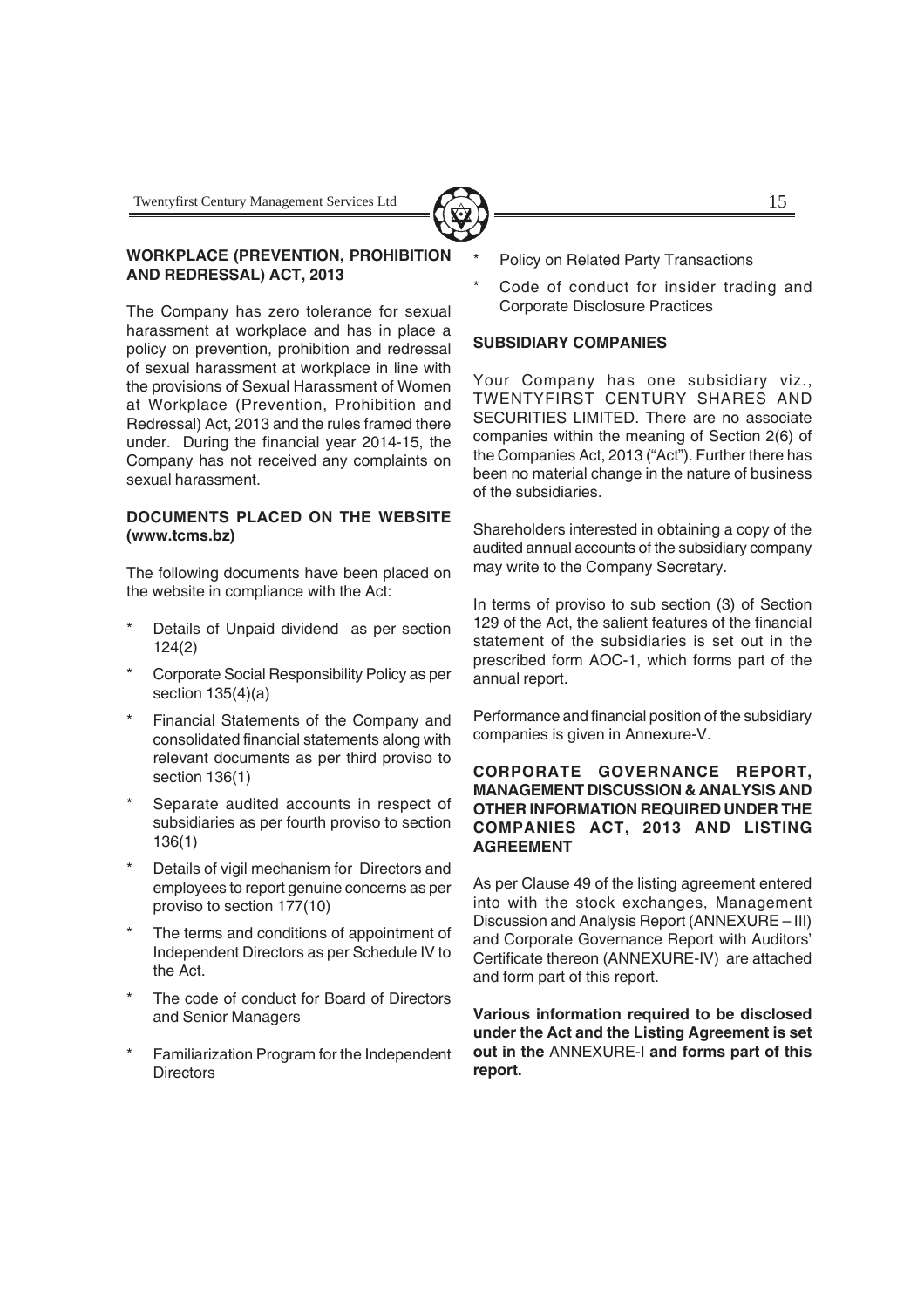

#### **Technology Absorption & Foreign Exchange Inflow & Outgo**

Company's business does not require any technology absorption and hence no reporting is required to be furnished under this heading.

Foreign Exchange inflow and outflow during the year is Nil.

#### **CORPORATE SOCIAL RESPONSIBILITY**

Even though the provisions of Companies Act, 2013 regarding Corporate Social Responsibility are not attracted to the company yet the Company has been, over the years, pursuing as part of its corporate philosophy, an unwritten CSR policy.

During this financial year 2014-15, the company has made reasonably good profit. Accordingly the company has formed CSR Committee to pursue the CSR policy which goes much beyond mere philanthropic gestures and integrates interest, welfare and aspirations of the community with those of the Company itself in an environment of partnership for inclusive development.

Your company knows the importance of Corporate Social Responsibility (CSR) activities of the company under the recently introduced provisions of the Companies Act, 2013. Accordingly a committee has been formed under the chairmanship of Mr.Sundar Iyer – Chairman of the company. The committee is studying various projects and the activities which can be undertaken by the company and are conscious that these activities must be for the benefit of the community who need to be nurtured.

#### **BOARD EVALUATION**

Pursuant to the provisions of companies Act, 2013 and clause 49 of the Listing Agreement,

the Board has carried out annual performance evaluation of its own performance, the directors individually as well the evaluation of the working of its Audit, Nomination & Remuneration and Stakeholder committee. The manner in which the evaluation has been carried out has been explained in Corporate Governance Report.

#### **DEPOSITS**

Your Company has not accepted any deposits from the public during the year under review. There are no outstanding deposits as on 31st March 2015.

#### **DIRECTORS**

At the  $28<sup>th</sup>$  Annual General Meeting of the company held on  $27<sup>th</sup>$  June 2014 the company had appointed the existing independent director Shri S.Hariharan (DIN 02545610) as independent director under the companies Act, 2013 for a period of 5 years commencing from 27"June 2014.

The Independent Director has given declaration that he meets the criteria of independence as laid down under section 149(6) of the Companies Act, 2013 and clause 49 of listing agreement.

At a board meeting held on 21st April 2015 the board had appointed Mrs. Sita Sunil (DIN 00041722) as an Independent Woman Director for a period of 5 years till 20th April, 2020.

Mr Sundar Iyer, Director (DIN 00481975) of the company shall retire by rotation at the ensuing Annual General Meeting and being eligible offer himself for re-appointment.

Mr.Iyer Vishwanth – Independent Director (DIN 00137166) of our company shall retire by rotation at the ensuing Annual General Meeting and being eligible offer himself for re-appointment. Mr.Iyer Vishwanath is appointed as Independent Director,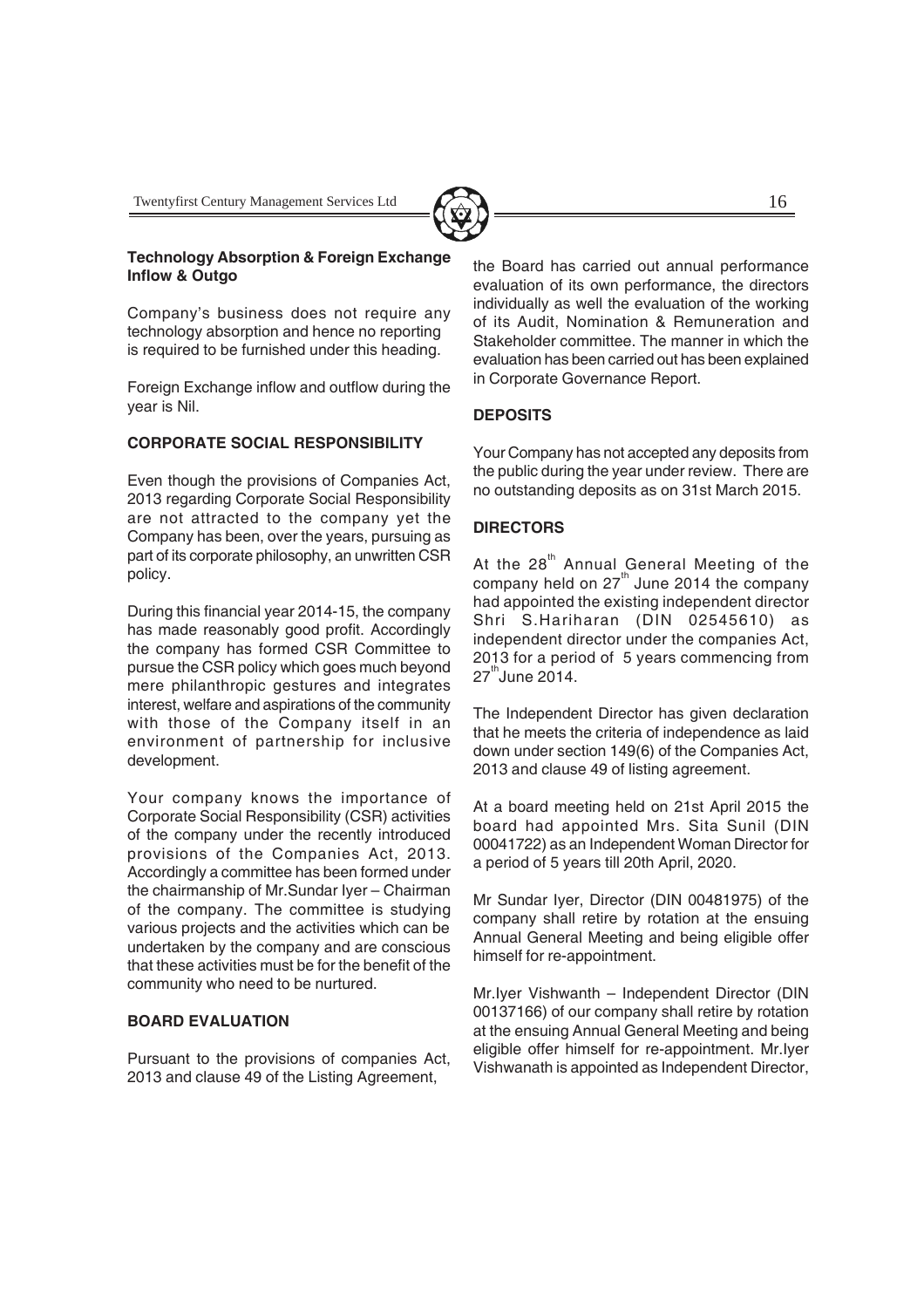

for a period of 5 years commencing from 17th July 2015.

As stipulated in terms of Clause 49 of the listing agreement with the stock exchanges, the brief profile of Mr Sundar Iyer, Mr.Iyer Vishwanath and Mrs. Sita Sunil, is provided in the report on corporate governance, which forms an integral part of this Annual Report.

#### **AUDITORS**

#### **STATUTORY AUDITORS**

Messrs. Lakhani & Lakhani, Mumbai, Chartered Accountants, (Registration Number 115728W) have been appointed as statutory auditors of the company at the last Annual General Meeting held on 27th June 2014 from the conclusion of 28th Annual General Meeting till the conclusion of 29th Annual General Meeting of the company.

The Board of Directors of the company has recommended the appointment of Messrs. Lakhani & Lakhani, Mumbai, Chartered Accountants, (Registration Number 115728W) as statutory auditors of the company from the conclusion of 29<sup>th</sup> Annual General Meeting till the conclusion of 33<sup>rd</sup> Annual General Meeting of the company, subject to the ratification of appointment of Statutory Auditors at every annual general meeting by the shareholders.

#### **SECRETARIAL AUDITORS**

Pursuant to the provisions of Section 204 of the Companies Act, 2013 and The Companies (Appointment and Remuneration of Managerial Personnel) Rules, 2014, the Company has appointed M/s Lakshmmi Subramanian & Associates, Practising Company Secretaries, (CP No.1087, FCS 3534),Company Secretaries to undertake the secretarial audit of the company. The Secretarial Audit Report is annexed herewith as 'Annexure VI'.

#### **INTERNAL AUDITORS**

All the investments related activities are done under the direct supervision of the Chairman of our company. As per the provisions of the Companies Act, 2013 the company has appointed M/s. Om Prakash S. Chaplot & Co, Chartered Accountants as an Internal Auditor for the company for the financial year 2014-15..

The Company proposes to continue their services and appoint M/s. Om Prakash S. Chaplot & Co, Chartered Accountants as an Internal Auditor for the financial year 2015-16, to ensure proper and adequate systems and procedures commensurate with its size and nature of its business.

#### **ACKNOWLEDGEMENTS**

The Board of Directors would like to thank all employees of the Company and also Company's shareholders, auditors, customers and bankers for their continued support.

#### **CAUTIONARY STATEMENT**

The statements contained in the Board's Report and Management Discussion and Analysis contain certain statements relating to the future and therefore are forward looking within the meaning of applicable securities, laws and regulations. Various factors such as economic conditions, changes in government regulations, tax regime, other statues, market forces and other associated and incidental factors may however lead to variation in actual results.

For and on behalf of the Board

| Place: Mumbai    | SUNDAR IYER |
|------------------|-------------|
| Date: 10.06.2015 | Chairman    |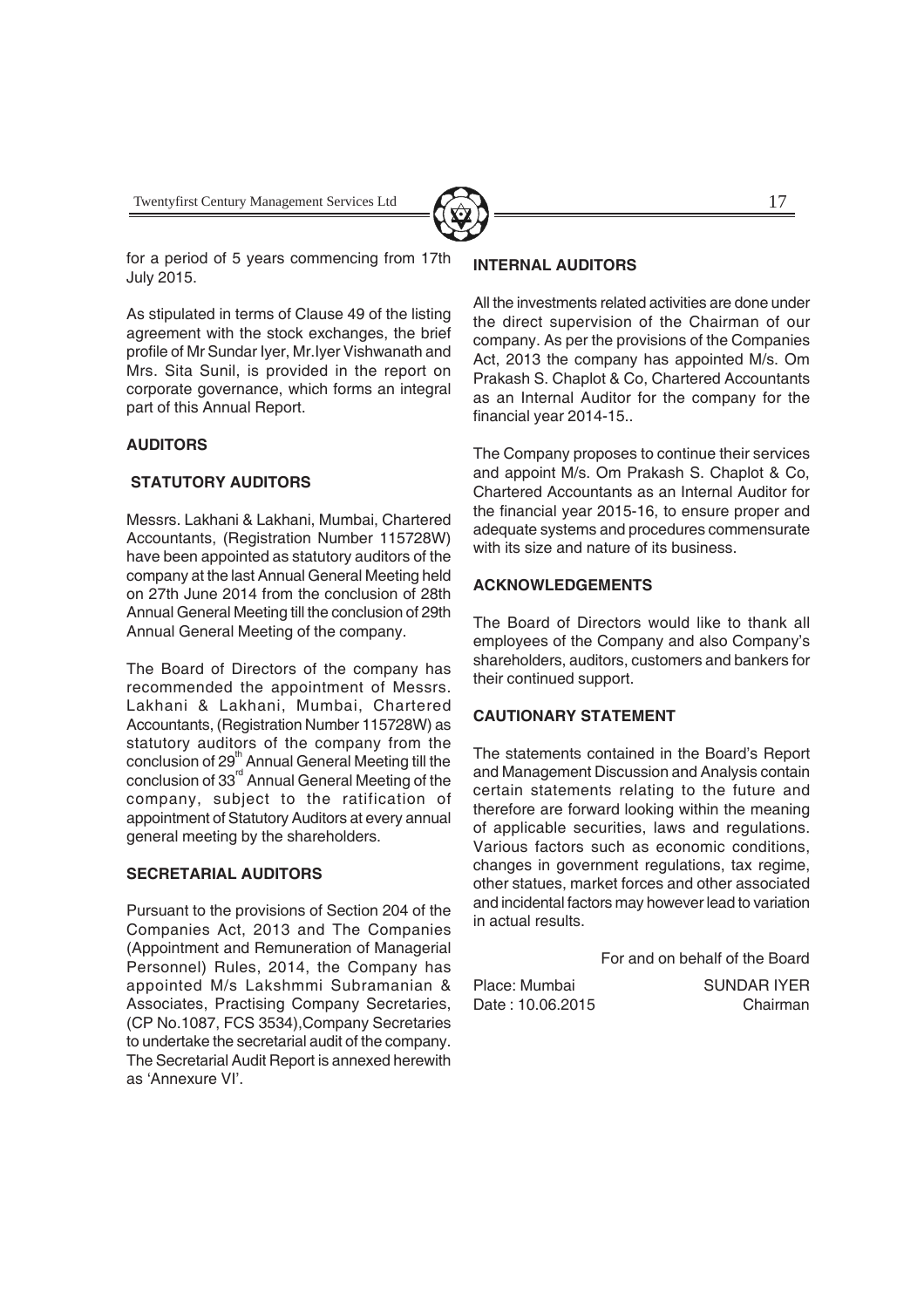

ANNEXURE-I

#### 1. **EXTRACT OF ANNUAL RETURN**

The extract of Annual Return as provided under Sub-Section (3) of Section 92 of the Companies Act, 2013 ( the "Act") is enclosed at Annexure-II in the prescribed form MGT-9 and forms part of this Report.

#### 2. **NUMBER OF MEETINGS OF THE BOARD**

Eight (8) meetings of the Board of Directors of the Company were held during the year. For details of the meetings, please refer to the Corporate Governance Report, which forms part of this Report.

#### 3. **DIRECTORS' RESPONSIBILITY STATEMENT**

To the best of their knowledge and belief and according to the information and explanations obtained by them, your Directors make the following statements in terms of Section 134(3)(c) of the Companies Act, 2013:

- a. that in the preparation of the annual financial statements for the year ended March 31, 2015, the applicable accounting standards have been followed along with proper explanation relating to material departures, if any;
- b. that such accounting policies as mentioned in Notes to the Financial Statements have been selected and applied consistently and judgement and estimates have been made that are reasonable and prudent so as to give a true and fair view of the state of affairs of the Company as at March 31, 2015 and of the profit of the Company for the year ended on that date;
- c. that proper and sufficient care has been taken for the maintenance of adequate

accounting records in accordance with the provisions of the Companies Act, 2013 for safeguarding the assets of the Company and for preventing and detecting fraud and other irregularities;

- d. that the annual financial statements have been prepared on a going concern basis;
- e. that proper internal financial controls were in place and that the financial controls were adequate and were operating effectively.
- f. that systems to ensure compliance with the provisions of all applicable laws were in place and were adequate and operating effectively.

#### 4. **INDEPENDENT DIRECTORS' DECLARATION**

Mr. Iyer Vishwanath, Mr.S.Hariharan and Mrs. Sita Sunil who are Independent Directors, have submitted a declaration that each of them meets the criteria of independence as provided in Sub-Section (6) of Section 149 of the Act and revised Clause 49 of the Listing Agreements. Further, there has been no change in the circumstances which may affect their status as independent director during the year.

#### 5. **POLICY OF DIRECTORS' APPOINTMENT AND REMUNERATION**

Company's policy on Directors' appointment and remuneration including criteria for determining qualifications, positive attributes, independence of a director and other matters provided under section 178(3) of the Act are covered in Corporate Governance Report which forms part of this Report. Further, information about elements of remuneration package of individual directors is provided in the extract of Annual Return as provided under Section 92(3) of the Act, is enclosed at Annexure-II in the prescribed form MGT-9 and forms part of this Report.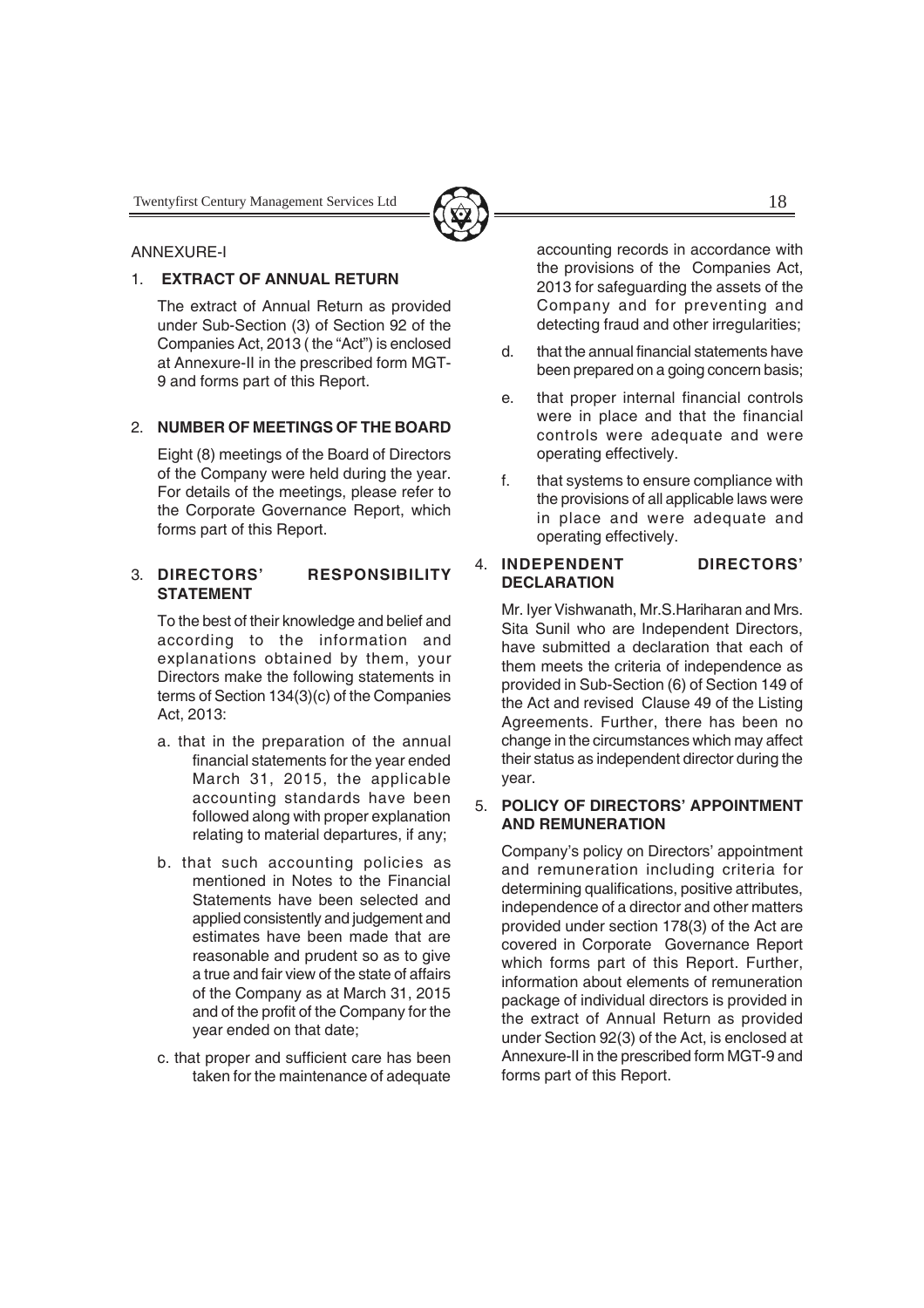Twentyfirst Century Management Services Ltd  $\mathbb{Z}^{\setminus}$ 



#### 6. **CODE OF CONDUCT FOR DIRECTORS AND SENIOR MANAGEMENT**

The Directors and members of Senior Management have affirmed compliance with the Code of Conduct for Directors and Senior Management of the Company. A declaration to this effect has been signed by Mr. Sundar Iyer, Chairman & Chief Executive Officer and forms part of the Annual Report.

#### 7. **RELATIONSHIP BETWEEN DIRECTORS INTER-SE**

Mr.Krishnan Muthukumar, Non-Executive Director is related to Mr.Sundar Iyer, Chairman and Chief Executive Officer of the company. None of the other Directors are related to each other within the meaning of the term "relative" as per Section 2(77) of the Act and clause 49(VIII)(E)(2) of the revised listing agreements.

#### 8. **AUDITOR'S REPORT**

M/s. Lakhani & Lakhani, Chartered Accountants, auditors of the company retire at the ensuing Annual General Meeting and are eligible for reappointment.

Auditors of the company in their report made an observation that the company has granted interest free loans of Rs.2272 lacs to the company listed in the register maintained under section 189 of the Companies Act 2013. But the said loans advanced to the subsidiary company amounting to Rs.2272 lacs are doubtful of recovery and the company has not provided for Doubtful Loans & Advances amounting to Rs.2272 lacs.

Regarding the observation for non-provision for Doubtful Loans & Advances amounting to Rs.2272 lacs made to the subsidiary company, the management is of the opinion that the subsidiary company is making efforts in recovering the Trade Receivables of the company. Further we understand that the subsidiary company is also negotiating the

sale of office premises owned by it and the sale transaction is to be completed by July 2015, which will result in recovery of interest free loans from the subsidiary company. Hence the company has not provided for the interest free loans as Doubtful Loans & Advances amounting to Rs.2272 lacs made to the subsidiary company.

#### 9. **SECRETARIAL AUDITORS' REPORT**

M/s Lakshmmi Subramanian & Associates, Practicing Company Secretaries have submitted the Secretarial Auditor's Report for the financial year ended 31st March 2015 and is attached as ANNEXURE- VI

#### 10. **PARTICULARS OF LOANS, GUARANTEES AND INVESTMENTS**

There have been no loans, guarantees and investments under Section 186 of the Act during the financial year 2014-15.

#### 11. **TRANSACTIONS WITH RELATED PARTIES**

The Company has entered into contract / arrangements with the related parties in the ordinary course of business and on arm's length basis. Thus provisions of Section 188(1) of the Act are not applicable.

#### 12. **DIVIDEND**

The Directors are pleased to recommend payment of the dividend (20%) of Rs.2 per share of the face value of Rs.10 each for the financial year 2014-15. The dividend if approved by the members at the Annual General Meeting will absorb a sum of Rs.251.99 lacs, inclusive of taxes, which is provided for in the books.

Your company had not declared and paid any dividend during the financial year 2013-14 due to inadequacy of profits.

#### 13. **TRANSFER TO GENERAL RESERVE**

Your Company proposes to transfer Rs. 100 lakhs to the General Reserve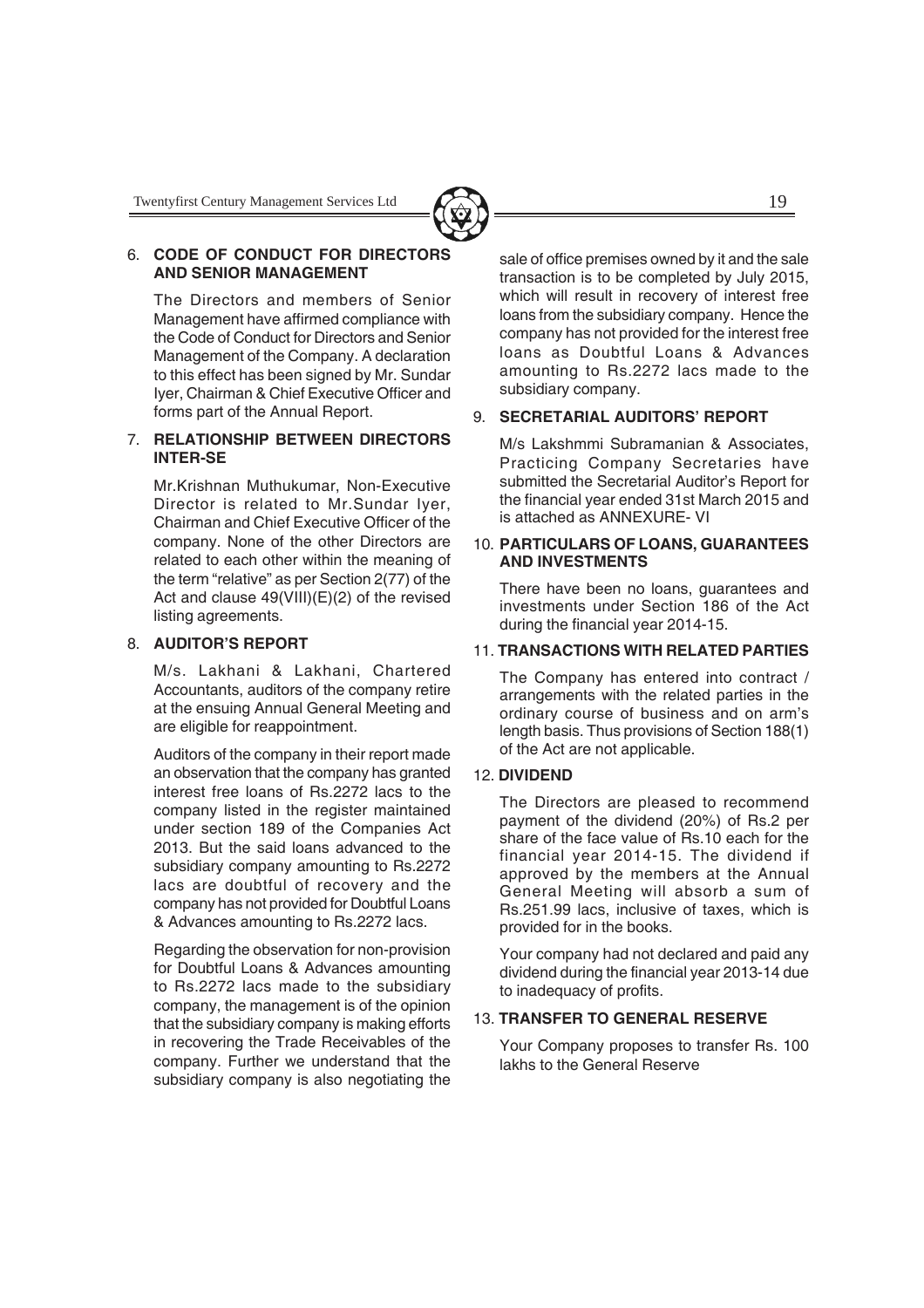Twentyfirst Century Management Services Ltd  $\sim$  20



#### 14. **MATERIAL CHANGES BETWEEN THE END OF FINANCIAL YEAR AND THE DATE OF REPORT**

There are no material changes and commitments occurred between the end of the financial year of the company to which the financial statements relate and the date of the report, affecting the financial position of the company.

#### 15. **TECHNOLOGY ABSORPTION & FOREIGN EXCHANGE INFLOW & OUTGO**

Company's business does not require any technology absorption and hence no reporting is required to be furnished under this heading.

Foreign Exchange inflow and outflow during the year is Nil.

#### 16. **CORPORATE SOCIAL RESPONSIBILITY**

Even though the provisions of Companies Act, 2013 regarding Corporate Social Responsibility are not attracted to the company yet the Company has been, over the years, pursuing as part of its corporate philosophy, an unwritten CSR policy.

During this financial year 2014-15, the company has made reasonably good profit.

Accordingly the company has formed CSR Committee to pursue the CSR policy which goes much beyond mere philanthropic gestures and integrates interest, welfare and aspirations of the community with those of the Company itself in an environment of partnership for inclusive development.

Your company knows the importance of Corporate Social Responsibility (CSR) activities of the company under the recently introduced provisions of the Companies Act, 2013. Accordingly a committee has been formed under the chairmanship of Mr.Sundar Iyer – Chairman of the company. The committee is studying the various projects

and the activities which can be undertaken by the company and are conscious that these activities must be for the benefit of the community who need to be nurtured.

#### 17. **EVALUATION OF DIRECTORS BY INDEPENDENT DIRECTORS' MEETING**

During the year under review, the Independent Directors met on March 30, 2015, inter alia to:

- i. Review the performance of non-independent directors and the Board as a whole
- ii. Review the performance of the Chairperson of the company, taking into account the views of executive directors and non-executive directors
- iii. Assess the quality, quantity and timeliness of flow of information between the company management and the Board that is necessary for the Board to effectively and reasonably perform their duties

#### 18. **EVALUATION OF INDEPENDENT DIRECTORS BY DIRECTORS' MEETING**

During the year under review, the Directors (other than Independent Directors) met on March 30, 2015, inter alia to:

- i. Review the performance of the independent directors of the company, taking into account the views of executive directors and nonexecutive directors;
- ii. Assess the quality, quantity and timeliness of flow of information between the company management and the Board that is necessary for the Board to effectively and reasonably perform their duties.

#### 19. **INTERNAL CONTROL**

The information about internal controls is set out in the Management Discussion & Analysis report which is attached and forms part of this Report.

#### 20. **RISK MANAGEMENT**

The Risk Management is overseen by the Audit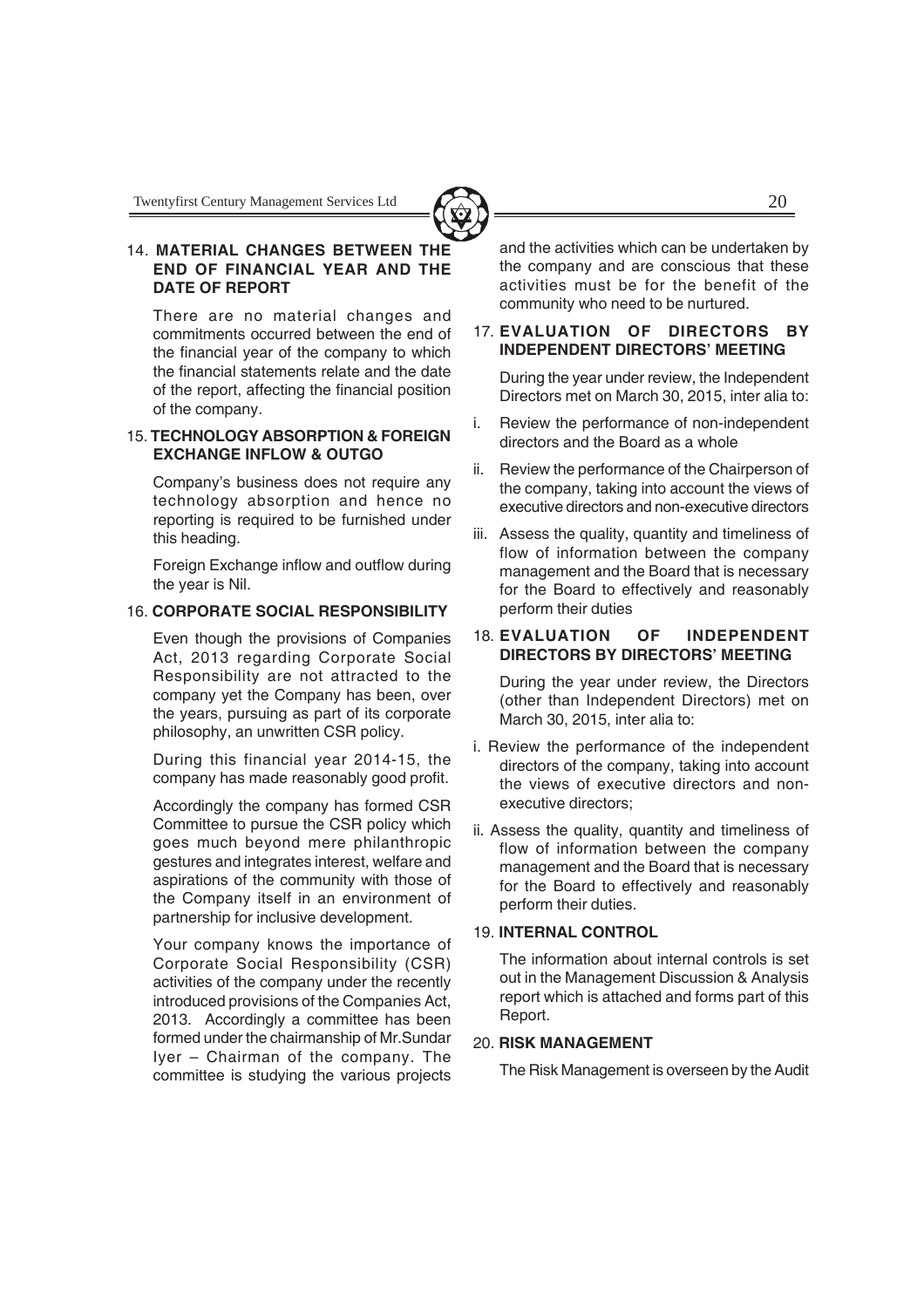Twentyfirst Century Management Services Ltd  $\sim$  21

Committee of the Company on a continuous basis. The Committee oversees Company's process and policies for determining risk tolerance and review management's measurement and comparison of overall risk tolerance to established levels. Major risks identified by the businesses and functions are systematically addressed through mitigating actions on a continuous basis. For details, please refer to the Management Discussion and Analysis report which form part of the Board Report.

#### 21. **FAMILIARIZATION PROGRAM FOR INDEPENDENT DIRECTORS**

The Company has practice of conducting familiarization program of the independent directors as detailed in the policies framed and uploaded in the website.

#### 22. **VIGIL MECHANISM**

The Company has established a vigil mechanism for Directors and employees to report their genuine concerns. For details, please refer to the policies framed and uploaded in the website.

#### 23. **PERFORMANCE AND FINANCIAL POSITION OF SUBSIDIARIES**

TWENTYFIRST CENTURY SHARES AND SECURITIES LIMITED, wholly owned subsidiary of your company was formed to become a Trading Member of National Stock Exchange of India Limited in the year 1994. As the business of the subsidiary was economically unaviable, the Board of the subsidiary has decided to surrender the Trading Membership of National Stock Exchange of India Limited in August 2013 and the same was approved by NSEIL and SEBI in December 2014. At present there is no activity in the subsidiary. The Board of Directors of the subsidiary are exploring new avenues of business to be pursued in the financial year 2015-16.

Financial position of the subsidiary is provided in a separate statement AOC-1, - ANNEXURE-V, attached to the Financial Statement pursuant to first proviso to Section 129(3) of the Act.

#### 24**. PARTICULARS OF REMUNERATION**

#### PARTICULARS OF EMPLOYEES

The information required pursuant to Section 197 read with Rule, 5 of The Companies (Appointment and Remuneration of Managerial Personnel) Rules, 2014 in respect of employees of the Company is as follows:

The particulars of the employees who are covered by the provisions contained in Rule 5(2) and rule 5(3) of Companies (Appointment and Remuneration of Managerial Personnel) Rules, 2014 are:

- a) Employed throughout the year Nil
- b) Employed for part of the year Nil

The remuneration paid to all Key management Personnel was in accordance with remuneration policy adopted by the company. Particulars of remuneration paid are detailed in **Para VI of Annexure II - Extract of Annual Return - MGT9**

#### 25. **PECUNIARY RELATIONSHIP OR TRANSACTIONS OF NON-EXECUTIVE DIRECTORS**

During the year, the Non-Executive Directors of the Company had no pecuniary relationship or transactions with the Company.

For and on behalf of the Board

| Place: Mumbai    | SUNDAR IYER |
|------------------|-------------|
| Date: 10.06.2015 | Chairman    |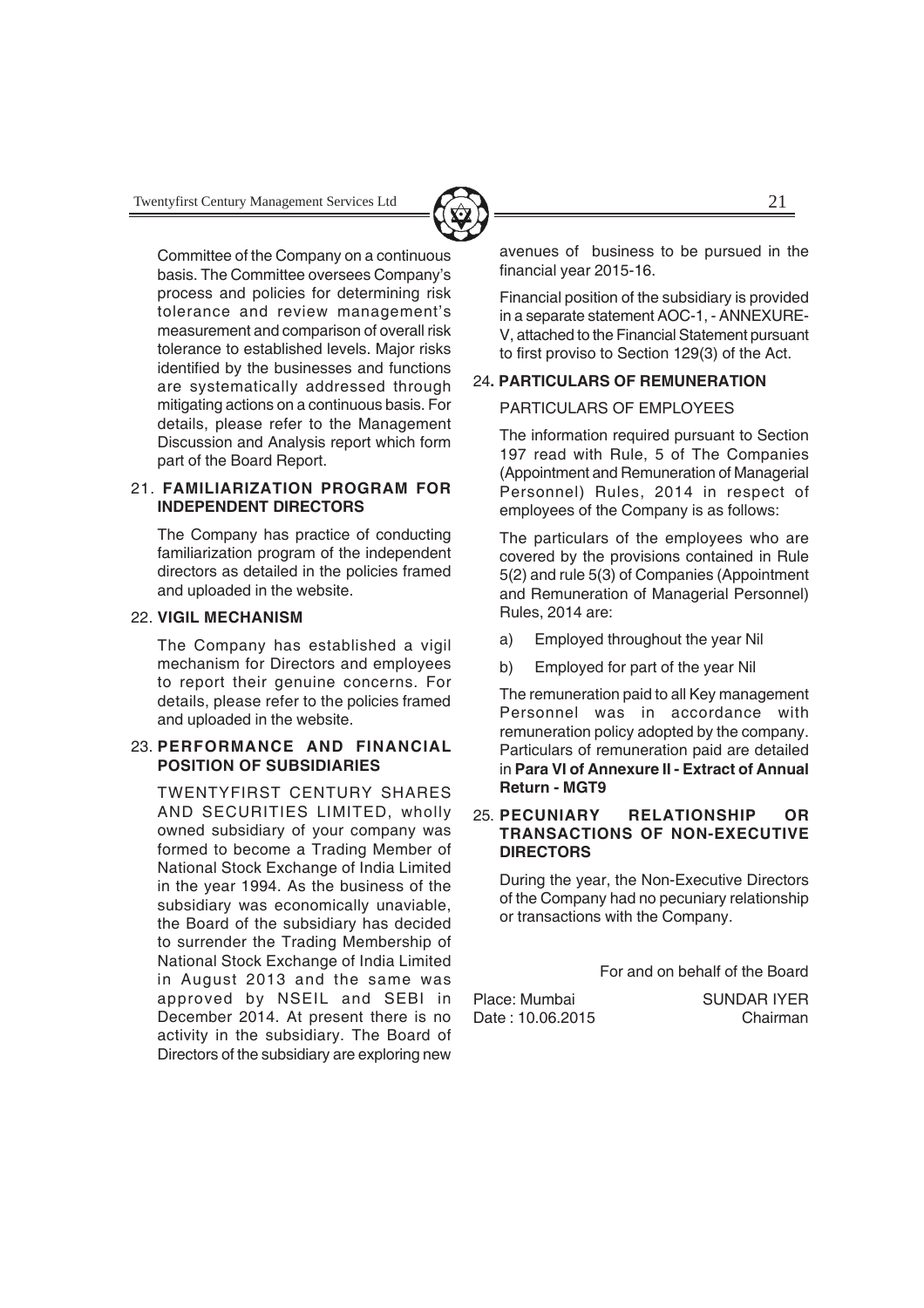ANNEXURE – II

#### FORM NO. MGT 9 EXTRACT OF ANNUAL RETURN As on financial year ended on 31.03.2015

#### Pursuant to Section 92 (3) of the Companies Act, 2013 and rule 12(1) of the Company (Management & Administration) Rules, 2014.

| $\perp$  | <b>REGISTRATION &amp; OTHER DETAILS:</b>                                            |                                                                                                              |
|----------|-------------------------------------------------------------------------------------|--------------------------------------------------------------------------------------------------------------|
|          |                                                                                     |                                                                                                              |
|          | <b>CIN</b>                                                                          | L74210TN1986PLC012791                                                                                        |
| 2.       | <b>Registration Date</b>                                                            | 13-03-1986                                                                                                   |
| 3.<br>4. | Name of the Company<br>Category/Sub-category<br>of the Company                      | TWENTYFIRST CENTURY MANAGEMENT SERVICES LIMITED<br>COMPANY LIMITED BY SHARES - INDIAN NON GOVERNMENT COMPANY |
| 5.       | Address of the<br>Registered office &<br>contact details                            | G-3, OLD NO. 28A, NEW NO. 67, ELDAMS ROAD,<br>ALWARPET, CHENNAI-600018.                                      |
| 6.       | Whether listed company                                                              | <b>YES</b>                                                                                                   |
| 7.       | Name, Address &<br>contact details of the<br>Registrar & Transfer<br>Agent, if any. | LINK INTIME INDIA PVT. LTD C-13, PANNALAL SILK<br>MILLS COMPOUND, LBS MARG, BHANDUP WEST,<br>MUMBAI-400078.  |

II. PRINCIPAL BUSINESS ACTIVITIES OF THE COMPANY (All the business activities contributing 10 % or more of the total turnover of the company shall be stated)

| S. No. | Name and Description of main<br>Products/services                      | NIC Code of the<br>product / service | % to total turnover of the company |
|--------|------------------------------------------------------------------------|--------------------------------------|------------------------------------|
|        | Investments in shares and<br>trading in Shares &<br><b>Derivatives</b> | 65993                                | 100%                               |

#### III. PARTICULARS OF HOLDING, SUBSIDIARY AND ASSOCIATE COMPANIES -

| S. | Name and address of the                                                                                                                                          | CIN/GLN               | Holding/Subsidiary/ | $%$ of | Applicable    |
|----|------------------------------------------------------------------------------------------------------------------------------------------------------------------|-----------------------|---------------------|--------|---------------|
| No | Company                                                                                                                                                          |                       | Associate           | shares | Section       |
|    | <b>TWENTYFIRST CENTURY</b><br>ISHARES AND SECURITIES<br><b>LIMITED</b><br><b>2B, GREASE HOUSE,</b><br><b>ZAKARIA BUNDER ROAD,</b><br>SEWRI WEST, MUMBAI- 400 015 | U51900MH1942PLC003546 | Subsidiary          | 100%   | Section 2(87) |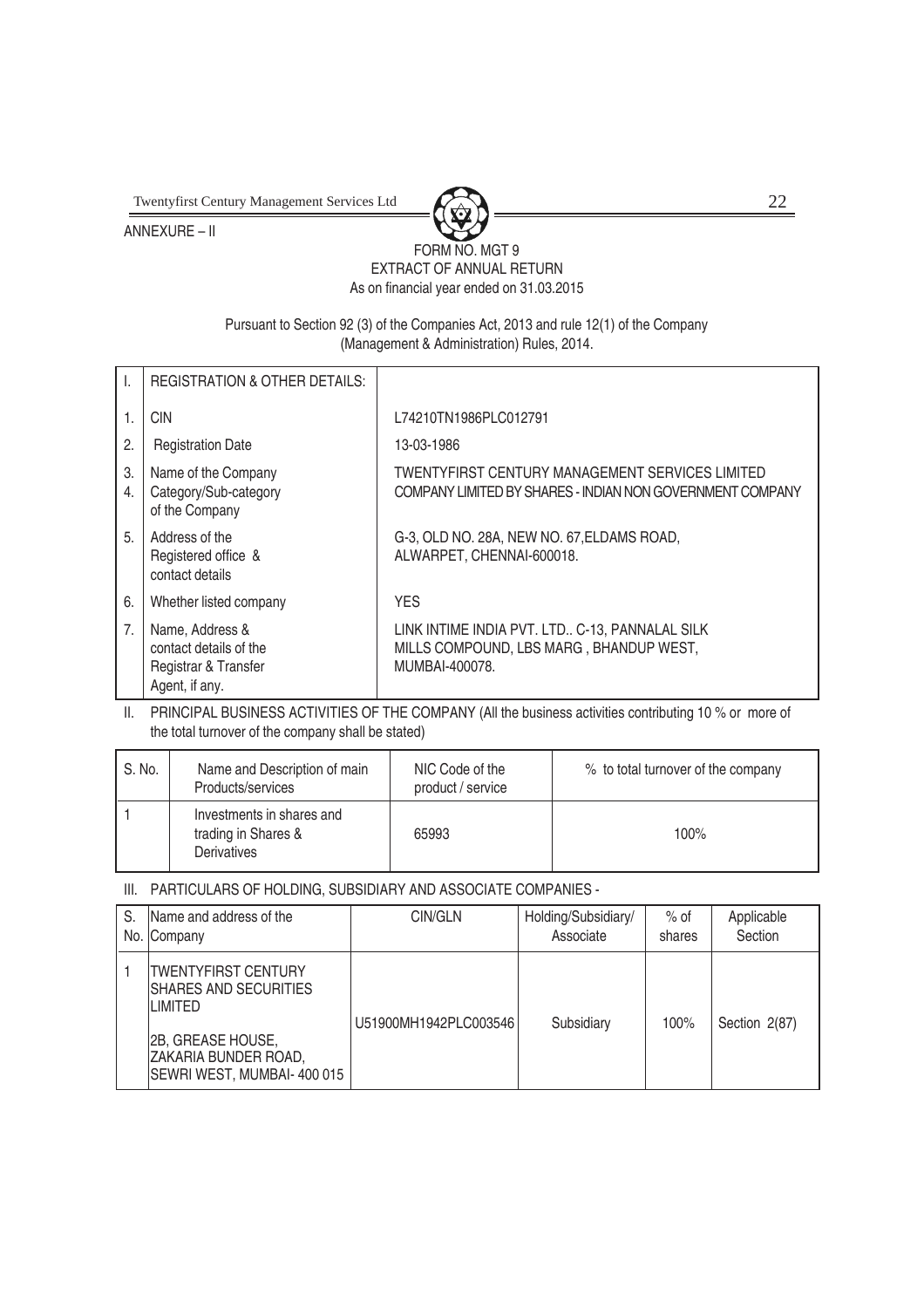

|                                                                                                                                                                                               | No. of Shares held at the beginning of the year on<br>31 March 2014 |                                                         |                                                                         | No. of Shares held at the end of the year on<br>31 March 2015  |                                                                  |                                                   |                                                                    | % of chan<br>ging                                           |                                                                      |
|-----------------------------------------------------------------------------------------------------------------------------------------------------------------------------------------------|---------------------------------------------------------------------|---------------------------------------------------------|-------------------------------------------------------------------------|----------------------------------------------------------------|------------------------------------------------------------------|---------------------------------------------------|--------------------------------------------------------------------|-------------------------------------------------------------|----------------------------------------------------------------------|
| Category of Shareholders                                                                                                                                                                      | Demat                                                               | Physical                                                | Total                                                                   | % of Total<br><b>Shares</b>                                    | Demat                                                            | Physical                                          | Total                                                              | % of Total<br>Shares                                        | during<br>the year                                                   |
| A. Promoters<br>$(1)$ Indian<br>a) Individual/HUF<br>b) Central Govt<br>State Govt(s)<br>C)<br>d) Bodies Corp.<br>e) Banks / Fl<br>f) Any other                                               | 3621568<br>3621568                                                  | 0<br>0                                                  | 3621568<br>3621568                                                      | 34.49<br>34.49                                                 | 4120053<br>4120053                                               | 42700<br>42700                                    | 4162753<br>4162753                                                 | 39.65<br>39.65                                              | 5.16<br>5.16                                                         |
| Total shareholding of<br>promoter (A)                                                                                                                                                         |                                                                     |                                                         |                                                                         |                                                                |                                                                  |                                                   |                                                                    |                                                             |                                                                      |
| <b>B.</b> Public Shareholding<br>Institutions<br>1.<br>a) Mutual Funds<br>b) Banks / Fl<br>c) Central Govt<br>d) State Govt(s)<br>e) Venture Capital Funds                                    | 0                                                                   | 15800                                                   | 15800                                                                   | 0.15                                                           | $\mathbf 0$                                                      | 15800                                             | 15800                                                              | 0.15                                                        | 0                                                                    |
| Insurance Companies<br>f)<br>Flls<br>g)<br>h) Foreign Venture<br><b>Capital Funds</b><br>i) Others (specify)                                                                                  | 0                                                                   | 36300                                                   | 36300                                                                   | 0.35                                                           | $\mathbf 0$                                                      | 181300                                            | 181300                                                             | 1.73                                                        | 1.38                                                                 |
| Sub-total (B) (1)<br>2. Non-Institutions                                                                                                                                                      | 0                                                                   | 52100                                                   | 52100                                                                   | 0.50                                                           | 0                                                                | 197100                                            | 197100                                                             | 1.88                                                        | 1.38                                                                 |
| a) Bodies Corp.<br>Indian<br>i)<br>ii) Overseas                                                                                                                                               | 884375                                                              | 203200                                                  | 1087575                                                                 | 10.36                                                          | 508382                                                           | 203200                                            | 711582                                                             | 6.78                                                        | (3.58)                                                               |
| b) Individuals<br>i) Individual shareholders<br>holding nominal share<br>capital upto Rs. 1 lakh                                                                                              | 2435632                                                             | 4914484                                                 | 2927116                                                                 | 27.88                                                          | 2015048                                                          | 4464484                                           | 2461532                                                            | 23.44                                                       | (4.44)                                                               |
| ii) Individual shareholders<br>holding nominal share<br>capital in excess of<br>Rs. 1 lakh                                                                                                    | 2190409                                                             | 89200                                                   | 2280209                                                                 | 21.72                                                          | 2353304                                                          | 88200                                             | 2441504                                                            | 23.25                                                       | 1.53                                                                 |
| c) Others (specify)<br>Non Resident Indians<br>Overseas Corporate                                                                                                                             | 67396                                                               | 162900                                                  | 230296                                                                  | 2.19                                                           | 793474                                                           | 162900                                            | 242274                                                             | 2.31                                                        | 1.12                                                                 |
| <b>Bodies</b><br>NRN's<br>Foreign Company<br><b>HUF</b><br><b>Clearing Members</b><br><b>Market Maker</b><br>Sub-total $(B)$ $(2)$<br><b>Total Public Shareholding</b><br>$(B)=(B)(1)+(B)(2)$ | 0<br>10571<br>0<br>70042<br>61484<br>13639<br>5733548<br>5733548    | 145000<br>0<br>400<br>0<br>0<br>0<br>1092184<br>1144284 | 145000<br>10571<br>400<br>70042<br>61484<br>13639<br>6826332<br>6878432 | 1.37<br>0.10<br>0.00<br>0.67<br>0.59<br>0.13<br>65.01<br>65.51 | 0<br>10551<br>0<br>63497<br>202926<br>5881<br>5238963<br>5238963 | 0<br>0<br>400<br>0<br>0<br>0<br>901184<br>1098284 | 0<br>10551<br>400<br>63497<br>202926<br>5881<br>6140147<br>6337247 | 0<br>0.10<br>0.00<br>0.60<br>1.93<br>0.06<br>58.47<br>60.35 | (1.37)<br>0.00<br>0.00<br>0.00<br>1.37<br>(0.07)<br>(6.54)<br>(5.16) |
| C. Shares held by<br>Custodian for GDRs &<br><b>ADRs</b><br>Grand Total (A+B+C)                                                                                                               | 9355116                                                             | 1144284                                                 | 10500000                                                                | 100.00                                                         | 9359016                                                          | 1140984                                           | 10500000                                                           | 100.00                                                      | 0.00                                                                 |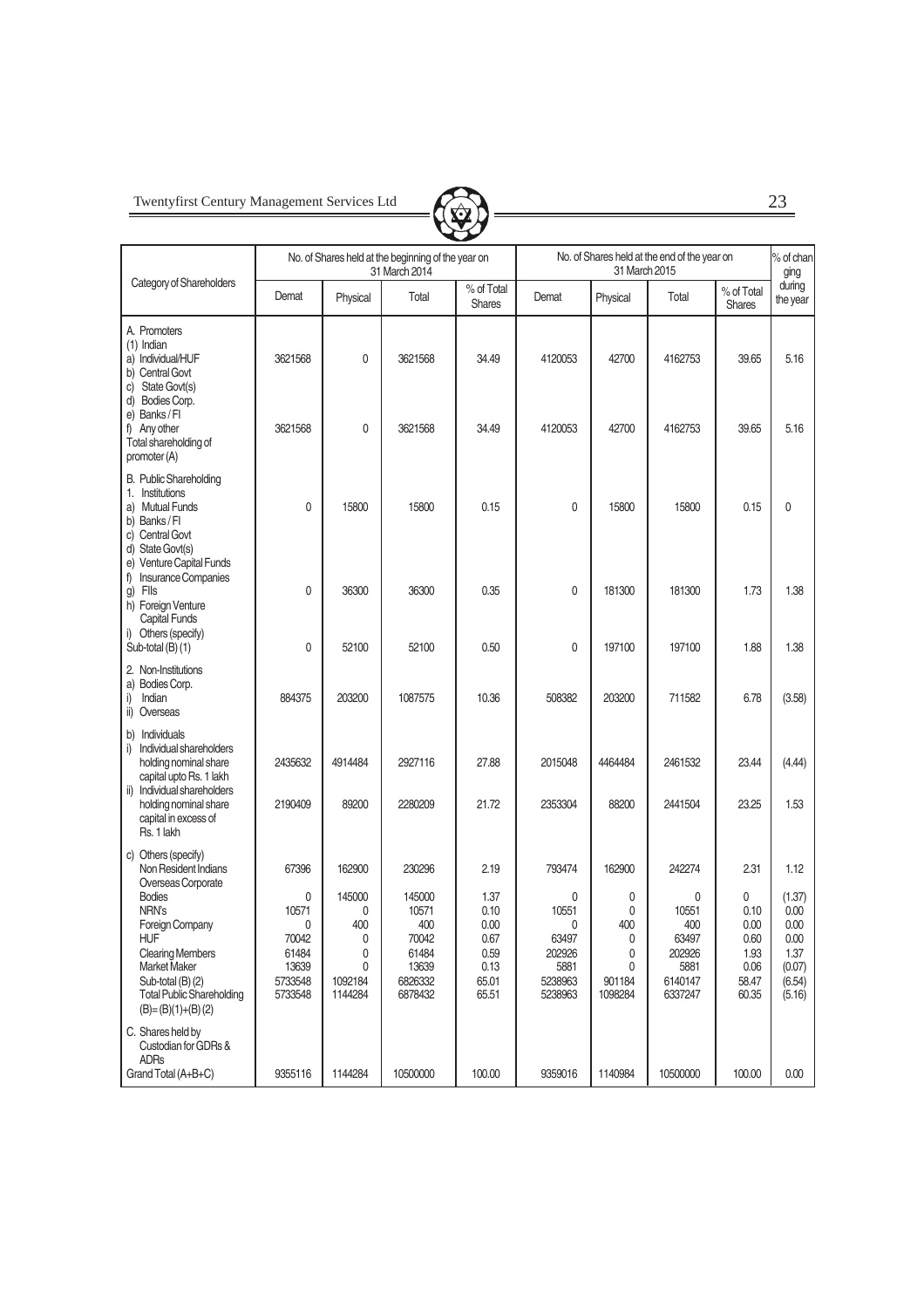

# B) Shareholding of Promoter

| SN             | Shareholder's Name                   | Shareholding at the beginning of the year |                                             |                                                           | Shareholding at the end of the year |                                           |                                                              |                                                          |
|----------------|--------------------------------------|-------------------------------------------|---------------------------------------------|-----------------------------------------------------------|-------------------------------------|-------------------------------------------|--------------------------------------------------------------|----------------------------------------------------------|
|                |                                      | No. of<br><b>Shares</b>                   | $%$ of total<br>Shares of<br>the<br>company | % of Shares<br>pledged /<br>encumbered<br>to total shares | No. of<br><b>Shares</b>             | % of total<br>Shares of<br>the<br>company | $%$ of<br>Pledged/<br>encum -<br>bered<br>to total<br>shares | % change<br>in<br>share<br>holding<br>during<br>the year |
| 1              | <b>SUNDAR IYER</b>                   | 2747280                                   | 26.16                                       | 0.0                                                       | 3247280                             | 30.92                                     | 0.00                                                         | 4.76                                                     |
| $\overline{2}$ | E Y RANGOONWALA                      | 187523                                    | 1.79                                        | 0.0                                                       | 187523                              | 1.79                                      | 0.00                                                         | 0.00                                                     |
| 3              | <b>VANAJA SUNDAR</b>                 | 150000                                    | 1.43                                        | 0.0                                                       | 150000                              | 1.43                                      | 0.00                                                         | 0.00                                                     |
| 4              | <b>SIDDHARTH IYER</b>                | 523000                                    | 4.98                                        | 0.0                                                       | 523000                              | 4.98                                      | 0.00                                                         | 0.00                                                     |
| 5              | <b>SHRIDHAR IYER</b>                 | 13765                                     | 0.12                                        | 0.0                                                       | 12250                               | 0.12                                      | 0.00                                                         | 0.00                                                     |
| 6              | <b>KRISHNAN</b><br><b>MUTHUKUMAR</b> | 0                                         | 0.00                                        | 0.0                                                       | 42700                               | 0.41                                      | 0.00                                                         | 0.41                                                     |
|                | <b>TOTAL</b>                         | 3621568                                   | 34.48                                       | 0.0                                                       | 4162753                             | 39.65                                     | 0.00                                                         | 5.17                                                     |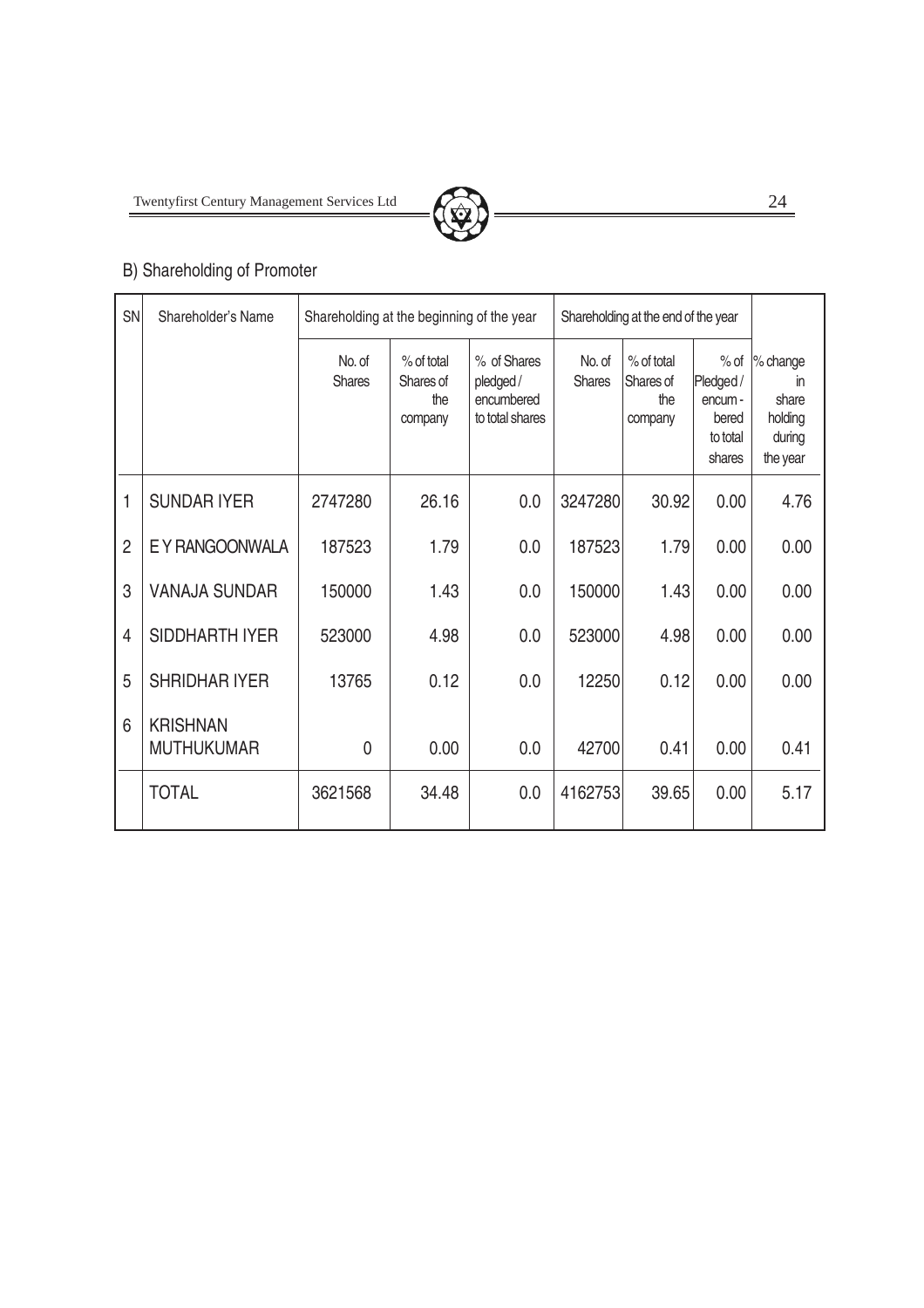

# **C. Change in Promoter's Shareholding (please specify, if there is no change)**

| SN             | <b>Particulars</b>           | Shareholding at the<br>beginning of the year |                                             | Cumulative<br>Shareholding during<br>the year |                                             |  |
|----------------|------------------------------|----------------------------------------------|---------------------------------------------|-----------------------------------------------|---------------------------------------------|--|
|                |                              | No. of<br>shares                             | $%$ of total<br>shares of<br>the<br>company |                                               | $%$ of total<br>shares of<br>the<br>company |  |
|                | At the beginning of the year | 362156                                       | 34.49                                       |                                               |                                             |  |
|                | 21-04-2014                   | 500000                                       | 4.76                                        | 4121568                                       | 39.25                                       |  |
| $\overline{2}$ | 14-10-2014                   | (1515)                                       | (0.01)                                      | 4120053                                       | 39.24                                       |  |
| 3              | 30-03-2015                   | 42700<br>0.41                                |                                             | 4162753                                       | 39.65                                       |  |
|                | At the end of the year       |                                              |                                             | 4162753                                       | 39.65                                       |  |

#### **D. Shareholding pattern of top ten Shareholders: (Other than Directors, Promoters and Holders of GDRs and ADRs)**

| $\mathbf{1}$ | Jignesh V. Shah              | Shareholding at the<br>beginning of the year |                                             | Cumulative<br>Shareholding during<br>the year |                                             |
|--------------|------------------------------|----------------------------------------------|---------------------------------------------|-----------------------------------------------|---------------------------------------------|
|              |                              | No. of<br>shares                             | $%$ of total<br>shares of<br>the<br>company | No. of<br>shares                              | $%$ of total<br>shares of<br>the<br>company |
|              | At the beginning of the year | $\Omega$                                     | 0.00                                        |                                               |                                             |
|              | 17-10-2014                   | 45061                                        | 0.43                                        | 45061                                         | 0.43                                        |
|              | 24-10-2014                   | 97939                                        | 0.93                                        | 143000                                        | 1.36                                        |
|              | 28-11-2014                   | 200000                                       | 1.91                                        | 343000                                        | 3.27                                        |
|              | 05-12-2014                   | 50000                                        | 0.47                                        | 393000                                        | 3.74                                        |
|              | 19-12-2014                   | 12203                                        | 0.12                                        | 405203                                        | 3.86                                        |
|              | 20-02-2015                   | 10000                                        | 0.09                                        | 415203                                        | 3.95                                        |
|              | At the end of the year       |                                              |                                             | 415203                                        | 3.95                                        |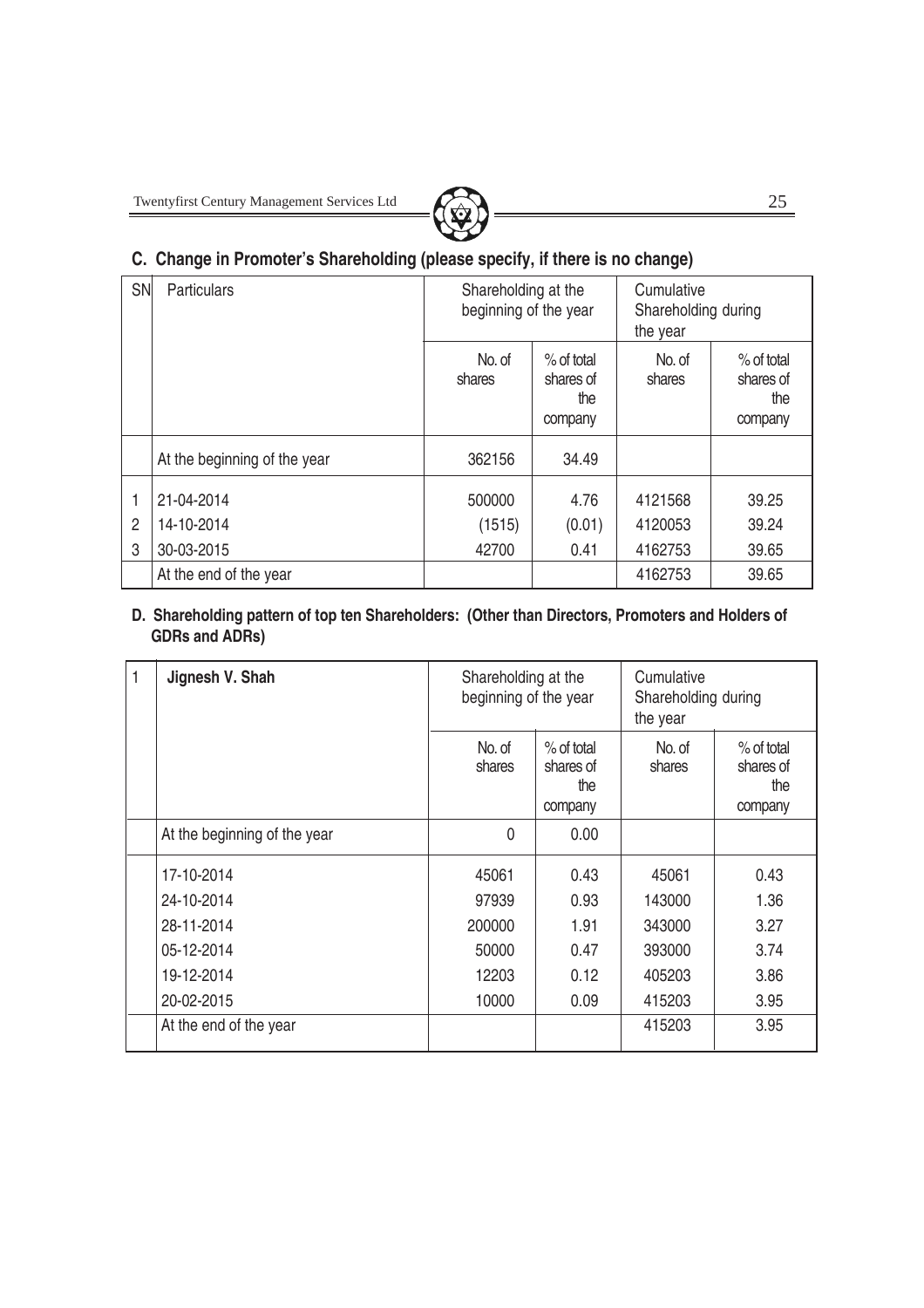

| $\overline{2}$ | <b>Rita Sachdev</b>          | Shareholding at the<br>beginning of the year |                                             | Cumulative<br>Shareholding during<br>the year |                                             |
|----------------|------------------------------|----------------------------------------------|---------------------------------------------|-----------------------------------------------|---------------------------------------------|
|                |                              | No. of<br>shares                             | $%$ of total<br>shares of<br>the<br>company | No. of<br>shares                              | $%$ of total<br>shares of<br>the<br>company |
|                | At the beginning of the year | $\Omega$                                     | 0.00                                        |                                               |                                             |
|                | 01-08-2014                   | 70000                                        | 0.66                                        | 70000                                         | 0.66                                        |
|                | 28-11-2014                   | 10000                                        | 1.10                                        | 80000                                         | 0.76                                        |
|                | 05-12-2014                   | 90612                                        | 0.86                                        | 170612                                        | 1.62                                        |
|                | 12-12-2014                   | 39388                                        | 0.38                                        | 210000                                        | 2.00                                        |
|                | 19-12-2014                   | 39525                                        | 0.38                                        | 249525                                        | 2.38                                        |
|                | 31-12-2014                   | 20475                                        | 0.19                                        | 270000                                        | 2.57                                        |
|                | At the end of the year       |                                              |                                             | 270000                                        | 2.57                                        |

| 3 | <b>Image Securities</b>      | Shareholding at the<br>beginning of the year |                                             | Cumulative<br>Shareholding during<br>the year |                                             |
|---|------------------------------|----------------------------------------------|---------------------------------------------|-----------------------------------------------|---------------------------------------------|
|   |                              | No. of<br>shares                             | $%$ of total<br>shares of<br>the<br>company | No. of<br>shares                              | $%$ of total<br>shares of<br>the<br>company |
|   | At the beginning of the year | 145000                                       | 1.38                                        |                                               |                                             |
|   | At the end of the year       |                                              |                                             | 145000                                        | 1.38                                        |

| 4 | <b>Goodknight Inv &amp; Leasing Pvt Ltd</b> | Shareholding at the<br>beginning of the year |                                             | Cumulative<br>Shareholding during<br>the year |                                             |
|---|---------------------------------------------|----------------------------------------------|---------------------------------------------|-----------------------------------------------|---------------------------------------------|
|   |                                             | No. of<br>shares                             | $%$ of total<br>shares of<br>the<br>company | No. of<br>shares                              | $%$ of total<br>shares of<br>the<br>company |
|   | At the beginning of the year                | 132600                                       | 1.26                                        |                                               |                                             |
|   | At the end of the year                      |                                              |                                             | 132600                                        | 1.26                                        |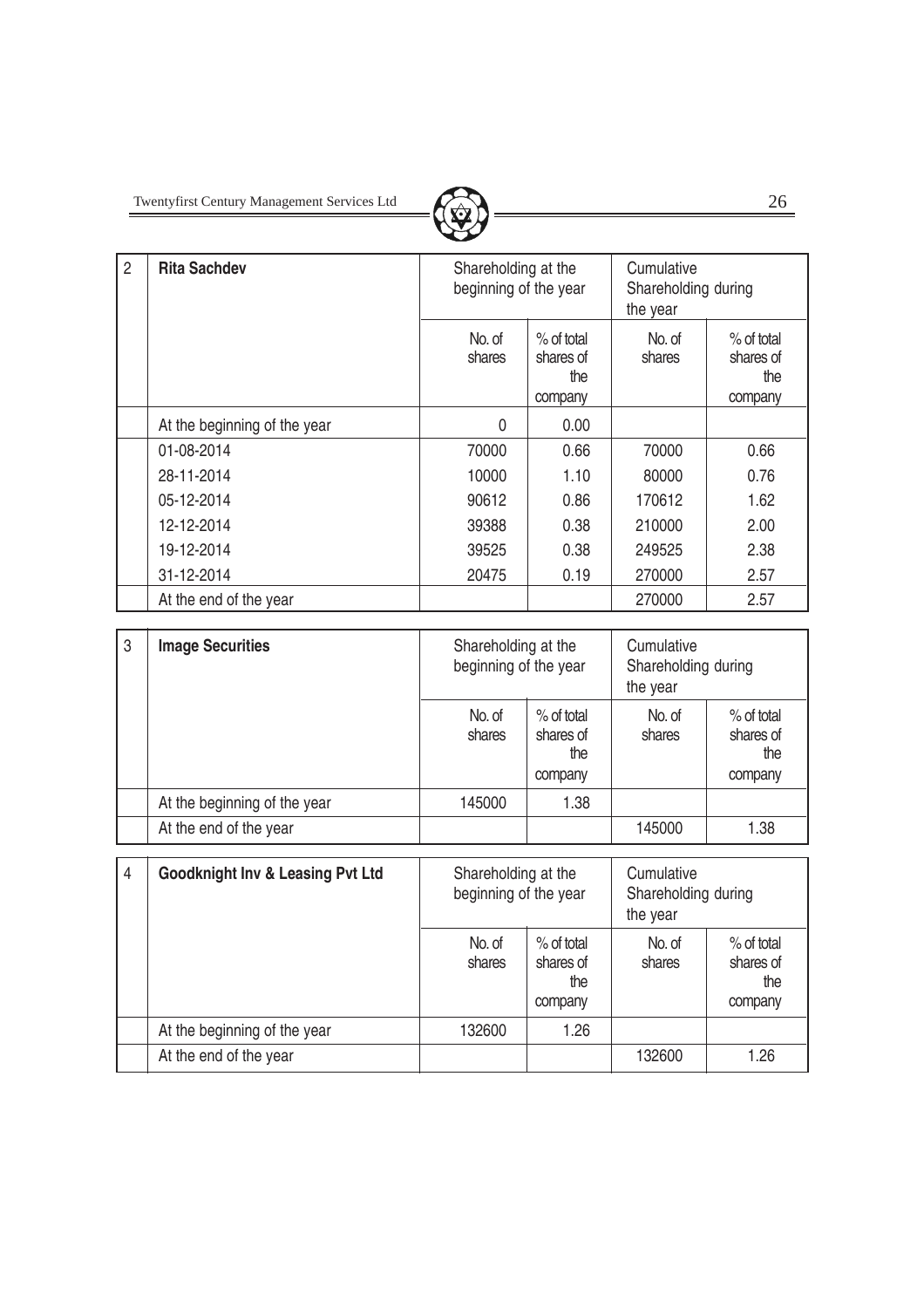

| 5 | <b>Sanjay Gupta</b>          | Shareholding at the<br>beginning of the year |                                           | Cumulative<br>Shareholding during<br>the year |                                           |
|---|------------------------------|----------------------------------------------|-------------------------------------------|-----------------------------------------------|-------------------------------------------|
|   |                              | No. of<br>shares                             | % of total<br>shares of<br>the<br>company | No. of<br>shares                              | % of total<br>shares of<br>the<br>company |
|   | At the beginning of the year | 99698                                        | 0.95                                      |                                               |                                           |
|   | 30-06-2014                   | 302                                          | 0.00                                      | 100000                                        | 0.95                                      |
|   | 25-07-2014                   | (3000)                                       | (0.03)                                    | 97000                                         | 0.92                                      |
|   | 01-08-2014                   | (1000)                                       | (0.01)                                    | 96000                                         | 0.91                                      |
|   | 08-08-2014                   | (1500)                                       | (0.01)                                    | 94500                                         | 0.90                                      |
|   | 30-01-2015                   | 50000                                        | 0.48                                      | 144500                                        | 1.38                                      |
|   | 06-02-2015                   | (18044)                                      | (0.12)                                    | 126456                                        | 1.20                                      |
|   | 13-02-2015                   | (11700)                                      | (0.11)                                    | 114756                                        | 1.09                                      |
|   | 06-03-2015                   | (1000)                                       | (0.01)                                    | 113756                                        | 1.08                                      |
|   | 27-03-2015                   | (500)                                        | (0.00)                                    | 113256                                        | 1.08                                      |
|   | At the end of the year       |                                              |                                           | 113256                                        | 1.08                                      |

| 6 | Pankaj Sahal<br>Shareholding at the<br>Cumulative<br>beginning of the year<br>Shareholding during<br>the year |                  |                                             |                  |                                             |
|---|---------------------------------------------------------------------------------------------------------------|------------------|---------------------------------------------|------------------|---------------------------------------------|
|   |                                                                                                               | No. of<br>shares | $%$ of total<br>shares of<br>the<br>company | No. of<br>shares | $%$ of total<br>shares of<br>the<br>company |
|   | At the beginning of the year                                                                                  | 120000           | 1.14                                        |                  |                                             |
|   | 27-03-2015                                                                                                    | (10000)          | (0.09)                                      | 110000           | 1.05                                        |
|   | At the end of the year                                                                                        |                  |                                             | 110000           | 1.05                                        |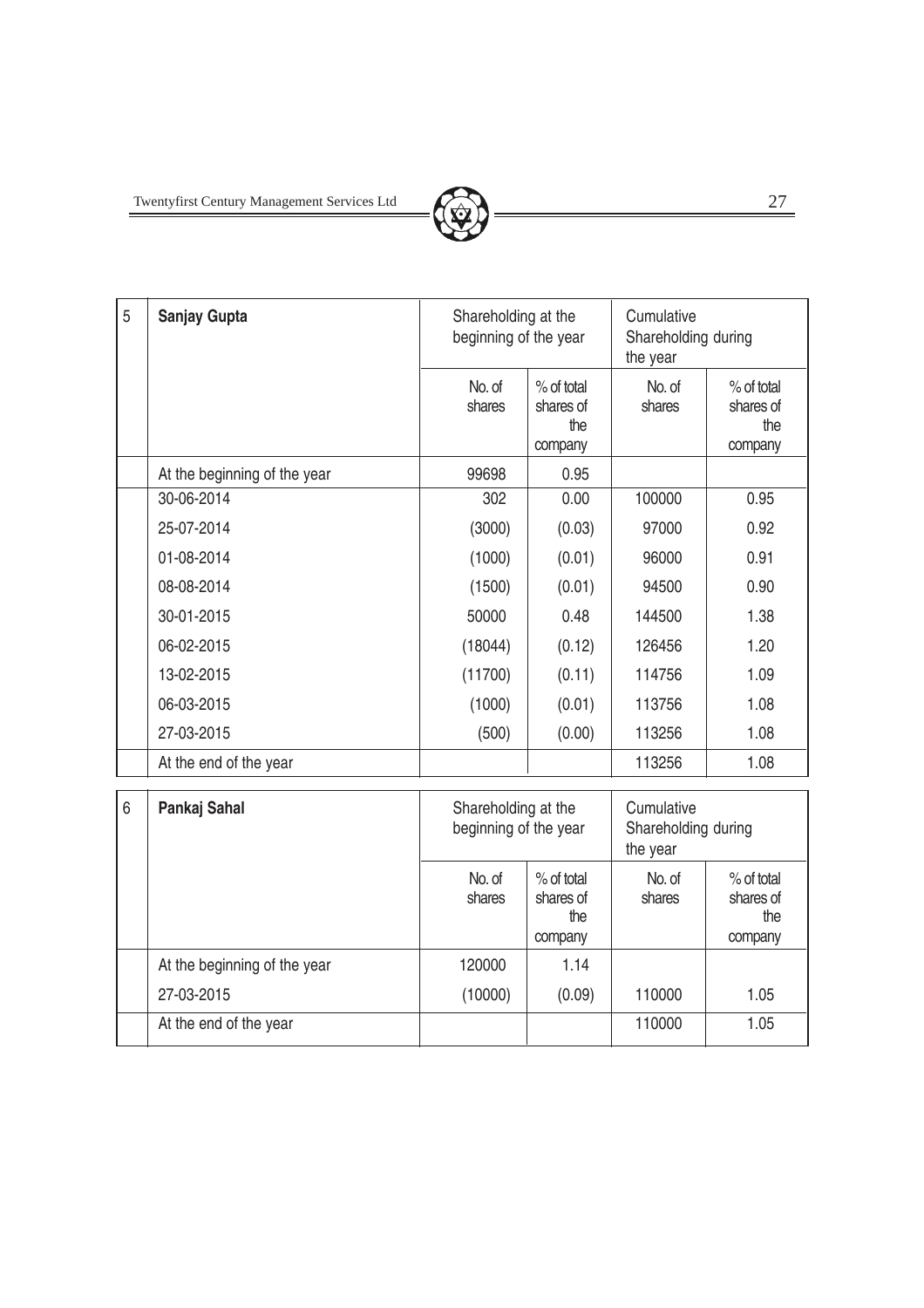

| $\overline{7}$ | <b>Rajiv Kaul</b>            | Shareholding at the<br>beginning of the year |              | Cumulative<br>Shareholding during |              |  |  |  |
|----------------|------------------------------|----------------------------------------------|--------------|-----------------------------------|--------------|--|--|--|
|                |                              |                                              |              |                                   |              |  |  |  |
|                |                              |                                              |              |                                   |              |  |  |  |
|                |                              | No. of                                       | $%$ of total | No. of                            | $%$ of total |  |  |  |
|                |                              | shares                                       | shares of    | shares                            | shares of    |  |  |  |
|                |                              |                                              | the          |                                   | the          |  |  |  |
|                |                              |                                              | company      |                                   | company      |  |  |  |
|                | At the beginning of the year | 111226                                       | 1.06         |                                   |              |  |  |  |
|                | 27-03-2015                   | (10000)                                      | (0.10)       | 101226                            | 0.96         |  |  |  |
|                | At the end of the year       |                                              |              | 101226                            | 0.96         |  |  |  |

| 18 | <b>Vijay Sachdev</b>         | Shareholding at the<br>beginning of the year |                                             | Cumulative<br>Shareholding during<br>the year |                                             |
|----|------------------------------|----------------------------------------------|---------------------------------------------|-----------------------------------------------|---------------------------------------------|
|    |                              | No. of<br>shares                             | $%$ of total<br>shares of<br>the<br>company | No. of<br>shares                              | $%$ of total<br>shares of<br>the<br>company |
|    | At the beginning of the year | 0                                            | 0.00                                        |                                               |                                             |
|    | 16-01-2015                   | 43675                                        | 0.42                                        | 43675                                         | 0.42                                        |
|    | 23-01-2015                   | 24202                                        | 0.23                                        | 67877                                         | 0.65                                        |
|    | 30-01-2015                   | 32123                                        | 0.30                                        | 100000                                        | 0.95                                        |
|    | At the end of the year       |                                              |                                             | 100000                                        | 0.95                                        |

| l9 | Gala Manjula Ramnik          | Shareholding at the<br>beginning of the year |                                             | Cumulative<br>Shareholding during<br>the year |                                             |
|----|------------------------------|----------------------------------------------|---------------------------------------------|-----------------------------------------------|---------------------------------------------|
|    |                              | No. of<br>shares                             | $%$ of total<br>shares of<br>the<br>company | No. of<br>shares                              | $%$ of total<br>shares of<br>the<br>company |
|    | At the beginning of the year | 0                                            | 0.00                                        |                                               |                                             |
|    | 11-04-2014                   | 135000                                       | 1.29                                        | 135000                                        | 1.29                                        |
|    | 25-04-2014                   | (34000)                                      | (0.33)                                      | 101000                                        | 0.96                                        |
|    | 12-12-2014                   | (51000)                                      | (0.48)                                      | 50000                                         | 0.48                                        |
|    | 20-02-2015                   | (50000)                                      | (0.48)                                      | 0                                             | 0.00                                        |
|    | 27-02-2015                   | 100000                                       | 0.95                                        | 100000                                        | 0.95                                        |
|    | At the end of the year       |                                              |                                             | 100000                                        | 0.95                                        |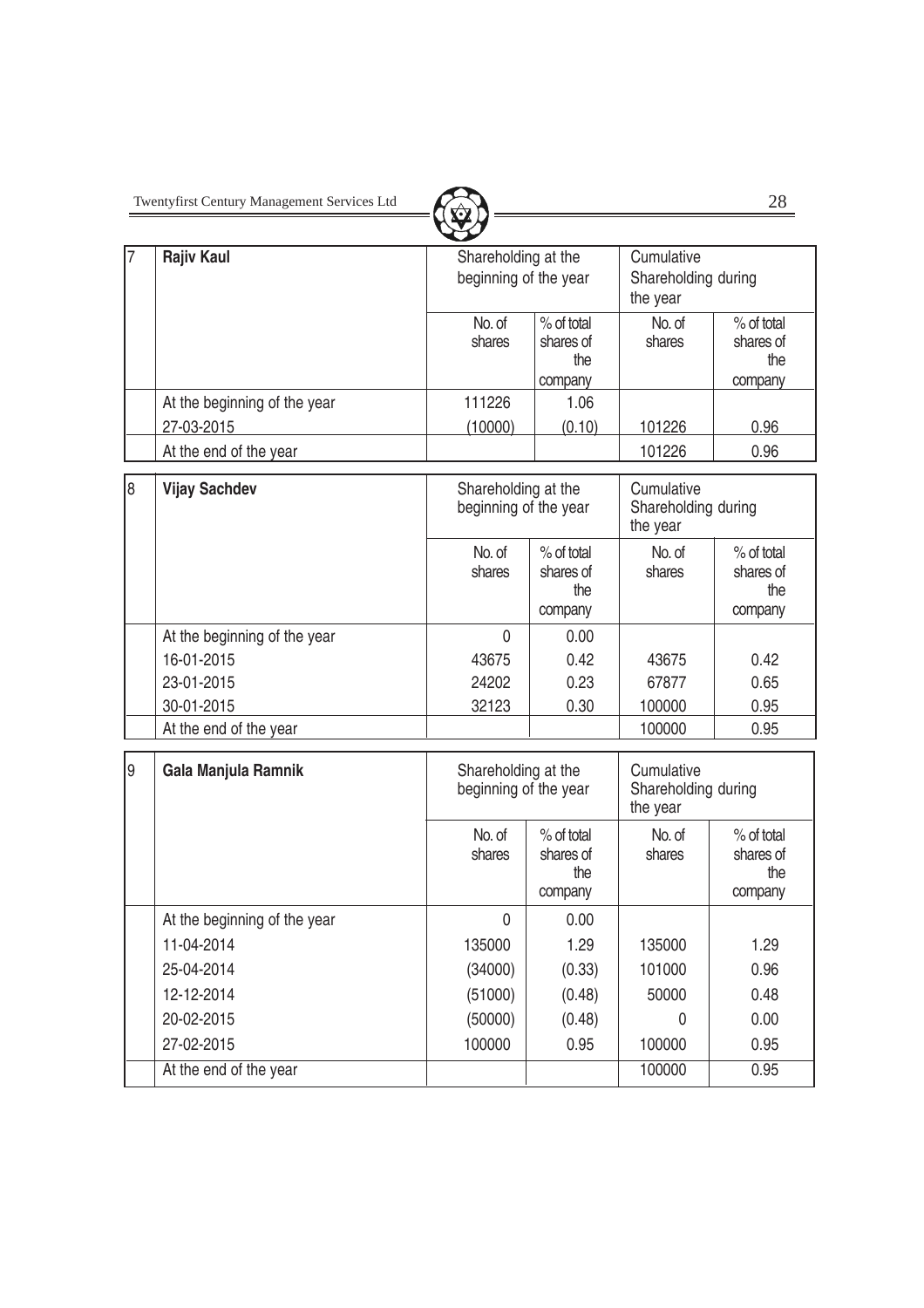

|    | n                                          |                                              |                                             |                                               |                                             |  |  |  |
|----|--------------------------------------------|----------------------------------------------|---------------------------------------------|-----------------------------------------------|---------------------------------------------|--|--|--|
| 10 | <b>Pace Stock Broking Services Pvt Ltd</b> | Shareholding at the<br>beginning of the year |                                             | Cumulative<br>Shareholding during<br>the year |                                             |  |  |  |
|    |                                            | No. of<br>shares                             | $%$ of total<br>shares of<br>the<br>company | No. of<br>shares                              | $%$ of total<br>shares of<br>the<br>company |  |  |  |
|    | At the beginning of the year               | 100                                          | 0.00                                        |                                               |                                             |  |  |  |
|    | 30-05-2014                                 | 39568                                        | 0.38                                        | 39668                                         | 0.38                                        |  |  |  |
|    | 06-06-2014                                 | 14314                                        | 0.13                                        | 53882                                         | 0.51                                        |  |  |  |
|    | 20-06-2014                                 | 8218                                         | 0.08                                        | 62100                                         | 0.59                                        |  |  |  |
|    | 30-06-2014                                 | 8000                                         | 0.08                                        | 70100                                         | 0.67                                        |  |  |  |
|    | 01-08-2014                                 | (70000)                                      | (0.67)                                      | 100                                           | 0.00                                        |  |  |  |
|    | 16-01-2015                                 | (100)                                        | (0.00)                                      | Ω                                             | 0.00                                        |  |  |  |
|    | 06-02-2015                                 | 42500                                        | 0.40                                        | 42500                                         | 0.40                                        |  |  |  |
|    | 13-02-2015                                 | (637)                                        | (0.40)                                      | 41863                                         | 0.40                                        |  |  |  |
|    | 27-02-2015                                 | 48137                                        | 0.46                                        | 90000                                         | 0.86                                        |  |  |  |
|    | 13-03-2015                                 | 9000                                         | 0.08                                        | 99000                                         | 0.94                                        |  |  |  |
|    | 27-03-2015                                 | 1000                                         | 0.01                                        | 100000                                        | 0.95                                        |  |  |  |
|    | At the end of the year                     |                                              |                                             | 100000                                        | 0.95                                        |  |  |  |

# **E Shareholding of Directors and Key Managerial Personnel:**

| 1              | Mr. Sundar Iyer (Director)                 | Shareholding at the<br>beginning of the year |                                             | Cumulative<br>Shareholding during<br>the year |                                             |
|----------------|--------------------------------------------|----------------------------------------------|---------------------------------------------|-----------------------------------------------|---------------------------------------------|
|                |                                            | No. of<br>shares                             | $%$ of total<br>shares of<br>the<br>company | No. of<br>shares                              | $%$ of total<br>shares of<br>the<br>company |
|                | At the beginning of the year<br>21-04-2014 | 2747280<br>500000                            | 26.16<br>4.76                               | 3247280                                       | 30.92                                       |
|                | At the end of the year                     |                                              |                                             | 3247280                                       | 30.92                                       |
|                |                                            | Shareholding at the<br>beginning of the year |                                             |                                               |                                             |
| $\overline{2}$ | Mr. Krishnan Muthukumar (Director)         |                                              |                                             | Cumulative<br>Shareholding during<br>the year |                                             |
|                |                                            | No. of<br>shares                             | $%$ of total<br>shares of<br>the<br>company | No. of<br>shares                              | $%$ of total<br>shares of<br>the<br>company |
|                | At the beginning of the year               | 0                                            | 0.00                                        |                                               |                                             |
|                | 30-03-2015                                 | 42700                                        | 0.41                                        | 42700                                         | 0.41                                        |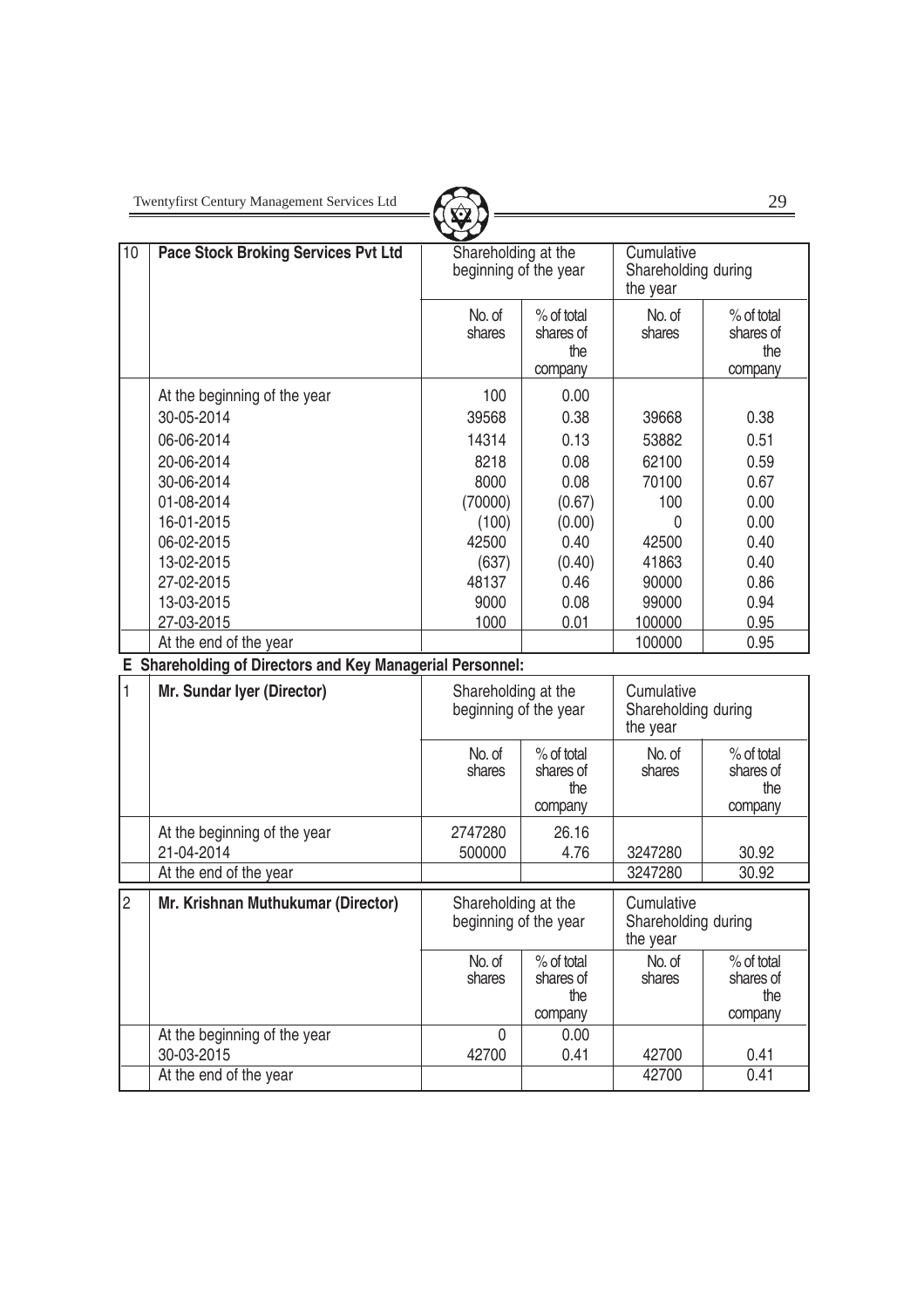

V) Indebtedness - Indebtedness of the Company including interest outstanding / accrued but not due for payment.

|                                                        | Secured<br>Loans<br>excluding<br>deposits | <b>Unsecured</b><br>Loans | Deposits | Total<br>indebtedness |
|--------------------------------------------------------|-------------------------------------------|---------------------------|----------|-----------------------|
| Indebtedness at the beginning of<br>the financial year |                                           |                           |          |                       |
| <b>Principal Amount</b><br>li)                         | Nil                                       | 5.50                      | Nil      | 5.50                  |
| ii) Interest due but not paid                          | Nil                                       | Nil                       | Nil      | Nil                   |
| iii) Interest accrued but not due                      | Nil                                       | Nil                       | Nil      | Nil                   |
| Total (i+ii+iii)                                       | Nil                                       | 5.50                      | Nil      | 5.50                  |
| change in Indebtedness during the<br>financial year    |                                           |                           |          |                       |
| I∗<br>Addition                                         | 1989.21                                   | Nil                       | Nil      | 1989.21               |
| I∗<br>Reduction                                        | Nil                                       | 5.50                      | Nil      | 5.50                  |
| Net Change                                             | 1989.21                                   | 5.50                      | Nil      | 1983.71               |
| Indebtedness at the end of the<br>financial year       |                                           |                           |          |                       |
| <b>Principal Amount</b><br>$\vert$ i)                  | 1989.21                                   | Nil                       | Nil      | 1989.21               |
| ii) Interest due but not paid                          | Nil                                       | Nil                       | Nil      | Nil                   |
| iii) Interest accrued but not due                      | Nil                                       | Nil                       | Nil      | Nil                   |
| Total (i+ii+iii)                                       | 1989.21                                   | Nil                       | Nil      | 1989.21               |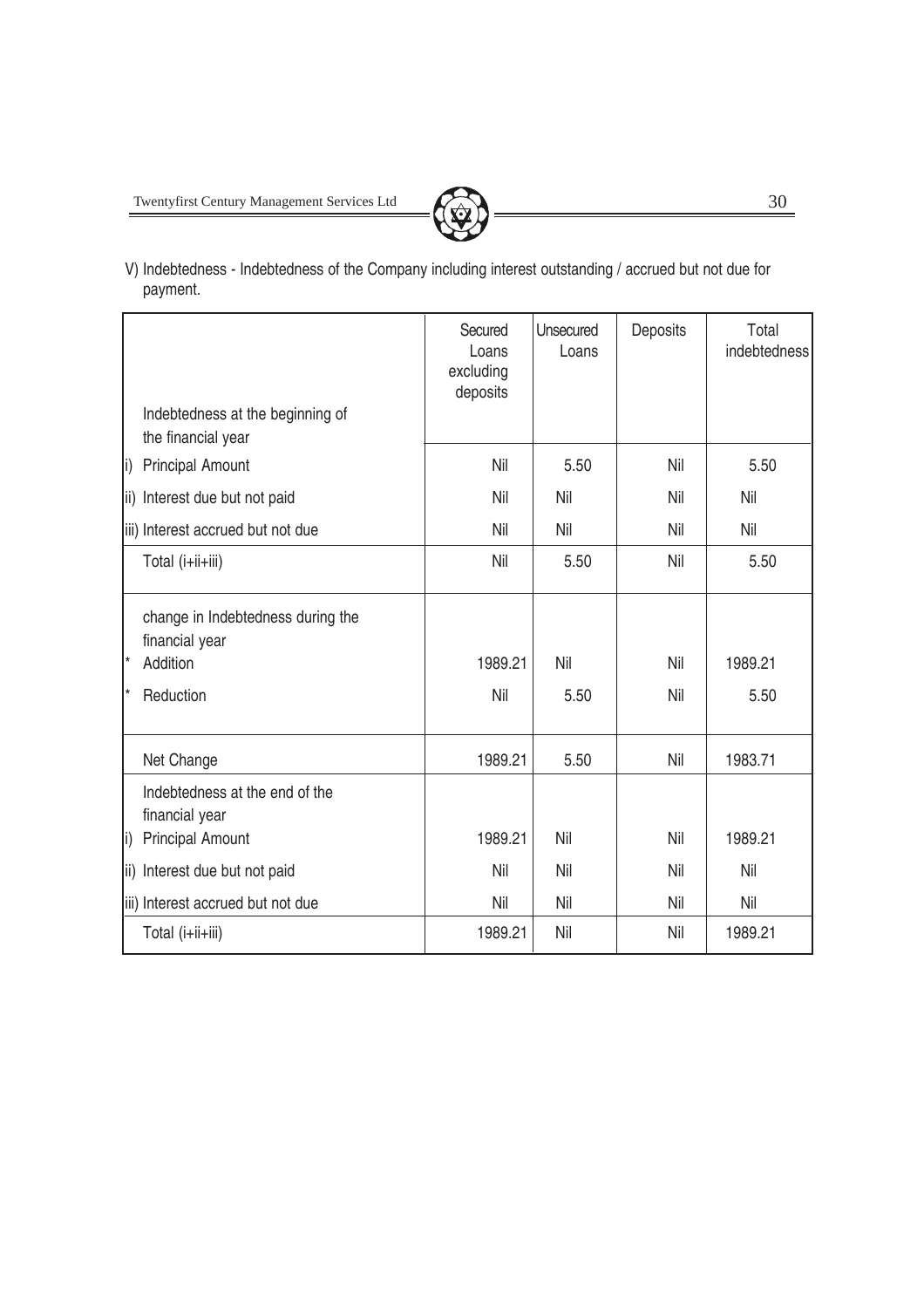

VI.Remuneration of Directors and Key Managerial Personnel

A. Remuneration to Managing Director, Whole-time Directors and / or Manager:

|                | <b>SN.Particulars of Remuneration</b>                                                      |  | Name of MD/WTD/Manager |     |     |     | <b>Total Amount</b> |
|----------------|--------------------------------------------------------------------------------------------|--|------------------------|-----|-----|-----|---------------------|
|                | Gross salary                                                                               |  | Nil                    | Nil | Nil | Nil | Nil                 |
|                | (a) Salary as per provisions<br>contained in section 17 (1) of the<br>Income-tax Act, 1961 |  | Nil                    | Nil | Nil | Nil | Nil                 |
|                | (b) Value of perquisites $u/s$ 17 (2)<br>Income-tax Act, 1961                              |  | Nil                    | Nil | Nil | Nil | Nil                 |
|                | $(c)$ Profits in lieu of salary under<br>section 17(3) Income-tax Act, 1961                |  | Nil                    | Nil | Nil | Nil | Nil                 |
| $\overline{2}$ | <b>Stock Option</b>                                                                        |  | Nil                    | Nil | Nil | Nil | Nil                 |
| 3              | <b>Sweat Equity</b>                                                                        |  | Nil                    | Nil | Nil | Nil | Nil                 |
| $\overline{4}$ | Commission<br>as % of profit<br>others, specify                                            |  | Nil                    | Nil | Nil | Nil | Nil                 |
|                | 5 Others, please specify                                                                   |  | Nil                    | Nil | Nil | Nil | Nil                 |
|                | Total (A)<br>Ceiling as per the Act                                                        |  | Nil                    | Nil | Nil | Nil | Nil                 |
|                | B. Remuneration to other directors                                                         |  |                        |     |     |     |                     |

| SN  |                                                                                      |             |                        |                           |              |                 |
|-----|--------------------------------------------------------------------------------------|-------------|------------------------|---------------------------|--------------|-----------------|
|     | Particulars of Remuneration                                                          | Sundar lyer | Krishnan<br>Muthukumar | Vishwanath<br><b>Iver</b> | S. Hariharan | Total<br>Amount |
| 1   | Independent Directors<br>Fee for attending board<br>Committee meetings<br>Commission |             |                        | 49000                     | 49000        | 98000           |
| 12. | Others, please specify<br>Total (1)<br>Other Non - Executive Directors               |             |                        | 49000                     | 49000        | 49000           |
|     | Fee for attending board<br>Committee meetings<br>Commission                          | 49000       | 25000                  |                           |              | 74000           |
|     | Others, please specify<br>Total (2)<br>Total $(B) = (1+2)$                           | 49000       | 25000                  |                           |              | 74000           |
|     | <b>Total Managerial</b><br>Remuneration<br>Overall Ceiling as per the Act            | 49000       | 25000                  | 49000                     | 49000        | 172000          |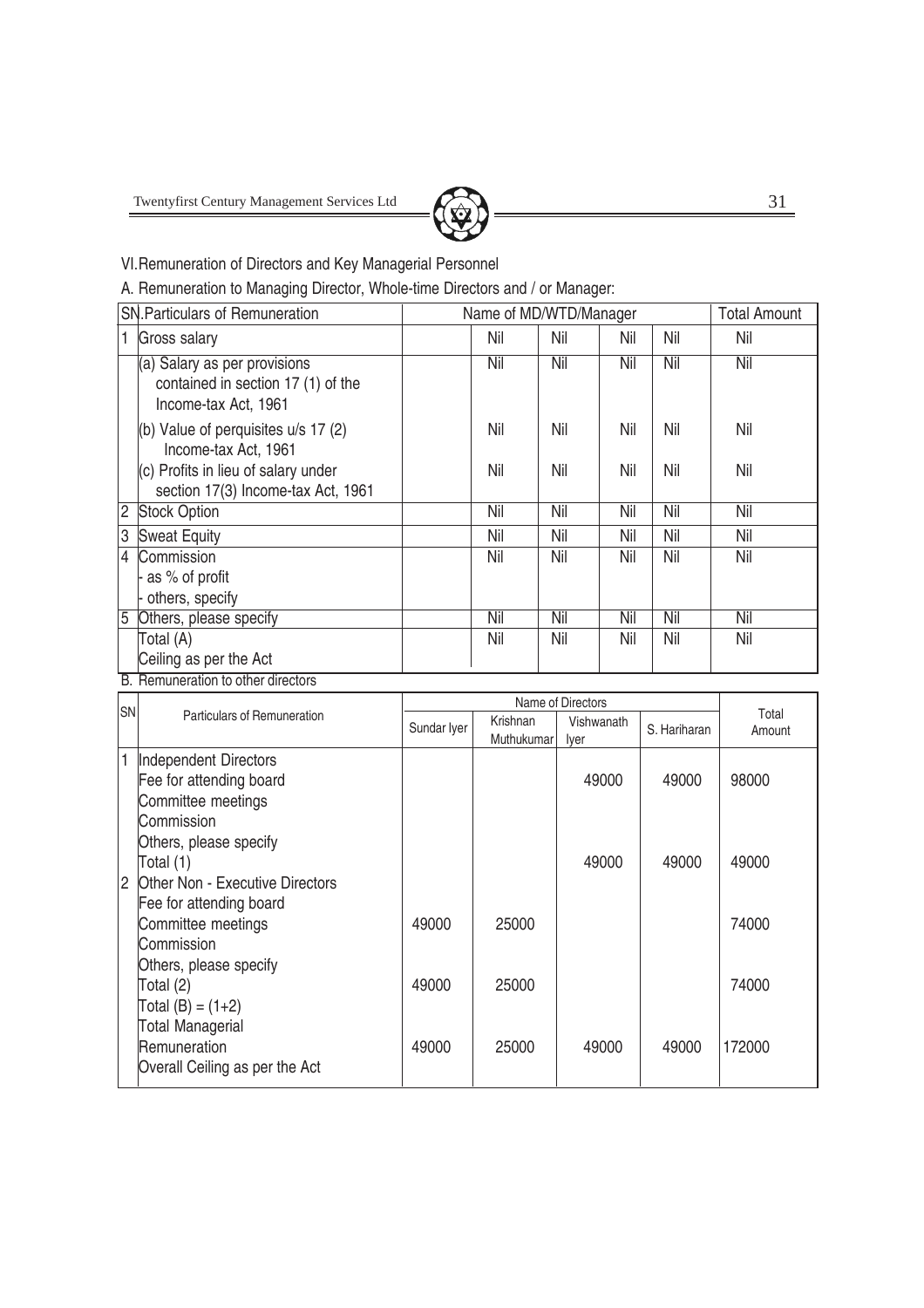

C. Remuneration to Key Managerial Personnel other than MD/Manager/WTD

| <b>SN</b>      | <b>Particulars of Remuneration</b>          | <b>Key Managerial Personnel</b> |         |            |         |
|----------------|---------------------------------------------|---------------------------------|---------|------------|---------|
|                |                                             | <b>CEO</b>                      | СS      | <b>CFO</b> | Total   |
| 1.             | <b>Gross Salary</b>                         |                                 |         |            |         |
|                | (a) Salary as per provisions contained in   | Nil                             | 1000000 | 1457500    | 2457500 |
|                | section 17 (1) of the Income-tax Act, 1961  |                                 |         |            |         |
|                | (b) Value of perquisites u/s 17(2)          | Nil                             | Nil     | Nil        | Nil     |
|                | Income-tax Act, 1961                        |                                 |         |            |         |
|                | (c) Profits in lieu of salary under section | Nil                             | Nil     | Nil        | Nil     |
|                | 17 (3) Income-tax Act, 1961                 |                                 |         |            |         |
| $\overline{2}$ | <b>Stock Option</b>                         | Nil                             | Nil     | Nil        | Nil     |
| $\overline{3}$ | <b>Sweat Option</b>                         | Nil                             | Nil     | Nil        | Nil     |
| 4              | Commission                                  | Nil                             | Nil     | Nil        | Nil     |
|                | - as % of profit                            | Nil                             | Nil     | Nil        | Nil     |
|                | others, specify                             | Nil                             | Nil     | Nil        | Nil     |
| 5              | Others, Please specify                      |                                 |         |            |         |
|                | Total                                       | Nil                             | 1000000 | 1457500    | 2457500 |

VII. Penalties/Punishment/Compounding of offences:

| Type                         | Section of the | <b>Brief</b> | Details of | Authority    | Appeal made  |
|------------------------------|----------------|--------------|------------|--------------|--------------|
|                              | Companies      | Description  | Penalty /  | (RD / NCLT / | if any (give |
|                              | Act            | Punishment / | Court)     |              | Details)     |
|                              |                | Compounding  |            |              |              |
|                              |                | fees imposed |            |              |              |
| A. Company                   |                |              |            |              |              |
| Penalty                      | Nil            | Nil          | Nil        | Nil          | Nil          |
| Punishment                   | Nil            | Nil          | Nil        | Nil          | Nil          |
| Compounding                  | Nil            | Nil          | Nil        | Nil          | Nil          |
| <b>B. Directors</b>          |                |              |            |              |              |
| Penalty                      | Nil            | Nil          | Nil        | Nil          | Nil          |
| Punishment                   | Nil            | Nil          | Nil        | Nil          | Nil          |
| Compounding                  | Nil            | Nil          | Nil        | Nil          | Nil          |
| C. Other Officers in Default |                |              |            |              |              |
| Penalty                      | Nil            | Nil          | Nil        | Nil          | Nil          |
| <b>Punishment</b>            | Nil            | Nil          | Nil        | Nil          | Nil          |
| Compounding                  | Nil            | Nil          | Nil        | Nil          | Nil          |
|                              |                |              |            |              |              |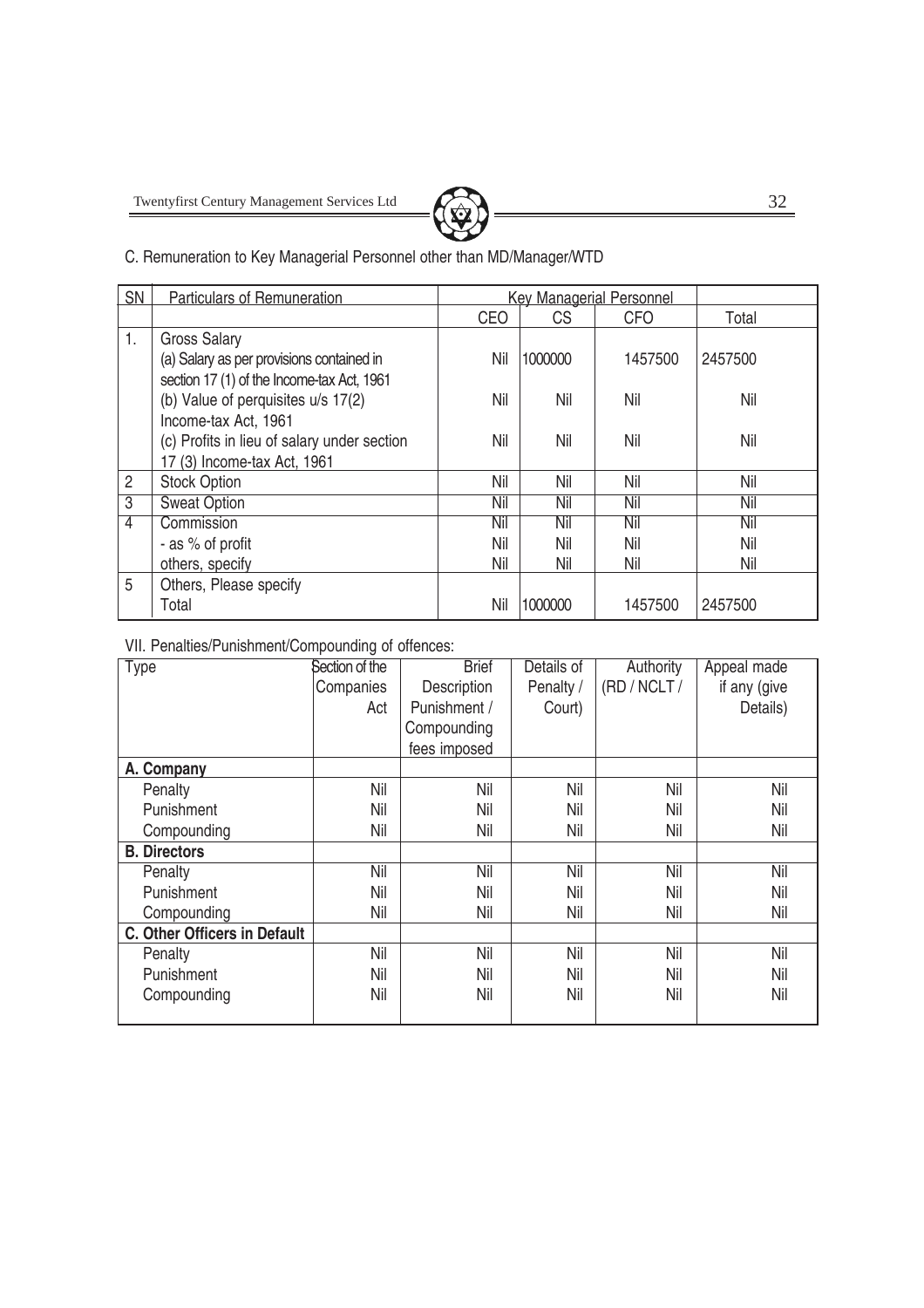

#### **ANNEXURE III**

#### **MANAGEMENT DISCUSSION AND ANALYSIS**

#### **ECONOMIC SCENARIO AND OUTLOOK**

India's GDP growth for FY15 was recorded at 7.3% YoY as against the growth rate of 6.9% YoY recorded in FY14. CPI inflation has decelerated from the recent peak of 11.2% YoY registered in Nov-13 to 4.9% YoY in Apr-15 largely led by lower food prices (46% weight in CPI) : FIIs invested USD18.1b in FY15, higher then USD13.7b in FY14. After five years of outflows, domestic MFs recorded an inflow of USD6.6b. Today fiis own 23.9% of the Nifty stock ownership and as much as 48% of the free float in the Nifty stocks.

The financial year 2014-15 saw the Nifty Index deliver 27% returns closing at 8,491 on 31st March 2015 as against 6704 levels a year ago. This was primarily led by increased optimism on the ability of the newly elected NDA government to fast track the reforms process in India and implement development policies at a faster pace.



Global Foreign institutional investor (fii) flows into Indian markets however, were limited during the year due to the super normal outperformance of the Chinese equity markets. The benchmark Shanghai Composite Index was up 84% during the same period as against 27% returns by the Nifty.

#### **FUTURE PROSPECTS**

The future prospects for the India equity markets look extremely promising in the current backdrop of events in the Global financial markets. The euphoria in other emerging markets is likely to settle down soon as earnings have failed to catch up with the spectacular rise in the stock prices. Investors would be wary of deploying funds in developed markets as the US Federal Reserve considers hiking the US Fed Interest Rate anytime during the current financial year, Indian equity markets are looking attractively valued after the recent correction and are trading at near historical average PE multiples. The management is confident of a strong year ahead for the Indian Equity markets. This will augur well for the performance of your company, which largely depends on the direction of the stock market.

#### **BUSINESS RISK MANAGEMENT**

Although the company has long been following the principle of risk minimization as is the norm in every industry, it has now become a compulsion. Therefore, in accordance with clause 49 of the listing agreement the Board members were informed about risk assessment and minimization procedures after which the Board formally adopted steps for framing, implementing and monitoring the risk management plan for the company.

The main objective of this policy is to ensure sustainable business growth with stability and to promote a pro-active approach in reporting, evaluating and resolving risks associated with the business. In order to achieve the key objective, the policy establishes a structured and disciplined approach to Risk Management, in order to guide decisions on risk related issues.

In today's challenging and competitive environment, strategies for mitigating inherent risks in accomplishing the growth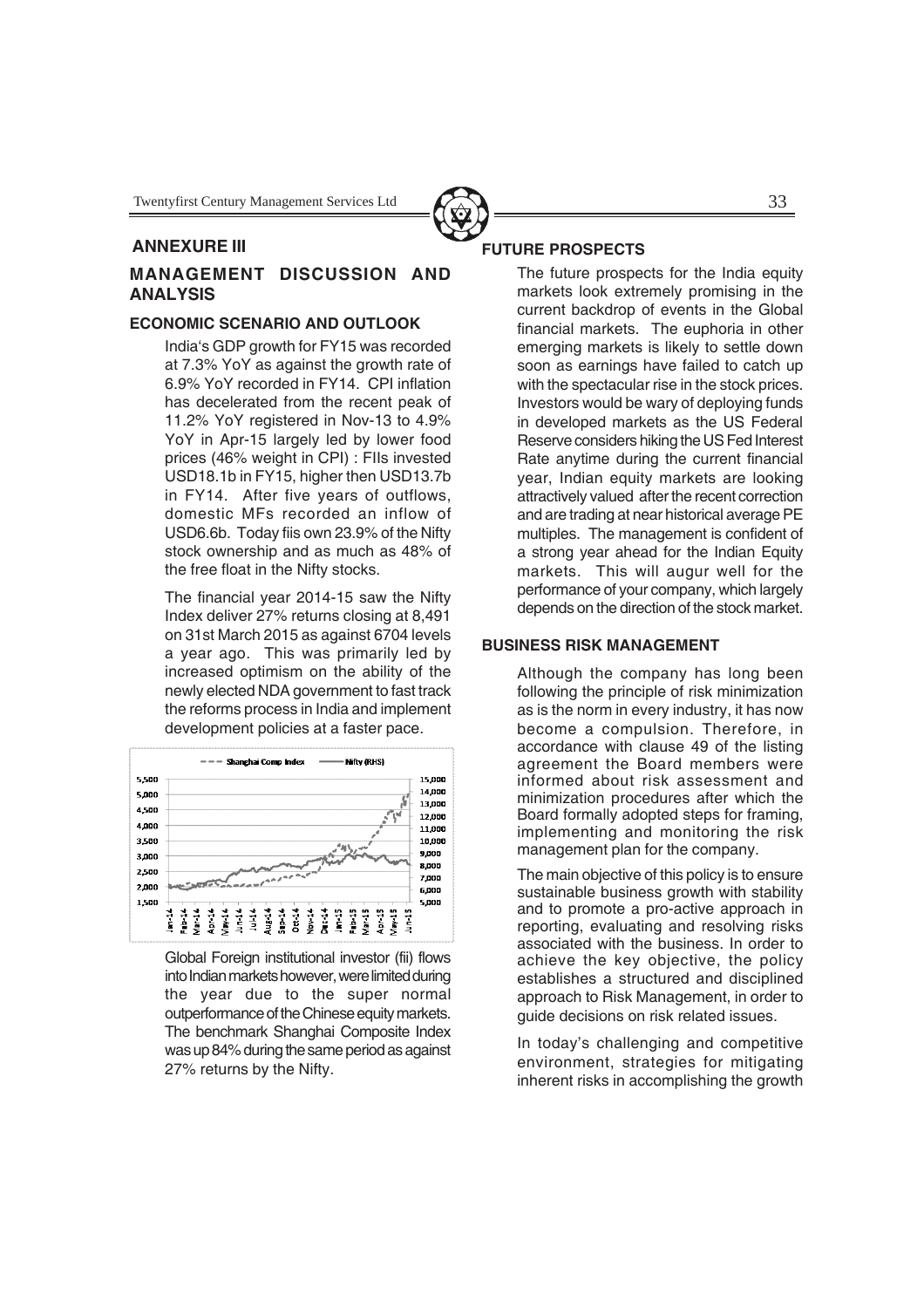plans of the Company are imperative. The common risks inter alia are: Regulations, competition, Business risk, Investments, retention of talent and expansion of facilities. Business risk, inter-alia, further includes financial risk, political risk, fidelity risk, legal risk. As a matter of policy, these risks are assessed and steps as appropriate are taken to mitigate the same.

#### **INTERNAL CONTROL SYSTEM AND THEIR ADEQUACY**

The Company has adequate system of internal control to safeguard and protect from loss, unauthorized use or disposition of its assets.

All the transactions are properly authorized, recorded and reported to the Management. The Company is following all the applicable Accounting Standards for properly maintaining the books of accounts and reporting financial statements.

All the investments related activities are done under the direct supervision of the Chairman of our company. Considering the size and nature of business the company has appointed an Internal Auditor for the company. The Company now proposes to appoint an Internal Auditor for the financial year 2015-16, to ensure proper and adequate systems and procedures commensurate with its size and nature of its business.

#### **VIGIL MECHANISM / WHISTLE BLOWER POLICY**

In order to ensure that the activities of the Company and its employees are conducted in a fair and transparent manner by adoption of highest standards of

professionalism, honesty, integrity and ethical behavior, the company proposes to adopt a vigil mechanism policy during the financial year 2015-16.

#### **REMUNERATION POLICY**

The Board has, on the recommendation of the Nomination & Remuneration committee framed a policy for selection and appointment of Directors, Senior Management and their remuneration. The Remuneration Policy is stated in the Corporate Governance Report.

#### **DIRECTORS' AND COMMITTEE MEETINGS**

 During the year Eight Board Meetings and one independent directors' meeting was held. The Details of which are given in Corporate Governance Report. The provisions of Companies Act, 2013 and listing agreement were adhered to while considering the time gap between two meetings.

#### **AUDIT COMMITTEE**

The company is having an audit committee comprising of the following directors:

Shri Iyer Vishwanath - Chairman - Non Executive & Independent Director

Shri S.Hariharan - Member - Non Executive & Independent Director

Shri Sundar Iyer - Member - Executive **Director** 

#### **NOMINATION AND REMUNERATION COMMITTEE**

The company is having a Nomination and Remuneration Committee comprising of the following directors: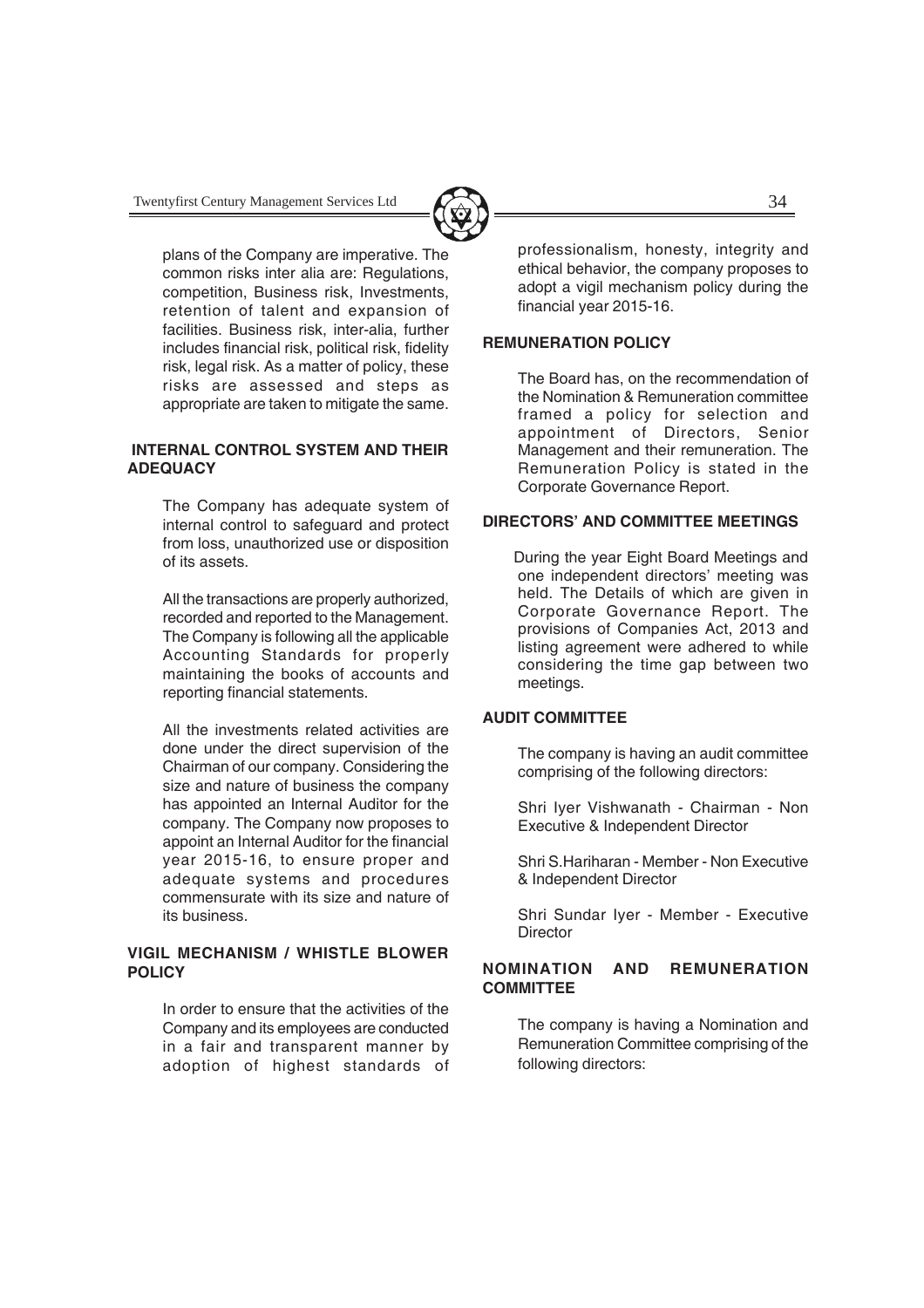

Shri Iyer Vishwanath - Chairman - Non Executive & Independent Director

Shri S.Hariharan - Member - Non Executive & Independent Director

Shri Sundar Iyer - Member - Executive **Director** 

#### **Stakeholders/Investors Grievance and Share Transfer Committee**

The company is having a Stakeholders/ Investors Grievance and Share Transfer Committee comprising of the following directors:

Mr. S. Hariharan, Chairman of the Committee.

Mr. Iyer Vishwanath, Member

Mr. Sundar Iyer, Member.

#### **RELATED PARTY TRANSACTIONS**

There were no contracts or arrangements entered into by the company in accordance with provisions of section 188 of the Companies Act, 2013. However, there were material related party transactions in terms of clause 49 of the listing agreement. All material related party transactions that were entered into during the financial year were on an arm's length basis and were in the ordinary course of business.

There are no materially significant related party transactions made by the Company with Promoters, Directors, Key Managerial Personnel or other designated persons which may have a potential conflict with the interest of the Company at large.

All Related Party Transactions are placed before the Audit Committee as also the Board for approval.

The policy on Related Party Transactions as approved by the Board is uploaded on the Company's website. None of the Directors has any pecuniary relationships or transactions vis-à-vis the Company.

#### **SIGNIFICANT AND MATERIAL ORDERS PASSED BY THE REGULATORS OR COURTS**

There are no significant material orders passed by the Regulators / Courts which would impact the going concern status of the Company and its future operations.

#### **CORPORATE GOVERNANCE**

As per Clause 49 of the Listing Agreement with the Stock Exchanges, a separate section on corporate governance practices followed by the Company, together with a certificate from the Company's Secretarial Auditor confirming compliance forms an integral part of this Report.

#### **Conservation of Energy**

The Company had taken steps to conserve use of energy in its office, consequent to which energy consumption has been minimized. No additional Proposals/ Investments were made to conserve energy. Since the company has not carried on industrial activities, disclosures regarding impact of measures on cost of production of goods, total energy consumption, etc., are not applicable.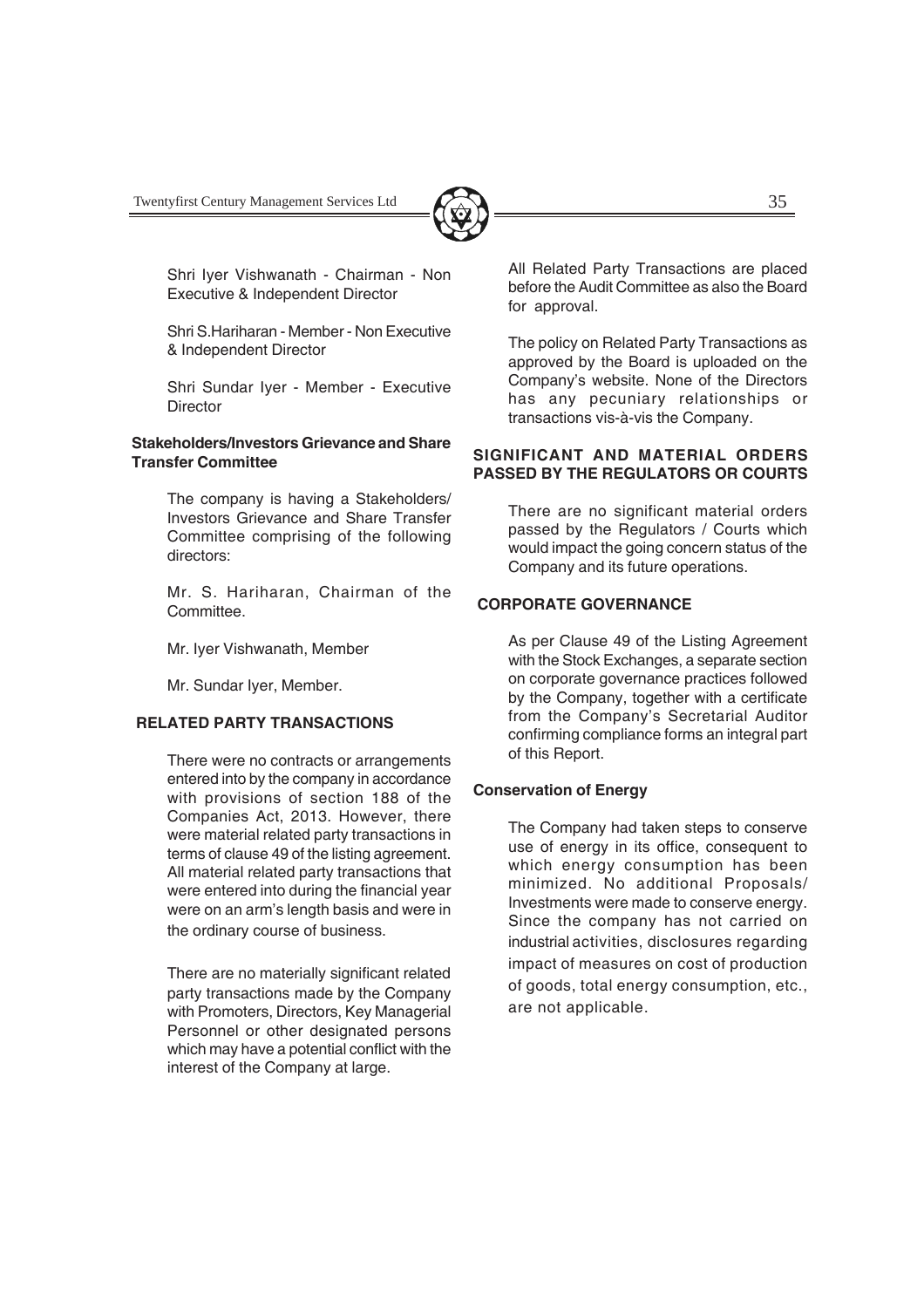#### **ANNEXURE IV**

## **REPORT ON CORPORATE GOVERNANCE**

#### **1.** *Company's Philosophy on Corporate Governance*

The Company defines Corporate Governance as a Systematic Process by which companies are directed and controlled to enhance their wealth generating capacity. Since large corporations employ vast quantum of social resources, we believe that the governance process should ensure that these companies are managed in a manner that meets stakeholders' aspirations and social expectations.

The basic objective of corporate governance policies adopted by the company is to attain the highest levels of transparency, accountability and integrity. This objective extends not merely to meet with statutory requirements but also goes beyond them by putting in to place procedures and systems, which are in accordance with best practice of governance. Your company believes that good corporate governance enhance the trust and confidence of all the stakeholders. Good practice in corporate behaviour helps to enhance and maintain Public trust in companies and stock market.

#### **2. Board of Directors**

#### *Composition and category of Board of Directors*

The Board of Directors of the company comprises of Executive Chairman, a Nonexecutive Director and three Independent (Non Executive) Directors, including a WOMAN DIRECTOR..

#### *Attendance at the Board Meetings and Annual General Meeting are as under:*

#### **Dates of Board Meeting**

During the financial year 2014-2015 Eight (8)

meetings were held on the following dates: 16h May 2014, 27th June 2014, 4th August 2014, 18th September 2014, 7th November 2014,30th January 2015, 30th March 2015 and 21st April 2015.

#### **The last Annual General Meeting was held on 27h June 2014.**

The Board comprises of three independent directors out of present strength of five directors. Composition, attendance of each director at the Board Meetings and at the last AGM and the number of other directorship, committee memberships are set out below:

| Name                       | Category                                              | No. of<br>Board<br>Meeting<br>attended | Attendance<br>at the Last<br>AGM | <b>Directorship</b><br>in Other<br>Companies | Other<br>Companies<br>Committee<br>Chairmanships | Other<br>Companies<br>Committee<br>Memberships |
|----------------------------|-------------------------------------------------------|----------------------------------------|----------------------------------|----------------------------------------------|--------------------------------------------------|------------------------------------------------|
| Mr. Sundar Iver            | Chairman-Executive<br>Director                        | 8                                      | Yes                              | 4                                            | Nil                                              | Nil                                            |
| Mr. Iver Vishwanath        | Independent<br>Non-Executive<br>Director              | 8                                      | Yes                              | 1                                            | Nil                                              | Nil                                            |
| Mr. S. Hariharan           | Independent<br>Non-Executive<br>Director              | 8                                      | Yes                              | Nil                                          | Nil                                              | Nil                                            |
| Mr. Krishnan<br>Muthukumar | Non-Executive<br>Non Independent<br>Director          | 8                                      | No                               | $\overline{2}$                               | Nil                                              | Nil                                            |
| Mrs. Sita Sunil            | Independent<br>Non-Executive<br><b>Woman Director</b> | 1                                      | No                               | 3                                            | Nil                                              | Nil                                            |

#### **3. Board Committees:**

#### **A. Audit Committee**

#### **Charter:**

The primary object of the Audit Committee of the company is to monitor and provide effective supervision of the management's financial reporting process with a view to ensure accurate, timely and proper disclosures and transparency, integrity and quality of financial reporting.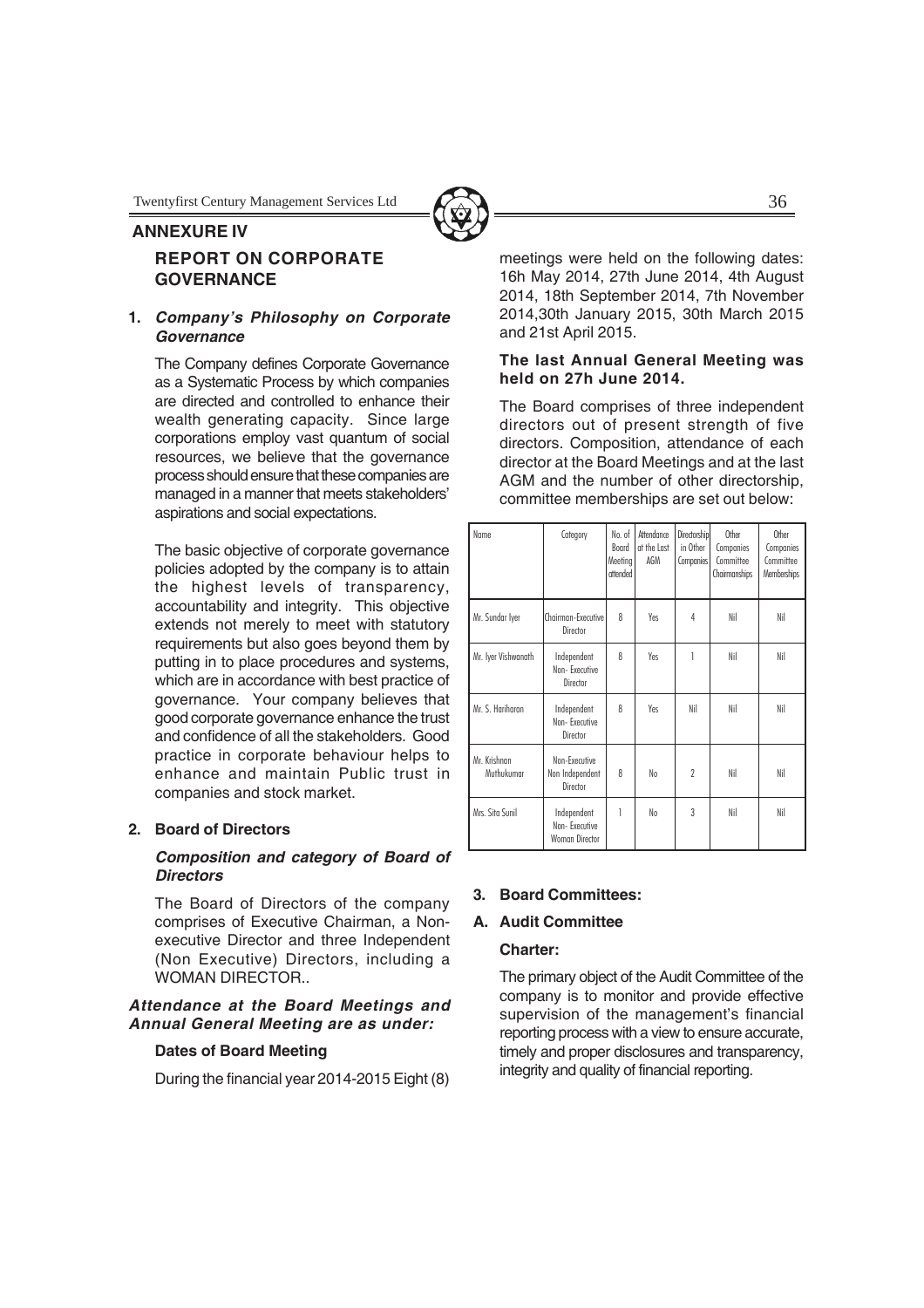Twentyfirst Century Management Services Ltd  $\sqrt{2\sqrt{3}}$  37



## **Composition:**

The company derived immense benefit from the deliberations of audit committee comprising of the following directors of the company:

| Name of the Director | Category of Membership |
|----------------------|------------------------|
| Mr. Iyer Vishwanath  | Chairman               |
| Mr. S. Hariharan     | Member                 |
| Mr.Sundar Iver       | Member                 |

Chairman is a non-executive Independent **B. Nomination and Remuneration Committee** director.

The major terms of reference of this Committee are as under:

- Reviewing with management, the financial statements before submission of the same to the Board.
- Overseeing of company's financial reporting process and disclosures of its financial information.
- Reviewing the adequacy of the internal audit function.
- Recommendation for appointment and fixing remuneration of statutory auditors.
- Reviewing the reports furnished by the statutory auditors and ensuring suitable follow up thereon.

## **Meeting and Attendance of the Committee:**

During the financial year five Audit Committee meetings were held on the following dates: 16.05.2014, 04.08.2014, 07.11.2014, 30.01.2015 and 21.04.2015. The terms of reference of the Audit Committee are as per the guidelines set out in the Listing Agreements with the Stock Exchanges.

**The attendance of directors at the Audit Committee meetings held during the year 2014-2015 is given below:**

| Name of the Director | Category of Membership | Meetings<br>Held | Meetings<br>Attended |
|----------------------|------------------------|------------------|----------------------|
| Mr. Iver Vishwanath  | Chairman               |                  |                      |
| Mr. S. Hariharan     | Member                 |                  |                      |
| Mr. Sundar Iver      | Member                 |                  |                      |
|                      |                        |                  |                      |

The Nomination and Remuneration Committee was formed on 30th March 2015 with the following members:

- 1. Mr. Iyer Vishwanath, Member.
- 2. Mr. S. Hariharan, Chairman of the Committee.
- 3. Mr. Sundar Iyer, Member.

Chairman of the Committee is a nonexecutive director.

## **Terms of Reference:**

The Nomination and Remuneration Committee specifically looks into the fixation of remuneration of the Key Managerial Personnel and evaluates the appointment of Independent Directors.

#### **FORMULATION OF POLICY FOR SELECTION AND APPOINTMENT OF DIRECTORS AND THEIR REMUNERATION**

The Nomination and Remuneration Committee discussed and thereafter decided upon the policy for selection of appointment of directors and their remuneration. The highlights of this policy are as follows:

- 1. Criteria of selection of Non Executive Directors
- a. The Non Executive Directors shall be of high integrity with relevant expertise and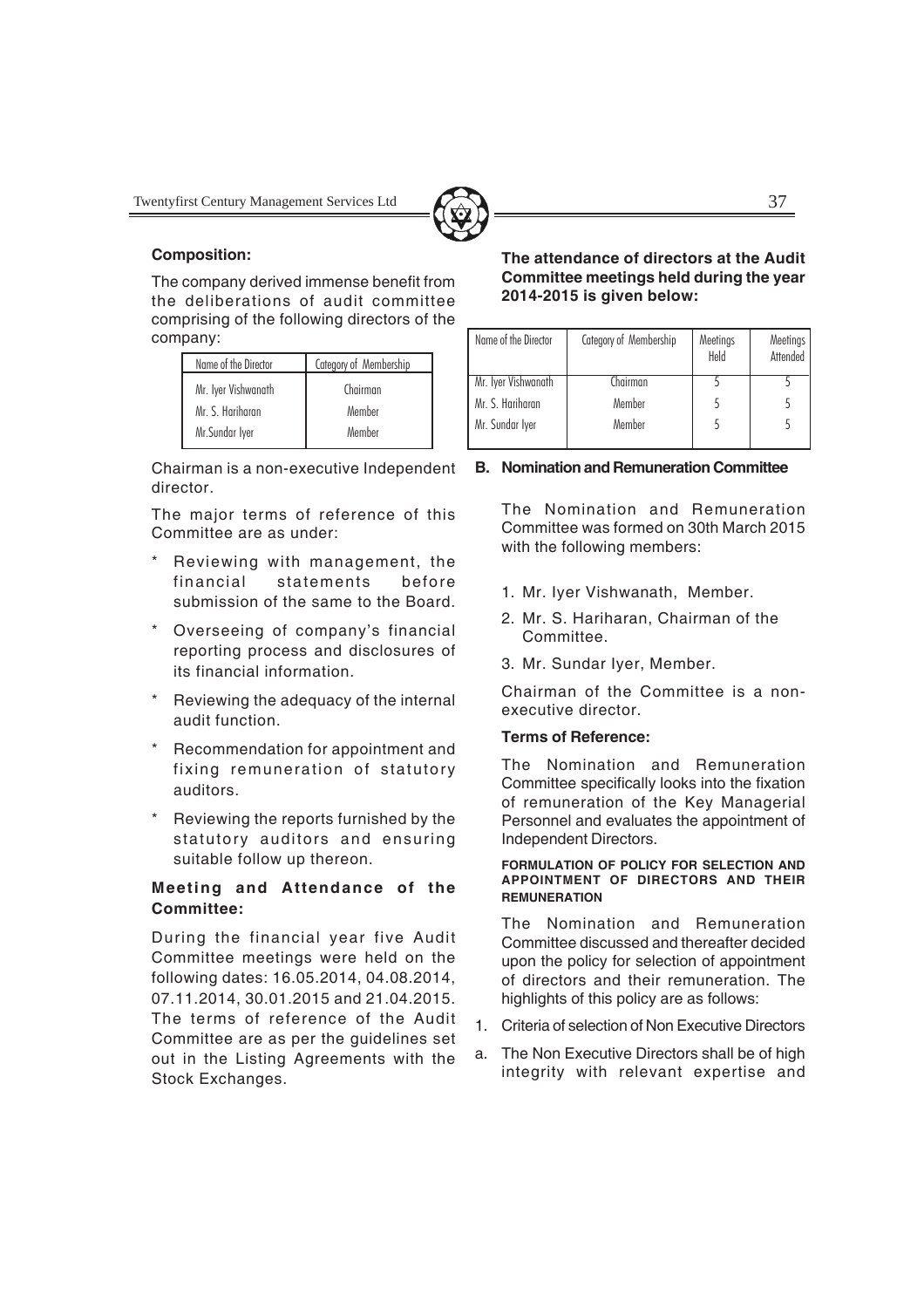experience so as to have a diverse Board with Directors having expertise in the fields of Investments in Capital and Debt Market, finance, taxation, law, governance and general management.

- b. In case of appointment of Independent Directors, the Committee shall satisfy itself with regard to the independent nature of the Directors vis-à-vis the Company so as to enable the Board to discharge its function and duties effectively.
- c. The Committee shall ensure that the candidate identified for appointment as a Director is not disqualified for appointment under Section 164 of the Companies Act, 2013.
- d. The Committee shall consider the following attributes / criteria, whilst recommending to the Board the candidature for appointment as Director.
	- i. Qualification, expertise and experience of the Directors in their respective fields;
	- ii. Personal, Professional or business standing;
	- iii. Diversity of the Board.
- e. In case of re-appointment of Non Executive Directors, the Board shall take into consideration the performance evaluation of the Director and his engagement level.

## **2. Remuneration**

The Non Executive Directors shall be entitled to receive remuneration by way of sitting fees for participation in the Board / Committee meetings and commission as detailed hereunder:

i. A Non Executive Director shall be entitled to receive sitting fees for each meeting of the Board or Committee meeting attended by him/her at his/her discretion of such sum as may be approved by the

Board of Directors within the overall limits prescribed under the Companies Act, 2013 and The Companies (Appointment and Remuneration of Managerial Personnel) Rules, 2014.

- ii. The Committee may recommend to the Board, the payment of commission on uniform basis, to reinforce the principles of collective responsibility of the Board.
- iii. The payment of such commission would be at the discretion of board only and shall not exceed 1% of the net profit of the Company.
- iv. The Independent Directors of the Company shall not be entitled to participate in the Stock Option Scheme of the Company, if any, introduced by the Company.

## **Meeting and Attendance of the Committee:**

The Committee oversees the performance of the key managerial personnel of the company. The said committee met once on 20th April 2015 to evaluate the appointment of Mrs. Sita Sunil, Independent Woman Director for the company in order to comply with the SEBI Directives and the Listing Agreement, during the financial year 2015- 16. The company secretary is the compliance officer

C. Stakeholders/Investors Grievance and Share Transfer Committee

## **Composition**

The Stakeholders/Investors Grievance and Share Transfer Committee comprises of:

- 1. Mr. S. Hariharan, Chairman of the Committee.
- 2. Mr. Iyer Vishwanath, Member
- 3. Mr. Sundar Iyer, Member.

Chairman of the Committee is a non-executive independent director.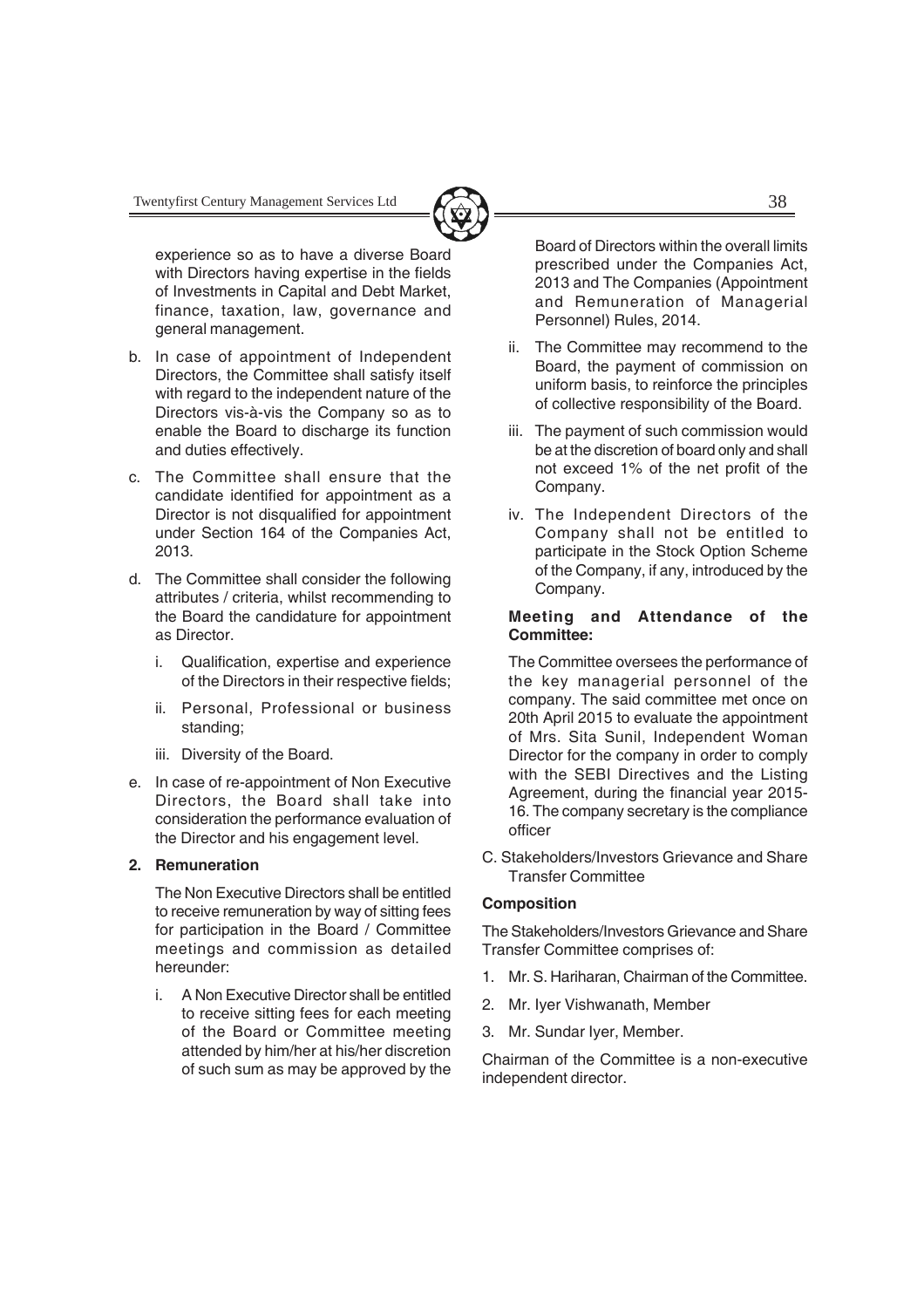

#### **Terms of reference**

The shareholders/investor grievances committee specifically looks into redressing of shareholder's and investor's complaints such as transfer of shares, non-receipt of shares, non-receipt of declared dividend, conversion of shares and to ensure expeditious share transfers.

## **Meeting and Attendance of the Committee**

The Committee oversees the performance of share transfer and recommends measures to improve the shareholders/investors service. The said committee met four (4) times during the financial year 2014-15. The company secretary is the compliance officer.

### **Shareholders queries received and replied in 2014-15**

During the financial year 2014-15, Twenty Three (23) complaints were received from shareholders and were replied / redressed to the satisfaction of the investors. There are no complaints pending as on date of this report. There were no share transfers pending registration as at 31st March 2015

## **D. Corporate Social Responsibility Committee:**

During the year under review, on 21st April 2015, pursuant to Section 135 of the Companies Act, 2013 the Board of Directors of the company has constituted the Corporate Social Responsibility (CSR) Committee with the following members:

- 1. Mr. Sundar Iyer, Chairman of the Committee.
- 2. Mr. Iyer Vishwanath, Member
- 3. Mr. S. Hariharan, Member.

## **Terms of reference**

The Corporate Social Responsibility (CSR) Committee specifically looks into the formulation of policies of the company

including the CSR activities and the projects to be undertaken by the company and its governance structure.

#### **Meeting and Attendance of the Committee**

The CSR Committee has been recently formed on 21st April 2015 and met once for the formulation of CSR policies of the company since the provisions of the Companies Act, 2013 has become applicable only from this financial year 2014-15.

The company secretary is the compliance officer.

## **E. Auditors Certificate on Corporate Governance**

A certificate obtained from the Auditors of the company on the Compliance of Corporate Governance is enclosed.

## **EVALUATION OF DIRECTORS BY INDEPENDENT DIRECTORS' MEETING**

During the year under review, the Independent Directors met on March 30, 2015, inter alia to:

- i. Review the performance of nonindependent directors and the Board as a whole;
- ii. Review the performance of the Chairperson of the company, taking into account the views of executive directors and non-executive directors;
- iii. Assess the quality, quantity and timeliness of flow of information between the company management and the Board that is necessary for the Board to effectively and reasonably perform their duties.

## **PREVENTION OF INSIDER TRADING**

The Company has adopted a Code of Conduct for Prevention of Insider trading with a view to regulate trading in securities by the Directors and designated employees of the Company.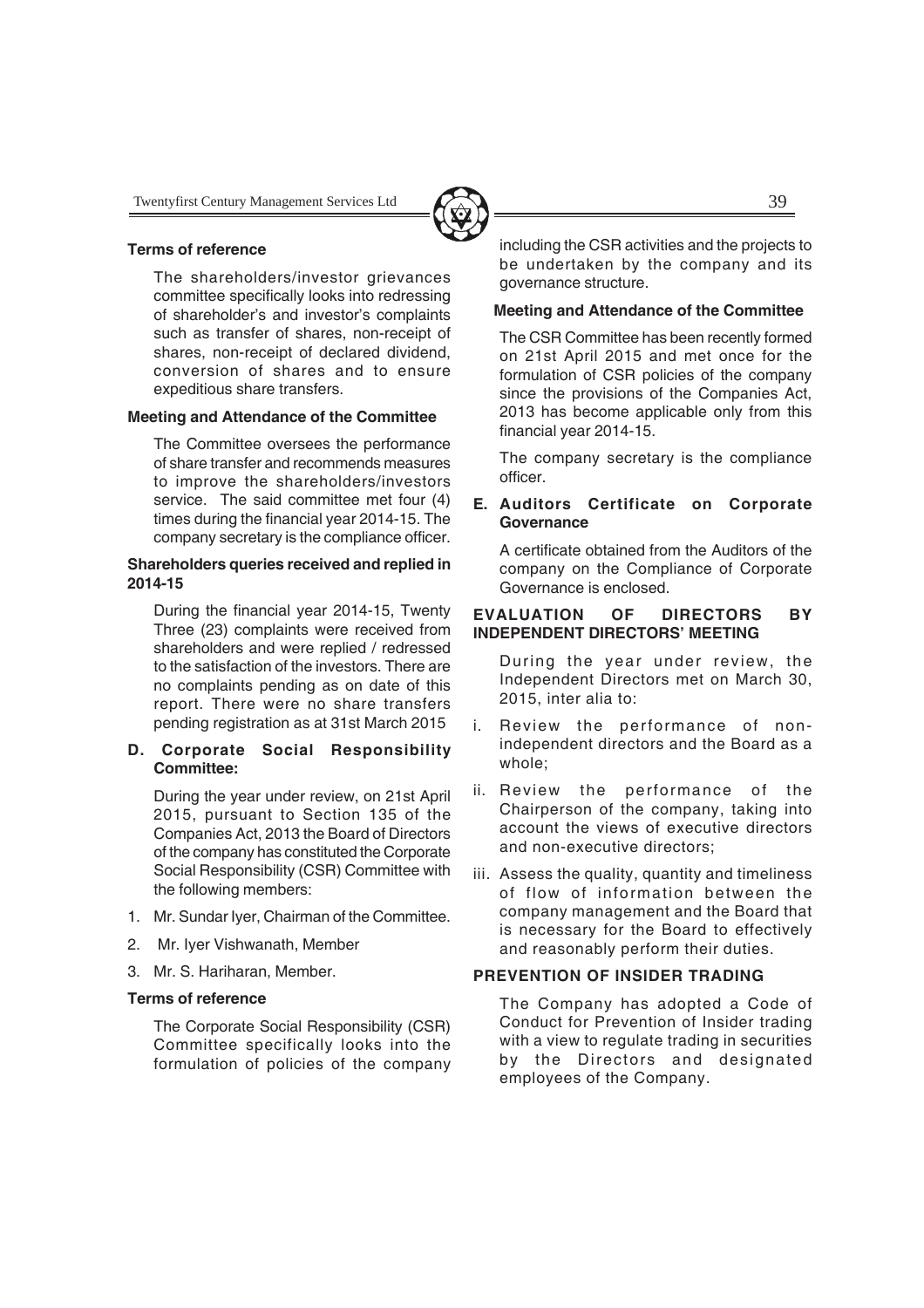

### **Disclosures**

The company has always ensured fair code of conduct and maintained transparency. There were no instances of non-compliance by the company, penalties, strictures imposed on the company by Stock Exchange or SEBI or any statutory authority, on any matter related to capital markets, during the last three years.

In accordance with requirement of Companies Act as well as listing agreement a vigil mechanism has been adopted by the board of directors and accordingly a whistle blower policy has been formulated with a view to provide a mechanism for employees of the company to approach Chairman of the Audit Committee of the Company to report any grievance. A link to such policy is also provided in the website of the company.

Compliances, rules & regulations as laid down by various statutory authorities has always been observed by the company since such change over both in letter as well as in spirit.

The Board has obtained certificates/ disclosures from key management personnel confirming they do not have any material financial and commercial interest in transactions with the company at large.

## **Compliance with Accounting Standards**

In the preparation of the financial statements, the Company has followed the Accounting Standards notified pursuant to Companies (Accounting Standards) Rules, 2006 (as amended) and the relevant provision of the Companies Act, 1956 read with General Circular 8/2014 dated April 04, 2014, issued by the Ministry of Corporate Affairs. The significant accounting policies which are consistently applied have been set out in the Notes to the Financial Statements.

### **4. General Body Meetings**

The particulars of Annual General Meeting held during the last three years are as under:

| Year      | Location                                                        | Date       | Time       |
|-----------|-----------------------------------------------------------------|------------|------------|
| 2011-2012 | Asha Nivas, No.9, Rutland gate,<br>5th Street, Chennai-600 006. | 14/03/2013 | 12.30 P.M. |
| 2012-2013 | Asha Nivas, No.9, Rutland gate,<br>5th Street, Chennai-600 006. | 30/12/2013 | 11.30 A.M. |
| 2013-2014 | Asha Nivas, No.9, Rutland gate,<br>5th Street, Chennai-600 006. | 27/06/2014 | 3.30 P.M.  |

# **Special Resolution Passed in the Past three AGMs AGM HELD ON 14th March 2013**

- 1. Appointment of Mr.Iyer Vishwanath as an Independent Director and approving payment of commission.
- 2. Appointment of Mr.S.Hariharam as an Independent Director and approving payment of commission
- 3. Appointment of Mr.Krishnan Muthukumar as Director and approving payment of commission

## **Postal Ballot**

No Special resolutions were passed last year through Postal Ballot.

#### **Profile of directors seeking re-appointment/appointment**

#### (i) **Mr. Sundar Iyer**

Mr. Sundar Iyer the Chairman of the company is the main promoter of the company. He has more than 30 years of rich experience in the field of Capital Market Operations.

Mr.Sundar Iyer, aged about 64 years, is a promoter director of the company. He is holding 30.92% of paid up share capital of the company. He decides on the investment policy of the company and devotes his valuable time and attention to the business and affairs of the company.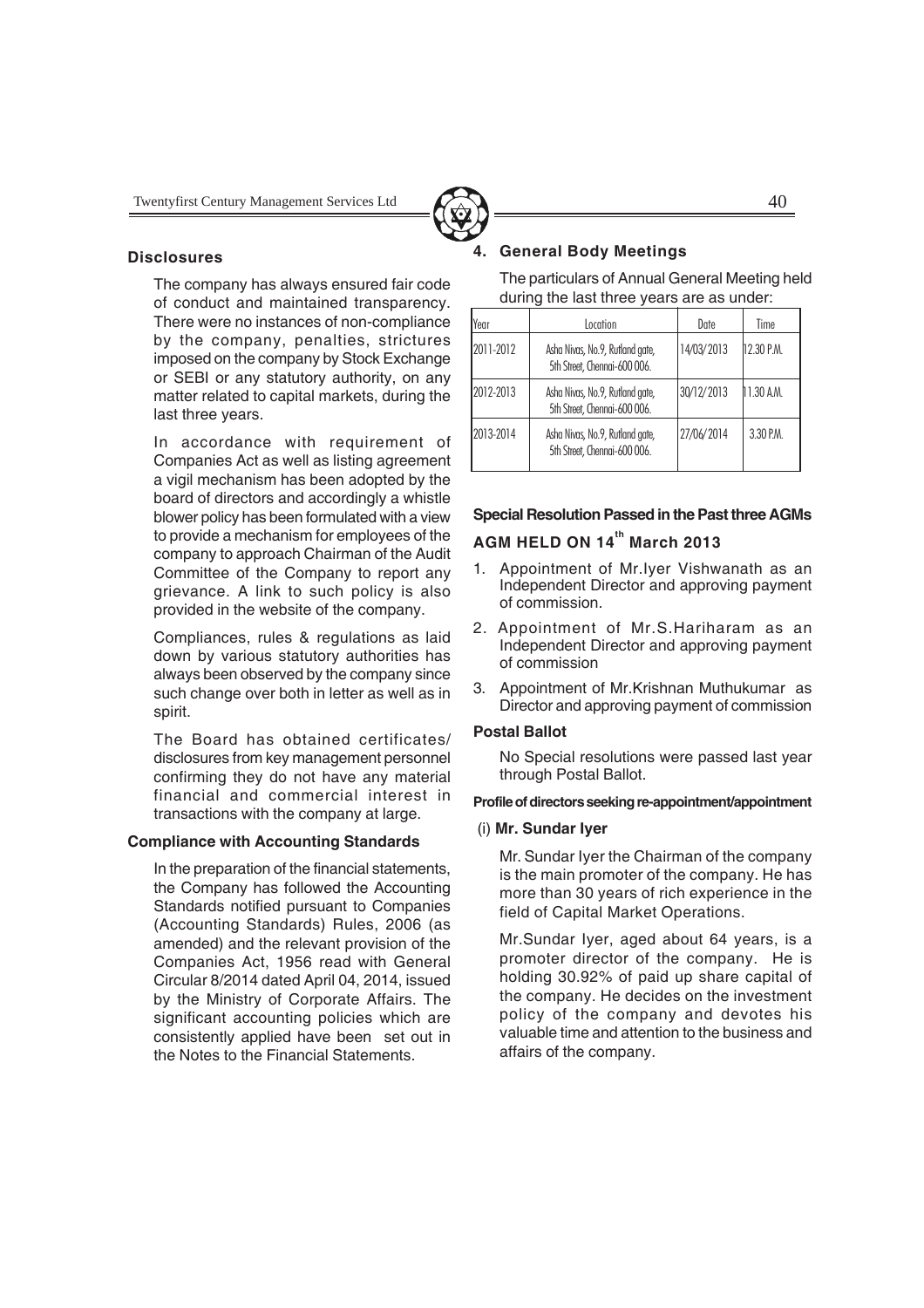

Particulars of other company directorship are as follows:

| <b>Name of the Company</b>                        | <b>Designation</b> |
|---------------------------------------------------|--------------------|
| Twentyfirst Century Shares and Securities Limited | Director           |
| Twentyfirst Century Money Growth Fund Limited     | Director           |
| <b>Twentyfirst Century Realty Ltd</b>             | Director           |
| Palani Andavar Holdings Pvt. Ltd                  | Director           |
| Lubricants and Allied Product Mfg. Co. Pvt. Ltd   | Director           |

## **(ii) Mr. Iyer Vishwanath**

Mr. Iyer Vishwanath, aged about 60 years, is a Member of the Institute of Chartered Accountants of India and is a practicing Chartered Accountant, having over 30 years of experience in the field of auditing and taxation. His experience in the field of accounting and finance continue to be of immense benefit for the company. He is not holding any shares in the company.

Particulars of other company directorship are as follows:

| Name of the Company                     | Designation |
|-----------------------------------------|-------------|
| <b>Snaco Consulting Private Limited</b> | Director    |

## **(iii) Mrs. Sita Sunil**

Mrs. Sita Sunil, aged about 42 years is a graduate in commerce from the Mumbai University with a Diploma in Entrepreneurial Excellence. She has rich experience as a Marketing Executive in the Realty industry. She does not hold any shares in the company.

Particulars of other company directorship are as follows:

| Name of the Company                    | <b>Designation</b>          |
|----------------------------------------|-----------------------------|
|                                        |                             |
| Simplex Papers Limited                 | <b>Independent Director</b> |
| Simplex Mills Company Limited          | <b>Independent Director</b> |
| Shrinathji Flour Mills Private Limited | Independent Director        |

## 6. **Means of Communication**

The annual, half-yearly and quarterly results are regularly submitted to the stock exchanges in accordance with the listing agreement and are published in Trinity Mirror (English) and Makkal Kural (Tamil) newspapers.

## 7. **Management Discussions and Analysis Report**

Management Discussion and Analysis Report and the Corporate Governance report for the year forms a part of the Director Report.

## 8. **General Shareholders Information**

## **Annual General Meeting**

The 29th Annual General Meeting of the Company will be held on Friday, 17th July 2015 at 3.30 P.M. at Narada Gana Sabha Mini Hall, T.T.K.SALAI, Chennai - 600 018.

Financial calendar for the year 2015-2016 (Provisional)

| Results for the first quarter ending 30th June, 2015       | Fourth week of July, 2015    |
|------------------------------------------------------------|------------------------------|
| Results for the second quarter ending 30th September, 2015 | Fourth week of October, 2015 |
| Results for the third quarter ending 31st December, 2015   | Fourth week of January, 2015 |
| Results for the fourth quarter ending 31st March, 2016     | First week of May, 2016      |
| Annual General Meeting for the year ending                 | Fourth week of               |
| 31st March, 2015                                           | July, 2016                   |

## **Listing on the Stock Exchanges**

The Equity shares of the Company are listed on the Bombay Stock Exchange and National Stock Exchanges. The Company has paid annual listing fees to the Bombay stock exchanges. However the listing fees is not paid to NSEIL since the trading in shares of the company is suspended.

Trading in shares of the company in National Stock Exchange was suspended in the year 2003-2004, since the company did not have full time Company Secretary. This requirement has been since met .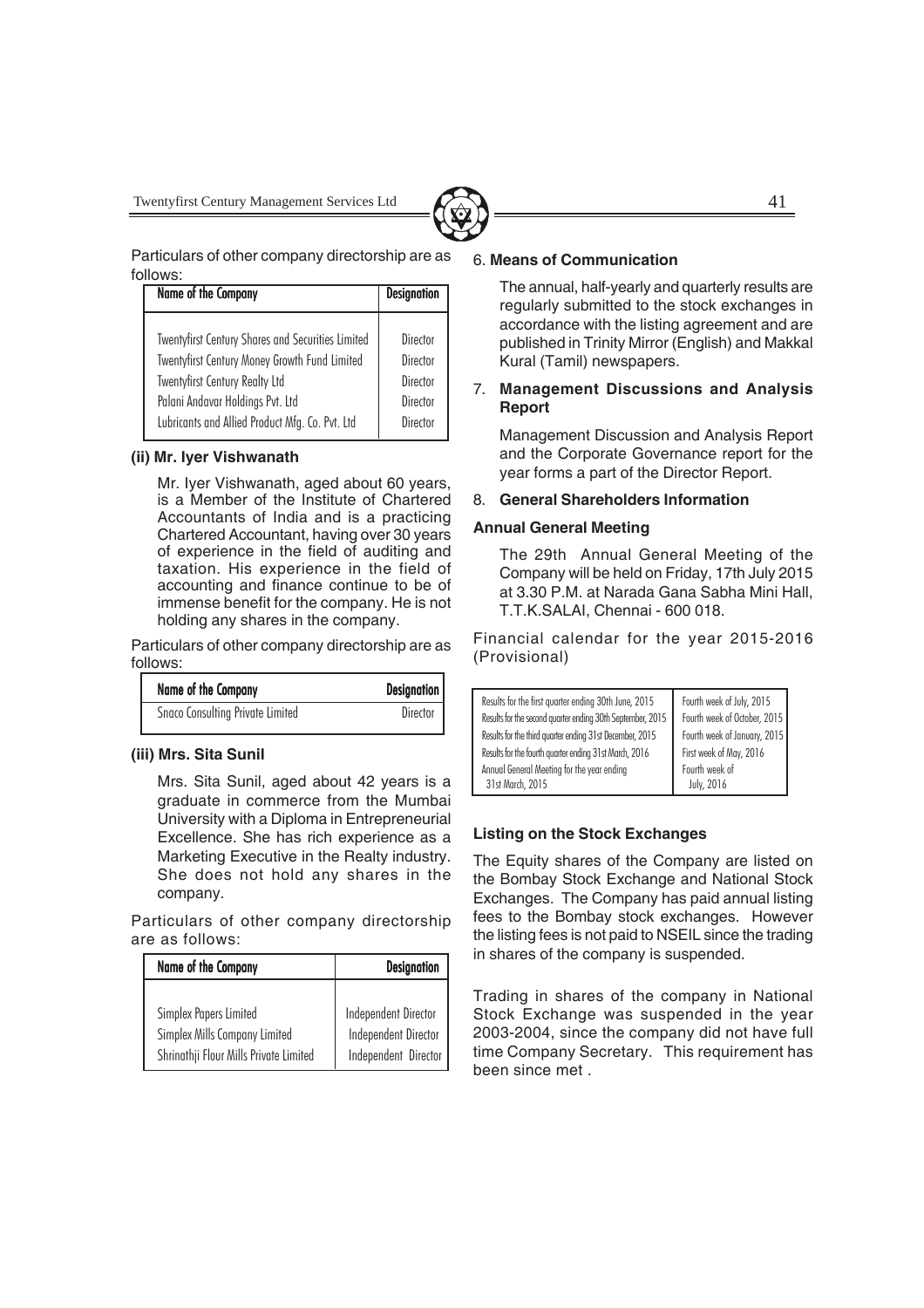

## **BSE Stock Code: 526921**

#### **Market price data:**

High/Low during each month in the financial year at the Bombay stock exchange

| Month            | Share Prices (Rs.) |       |
|------------------|--------------------|-------|
|                  | High               | Low   |
| April 2014       | 5.82               | 4.00  |
| May 2014         | 7.45               | 4.93  |
| June 2014        | 11.50              | 6.84  |
| <b>July 2014</b> | 8.30               | 6.18  |
| August 2014      | 13.39              | 6.77  |
| September 2014   | 17.54              | 11.30 |
| October 2014     | 21.07              | 14.15 |
| November 2014    | 27.35              | 19.50 |
| December 2014    | 27.10              | 17.75 |
| January 2015     | 38.65              | 17.80 |
| February 2015    | 37.50              | 27.00 |
| March 2015       | 45.20              | 33.00 |

# **Distribution of shareholding as on 31st March, 2015**

| Slab of<br>Shareholdings<br>(Rs.) | Shareholders | $\frac{0}{0}$ | Amount in<br>Rs. | $\frac{0}{0}$ |
|-----------------------------------|--------------|---------------|------------------|---------------|
|                                   |              |               |                  |               |
| $1 - 500$                         | 4631         | 81.33         | 640589           | 6.10          |
| 501-1000                          | 432          | 7.59          | 370263           | 3.53          |
| 1001-2000                         | 266          | 4.67          | 432069           | 4.11          |
| 2001-3000                         | 84           | 1.47          | 218907           | 2.08          |
| 3001-4000                         | 44           | 0.77          | 159145           | 1.52          |
| 4001-5000                         | 55           | 0.97          | 260428           | 2.48          |
| 5001-10000                        | 86           | 1.51          | 681317           | 6.49          |
| Above 10000                       | 96           | 1.69          | 7737282          | 73.69         |
| Total                             | 5694         | 100.00        | 105000000        | 100.00        |

## **Registrar and transfer agents**

Link Intime India Pvt. Limited C-13, Pannalal Silk Mills Compound L.B.S. Marg, Bhandup (W) Mumbai - 400 078. Tel: 25963838, Fax: 25946969

### **Address for communication**

No. 67, Old. No. 28-A, Door No. G-3, Eldams Road, Teynampet, Chennai - 600 018. Tel: 24328452, Fax: 24328252

## **Share Transfer System**

Presently the share transfer documents, which are received by the Company, are processed, approved and kept ready for dispatch within 15 days from the date of the receipt.

## Shareholding pattern as on 31st March, 2015

| Categories                                     | Number of shares | $\frac{0}{0}$ |
|------------------------------------------------|------------------|---------------|
| Promoters, Directors, relatives and associates | 4162753          | 39.65         |
| Mutual Funds                                   | 15800            | 0.15          |
| FII's                                          | 181300           | 1.73          |
| Private Corporate Bodies                       | 711582           | 6.78          |
| Indian Public                                  | 4903036          | 46.69         |
| HUF                                            | 63497            | 0.60          |
| NRI's /OCB's                                   | 253225           | 2.41          |
| <b>Clearing Members</b>                        | 202926           | 1.93          |
| Market Maker                                   | 5881             | 0.06          |
| Total                                          | 10500000         | 100.00        |

#### **Dematerialisation of shares**

The equity shares of the company has been admitted for dematerialization with NSDL and CDSL and 89.13% of the company's paid up Equity share capital has been dematerialised up to March 31, 2015.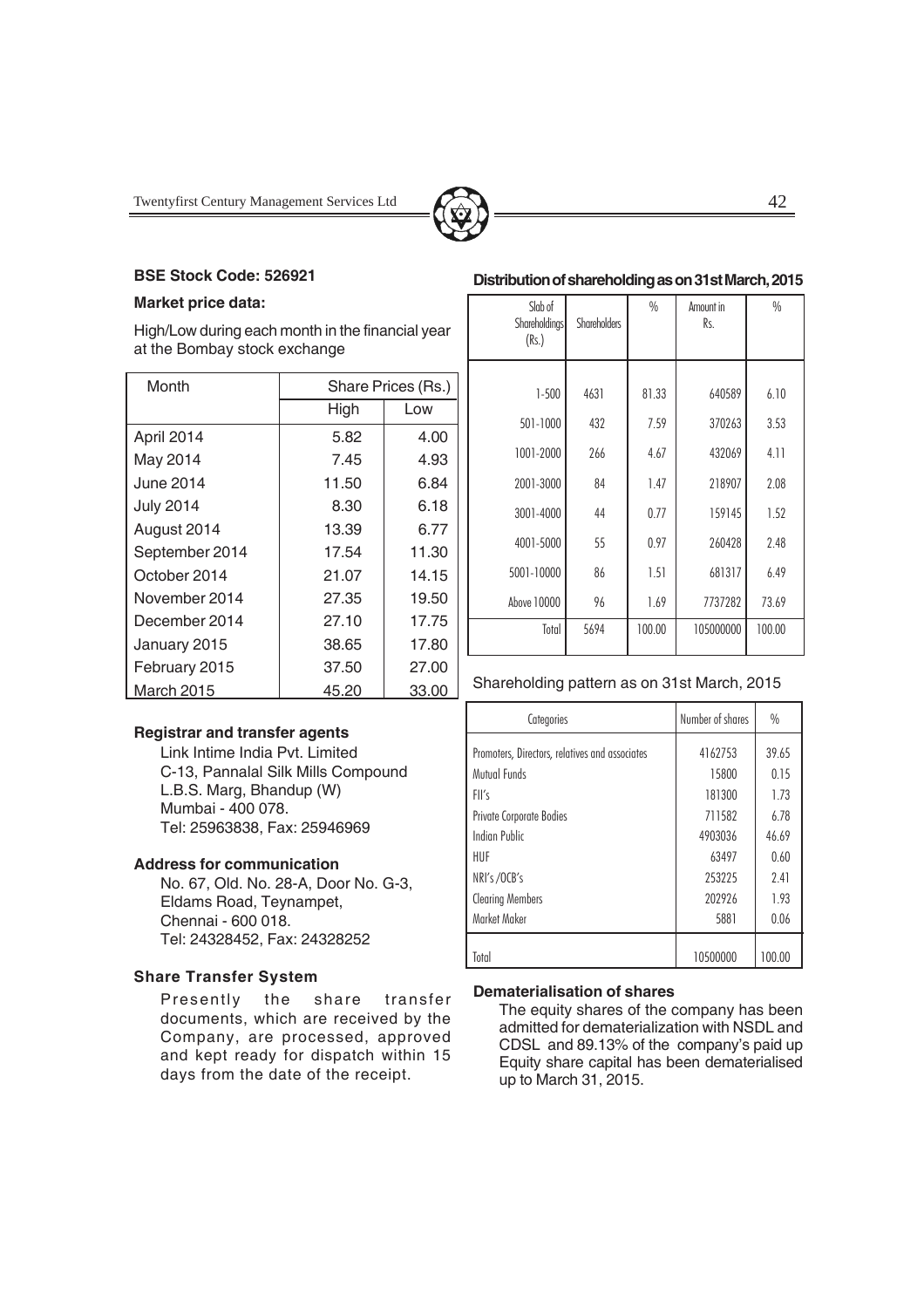

## **E-mail ID of Investor Grievance Redressal Cell**

E-mail ID: investors@tcms.bz

#### **9. Non-Mandatory Requirements**

- a. Chairman of the Board: The Company maintains the office of the Chairman at its Corporate Office/Registered Office and also reimburses the expenses incurred in performance of duties.
- b. The Board has duly constituted a Remuneration Committee under the Chairmanship of Mr. Iyer Vishwanath, which determines the remuneration package for Executive Directors.
- c. Shareholder Rights: The quarterly financial results are regularly submitted to the stock exchanges.
- d. Audit qualifications: The Company has unqualified financial statements.
- e. Training of Board members: Periodical meetings are held with skilled consultancy agencies for the Board members to appraise them of recent developments and existing laws and practices.
- f. Mechanism of evaluating Non-executive directors: Same as above.
- g. Whistle Blower Policy: As mentioned earlier, the Company does not have a Whistle blower policy.

#### **DECLARATION**

As provided under Clause 49 of the Listing agreement with the Stock Exchanges, this is to confirm that all the members of the board and the senior Management have affirmed compliance with the Code of conduct for the year ended  $31<sup>st</sup>$  March, 2015.

For Twentyfirst Century Management Services Ltd.

Sundar Iyer Chairman

Place: Mumbai Date: 16.05.2015

## **Auditor's Certificate on Corporate Governance**

We have examined the compliance of Corporate Governance by Twentyfirst Century Management Services Limited for the year ended on  $31<sup>st</sup>$  March 2015, as stipulated in Clause 49 of the Listing Agreement of the said Company with stock exchange(s).

The compliance of conditions of Corporate Governance is the responsibility of the management. Our examination was limited to procedures and implementation thereof, adopted by the Company for ensuring the compliance of the conditions of the Corporate Governance. It is neither an audit nor an expression of opinion on the financial statements of the Company.

In our opinion and to the best of our information and according to the explanations given to us, we certify that the Company has complied with the conditions of Corporate Governance as stipulated in the above mentioned Listing Agreement.

On the basis of information and explanation given to us and as per the records maintained by the Company, we state that no investor grievance(s) is pending for a period exceeding one month against the Company.

We further state that such compliance is neither an assurance as to the future viability of the Company nor effectiveness with which the management has conducted the affairs of the Company.

For M/s Lakhani & Lakhani Chartered Accountants (Firm Registration No.115728W)

Suhas Shinde (M.No.117107) Partner

Place: Mumbai Date : 16-05-2015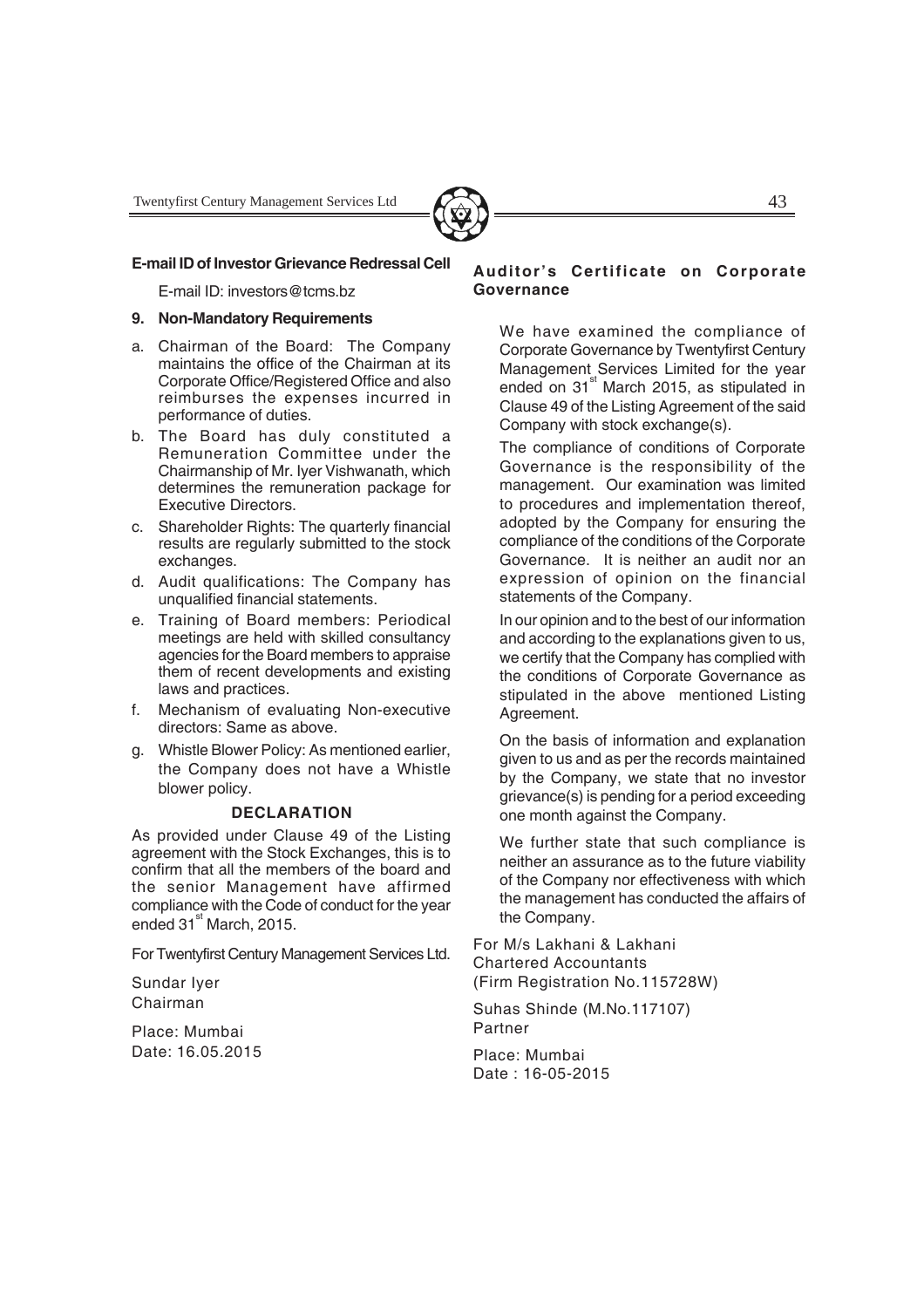## **ANNEXURE - V**

## **FORM AOC - 1**

# **(Pursuant to first provison to sub-section (3) of section 129 read with rule 5 of Companies (Accounts) Rules, 2014)**

Statement containing salient features of the financial statement of subsidiaries

## **Part A: Subsidiaries**

1. Name of the subsidiary TWENTYFIRST CENTURY SHARES & SECURITIES LIMITED - W**holly owned subsidiary**

2. Reporting period for the Subsidiary concerned, if different from the holding company's reporting period

- Same as the holding company

3. Reporting currency and Exchange rate as on the last date of the relevant Financial year in the case of foreign subsidiaries

– NOT APPLICABLE

| REPORTING PERIOD                      | 1 April, 2014 to 31 March, 2015 (Rs. In lacs) |
|---------------------------------------|-----------------------------------------------|
| Share capital                         | 1308.95                                       |
| Reserves & surplus                    | (373.53)                                      |
| Total assets                          | 3792.15                                       |
| <b>Total Liabilities</b>              | 2866.73                                       |
| Investments                           | 0.00                                          |
| Turnover (Revenue)                    | 0.00                                          |
| Profit before taxation                | (74.86)                                       |
| Provision for taxation (Deferred Tax) | (6.71)                                        |
| Profit after taxation                 | (68.15)                                       |
| <b>Proposed Dividend</b>              | <b>NIL</b>                                    |
| % of shareholding                     | 100%                                          |

Notes:

There is no subsidiary which is yet to commence operations. There is no subsidiary which has been liquidated or sold during the year.

**For and on behalf of the Board of Directors**

10.06. 2015 Director Director

Mumbai **SUNDAR IYER KRISHNAN MUTHUKUMAR**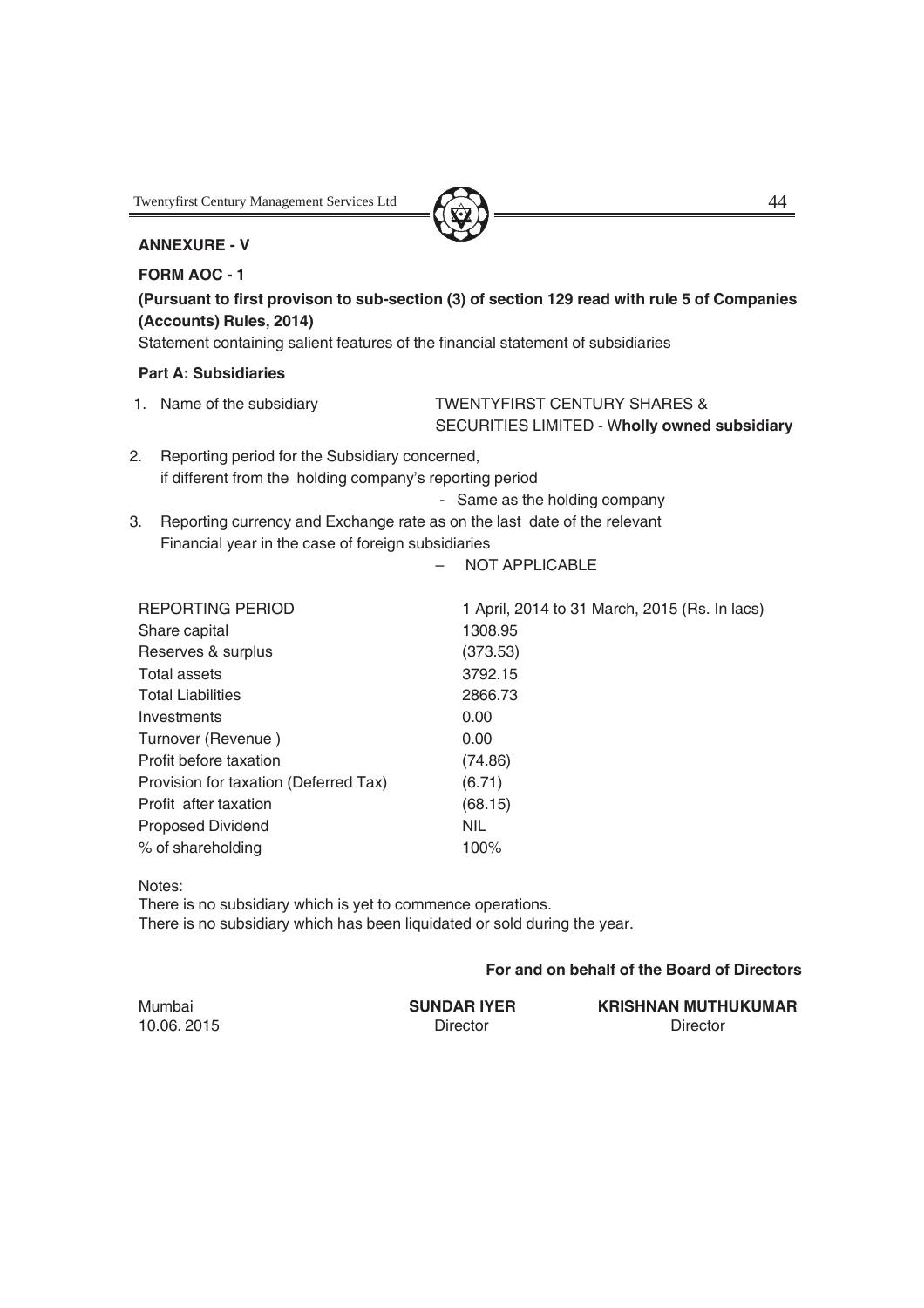## **PARTICULARS AS REQUIRED UNDER SECTION 134(3)(M) OF THE COMPANIES ACT, 2013 READ WITH THE COMPANIES (ACCOUNTS) RULES, 2014.**

## **SUBSIDIARY COMPANY**

The Company has a subsidiary - **TWENTYFIRST CENTURY SHARES & SECURITIES LIMITED.** The Company is not attaching copies of the balance sheet and profit & loss account, reports of Board of Directors and Auditors thereon, in respect of the subsidiary as required under Section 212(1) of the Companies Act, 1956 ('the Act') to its accounts as per the dispensation available pursuant to the directors issued by the Ministry of Corporate Affairs vide general circular no. 2/2011. However, as required under the aforesaid circular and pursuant to clause 3 of the Listing Agreement, the consolidated financial statement of the company duly audited by the statutory auditors forms part of this annual report. The company shall make available, the annual accounts and related information of its subsidiary, to those shareholders who wish to have the copies of the same. Further these documents shall be available for inspection by a shareholder at the registered office of the company as well as its subsidiary on any working day during business hours.

**For and on behalf of the Board of Directors**

Mumbai **SUNDAR IYER KRISHNAN MUTHUKUMAR** 16.05. 2015 Director Director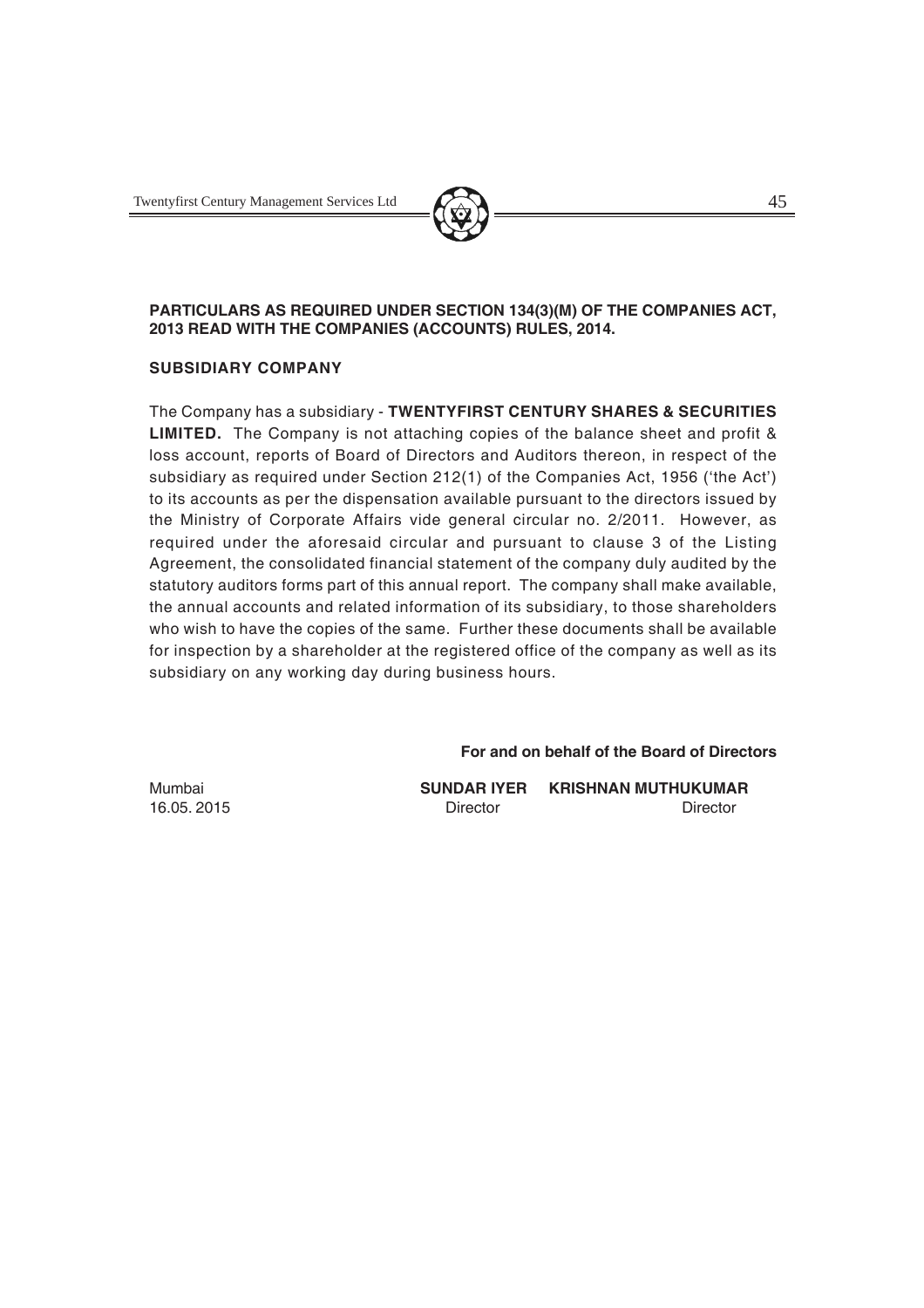

# **CEO/CFO CERTIFICATION**

**To The Board of Directors** TWENTYFIRST CENTURY MANAGEMENT SERVICES LIMITED Chennai

We, Sundar Iyer, Chief Executive Officer and Bhaskar Shetty, Chief Finance Officer of Twentyfirst Century Management Services Limited, on the basis of the review of the financial statements and cash flow statement for the year ended  $31<sup>st</sup>$  March, 2015 and to the best of our knowledge and belief, hereby certify that:

- 1. These statements do not contain any materially untrue statement or omit any material fact or contain statements that might be misleading.
- 2. These statements together present a true and fair view of the company's affairs and are in compliance with existing Accounting Standards, applicable laws and regulations.
- 3. There are, to the best of our knowledge and belief, no transactions entered into by the company during the year ended 31<sup>st</sup> March 2015 are fraudulent, illegal or violative of the Company's code of conduct.
- 4. We accept responsibility for establishing and maintaining internal

controls for financial reporting, We have evaluated the effectiveness of internal control systems of the Company pertaining to financial reporting and we have disclosed to the auditors and the Audit Committee those deficiencies in the design or operation of such internal controls of which we are aware and the steps we have taken or purpose to take to rectify these deficiencies.

- 5. We have indicated to the Auditors and the Audit Committee:
	- there have been no significant changes in internal controls over financial reporting during the year covered by this report.
	- there have been no significant changes in accounting policies during the year and that the same have been disclosed in the notes to the financial statements.

For Twentyfirst Century Management Services Ltd

| SUNDAR IYER                                      | <b>BHASKAR SHETTY</b> |
|--------------------------------------------------|-----------------------|
| Chief Executive Officer  Chief Financial Officer |                       |
|                                                  |                       |

Place: Mumbai Date : 16-05-2015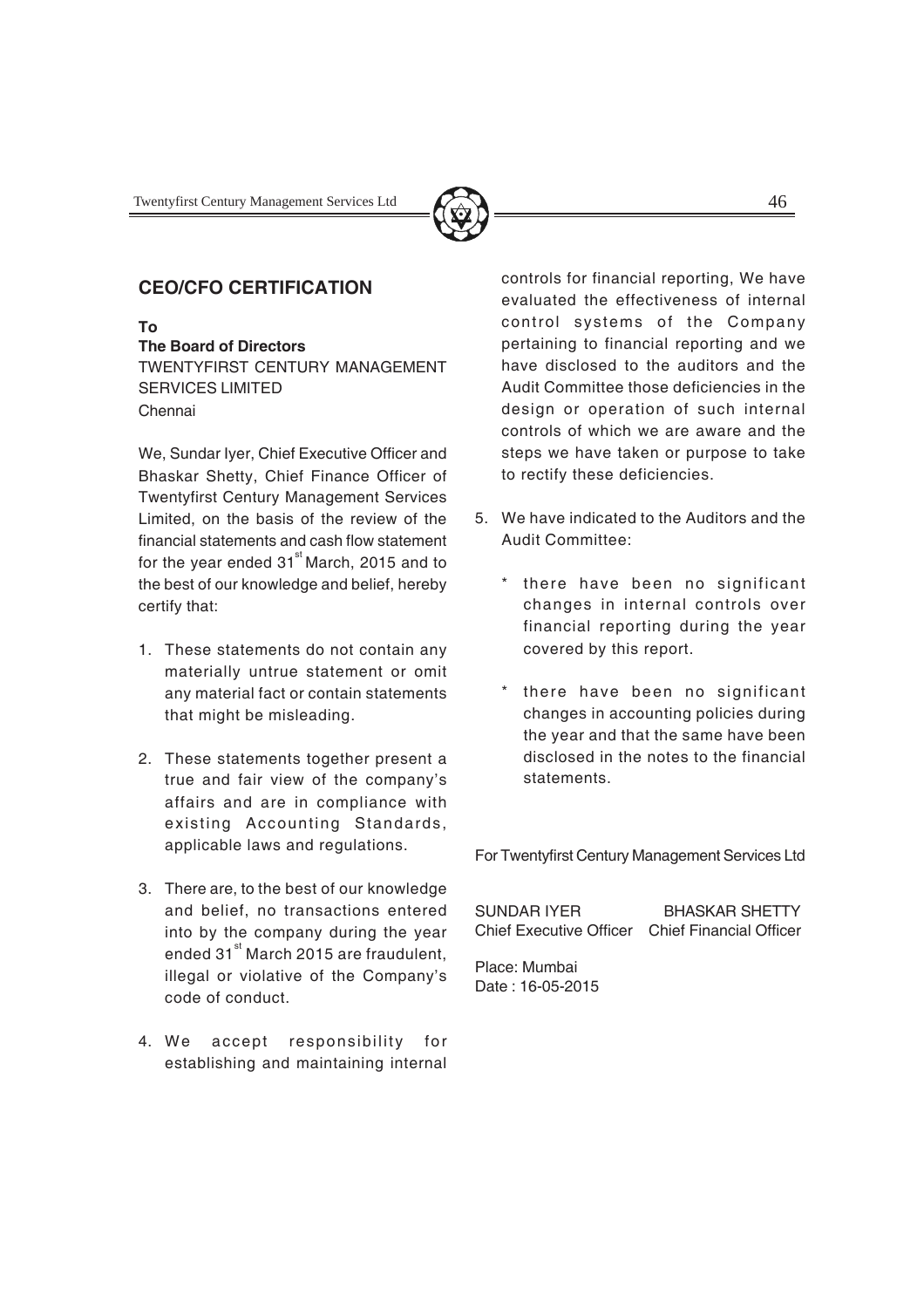Twentyfirst Century Management Services Ltd  $\sqrt{2\Delta}$  47



# **ANNEXURE - VI**

# **SECRETARIAL AUDIT REPORT**

## **TO THE MEMBERS**

# **TWENTYFIRST CENTURY MANAGEMENT SERVICES LIMITED**

We have conducted the secretarial compliance of applicable statutory provisions and the adherence to good corporate practices by Twentyfirst Century Management Services Limited (hereinafter called the company). Secretarial Audit was conducted in a manner that provided us a reasonable basis for evaluating the corporate conducts/statutory compliances and expressing our opinion thereon.

Based on our verification of the Company's books, papers, minute books, forms and returns filed and other records maintained by the company and also the information provided by the Company, its officers, agents and authorized representatives during the conduct of secretarial audit, We hereby report that in our opinion, the company has, during the audit period covering the financial year ended on 31st March, 2015 complied with the statutory provisions listed hereunder and also that the Company has proper Boardprocesses and compliance-mechanism in place to the extent, in the manner and subject to the reporting made hereinafter:

We have examined the books, papers, minute books, forms and returns filed and other records maintained by Twenty First Century Management Services Limited ("the Company") for the financial year ended on 31st March 2015 according to the provisions as applicable to the Company during the period of Audit;

The Companies Act, 2013 (the Act) and the rules made thereunder;

- (ii) The Securities Contracts (Regulation) Act, 1956 ('SCRA') and the rules made thereunder;
- (iii) The Depositories Act, 1996 and the Regulations and Bye-laws framed thereunder to the extent of Regulation 55A;
- (iv) Foreign Exchange Management Act, 1999 and the rules and regulations made thereunder to the extent of Foreign Direct Investment, Overseas Direct Investment and External Commercial Borrowings; (Not Applicable for the Audit Period)
- (v) The following Regulations and Guidelines prescribed under the Securities and Exchange Board of India Act, 1992 ('SEBI Act'):-
	- (a) The Securities and Exchange Board of India (Substantial Acquisition of Shares and Takeovers) Regulations, 2011;
	- (b) The Securities and Exchange Board of India (Prohibition of Insider Trading) Regulations, 1992;
	- (c) The Securities and Exchange Board of India (Registrars to an Issue and Share Transfer Agents) Regulations, 1993 regarding the Companies Act and dealing with client to the extent of securities issued;
- (vi) The other laws/ Regulations (as amended from time to time), as informed and certified by the management of the Company which are specifically applicable to the Company based on their sector/industry are:
- Non-Banking Financial Companies Prudential Norms (Reserve Bank) Directions, 1998.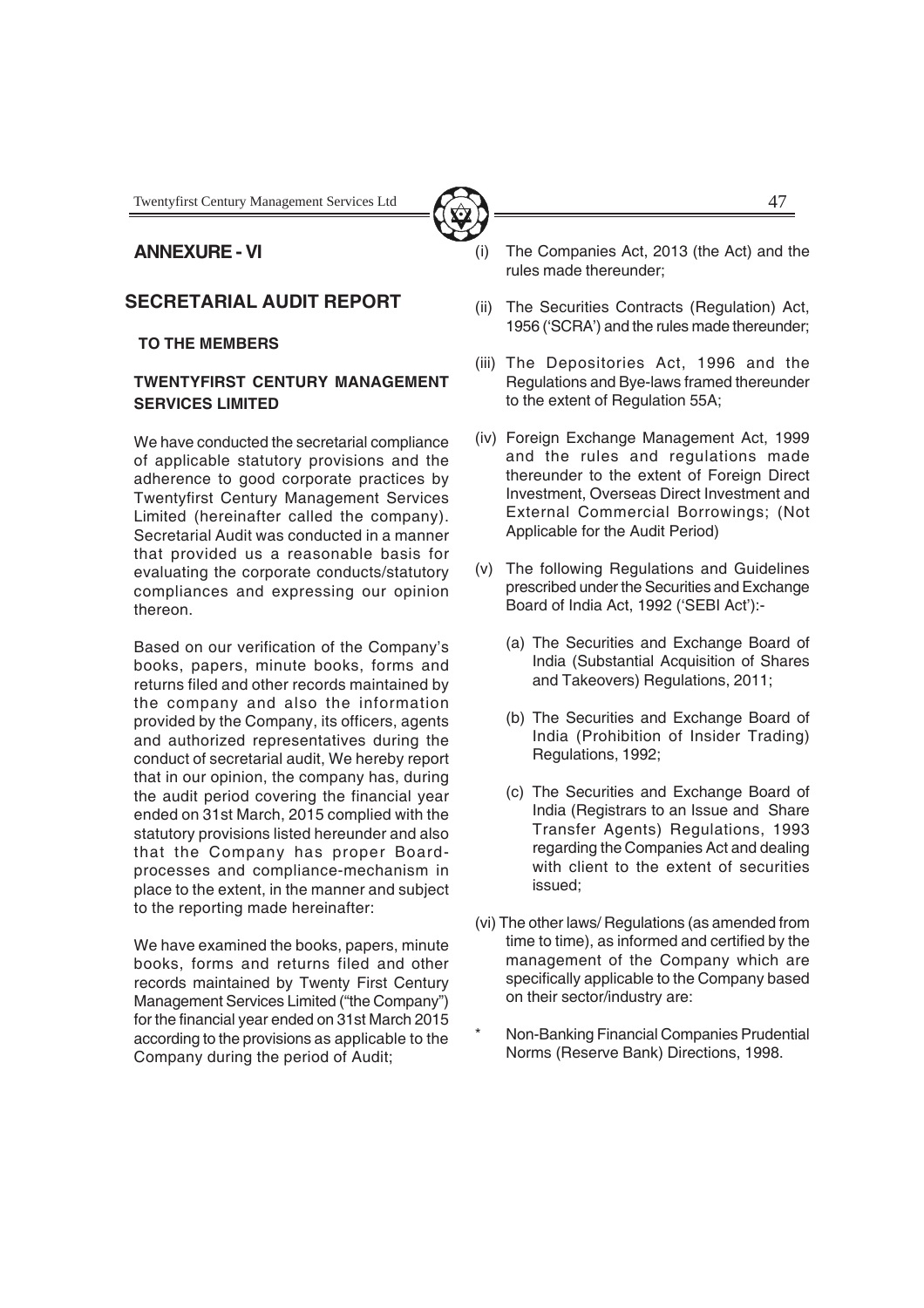

We have also examined compliance with the applicable clauses of the following:

- (i) Secretarial Standards issued by The Institute of Company Secretaries of India. (Not applicable for the audit period).
- (ii) The Listing Agreements entered into by the Company with the Stock Exchanges, where the equity shares of the Company are listed.

It is reported that during the period under review the Company has generally been regular in complying with the provisions of the Act, Rules, Regulations, Guidelines, standards etc. except to the extent as mentioned below.

- a. Trading in NSE was suspended from the year 2003.
- b. The necessary forms in respect of appointment of Key Managerial Personal (KMP) are being filed and woman director was appointed during April 2015.
- c. The company is in the process of evaluating all policies and posting the same in the website as required under the Companies Act/ listing agreement / SEBI Regulations.
- d. The Company has been advised to file returns relating to the unaudited/ audited financial result with ROC.
- e. Change in Shareholding pattern of more than 2% of top ten shareholders or its promoter could not be filed with ROC, since the Form MGT 10 has been introduced only after the transaction.
- f. The Company has not confirmed the appointment of one Independent Director at the AGM as per Section 149 of the Companies Act, 2013 within one year from the date of Commencement of the Act as per Circular no 14/2014 dated 9th June 2014 since the date of despatch of notice is prior to the date of the above circular.
- g. The Company has been updating its monitoring system to monitor the compliance of Human Resources & Labour law applicable to the company.
- h. The Company being an Non-Banking Financial Institution (NBFC) has not taken the required registration relating to Industry which it belongs.

We further report that there were no actions/events in the pursuance of

- a. The Securities and Exchange Board of India (Share Based employee Benefits) Regulations, 2014.
- b. The Securities and Exchange Board of India (Delisting of Equity Shares) Regulations, 2009
- c. The Securities and Exchange Board of India (Buyback of Securities) Regulations, 1998
- d. The Securities and Exchange Board of India (Issue of Capital and Disclosure Requirements) Regulations, 2009;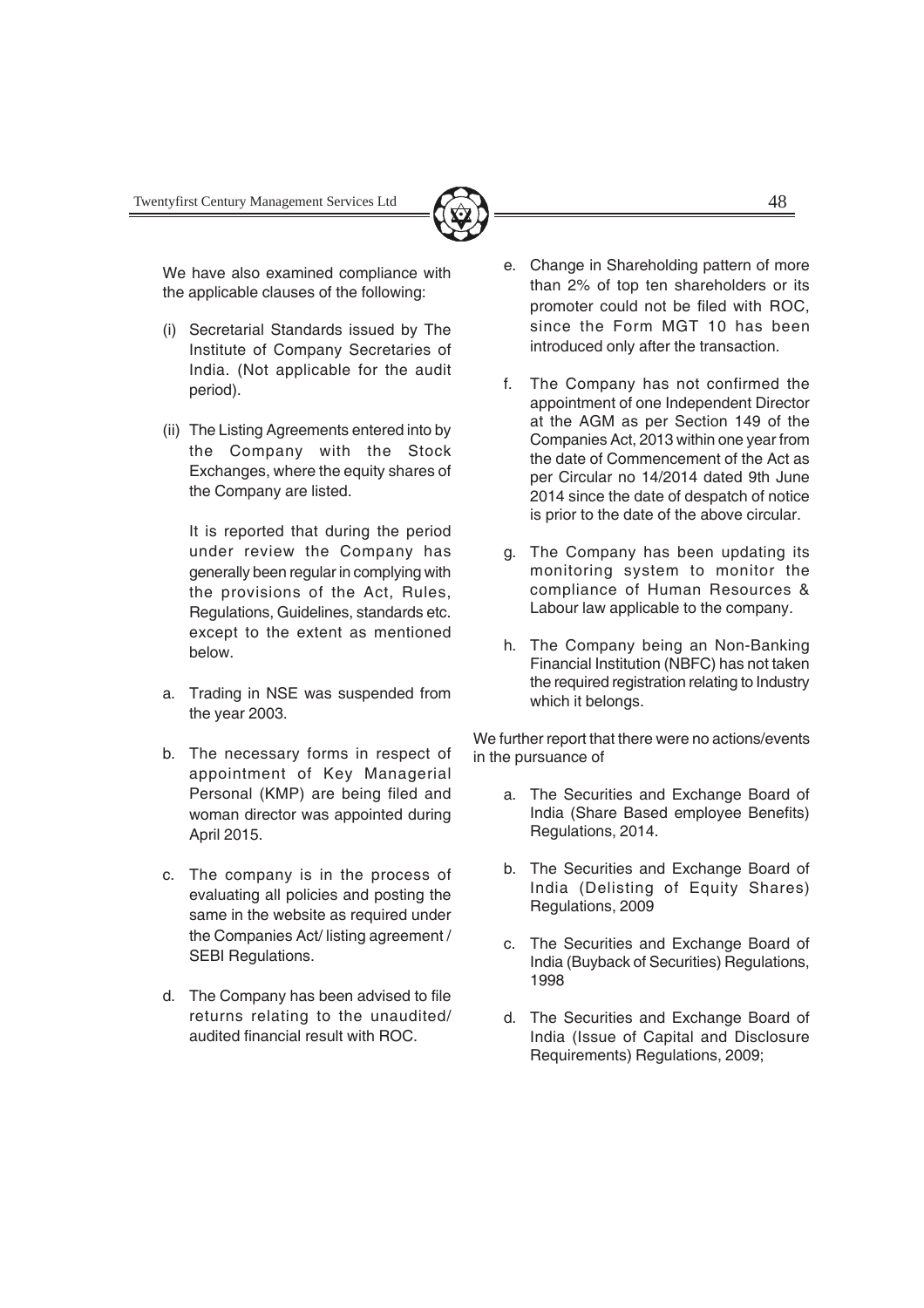

e. The Securities and Exchange Board of India (Issue and Listing of Debt Securities) Regulations, 2008;

requiring compliance thereof by the Company during the Financial Year under review.

We further report that, on examination of the relevant documents and records and based on the information provided by the Company, its officers and authorized representatives during the conduct of the audit, and also on the review of quarterly compliance reports by respective department heads / company secretary / CEO taken on record by the Board of Directors of the Company, in my opinion, adequate systems and processes and control mechanism exist in the Company to monitor and ensure compliance with applicable other general laws including Human Resources and labour laws.

We further report, that the compliance by the Company of applicable financial laws, like direct and indirect tax laws, has not been reviewed in this Audit since the same have been subject to review by statutory financial auditor and other designated professionals.

We further report that:

The Board of Directors of the Company is generally well constituted with proper balance of Executive Directors, Non-Executive Directors and Independent Directors. No changes in the composition of the Board of Directors that took place during the period under review.

Adequate notice is given to all directors to schedule the Board Meetings, agenda and detailed notes on agenda were delivered and a system exists for seeking and obtaining further information and clarifications on the agenda items before the meeting and for meaningful participation at the meeting.

All decisions at Board Meetings and Committee Meetings are carried out unanimously as recorded in the minutes of the meetings of the Board of Directors or committee of the Board, as the case may be.

We further report that during the audit period, no events, other than the following, have occurred during the year, which have a major bearing on the Company's affairs.

- \* Redemption of Preference Shares
- Forfeiture and re-issue of forfeited Shares

For LAKSHMMI SUBRAMANIAN & ASSOCIATES Lakshmmi Subramanian Senior Partner FCS No. 3534 C.P.NO. 1087

Place: Chennai Date: 14.05.2015

Note: This report is to be read with our letter of even date which is annexed as Annexure A and forms an integral part of this report.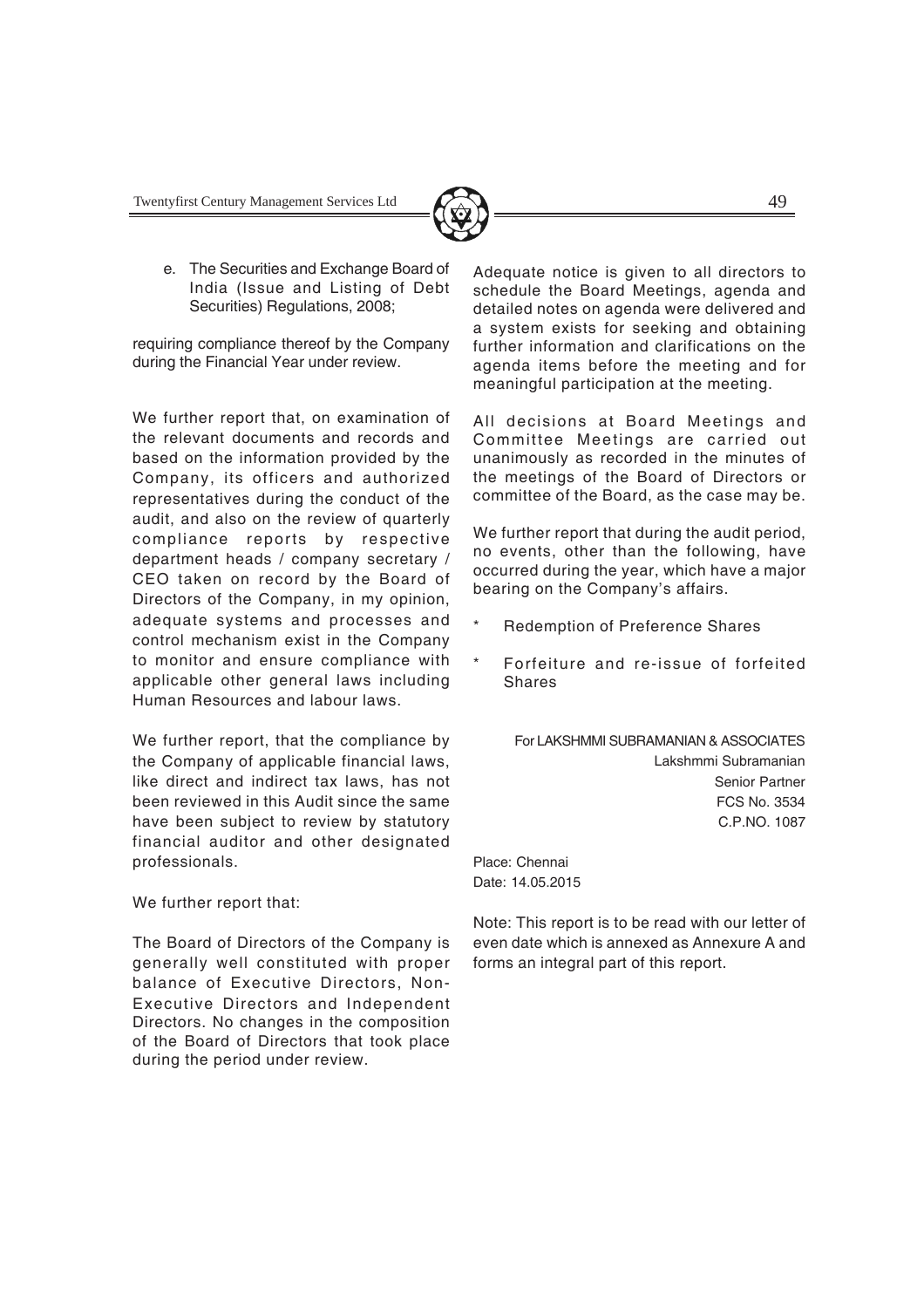## **ANNEXURE - A**

The Members

Twenty First Century Management Services Limited **Chennai** 

- 1. Maintenance of secretarial record is the responsibility of the management of the Company. Our responsibility is to express an opinion on these secretarial records based on our audit.
- 2. We have followed the audit practices and processes as were appropriate to obtain reasonable assurance about the correctness of the contents of the secretarial records. The verification was done on the random test basis to ensure that correct facts are reflected in secretarial records. We believe that the processes and practices, we followed provide a reasonable basis for our opinion.
- 3. We have not verified the correctness and appropriateness of financial records and Books of Accounts of the Company.
- 4. Where ever required, we have obtained the Management representation about the compliance of laws, rules and regulations and happening of events etc..
- 5. The compliance of the provisions of Corporate and other applicable laws, rules, regulations, standards is the responsibility of management. Our examination was limited to the verification of procedures on random test basis.
- 6. The Secretarial Audit report is neither an assurance as to the future viability of the company nor of the efficacy or effectiveness with which the management has conducted the affairs of the Company.

For LAKSHMMI SUBRAMANIAN & ASSOCIATES Lakshmmi Subramanian Senior Partner FCS No. 3534 C.P.NO. 1087

Place: Chennai Date: 14.05.2015

# **INDEPENDENT AUDITOR'S REPORT**

# **TO THE MEMBERS OF TWENTYFIRST CENTURY MANAGEMENT SERVICES LTD**

## **Report on the Financial Statements**

We have audited the accompanying standalone financial statements of TWENTYFIRST CENTURY MANAGEMENT SERVICES LIMITED ("the Company"), which comprise the Balance Sheet as at  $31<sup>st</sup>$  March, 2015, the Statement of Profit and Loss and the Cash Flow Statement and a summary of the significant accounting policies and other explanatory information for the year then ended.

## **Management's Responsibility for the Financial Statements**

The Company's Board of Directors is responsible for the matters stated in Section 134(5) of the Companies Act, 2013 ("the Act") with respect to the preparation of these standalone financial statements that give a true and fair view of the financial position and financial performance and cash flows of the Company in accordance with the accounting principles generally accepted in India, including the Accounting Standards specified under Section 133 of the Act, 2013 read with Rule 7 of the Companies (Accounts) Rules, 2014. This responsibility also includes maintenance of adequate accounting records in accordance with the preparation of the Act for safeguarding the assets of the Company and for preventing and detecting frauds and other irregularities; selection and application of appropriate accounting policies; making judgments and estimates that are reasonable and prudent; and design, implementation and maintenance of adequate internal financial controls, that were operating effectively for ensuring the accuracy and completeness of the accounting records, relevant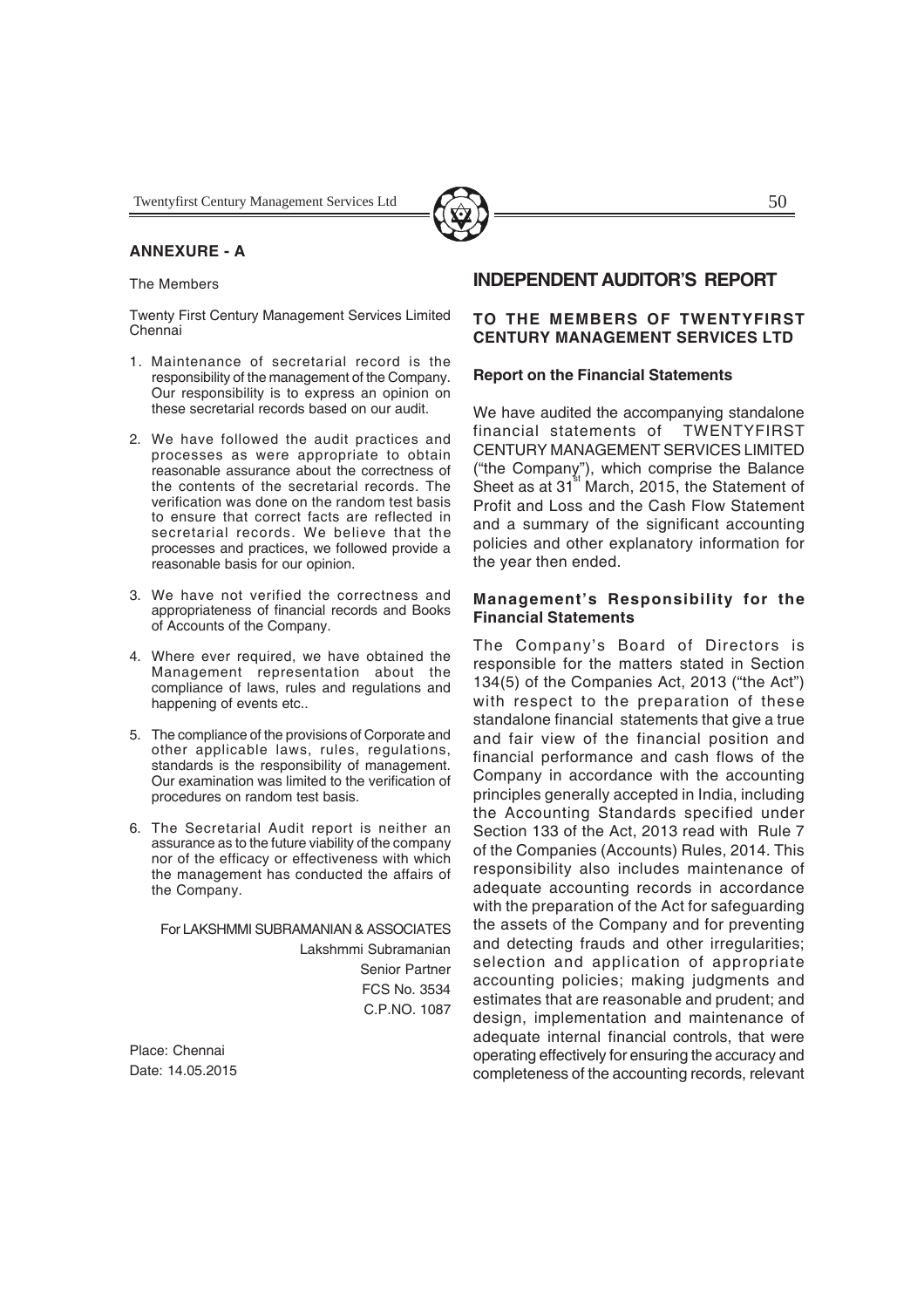Twentyfirst Century Management Services Ltd  $\sqrt{2\sqrt{2}}$  51



to the preparation and presentation of the financial statements that give a true and fair view and are free from material misstatement, whether due to fraud or error.

## **Auditors' Responsibility**

Our responsibility is to express an opinion on these standalone financial statements based on our audit.

We have taken into account the provisions of the Act, the accounting and auditing standards and matters which are required to be included in the audit report under the provisions of the Act and the Rules made there under.

We conducted our audit in accordance with the Standards on Auditing specified under Section 143(10) of the Act. Those Standards require that we comply with ethical requirements and plan and perform the audit to obtain reasonable assurance about whether the financial statements are free from material misstatement.

An audit involves performing procedures to obtain audit evidence about the amounts and the disclosures in the financial statements. The procedures selected depend on the auditor's judgment, including the assessment of the risks of material misstatement of the financial statements, whether due to fraud or error. In making those risk assessments, the auditor considers internal financial control relevant to the Company's preparation of the financial statements that give a true and fair view in order to design audit procedures that are appropriate in the circumstances. An audit also includes evaluating the appropriateness of the accounting policies used and the reasonableness of the accounting estimates made by the Company's Directors, as well as evaluating the overall presentation of the financial statements.

We believe that the audit evidence we have obtained is sufficient and appropriate to provide

a basis for our audit opinion on the standalone financial statements.

## **Basis of Opinion**

Non Provision of Doubtful Loans & Advances amounting to Rs. 2272.22 lacs advanced to its subsidiary company.

We further report that, had the observation made by us above been considered, the profit for the year would have been Rs. 217.28 lacs (as against the reported profit figures of Rs. 2489.50 lacs) and profit after considering accumulated loss of previous years would have been Rs. 33.33 lacs (as against reported figure of profit of Rs. 2305.55 Lacs) and the balance of amount due from subsidiary company would have been Rs. Nil (as against the reported figure of Rs. 2272.22 lacs).

## **Qualified Opinion**

In our opinion and to the best of our information and according to the explanations given to us, except for the effects of the matter described in the Basis for Qualified Opinion Paragraph above and Notes to Accounts, the aforesaid standalone financial statements give the information required by the Act in the manner so required and give a true and fair view in conformity with the accounting principles generally accepted in India:

- (a) in the case of the Balance Sheet, of the state of affairs of the Company as at 31<sup>st</sup> March, 2015,
- (b) in the case of the statement of Profit and Loss, of the profit of the Company for the year ended on that date
- (c) in the case of the Cash Flow Statement, of the cash flows of the Company for the year ended on that date.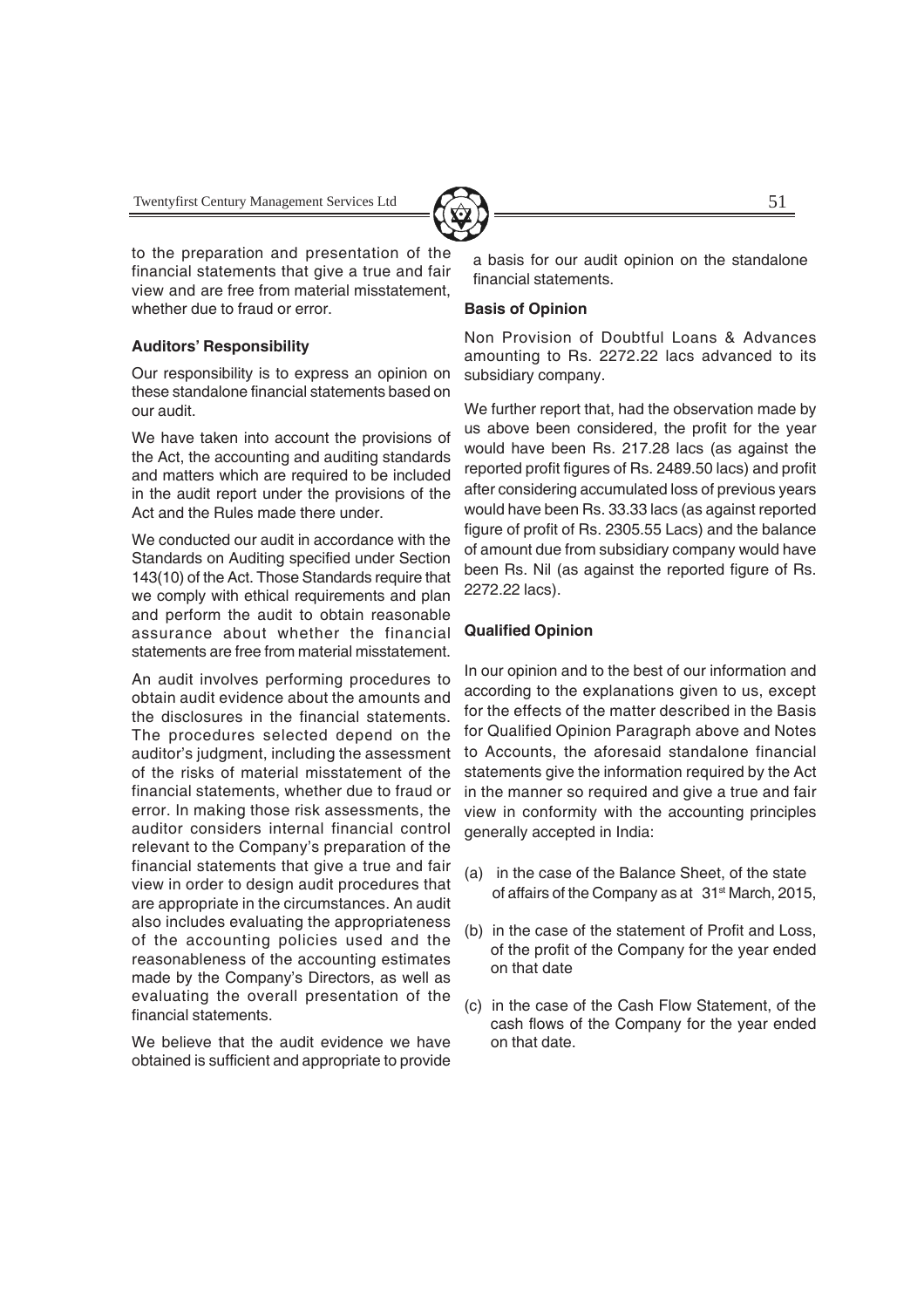Twentyfirst Century Management Services Ltd  $\sqrt{2\Delta}$  52



## **Report on Other Legal and Regulatory Requirements**

- 1. As required by the Companies (Auditors Report) Order, 2015 ('the Order') issued by the Central Government of India in terms of sub section (11) of section 143 of the Act, we give in the Annexure a statement on the matters specified in paragraphs 3 & 4 of the Order.
- 2. As required by Section 143(3) of the Act, we report that:
	- (a) We have sought and obtained all the information and explanations which to the best of our knowledge and belief were necessary for the purposes of our audit.
	- (b) Except for the effects of the matter described in the Basis for Qualified Opinion paragraph above, in our opinion, proper books of account as required by law have been kept by the Company so far as it appears from our examination of those books.
	- (c) The Balance Sheet, the Statement of Profit and Loss, and the Cash Flow Statement dealt with by this Report are in agreement with the books of account.
	- (d) Except for the effects of the matter described in the Basis for Qualified Opinion paragraph above, our opinion, the aforesaid standalone financial statements comply with the Accounting Standards specified under Section 133 of the Act, read with Rule 7 of the Companies (Accounts) Rules, 2014
	- (e) The matter described in the basis of qualified Opinion paragraph above, in our opinion, may have an adverse effect on the functioning of the company.
	- .(f) On the basis of the written representations received from the directors as on 31<sup>st</sup> March, 2015 taken on record by the Board of Directors,

none of the directors is disqualified as on 31<sup>st</sup> March, 2015 from being appointed as a director in terms of Section 164 (2) of the Act.

- (g) In our opinion the internal financial controls over financial reporting of the Company and the operating effectiveness of such controls are adequate.
- (h) The qualification relating to the maintenance of accounts and other matters connected therewith are as stated in the Basis for Qualified Opinion Paragraph above.
- (i) With respect to the other matters to be included in the Auditor's Report in accordance with Rule 11 of the Companies (Audit and Auditors) Rules, 2014, in our opinion and to the best of our information and according to the explanations given to us:
	- The Company has not disclosed the impact of pending litigations of Income Tax Act 1961on its financial position in its financial statements.
	- ii. The Company did not have any long-term contracts including derivative contracts for which there were any material foreseeable losses.
	- iii. There has been no delay in transferring amounts, required to be transferred, to the Investor's Education and Protection Fund by the company.

For Lakhani & Lakhani Chartered Accountants (Firm Registration No.115728W)

Suhas Shinde (M.No. 117107) Partner

Place: Mumbai Date : 16-05-2015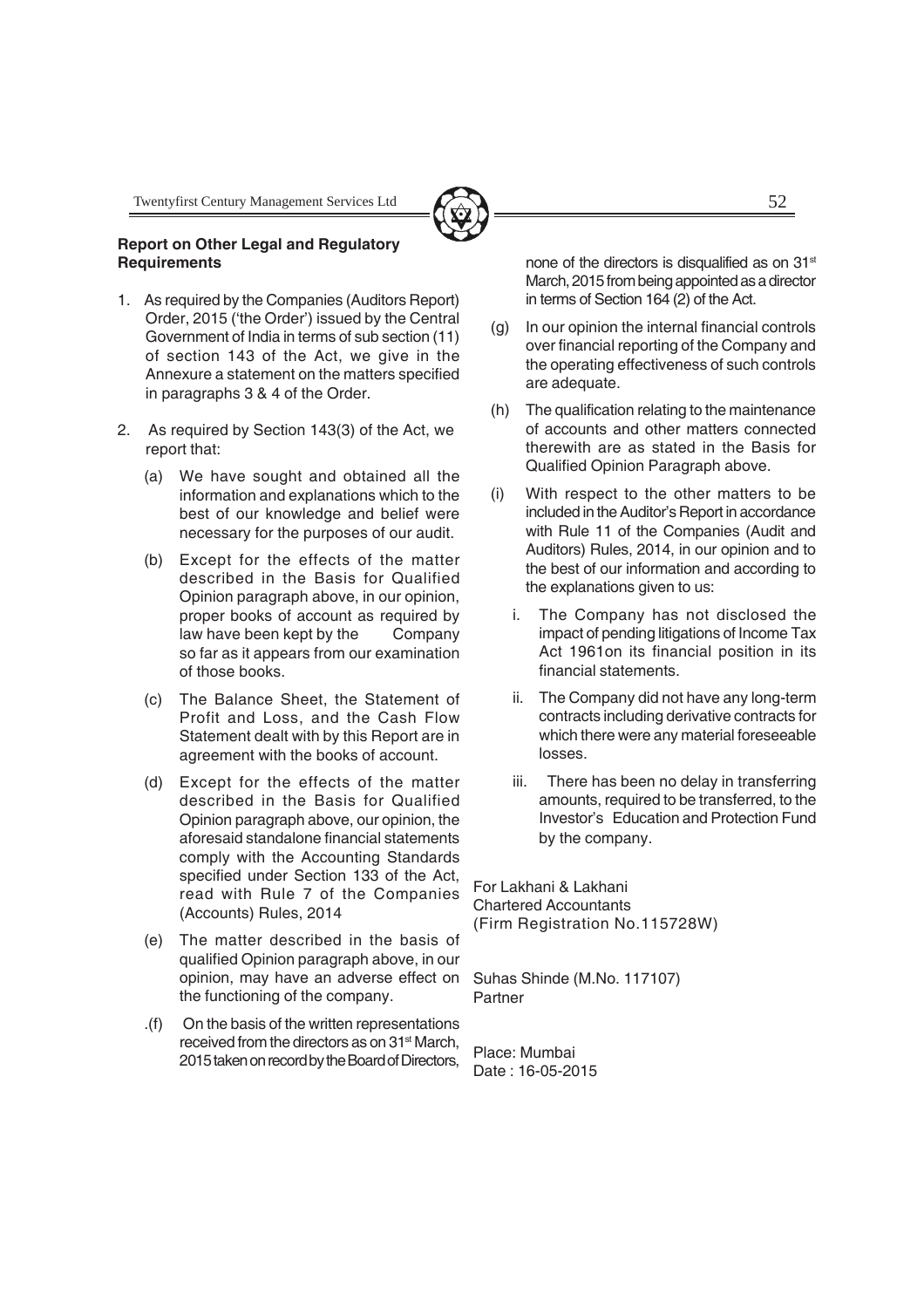

# **ANNEXURE TO THE AUDITOR'S REPORT**

1. The company has maintained proper records showing full particulars, including quantitative details and situation of fixed assets.

The fixed assets of the company have been physically verified by the Management during the year and no material discrepancies were noticed on such verification. In our opinion the verification is reasonable having regard to the size of the company and the nature of its assets.

- 2. The company is primarily engaged in investing activities. Accordingly, it does not hold any physical inventories. Thus paragraph 4(ii) of the Order is not applicable to the company.
- 3. The company has granted interest free loans of Rs. 2272.22 lacs to the company listed in the register maintained under section 189 of the Companies Act 2013. But the said Loan advanced to subsidiary company amounting to Rs.2272.22 lacs is doubtful in recovery.
- 4. In our opinion and according to the information and explanations given to us, there are adequate internal control systems commensurate with the size of the Company and the nature of its business for the purchase of fixed assets and Sale of services. The nature

of the Company's activities is such that it does not involve purchase of inventories and sale of goods. During the course of our audit, we have not observed any major weaknesses in the internal control system of the Company and hence, the question of any continuing failure to correct the same does not arise.

- 5. During the year under audit, the company has not accepted any deposits from the public to which the provisions of Sections 73 to 76 or any other relevant provisions of the Companies Act, 2013 and the rules framed there under apply.
- 6. We have been informed that Central Government has not prescribed the maintenance of cost records under Section 148(1) of the Companies Act, 2013, in respect of any activities carried on by the company.
- 7. According to the information and explanations given to us, the company has been regular in depositing Employees Provident Fund dues and has also been regular in depositing undisputed income tax and other applicable statutory dues with appropriate authorities.

According to the information and explanations given to us and the records of the Company examined by us, the particulars of income tax as at 31st March 2015 which have not been deposited on account of a dispute pending are as under: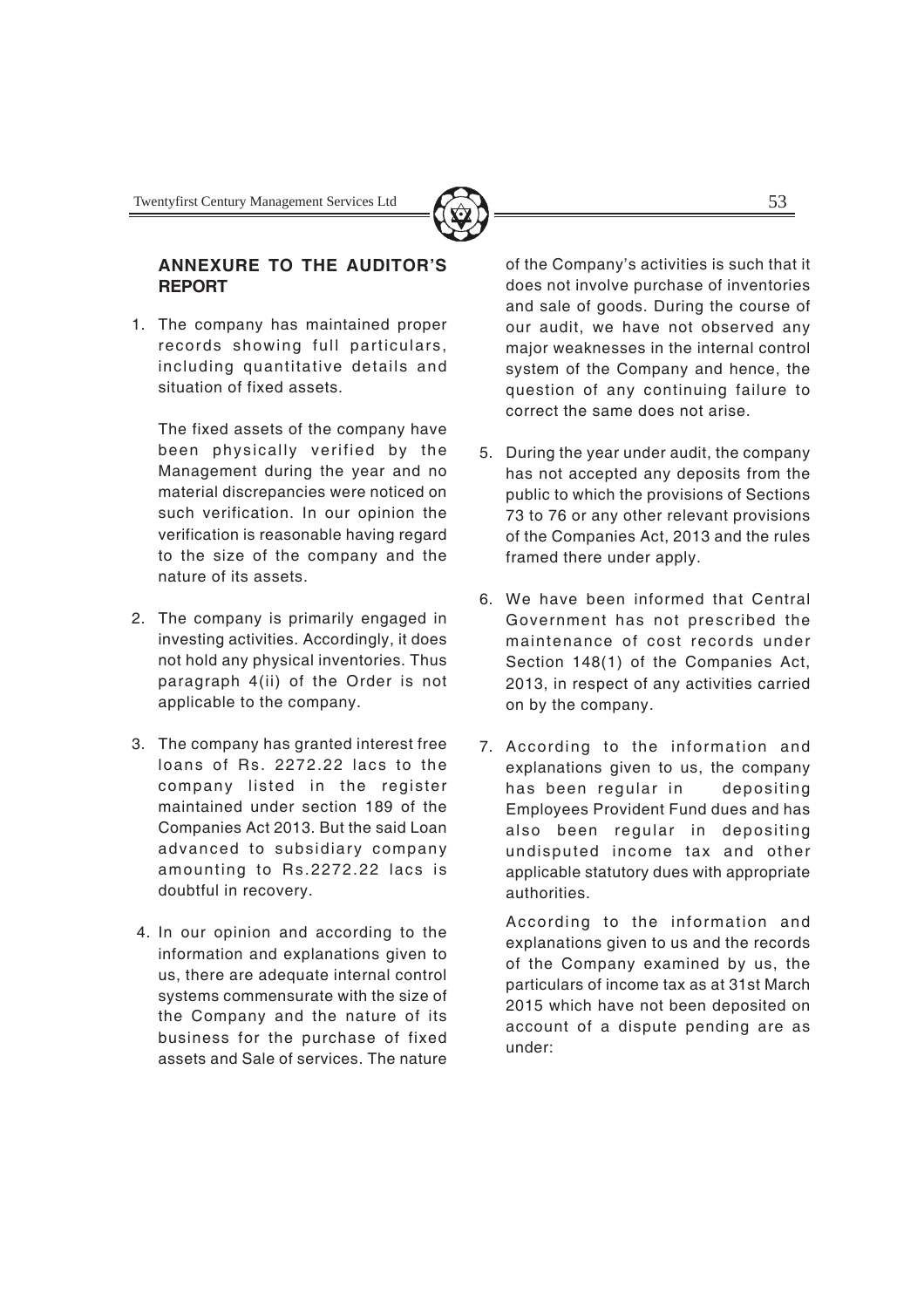|                            |                | Twentyfirst Century Management Services Ltd                                                                                                                                                                       |                                            |                           |                            |                |                                                                                                                                                                                                       |                                             | 54                 |
|----------------------------|----------------|-------------------------------------------------------------------------------------------------------------------------------------------------------------------------------------------------------------------|--------------------------------------------|---------------------------|----------------------------|----------------|-------------------------------------------------------------------------------------------------------------------------------------------------------------------------------------------------------|---------------------------------------------|--------------------|
| Name<br>of the<br>Statute  | AY             | <b>Nature</b><br>٥f<br><b>Dispute</b>                                                                                                                                                                             | Forum where<br>the disputes<br>are pending | Amount<br><b>Disputed</b> | Name<br>of the<br>Statute  | AY             | Nature<br>οf                                                                                                                                                                                          | Forum where<br>the disputes                 | Amount<br>Disputed |
| Income<br>tax Act.<br>1961 | 1995 -<br>96   | Demand raised<br>subject to recti-<br>fication by ACIT                                                                                                                                                            | <b>ACIT Company</b><br>Circle III (2)      | Rs.4.81<br>lacs           | Income<br>tax Act.<br>1961 | $2007 -$<br>08 | Dispute<br>Department has<br>filed appeal before<br>Hon'ble ITAT on the<br>issue of Short Term<br>Capital gains @                                                                                     | are pending<br><b>ITAT</b>                  | Rs.55.45<br>lacs   |
| Income<br>tax Act,<br>1961 | 1996 -<br>97   | Rectification by<br>AO raised a<br>demand<br>Company has to                                                                                                                                                       | <b>ACIT Company</b><br>Circle III (2)      | Rs. 104.96<br>lacs        |                            |                | 30.99% instead of<br>$15%$ .<br>Revision order by<br>AO has not consid-<br>ered the Rebate<br>which is pending.                                                                                       |                                             |                    |
|                            |                | file rectification for<br>the interest working<br>234B waiver                                                                                                                                                     | CCIT-I, Chennai                            |                           | Income<br>tax Act.<br>1961 | $2007 -$<br>08 | Department issued<br>148 notice and the<br>assessment got                                                                                                                                             | CIT-Appeal III                              | Rs.68.69<br>lacs   |
|                            |                | petition filed by<br>the company,<br>Expecting a relief<br>of Rs. 45 lacs                                                                                                                                         |                                            |                           |                            |                | completed<br>The same issue of<br>STCG @30.99%<br>instead of 15%<br>assessment<br>completed.                                                                                                          |                                             |                    |
| Income<br>tax Act.<br>1961 | $2003 -$<br>04 | Diminution in the<br>value of stock Rs.<br>1289 Lacs (Value                                                                                                                                                       | Madras High<br>Court                       | Nil                       |                            |                | Company had filed<br>appeal before<br>Commissioner<br>Appeal - III                                                                                                                                    |                                             |                    |
|                            |                | written off)<br>However there will<br>not be any demand<br>on this issue only<br>carried forward loss<br>will be reduced.<br>However the<br>Carried forward<br>loss will be useful<br>for AY 2007-2008<br>demand. |                                            |                           | Income<br>tax Act.<br>1961 | $2009 -$<br>10 | No demand,<br>However penalty<br>has been<br>initiated for<br>addition u/s 14A<br>As penalty<br>initiated the<br>company has<br>filed Appeal<br>hefore<br>Commissioner<br>Appeal III it is<br>pending | CIT Appeal III                              | Nil                |
| Income<br>tax Act,<br>1961 | $2005 -$<br>06 | Assessment was<br>re-opened for third<br>time and order<br>dated 28.03.2013 AO<br>rejected the Excess                                                                                                             | $ClT(A)$ III                               | <b>HS. 35.15</b><br>lacs  | Income<br>tax Act,<br>1961 | 11             | 2010 - Credit for Self<br><b>Assessment Tax</b><br>of Rs. 7.02 Lacs<br>has not been<br>given, rectification<br>field                                                                                  | ACITCompany   Rs. 13.28<br>Circle III $(2)$ | lacs               |
|                            |                | relief u/s 115 JB<br>Jurisdiction is<br>questioned                                                                                                                                                                |                                            |                           | Income<br>tax Act.<br>1961 | $2011 -$<br>12 | Intimation u/s<br>143 (1) wrongly<br>passed.<br>Rectification<br>filed and it is                                                                                                                      | <b>ACIT Company</b><br>Circle III (2)       | Rs. 830.20<br>lacs |
| Income<br>tax Act,<br>1961 | $2006 -$<br>07 | B/F loss not<br>considered,<br>rectification filed                                                                                                                                                                | <b>ACIT Company</b><br>Circle III (2)      | Rs. 1.33<br>lacs          |                            |                | pending                                                                                                                                                                                               |                                             |                    |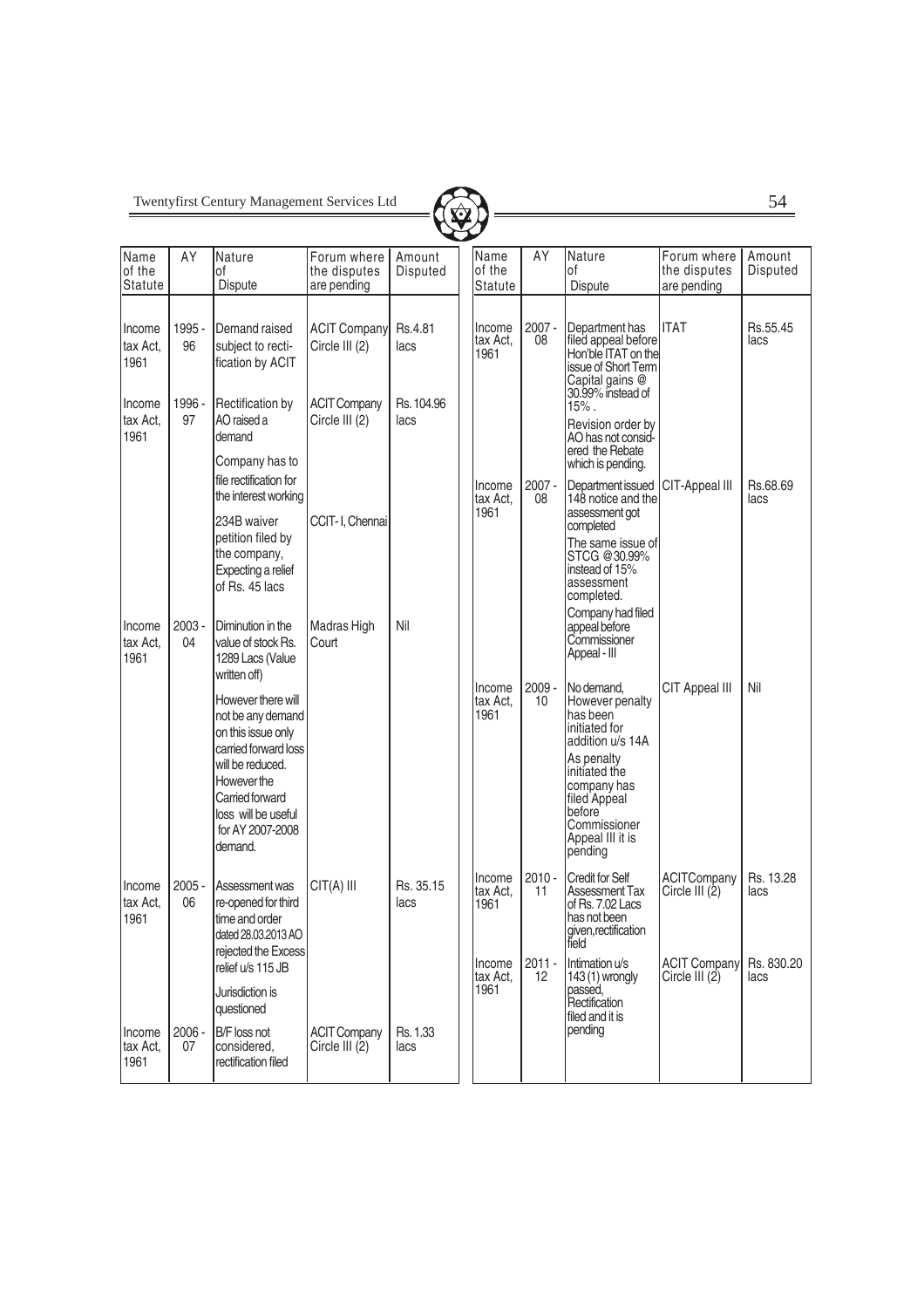- 8. The company has accumulated loss of Rs. 183.95 lacs till the immediately preceding financial year but has earned profit of Rs. 2489.50 lacs during the current financial year under this report which writes off the accumulated loss of the company.
- 9. On the basis of records examined by us and the information and explanations given to us, the company has not defaulted in repayment of dues to financial institutions, banks or debenture holders.
- 10. According to the information and explanations given to us the company has not given any guarantee for the loans taken by others from banks or financial institutions.
- 11. According to the information and explanations given to us, the company has not obtained any term loans during the year under review.
- 21. To the best of our knowledge and belief and according to the information and explanations given to us, fraud in the nature of misappropriation of uncleared demand draft of Rs. 61.20 lakhs by an official of the company, which was lying with his custody, has been noticed and reported during the course of our audit.

For Lakhani & Lakhani Chartered Accountants (Firm Registration No.115728W)

Suhas Shinde (M.No. 117107) Partner

Place: Mumbai Date : 16-05-2015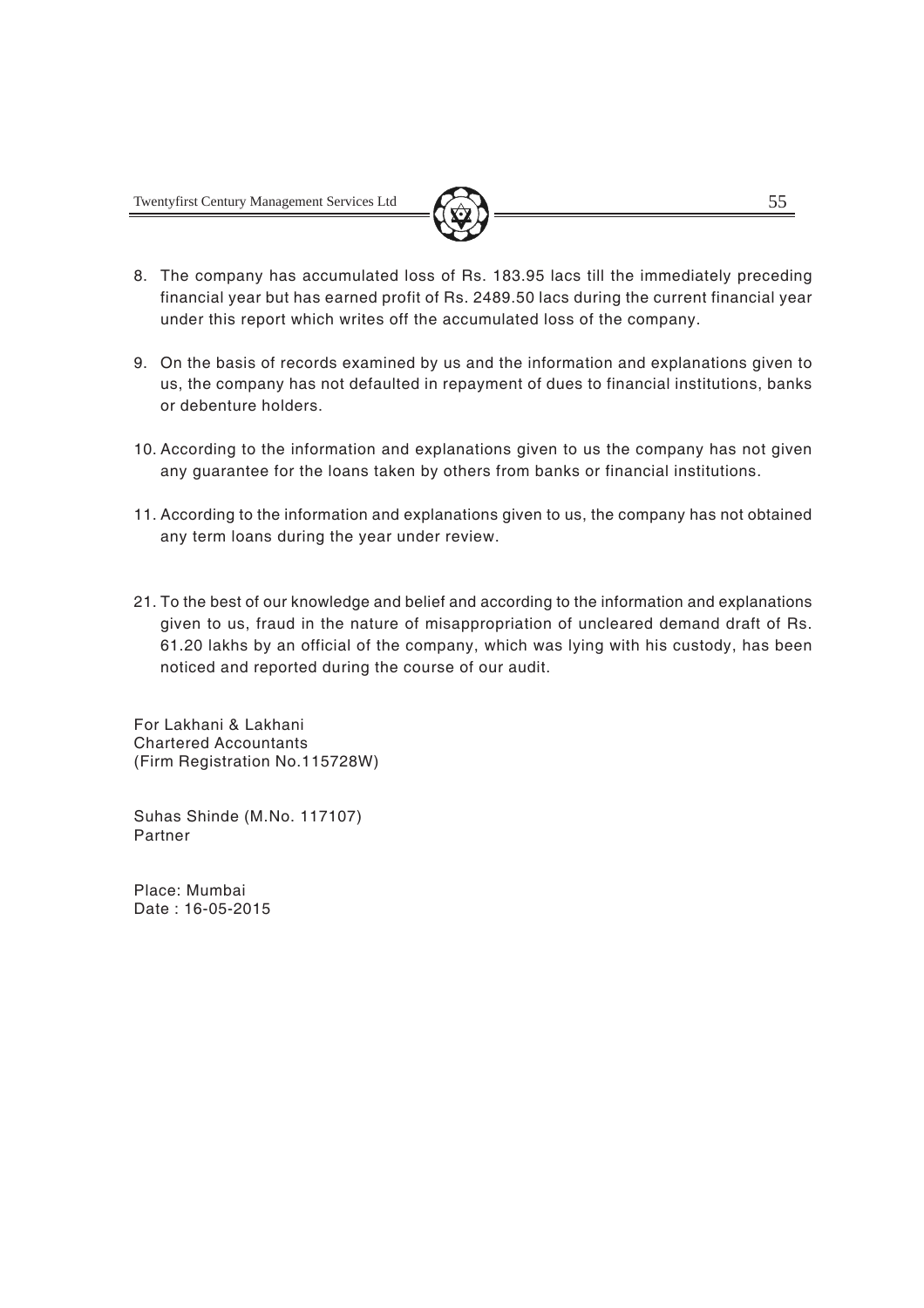Twentyfirst Century Management Services Ltd  $\sqrt{2\sqrt{2}}$  56



# **BALANCE SHEET AS ON 31st MARCH 2015**

NOTES 31.03.2015 31.03.2014 **I Equity & Liabilities 1 Shareholders' Funds** Share Capital 1050.00 1797.86 Reserves & Surplus **4** 4 4783.12 3175.38 **2 Non-Current Liabilities** 0.00 0.00 3 **Current Liabilities** Short-term borrowings 1989.21 5 1989.21 5.50 Trade payables 6 | 131.27 0.00 Other Current liabilities **7** 138.01 38.95 Short-term provisions 8 1159.99 0.00 **TOTAL 9251.60 5017.69 II Assets 4 Non-Current Assets Fixed Assets** Tangible assets 19 207.33 31.97 Non-Current investments 10 1376.11 1376.48<br>Deferred tax asset 1.17 3.48 Deferred tax asset Long-term loans & advances 11 1 3225.72 2217.78 **5 CURRENT ASSETS Current investments** 12 12 3898.03 801.22 Trade receivables  $13 \t 13 \t 0.00 \t 169.62$ Cash and bank balances  $\begin{vmatrix} 14 & 1 \end{vmatrix}$  396.86  $\begin{vmatrix} 36 & 14 \end{vmatrix}$  406.14 Short-term loans and advances 15 15 3.96 11.00 Other receivables 16 16 142.42 0.00 Total **9251.60 5017.69** (Rupees in Lacs)

**See accompanying notes forming part of the financial statements**

AS PER OUR REPORT ATTACHED FOR AND ON BEHALF OF THE BOARD for LAKHANI & LAKHANI NAME IN THE SUNDAR IT IS A SUNDAR IT IS A SUNDAR IT IS A SUNDAR IT IS A SUNDAR IT IS A SUNDAR IT IS A SUNDAR IT IS A SUNDAR IT IS A SUNDAR IT IS A SUNDAR IT IS A SUNDAR IT IS A SUNDAR IT IS A SUNDAR I CHARTERED ACCOUNTANTS (Firm Registration No.115728W) CHAIRMAN CHAIRMAN

SUHAS SHINDE (M.No.117107) A.V.M. SUNDARAM KRISHNAN MUTHUKUMAR

Place : Mumbai Date : 21.04.2015 COMPANY SECRETARY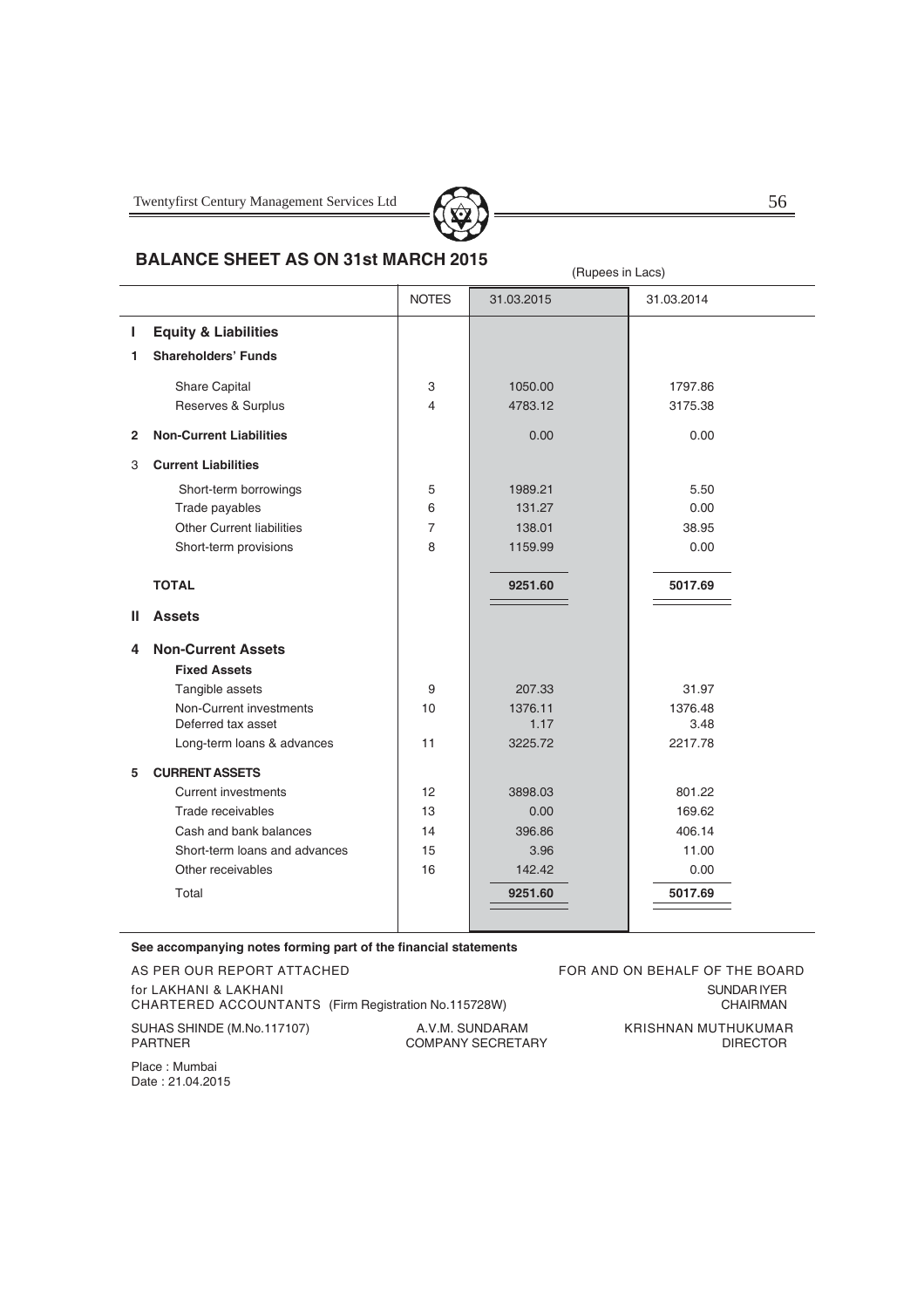

## **PROFIT & LOSS ACCOUNT FOR THE YEAR ENDED 31st MARCH 2015**

|                                                  |              | (Rupees in Lacs) |            |
|--------------------------------------------------|--------------|------------------|------------|
|                                                  | <b>NOTES</b> | 31.03.2015       | 31.03.2014 |
| <b>Revenue</b>                                   |              |                  |            |
| Revenue from operations                          | 17           | 3677.50          | 91.26      |
| Other Income                                     | 18           | 35.29            | 17.09      |
| <b>Total Revenue</b>                             |              | 3712.79          | 108.35     |
| <b>Expenses</b>                                  |              |                  |            |
| Employee benefits expense                        | 19           | 83.47            | 74.21      |
| Depreciation and amortisation expenses           | 9            | 12.13            | 10.98      |
| Other expenses                                   | 20           | 164.18           | 49.56      |
| <b>Total expenses</b>                            |              | 259.78           | 134.75     |
| Profit / (Loss) before exceptional and           |              |                  |            |
| extraordinary items and tax                      |              | 3453.01          | (26.40)    |
| <b>Exceptional items</b>                         |              | 61.20            | 0.00       |
| Profit / (Loss) before extraordinary             |              |                  |            |
| items and tax                                    |              | 3391.81          | (26.40)    |
| <b>Extraordinary items</b>                       |              | 0.00             | 0.00       |
| Profit / (Loss) before tax                       |              | 3391.81          | (26.40)    |
| <b>Tax expense</b>                               |              |                  |            |
| Current tax                                      |              | 900.00           | 0.00       |
| Tax for earlier years                            |              | 0.00             | 0.00       |
| Deferred tax                                     |              | 2.31             | (0.75)     |
|                                                  |              | 902.31           | (0.75)     |
| Profit/ (Loss) for the year                      |              | 2489.50          | (25.65)    |
|                                                  |              |                  |            |
| Earning per equity share of Rs.10/- each(in Rs.) |              |                  |            |
| <b>Basic and Diluted</b>                         |              | 22.68            | (0.24)     |

**See accompanying notes forming part of the financial statements**

AS PER OUR REPORT ATTACHED FOR AND ON BEHALF OF THE BOARD for LAKHANI & LAKHANI<br>CHARTERED ACCOUNTANTS (Firm Registration No.115728W) **SUNDAR INCHALAN** CHAIRMAN CHARTERED ACCOUNTANTS (Firm Registration No.115728W)

SUHAS SHINDE (M.No.117107) A.V.M. SUNDARAM KRISHNAN MUTHUKUMAR<br>PARTNER DIRECTOR COMPANY SECRETARY COMPANY SECRETARY

Place : Mumbai Date : 21.04.2015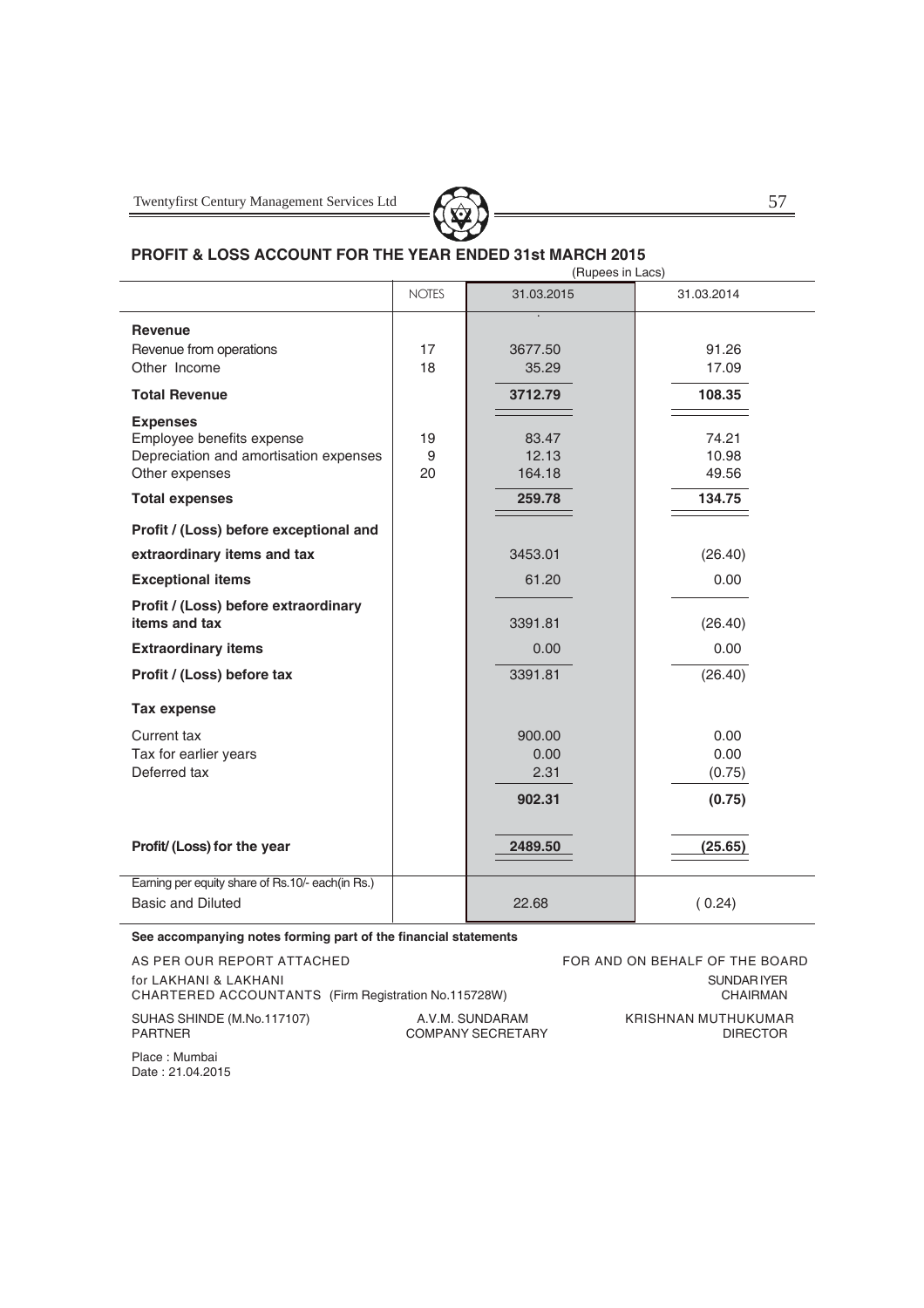

# **NOTES TO FINANCIAL STATEMENT FOR THE YEAR ENDED 31<sup>st</sup> MARCH 2015**

## 1. *General information*

Twentyfirst Century Management Services Limited is a listed company engaged in investments in Capital Market and Futures & Options segment.. The company has a wholly owned subsidiary which was a trading member of the National Stock Exchange of India Limited. Subsdiary has surrendered its membership card with the NSE and same has been approved during the year by the Exchange.

Our Company has been incorporated in the year 1986 to:

- Deploy the investible surplus funds in the Capital Market.
- Act as Intermediaries in the Financial Market.
- Assist Corporates for Mobilisation and Deployment of Resources (funds)

Company's shares are listed in BSE and NSE. Trading in shares of the company in NSE was suspended in the year 2001-02, since company didn't have Company Secretary. This requirement has been since met. The Company is following up with the NSE for revoking the suspension order.

# **2. Significant Accounting Policies**

## **a)** *Basis of preparation of financial Statements*

The financial statements are prepared under the historical cost convention on an accrual basis and in accordance with the generally accepted accounting principles in India, the applicable Accounting Standards and the relevant provisions of the Companies Act 2013 of India.

## **b)** *Use of Estimates*

The preparation of financial statements requires the management to make estimates and assumptions that affect the reported amounts of assets and liabilities and the disclosure of contingent liabilities on the date of financial statements and the reported amount of revenues and expenses during the reporting period. Although these estimates are based upon management's best knowledge of current events and actions, actual results could differ. Differences between the actual results and estimates are recognized in the period in which the results are known or materialized.

# **c)** *Revenue Recognition*

Revenue Income and Expenditure are generally accounted on accrual or as they are earned or incurred except in case of significant uncertainty. Profit/Loss from trading activity is recognized on trade dates on first in first out basis. In respect of completed transactions pending settlement process, necessary treatment is given in the accounts for the Profits/Losses arising from these transactions. Dividend income is recognized when right to receive the payment is established.

## **d)** *Fixed Assets*

Fixed asset is stated at cost less depreciation and impairment losses.

# **e)** *Depreciation*

Assets are depreciated under the written down value method at the rates prescribed in Schedule  $II^{\text{nd}}$  of the companies Act 2013 and on the revised carrying amount of the asset, identified as impaired on which depreciation has been provided over the residual life of the respective assets.

## **f)** *Investments*

Current and Long term investments are stated at cost. Provision for diminution in the value of long term investments is made only if such decline is other than temporary.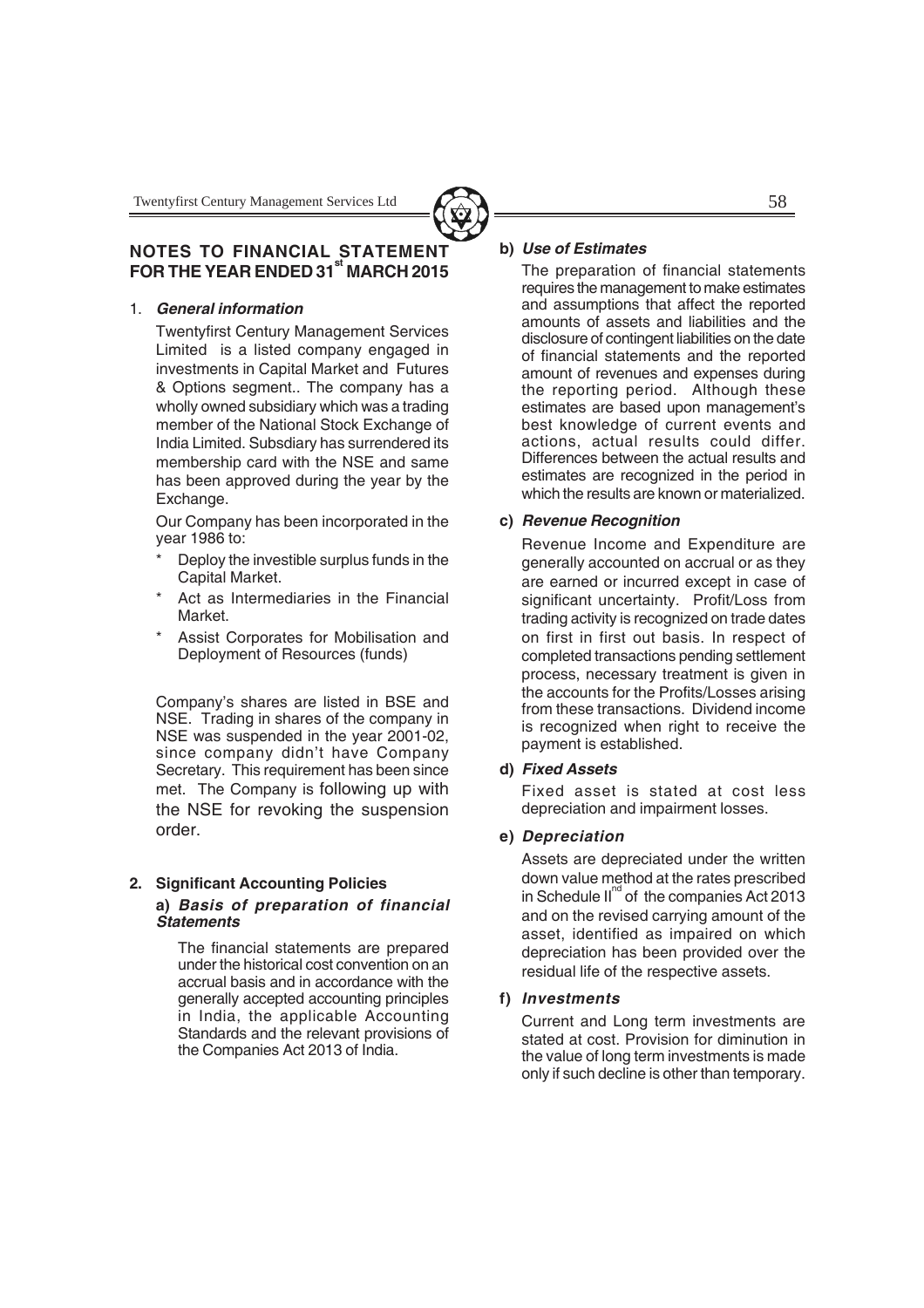

## **g)** *Current and Deferred Tax*

Provision for current income tax is made in accordance with the Income Tax Act 1961. Deferred Tax Liabililties and assets are recognized at substantively enacted tax rates, subject to the consideration of prudence on timing difference, being the difference between taxable incomes and accounting income that originate in one period and are capable of reversal in one or more subsequent periods. No deferred tax asset has been created on carried forward losses as per income tax, as there is no reasonable certainty of reversal of the same in one or more subsequent year.

## *h) Employment Benefits*

The Company provides for gratuity, a defined benefit retirement plan covering eligible employees. The gratuity plan provides a lump sum payment to the vested employees at retirement, death, incapacitation or termination of employment, of an amount based on the respective employee's salary and tenure of employment with the company. The estimates used for provision of Gratuity are not as per "AS 15 – Employee Benefits" issued by ICAI.

Provident fund is a defined contribution scheme and the company has no further obligation beyond the contribution made to the fund. Contributions are charged to profit and loss account in the year in which they accrue.

## *i) Contingent Liabilities*

Provision is recognized when there is a present obligation as a result of past event that probably requires an outflow of resources and a reliable estimate can be made of the amount of the obligation. Disclosure for contingent liability is made when there is a possible obligation or present obligation that may, but probably will not require an outflow of resources. No provision is recognized or disclosure for contingent liability is made when there is a possible obligation or a present obligation and the likelihood of outflow of resources is remote.

## *j) Impairment of assets*

The carrying amount of assets is reviewed at each Balance Sheet date for indication of any impairment based on internal/ external factors. An asset is treated as impaired when the carrying cost of an asset exceeds its recoverable value and impairment loss is charged to the Profit & Loss account. The impairment of loss recognized in the prior accounting period is reversed if there has been a change in estimates of recoverable amount.

#### *k) Current assets, loans & advances*

The current assets, Loans and Advances have a value on realization at least equal to the amount at which they are stated in the balance sheet.

## *l) Borrowing costs*

Borrowing costs that are attributable to the acquisition of assets are capitalized as part of cost of the asset. All other borrowing costs are charged to statement of Profit and Loss.

#### *m) segment reporting*

The Company operates in only one segment i.e., Capital Market operations, hence segment reporting in accordance with Accounting Standard-17 is not applicable.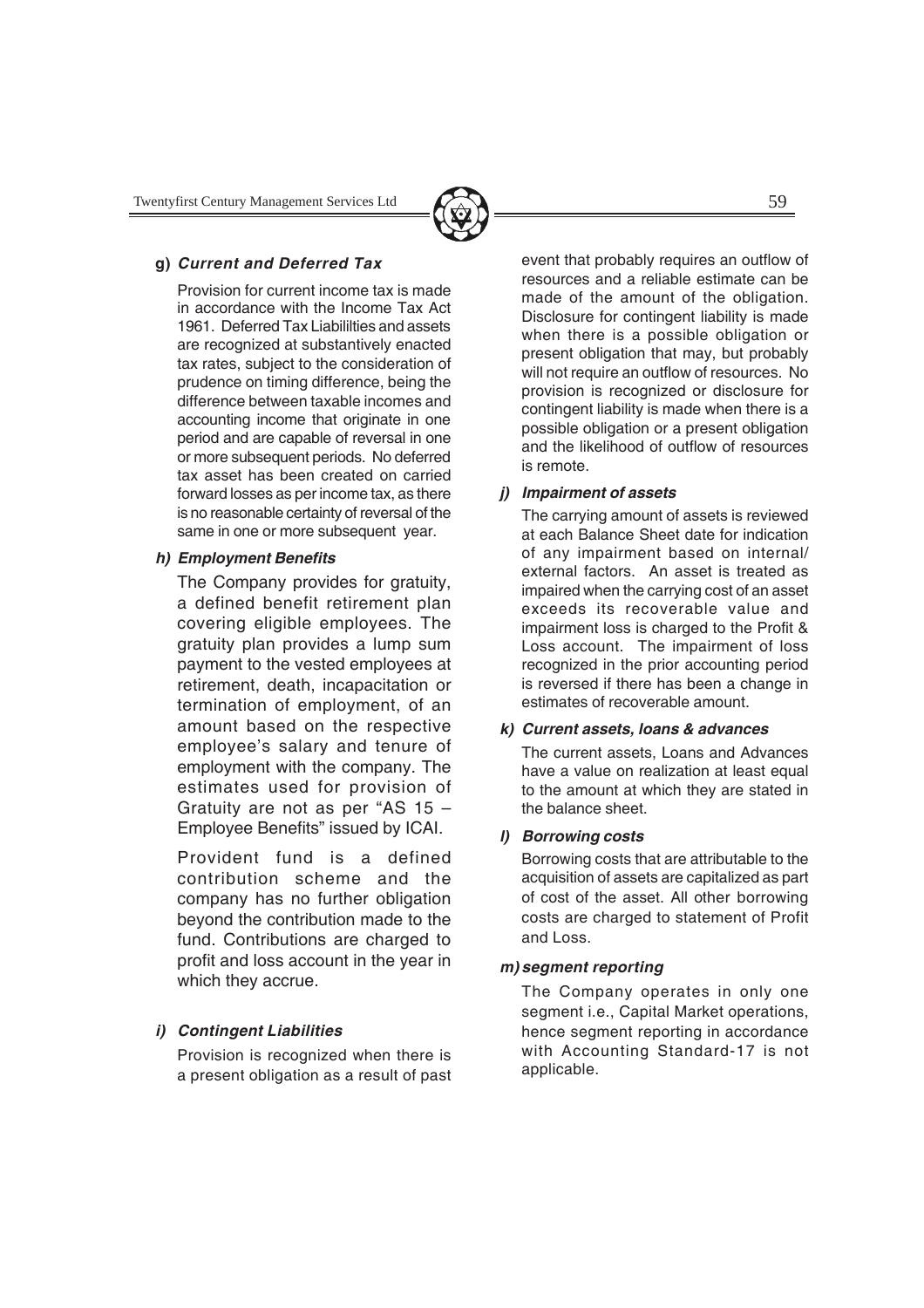| <b>Twentyfirst Century Management Services Ltd</b>                               |                     | 60                  |
|----------------------------------------------------------------------------------|---------------------|---------------------|
|                                                                                  | (Rupees in Lacs)    |                     |
|                                                                                  | As on<br>31.03.2015 | As on<br>31.03.2014 |
| $NOTE - 3$                                                                       |                     |                     |
| <b>SHARE CAPITAL</b>                                                             |                     |                     |
| <b>AUTHORISED CAPITAL</b>                                                        |                     |                     |
| 2,00,00,000 Equity Shares of Rs.10/- each                                        | 2000.00             | 2000.00             |
| 10,00,000 12% cumulative Redeemable Preference<br>Shares of Rs. 100/- each       | 1000.00             | 1000.00             |
| <b>ISSUED, SUBSCRIBED AND PAID UP</b>                                            | 3000.00             | 3000.00             |
| 1,05,00,000 Equity shares of Rs.10/-each                                         | 1050.00             | 1050.00             |
| Less: Calls in arrears (other than Directors)<br>(42,700 shares@ Rs.5 per share) | 0.00                | 2.14                |
| 7,50,000 12% redeemable cumulative preference<br>Shares of Rs. 100/- each        | 1050.00<br>0.00     | 1047.86             |
|                                                                                  | 1050.00             | 750.00<br>1797.86   |
| Disclosure:                                                                      |                     |                     |

1. Reconciliation of the shares outstanding at the begining and at the end of the reporting period.

| <b>Equity Shares</b>                 | 31.03.2015 |             | 31.03.2014 |             |
|--------------------------------------|------------|-------------|------------|-------------|
|                                      | Qty        | Rs. In Lacs | Qty        | Rs. In Lacs |
| At the beginning of the period       | 10500000   | 1050.00     | 10500000   | 1050.00     |
| Issued during the period             | Nil        | Nil         | Nil        | Nil         |
| Outstanding at the end of the period | 10500000   | 1050.00     | 10500000   | 1050.00     |
|                                      |            |             |            |             |
| <b>Preference Shares</b>             | 31.03.2015 |             | 31.03.2014 |             |
|                                      | Qty        | Rs. In Lacs | Qtv        | Rs. In Lacs |
| At the beginning of the period       | 750000     | 750.00      | 750000     | 750.00      |
| Redeemed during the period           | 750000     | 750.00      | Nil        | Nil         |
| Outstanding at the end of the period | Nil        | Nil         | 750000     | 750.00      |

2. Rights, preferences and restrictions attached to shares:

## **Equity Shares:**

The company has one class of equity shares having face value of Rs. 10 per share. Every shareholder is entitled to one vote for every one share held. In the event of liquidation, the equity shareholders shall be entitled to receive remaining assets of the company after distribution of all dues in proportion to their share holdings.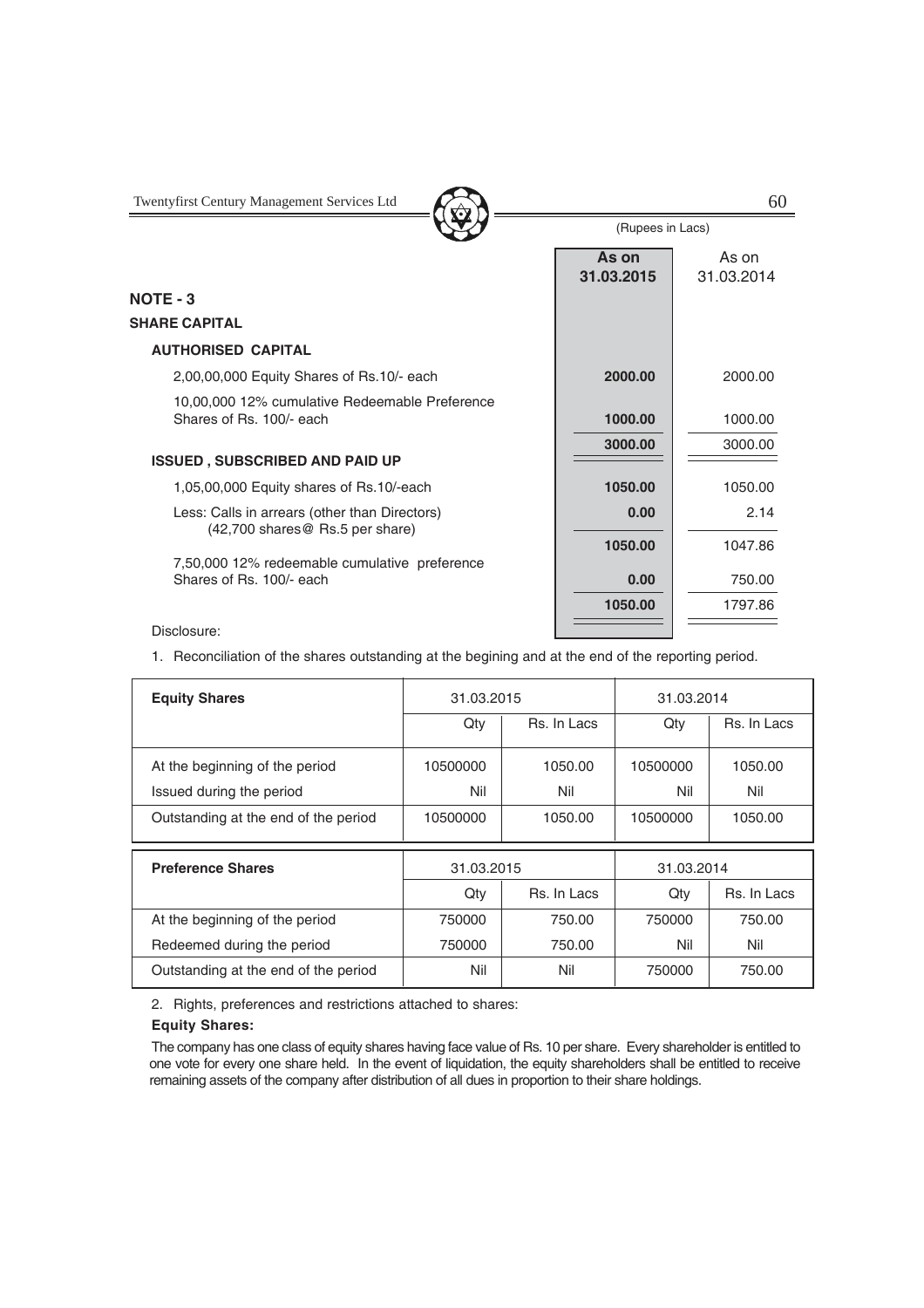

## **Cumulative Redeemable Preference Share (CRPS) :**

The company has issued 7,50,000 12% CRPS of Rs. 100 each. The company has redeemed during the year 7,50,000 12% CRPS of Rs. 100 each at par on 30th March 2015 together with arrears of dividend.

3. Details of Shareholders holding more than 5% shares in the company.

## **Equity shares of Rs.10/- each fully paid up**

|                 |         | 31.03.2015   |         | 31.03.2014   |
|-----------------|---------|--------------|---------|--------------|
| Name            | Qty     | % of holding | Qty     | % of holding |
| Mr. Sundar Iyer | 3247280 | 30.93        | 2747280 | 26.16        |
|                 |         |              |         |              |

#### **Preference shares of Rs.100/- each fully paid up**

|                                            | 31.03.2015 |              | 31.03.2014       |                |
|--------------------------------------------|------------|--------------|------------------|----------------|
| Name                                       | Qty        | % of holding | Qty              | % of holding   |
| Mr. Sundar Iyer<br>Mrs. Vanaja Sundar Iyer | 0<br>0     | 0.00<br>0.00 | 550000<br>200000 | 73.33<br>26.67 |

#### 4. Details of Unpaid Calls

|                                                               | 31.03.2015 |             | 31.03.2014 |             |
|---------------------------------------------------------------|------------|-------------|------------|-------------|
| <b>Particulars</b>                                            | Qty        | Rs. in Lacs | Qty        | Rs. in Lacs |
| Equity shares with voting rights<br>Aggregate of calls unpaid |            |             |            |             |
| - by directors                                                | 0          | 0.00        | 0          | 0.00        |
| - by officers                                                 | 0          | 0.00        | 0          | 0.00        |
| - by others                                                   | 0          | 0.00        | 42700      | 2.14        |

5. The Unpaid shares are forefited during the year and reissued to one of the director at a premium of Rs. 25 per share.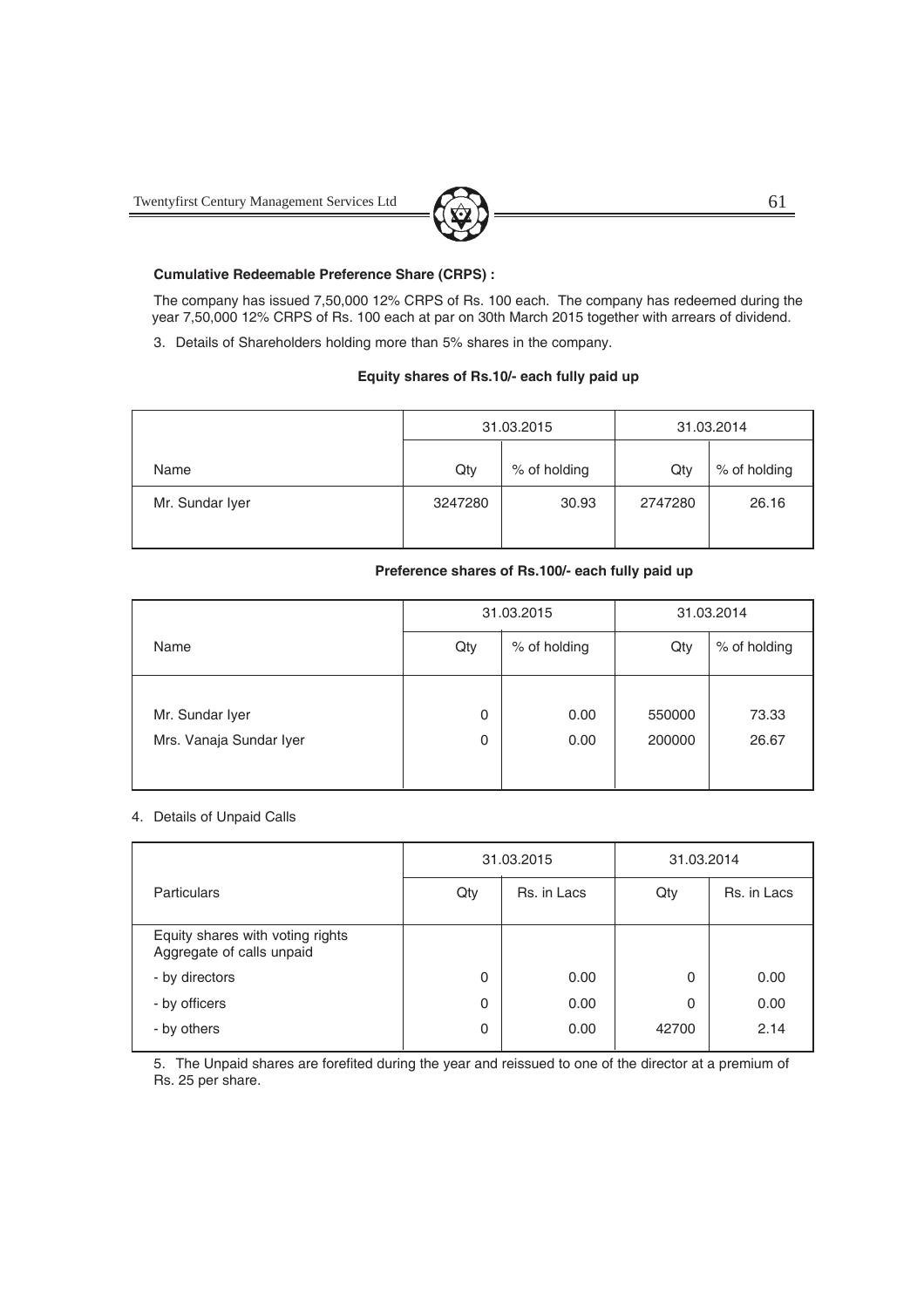|                                                                                                                                                          | (Rupees in Lacs)               |                                 |
|----------------------------------------------------------------------------------------------------------------------------------------------------------|--------------------------------|---------------------------------|
|                                                                                                                                                          | As on<br>31.03.2015            | As on<br>31.03.2014             |
| NOTE - 4                                                                                                                                                 |                                |                                 |
| <b>RESERVES &amp; SURPLUS</b>                                                                                                                            |                                |                                 |
| <b>Securities Premium Account</b><br><b>Capital Reserve</b><br>Capital redemption reserve                                                                | 3370.00<br>2.13<br>750.00      | 3359.33<br>0.00<br>0.00         |
| <b>General Reserve</b><br>Opening balance<br>Add: Transferred during the year                                                                            | 0.00<br>100.00                 | 0.00<br>0.00                    |
|                                                                                                                                                          | 100.00                         | 0.00                            |
| <b>Surplus/ (Deficit)</b><br>Balance brought forward from previous year<br>Profit / (Loss) for the period<br><b>Balance available for appropriations</b> | (183.95)<br>2489.50<br>2305.55 | (158.30)<br>(25.65)<br>(183.95) |
| <b>Appropriations</b><br>Perference dividend<br>Tax on preference dividend                                                                               | 535.50<br>107.07               | 0.00<br>0.00                    |
| Proposed dividend                                                                                                                                        | 210.00                         | 0.00                            |
| Tax on proposed dividend                                                                                                                                 | 41.99                          | 0.00                            |
| Transferred to general reserve                                                                                                                           | 100.00                         | 0.00                            |
| Transferred to capital redemption reserve                                                                                                                | 750.00                         | 0.00                            |
|                                                                                                                                                          | 1744.56                        | 0.00                            |
| Balance carried forward to next year                                                                                                                     | 560.99                         | (183.95)                        |
|                                                                                                                                                          | 4783.12                        | 3175.38                         |
| NOTE - 5                                                                                                                                                 |                                |                                 |
| <b>SHORT TERM BORROWINGS</b>                                                                                                                             |                                |                                 |
| Kotak Investments Ltd                                                                                                                                    | 1989.21                        | 0.00                            |
| <b>Others</b>                                                                                                                                            | 0.00                           | 5.50                            |
|                                                                                                                                                          | 1989.21                        | 5.50                            |
|                                                                                                                                                          |                                |                                 |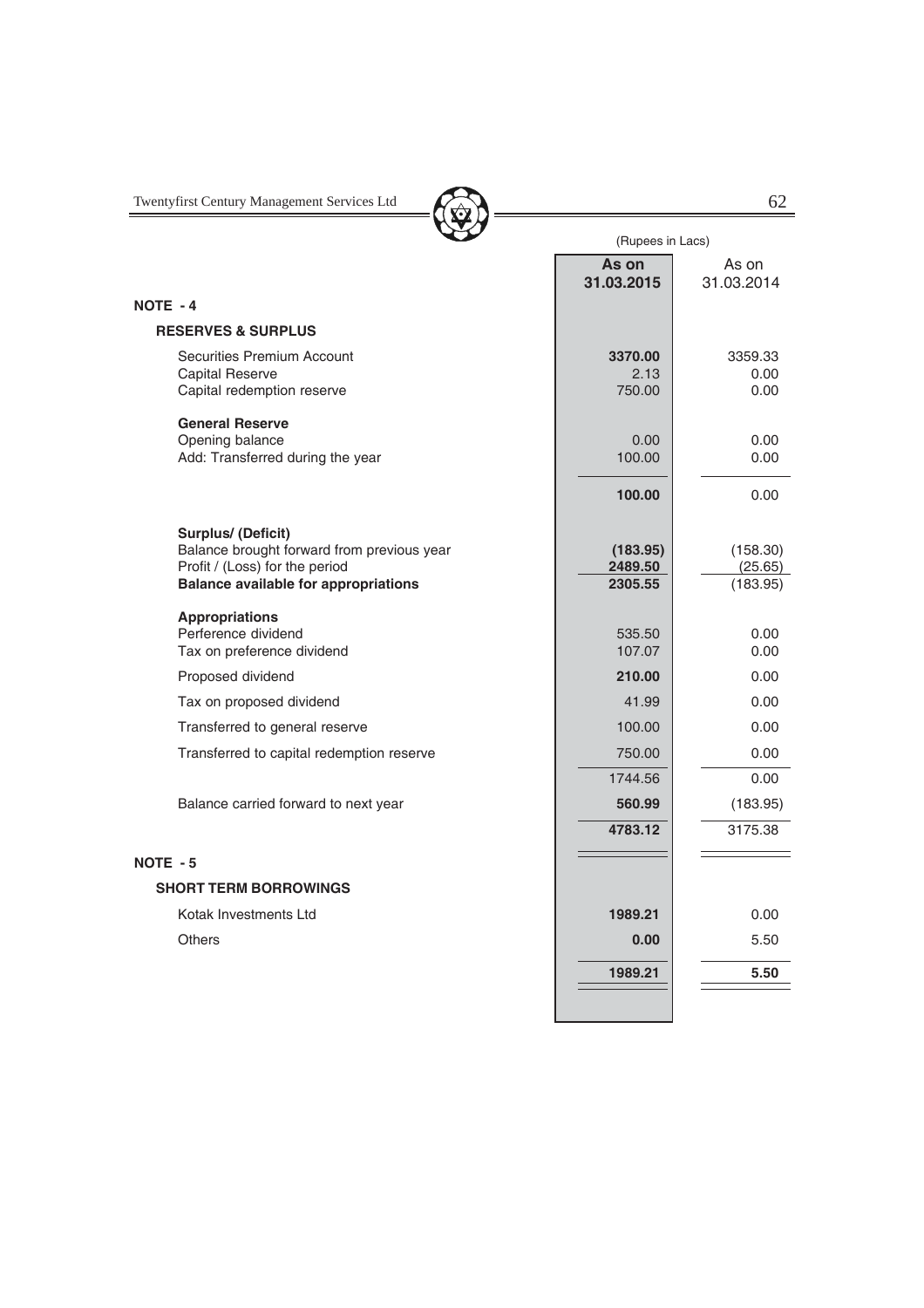

(Rupees in Lacs)

| NOTE - 6                                                                                                                                                                                                                                                                                                                                                                                                                        | As on<br>31.03.2015                                                       | As on<br>31.03.2014                                                     |
|---------------------------------------------------------------------------------------------------------------------------------------------------------------------------------------------------------------------------------------------------------------------------------------------------------------------------------------------------------------------------------------------------------------------------------|---------------------------------------------------------------------------|-------------------------------------------------------------------------|
| <b>TRADE PAYABLES</b>                                                                                                                                                                                                                                                                                                                                                                                                           |                                                                           |                                                                         |
| SI Investments & Broking Pvt Ltd                                                                                                                                                                                                                                                                                                                                                                                                | 127.86                                                                    | 0.00                                                                    |
| Kotak Investments Ltd                                                                                                                                                                                                                                                                                                                                                                                                           | 3.41                                                                      | 0.00                                                                    |
|                                                                                                                                                                                                                                                                                                                                                                                                                                 | 131.27                                                                    | 0.00                                                                    |
| NOTE - 7                                                                                                                                                                                                                                                                                                                                                                                                                        |                                                                           |                                                                         |
| <b>OTHER CURRENT LIABILITIES</b>                                                                                                                                                                                                                                                                                                                                                                                                |                                                                           |                                                                         |
| <b>Other Payables</b>                                                                                                                                                                                                                                                                                                                                                                                                           |                                                                           |                                                                         |
| Unpaid dividend - Final (2006-07)<br>Unpaid dividend -Interim (2007-08)<br>Unpaid dividend - Final (2007-08)<br>Gujarat Industrial Investment Corporation<br>Provision for contingency<br>MTM on unexpired future contracts<br>Statutory remmitance<br>Outstanding expenses<br>Disclosure:<br>Unpaid dividend figure does not include any amount due and<br>outstanding to be credited to Investor Education & Protection Fund. | 0.00<br>0.00<br>5.33<br>31.73<br>75.00<br>9.61<br>6.06<br>10.28<br>138.01 | 8.64<br>11.72<br>5.33<br>0.00<br>0.00<br>0.00<br>1.88<br>11.38<br>38.95 |
| NOTE - 8                                                                                                                                                                                                                                                                                                                                                                                                                        |                                                                           |                                                                         |
| <b>SHORT TERM PROVISIONS</b>                                                                                                                                                                                                                                                                                                                                                                                                    |                                                                           |                                                                         |
| Provision for proposed dividend<br>Provision for tax on dividend<br>Provision for tax<br>Provision for gratuity                                                                                                                                                                                                                                                                                                                 | 210.00<br>41.99<br>900.00<br>8.00<br>1159.99                              | 0.00<br>0.00<br>0.00<br>0.00<br>0.00                                    |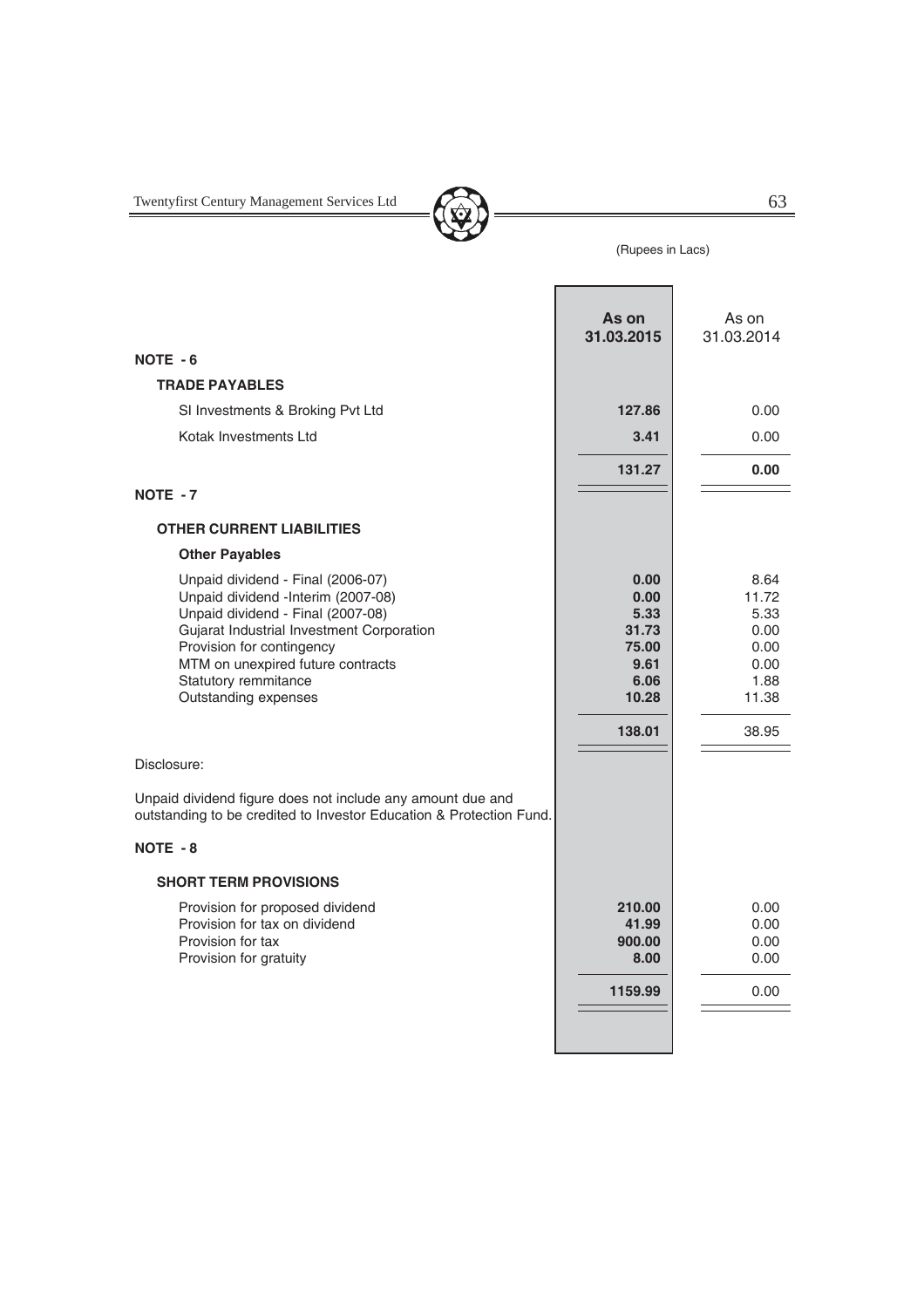| ၐု |  |
|----|--|
| Ц  |  |
| t  |  |

| TANGIBLE FIXED ASSETS & DEPRECIATION |                  |                  |                  |                  |                  |                  |                  |                  | (Rupees in Lacs)                  |                   |
|--------------------------------------|------------------|------------------|------------------|------------------|------------------|------------------|------------------|------------------|-----------------------------------|-------------------|
|                                      |                  |                  | GROSS BLOCK      |                  |                  | DEPRECIATION     |                  |                  |                                   | NET BLOCK         |
| <b>PARTICULARS</b>                   | AS ON 31.03.2014 | <b>ADDITIONS</b> | <b>DELETIONS</b> | AS ON 31.03.2015 | AS ON 31.03.2014 | <b>ADDITIONS</b> | <b>DELETIONS</b> | AS ON 31.03.2015 | AS ON 31.03.2015 AS ON 31.03.2014 |                   |
| <b>FURNITURE</b>                     | 63.85            | 45.61            | 0.00             | 109.46           | 62.00            | 1.85             | 0.00             | 63.85            | 45.61                             | æ.                |
| <b>COMPUTERS</b><br>═                | 141.18           | 0.96             | 0.00             | 142.14           | 141.07           | 0.20             | 0.00             | 141.27           | 0.87                              | $\overline{0.11}$ |
| MOTOR CAR<br>≡                       | 129.09           | 140.92           | 0.00             | 270.01           | 99.08            | 10.08            | 0.00             | 109.16           | 160.85                            | 30.01             |
| <b>TOTAL</b>                         | 334.12           | 187.49           | 0.00             | 521.61           | 302.15           | 12.13            | <b>0.00</b>      | 314.28           | 207.33                            | 31.97             |
| PREVIOUS YEAR                        | 333.92           | <b>Q.20</b>      | 0.00             | 334.12           | 291.17           | 10.98            | 8.00             | 302.15           | 31.97                             |                   |
|                                      |                  |                  |                  |                  |                  |                  |                  |                  |                                   |                   |

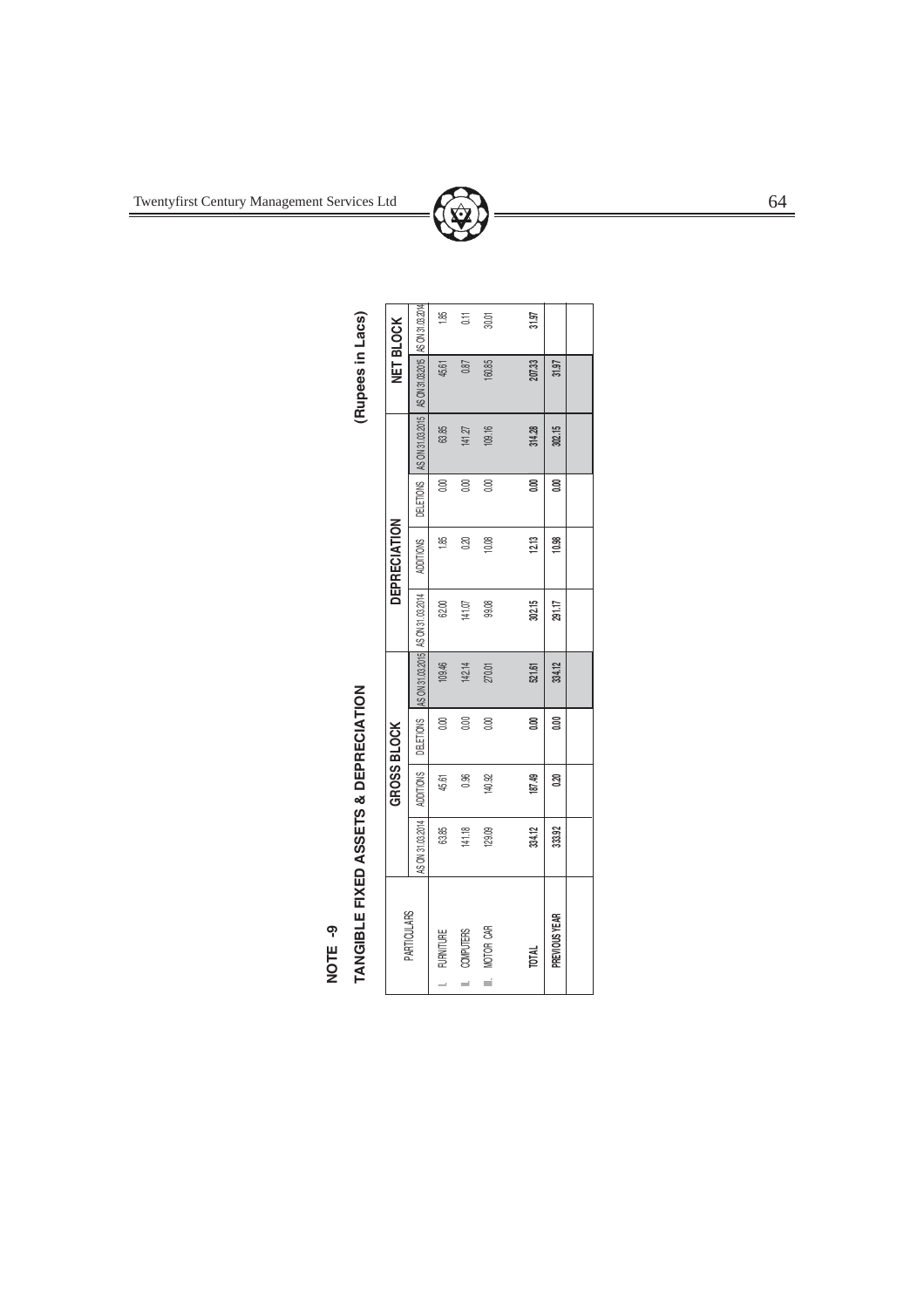| Twentyfirst Century Management Services Ltd                                                                                                                                                                                                 |                     | 65                  |
|---------------------------------------------------------------------------------------------------------------------------------------------------------------------------------------------------------------------------------------------|---------------------|---------------------|
|                                                                                                                                                                                                                                             | (Rupees in Lacs)    |                     |
|                                                                                                                                                                                                                                             | As on<br>31.03.2015 | As on<br>31.03.2014 |
| $NOTE - 10$                                                                                                                                                                                                                                 |                     |                     |
| <b>NON CURRENT INVESTMENTS</b>                                                                                                                                                                                                              |                     |                     |
| A. Trade Investments (At cost)<br>Investments in Equity Instruments of<br>i.<br>Subsidiary Company (Unquoted)<br>(55,89,500 equity shares of face value Rs.10/- each fully paid up)                                                         | 618.95              | 618.95              |
| ii. Investments in preference shares of<br>Subsidiary Company (Unquoted)<br>In Twentyfirst Century Shares & Securities Ltd<br>(750000 12% Cumulative redeemable preference shares<br>of Rs. 100/- each redeemable by the end of 16.09.2015) | 750.00              | 750.00              |
| <b>B.</b> Other Investments (At cost)<br>Investments in Equity Instruments of others (Quoted)                                                                                                                                               | 1.73                | 2.10                |
| Investments in shares (Unquoted)<br>Akshay Software Technologies Ltd (18000 shares)                                                                                                                                                         | 5.43<br>1376.11     | 5.43<br>1376.48     |
| Market Value of guoted Investments                                                                                                                                                                                                          | 3.50                | 26.01               |
| Disclosure:                                                                                                                                                                                                                                 |                     |                     |

|                                                                                                   | (Rupees in Lacs) |              |                     |                     |
|---------------------------------------------------------------------------------------------------|------------------|--------------|---------------------|---------------------|
| 31.3.2015<br>Details of Investments (Quoted)                                                      |                  | 31.3.2014    |                     |                     |
| <b>Scrip</b>                                                                                      | Qty              | Cost         | Qty                 | Cost                |
| <b>Puneet Resins</b><br>Zylog Systems                                                             | 12500<br>0       | 1.73<br>0.00 | 12500<br>212862     | 1.73<br>0.37        |
| Total                                                                                             |                  | 1.73         |                     | 2.10                |
|                                                                                                   |                  |              | As on<br>31.03.2015 | As on<br>31.03.2014 |
| <b>NOTE - 11</b><br><b>LONG TERM LOANS &amp; ADVANCES</b><br><b>Unsecured Considered doubtful</b> |                  |              |                     |                     |

## **Unsecured Considered Good**

Loans and advances to Twentyfirst Century Realty Ltd **17.86**<br>Advance to Gujarat Industrial Investment Corporation Ltd **17.86 17.86 17.86 17.86 17.86 17.86** Advance to Gujarat Industrial Investment Corporation Ltd **0.00** 29.46 Advance payment of taxes **1935.64** 35.56

**Due from Subsidiary 19 2272.22** 2134.90 **3225.72 2217.78**

 $\frac{1}{\sqrt{2}}$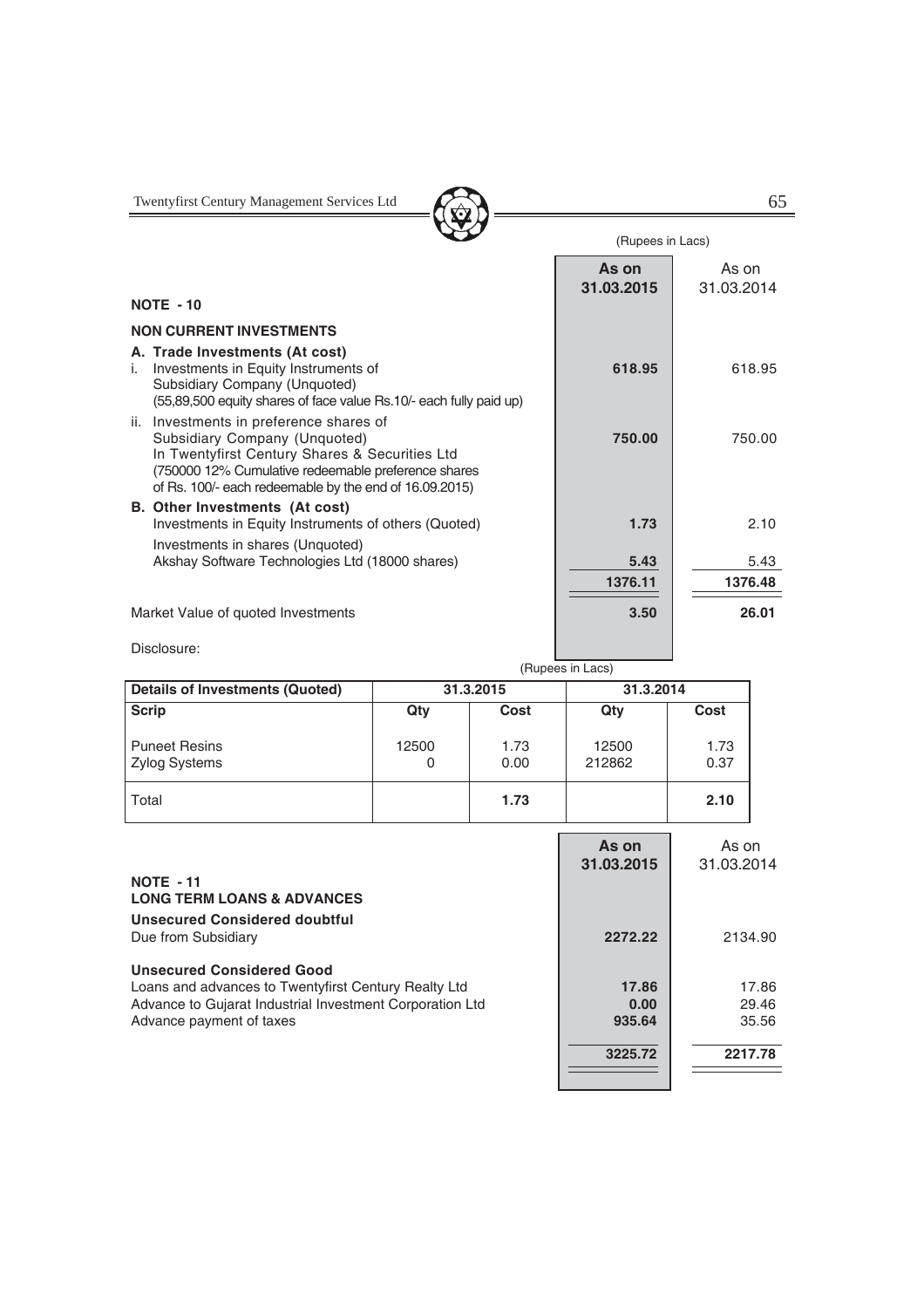| <b>Twentyfirst Century Management Services Ltd</b><br>∨∙ |                     | 66                  |
|----------------------------------------------------------|---------------------|---------------------|
|                                                          |                     | (Rupees in Lacs)    |
|                                                          | As on<br>31.03.2015 | As on<br>31.03.2014 |
| <b>NOTE - 12</b>                                         |                     |                     |
| <b>CURRENT INVESTMENTS</b>                               |                     |                     |
| Investments in Equity Instruments of others (Quoted)     | 3898.03             | 801.22              |
|                                                          | 3898.03             | 801.22              |
| Market value of quoted investments                       | 4285.85             | 1151.50             |
| Disclosure:                                              | (Rupees in Lacs)    |                     |

| Details of Investments (Quoted)                                   | 31.3.2015             |                            | 31.3.2014    |                        |
|-------------------------------------------------------------------|-----------------------|----------------------------|--------------|------------------------|
| <b>Scrip</b>                                                      | Qty                   | Cost                       | Qty          | Cost                   |
| <b>Britannia Industries</b><br>Century textiles<br><b>Escorts</b> | 110000<br>300000<br>0 | 2195.43<br>1702.60<br>0.00 | 0<br>1000000 | 0.00<br>0.00<br>801.22 |
| Total                                                             |                       | 3898.03                    |              | 801.22                 |

| $NOTE - 13$                                                                                                                                                                                                                                                              | As on                                    | As on                                     |
|--------------------------------------------------------------------------------------------------------------------------------------------------------------------------------------------------------------------------------------------------------------------------|------------------------------------------|-------------------------------------------|
| <b>TRADE RECEIVABLES</b>                                                                                                                                                                                                                                                 | 31.03.2015                               | 31.03.2014                                |
| Sundry debtors<br>Unsecured considered good outstanding less than six months                                                                                                                                                                                             | 0.00                                     | 169.62                                    |
| <b>NOTE - 14</b>                                                                                                                                                                                                                                                         | 0.00                                     | 169.62                                    |
| <b>CASH &amp; BANK BALANCES</b><br><b>Cash and cash Equivalents</b><br>Cash on hand<br>Balances in current accounts with scheduled banks<br>Balances in earmarked accounts for Unpaid Dividend<br>Balances in fixed deposit accounts with scheduled banks<br>Disclosure: | 0.16<br>382.97<br>5.33<br>8.40<br>396.86 | 3.07<br>369.60<br>25.69<br>7.78<br>406.14 |
| Fixed deposits with banks is having maturity period of more than 12 months.                                                                                                                                                                                              |                                          |                                           |
| <b>NOTE - 15</b>                                                                                                                                                                                                                                                         |                                          |                                           |
| <b>SHORT TERM LOANS &amp; ADVANCES</b>                                                                                                                                                                                                                                   |                                          |                                           |
| Unsecured considered good                                                                                                                                                                                                                                                |                                          |                                           |
| Advance for property<br>Prepaid Insurance<br><b>Others</b>                                                                                                                                                                                                               | 0.00<br>2.49<br>1.47<br>3.96             | 10.00<br>1.00<br>0.00<br>11.00            |
| <b>NOTE - 16</b>                                                                                                                                                                                                                                                         |                                          |                                           |
| <b>OTHER CURRENT ASSETS</b><br>Margin for Derrivative segment<br><b>TDS</b> receivable                                                                                                                                                                                   | 127.86<br>14.56<br>142.42                | 0.00<br>0.00<br>0.00                      |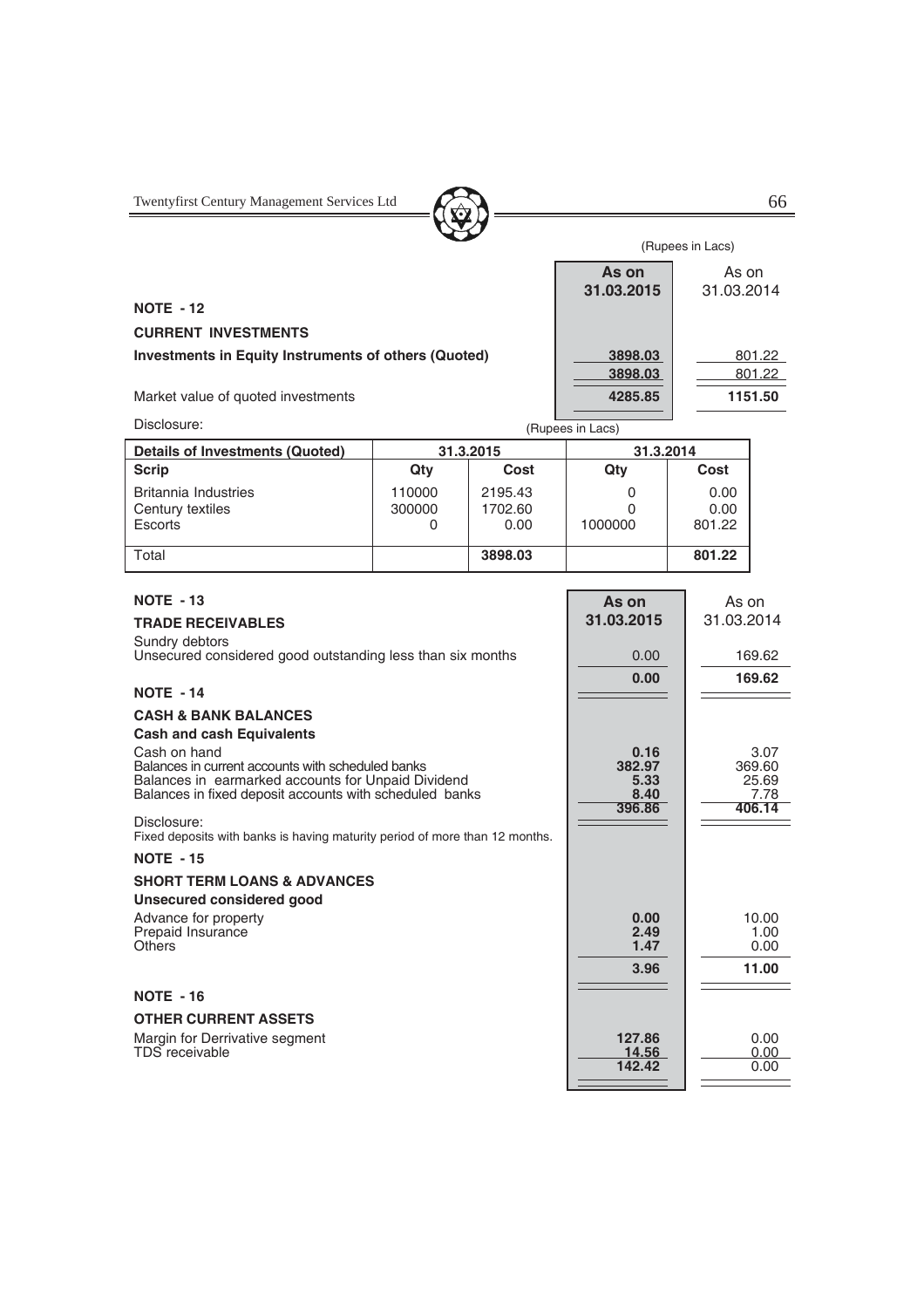| <b>Twentyfirst Century Management Services Ltd</b>                           |                               | 67                          |
|------------------------------------------------------------------------------|-------------------------------|-----------------------------|
|                                                                              | (Rupees in Lacs)              |                             |
| <b>NOTE - 17</b>                                                             | As on<br>31.03.2015           | As on<br>31.03.2014         |
| <b>REVENUE FROM OPERATIONS</b><br>Income from capital market operations      |                               |                             |
| Profit / (Loss) from cash segment<br>Profit / (Loss) from derivative segment | 1420.63<br>2256.87<br>3677.50 | (798.83)<br>890.09<br>91.26 |
| Disclosure:                                                                  |                               |                             |

Disclosure:

The company is primarily engaged in investing activities, hence profit and loss from the activity is shown as

| revenue from operations.                                                                                            |                     |                     |
|---------------------------------------------------------------------------------------------------------------------|---------------------|---------------------|
| <b>NOTE - 18</b>                                                                                                    | As on<br>31.03.2015 | As on<br>31.03.2014 |
| <b>OTHER INCOME</b><br>Interest on fixed deposit<br>(Tax deducted at source Rs.0.07 lacs, Previous year: 0.06 lacs) | 0.70                | 0.63                |
| Dividend received                                                                                                   | 34.59               | 16.34               |
| Service Charges                                                                                                     | 0.00                | 0.12                |
|                                                                                                                     | 35.29               | 17.09               |
| <b>NOTE - 19</b>                                                                                                    |                     |                     |
| <b>EMPLOYMENT COST</b>                                                                                              |                     |                     |
| Salaries and bonus                                                                                                  | 71.33               | 63.32               |
| Gratuity                                                                                                            | 0.00                | 7.45                |
| Employers contribution to provident fund                                                                            | 3.43                | 3.19                |
| Gratuity fund contribution                                                                                          | 8.00                | 0.00                |
| Staff Welfare expenses                                                                                              | 0.71                | 0.25                |
|                                                                                                                     | 83.47               | 74.21               |
| <b>NOTE - 20</b>                                                                                                    |                     |                     |
|                                                                                                                     |                     |                     |
| <b>OTHER EXPENSES</b>                                                                                               |                     |                     |
| Audit Fees-Statutory audit                                                                                          | 1.12                | 1.12                |
| Communication expenses                                                                                              | 2.06                | 2.53                |
| Depository charges<br>Directors sitting fees                                                                        | 3.58<br>1.93        | 0.16<br>0.00        |
| Donation                                                                                                            | 0.00                | 1.00                |
| Car insurance                                                                                                       | 1.18                | 0.73                |
| Electricity                                                                                                         | 0.19                | 0.03                |
| Issuer charges                                                                                                      | 0.68                | 0.68                |
| Legal fees                                                                                                          | 17.61               | 0.55                |
| Listing fees                                                                                                        | 1.12                | 0.45                |
| Other expenses                                                                                                      | 13.38               | 7.50                |
| Printing & Stationary                                                                                               | 3.08                | 2.92                |
| Professional fees                                                                                                   | 24.36               | 15.22               |
| Provision for contingency                                                                                           | 75.00<br>1.62       | 0.00<br>10.39       |
| Repairs & Maintenance<br>Rent                                                                                       | 10.02               | 2.14                |
| Travelling & Conveyance                                                                                             | 7.25                | 4.14                |
|                                                                                                                     |                     |                     |
|                                                                                                                     | 164.18              | 49.56               |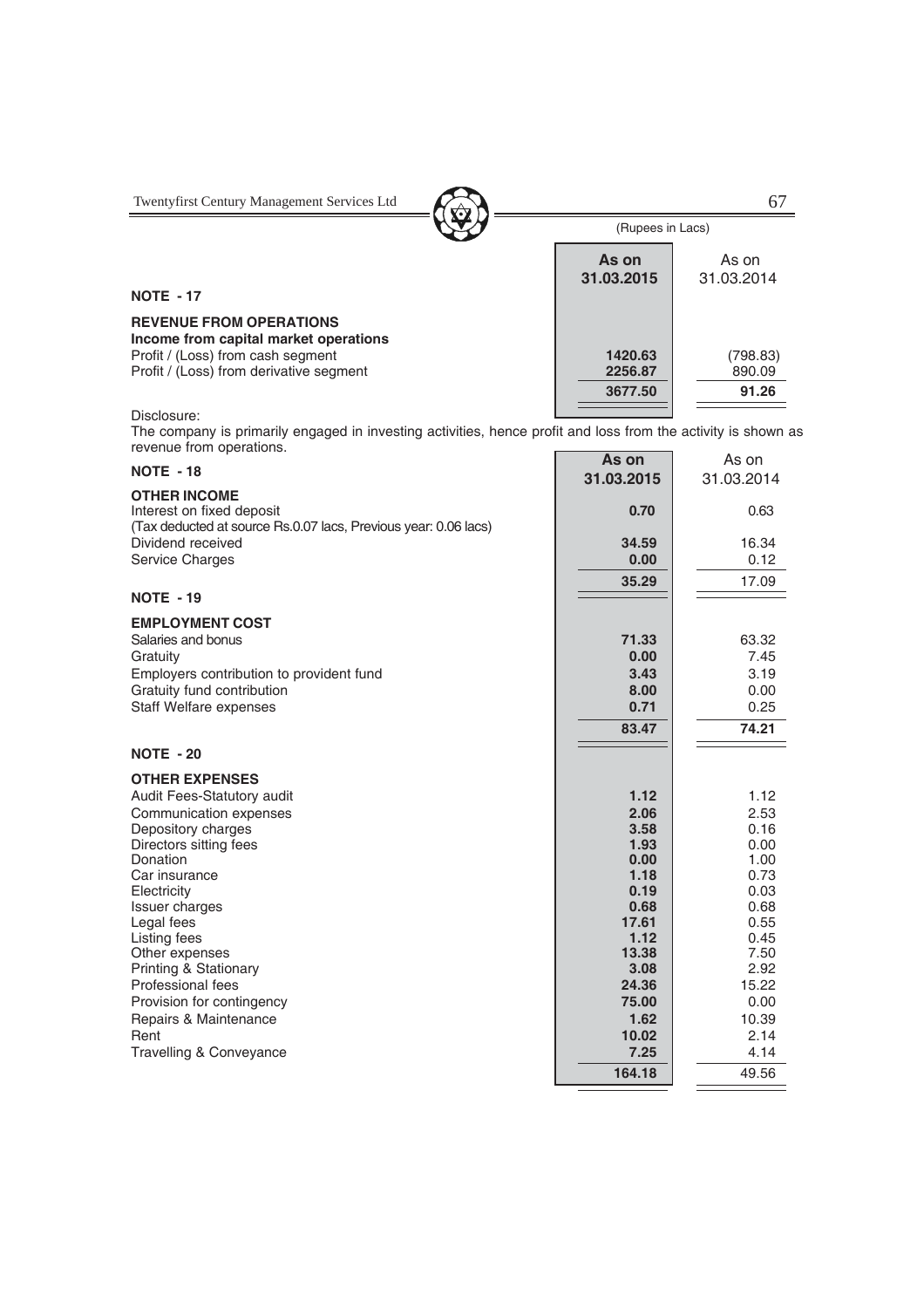

21. Deferred tax liability of Rs. 2.94 lacs has been created for difference in written down value of fixed assets between books and tax accounts, detailed as under:

|                                                          | Rs. in Lacs |            |  |
|----------------------------------------------------------|-------------|------------|--|
| Particulars                                              | 31/03/2015  | 31/03/2014 |  |
| On timing differences on<br>depreciation on fixed assets | 9.52        | (2.41)     |  |
| Deferred tax thereon                                     | 2.94        | (0.75)     |  |

# **22. Earning Per Share**

|                                                          |                                                            | Rs. in Lacs |          |
|----------------------------------------------------------|------------------------------------------------------------|-------------|----------|
| Particulars                                              |                                                            | 31.03.15    | 31.03.14 |
|                                                          | Net Profit/(Loss) After Tax (Rs. in Lacs)                  | 2490.89     | (25.65)  |
| Less:                                                    | Preference Dividend for financial<br>vear 2014-15          | (90.00)     | 0.00     |
|                                                          | Dividend Distribution tax<br>on above                      | (18.00)     | 0.00     |
|                                                          | Weighted average number of<br>outstanding shares (In Lacs) | 105         | 105      |
| Basic/Diluted EPS (in Rs.)<br>(Face Value of Rs.10 each) |                                                            | 22.69       | (0.24)   |

23. Related party disclosures as required under AS-18 (Related Party Disclosures)

# **Related party and their relationship**

| Related party                                             | Relationship                                                       |
|-----------------------------------------------------------|--------------------------------------------------------------------|
| <b>Twentyfirst Century Shares &amp;</b><br>Securities Ltd | Wholly owned<br><b>Subsidiary Company</b>                          |
| Mr. Sundar Iyer                                           | Director                                                           |
| Krishnan Muthukumar                                       | Director                                                           |
| Mr. A. V. M. Sundaram                                     | <b>Company Secretary</b>                                           |
| SI Investment & Broking Pvt. Ltd.                         | Company in which<br>Director's relatives                           |
| Lubricants & Allied Products<br>Mfg. Co. Pvt. Ltd         | are interested<br>Company in which<br>Director's are<br>interested |

Transactions with the related parties

| Name of the party                                                   | Drs/Crs/Loans           |     | Rs. In Lacs |
|---------------------------------------------------------------------|-------------------------|-----|-------------|
| <b>Twentyfirst Century</b><br><b>Shares &amp; Securities</b><br>Ltd | Long Term Loans         | Dr. | 2267.43     |
| SI Investments & Broking<br>Pvt I td                                | <b>Trading activity</b> | Cr. | 127.86      |
| Lubricants & Allied<br>Products Mfg. Co. Pvt. Ltd                   | Rent paid               |     | 8.40        |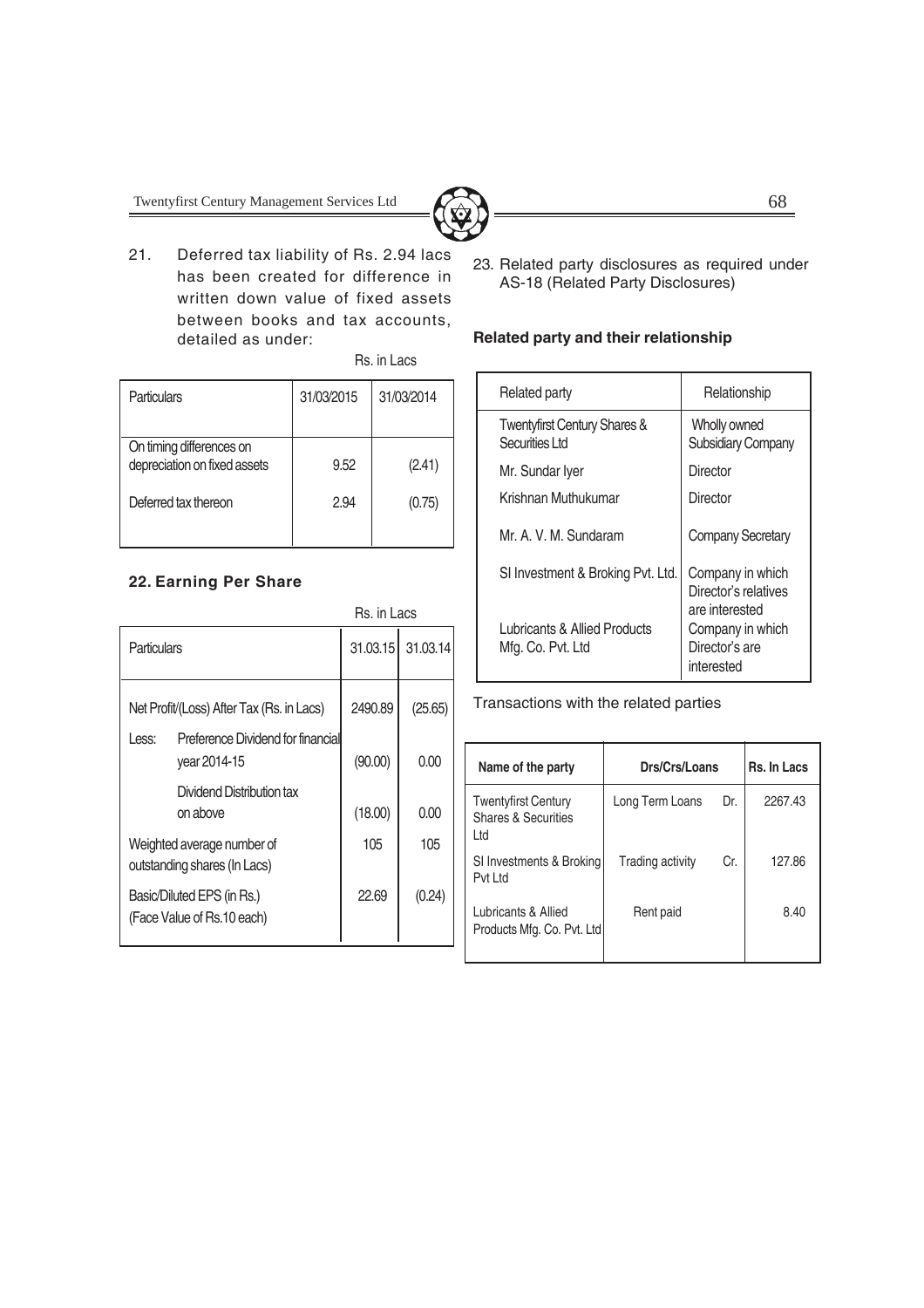- 24. Company has not provided income tax liability of Rs. 1113.87 lacs for the Assessment years 1995- 96, 1996-97, 2005-06, 2006-07, 2007-08, 2010-11 and 2011-12 that may arise in respect of income tax matters pending in appeal. It is not practicable to estimate the timing of cash outflows in respect of this matter. However, the company has been advised that it has fair chance of winning the appeal.
- 25. The Company has made contingency provision of Rs. 75 lacs towards estimated interest cost of Rs 75 lacs payable to Gujarat Industrial Investment Corporation for pending legal case in the High Court of Chennai.
- 26. The company has written off Rs.61.20 lacs (shown under exceptional items) being the amount misappropriated by an official of the company. Matter is under investigation and steps for recovery is being initiated.
- 27. Under the Micro, Small and Medium Enterprises Development Act, 2006 which came into force from October, 2 2006 certain disclosure are required to be made relating to Micro, Small & Medium Enterprises. There have been no reported cases of delays in payments to Micro and Small Enterprises or of interest payments due to delays in such payments.
- 28. Previous year figures have been rearranged and regrouped wherever necessary to facilitate the comparison.

As per our Report of even Date

For and on behalf of Board

For Lakhani & Lakhani Number of The Sundar Iyer Sundar Iyer Sundar Iyer Chartered Accountants **Chairman** Chairman Chairman Chairman Chairman Chairman Chairman Chairman Chairman Chairman (Firm Registration No.115728W)

Suhas Shinde (M.No.117107) Partner Krishnan Muthukumar Krishnan Muthukumar Krishnan Muthukumar Krishnan Muthukumar

**Director** 

Place : Mumbai **A.V.M. Sundaram** Date : 21-04-2015 Company Secretary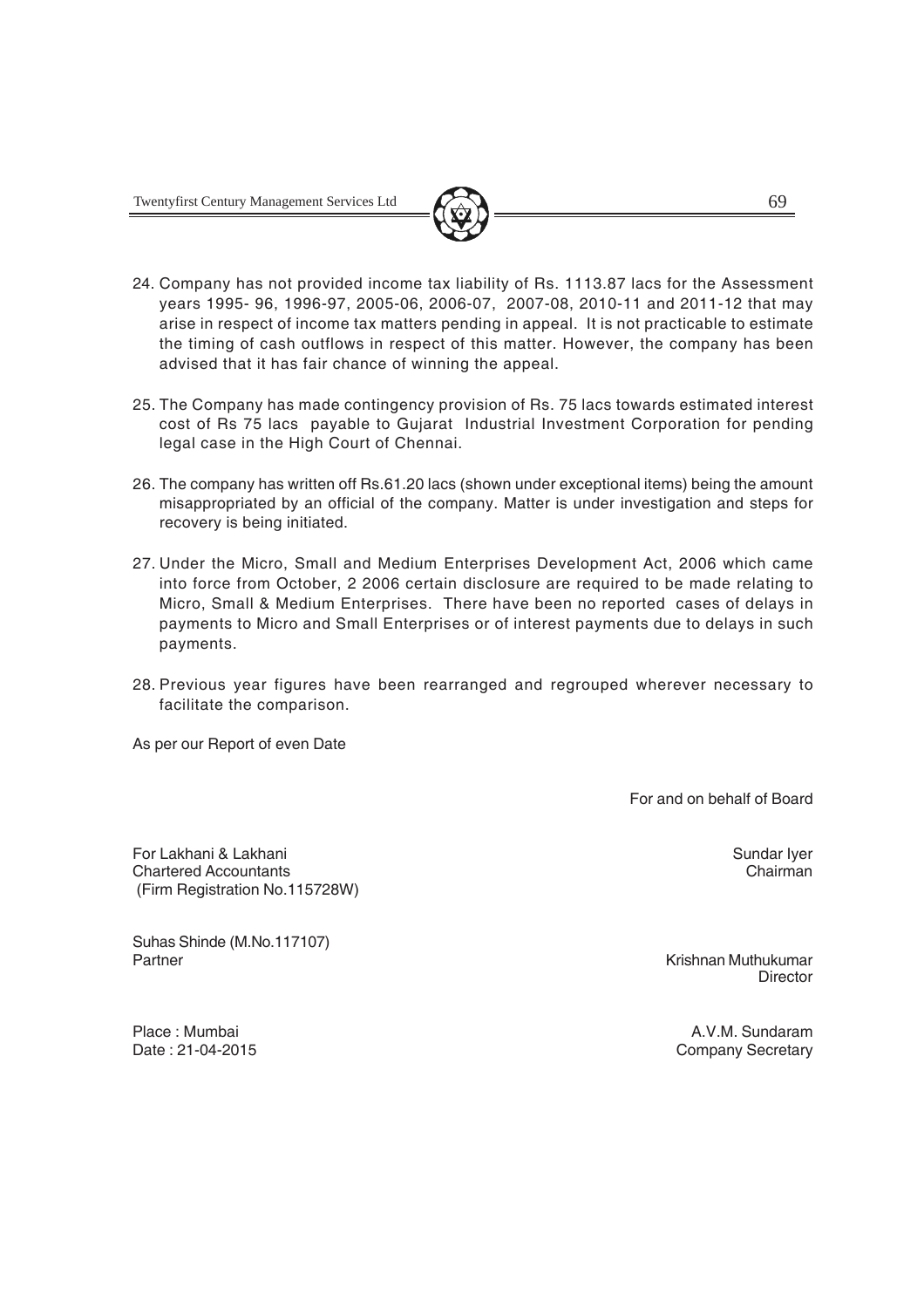

#### **CASH FLOW STATEMENT FOR THE YEAR ENDED 31st MARCH, 2015**

|                                                                                        | (Rupees in Lacs) |                   |          |                 |
|----------------------------------------------------------------------------------------|------------------|-------------------|----------|-----------------|
|                                                                                        |                  | 31.03.2015        |          | 31.03.2014      |
| <b>CASH FLOW FROM OPERATING ACTIVITIES</b>                                             |                  |                   |          |                 |
| Net Profit before tax                                                                  |                  | 3391.81           |          | (26.40)         |
| Add: Depreciation                                                                      | 12.13            |                   | 10.98    |                 |
| Interest received                                                                      | (0.70)           |                   | (0.63)   |                 |
| Dividend received                                                                      | (34.59)          | (23.16)           | (16.34)  | (5.99)          |
| <b>Operating Profit before working capital changes</b>                                 |                  | 3368.65           |          | (32.39)         |
| Trade and other receivables                                                            | 27.20            |                   | (169.62) |                 |
| Trade payables and other liabilities                                                   | 238.33           |                   | 9.96     |                 |
| Loans & advances                                                                       | (100.82)         | 164.71            | 0.45     | (159.21)        |
| Cash generated from operations                                                         |                  | 3533.36           |          | (191.60)        |
| Direct Taxes paid                                                                      |                  | (900.08)          |          | (0.04)          |
| Net cash flow from operating activities (A)                                            |                  | 2633.28           |          | (191.64)        |
| <b>CASH FLOW FROM INVESTING ACTIVITIES</b>                                             |                  |                   |          |                 |
| <b>Investments in Shares</b>                                                           |                  | (3096.44)         |          | 742.81          |
| Redemption of preference shares<br>Reissue of forfeited shares                         |                  | (750.00)<br>14.94 |          | 0.00<br>0.00    |
| Preference dividend paid and tax thereon                                               |                  | (642.57)          |          | 0.00            |
| <b>Bank deposits</b>                                                                   |                  | (0.62)            |          | (0.57)          |
| Purchase of fixed assets                                                               |                  | (187.49)          |          | (0.20)          |
| <b>Interest Received</b><br>Dividend received                                          |                  | 0.70<br>34.59     |          | 0.63<br>16.34   |
|                                                                                        |                  |                   |          |                 |
| Net cash flow from investing activities (B)                                            |                  | (4626.89)         |          | 759.01          |
| <b>CASH FLOW FROM FINANCING ACTIVITIES</b>                                             |                  |                   |          |                 |
| Long term borrowings                                                                   |                  | 1983.71           |          | (179.07)        |
| Net cash flow from financing activities (C)                                            |                  | 1983.71           |          | (179.07)        |
| Net increase/(decrease) in cash &<br>cash equivalents (A+B+C)                          |                  | (9.90)            |          | 388.30          |
| Cash & cash equivalents - Opening Balance<br>Cash & cash equivalents - Closing Balance |                  | 398.36<br>388.46  |          | 10.06<br>398.36 |

AS PER OUR REPORT ATTACHED FOR AND ON BEHALF OF THE BOARD for LAKHANI & LAKHANI<br>CHARTERED ACCOUNTANTS (Firm Registration No.115728W) CHARTERED ACCOUNTANTS (Firm Registration No.115728W) CHARTERED ACCOUNTANTS (Firm Registration No.115728W)

SUHAS SHINDE (M.No.117107) A.V.M. SUNDARAM KRISHNAN MUTHUKUMAR<br>PARTNER DIRECTOR COMPANY SECRETARY COMPANY SECRETARY DIRECTOR

Place : Mumbai Date : 21.05.2015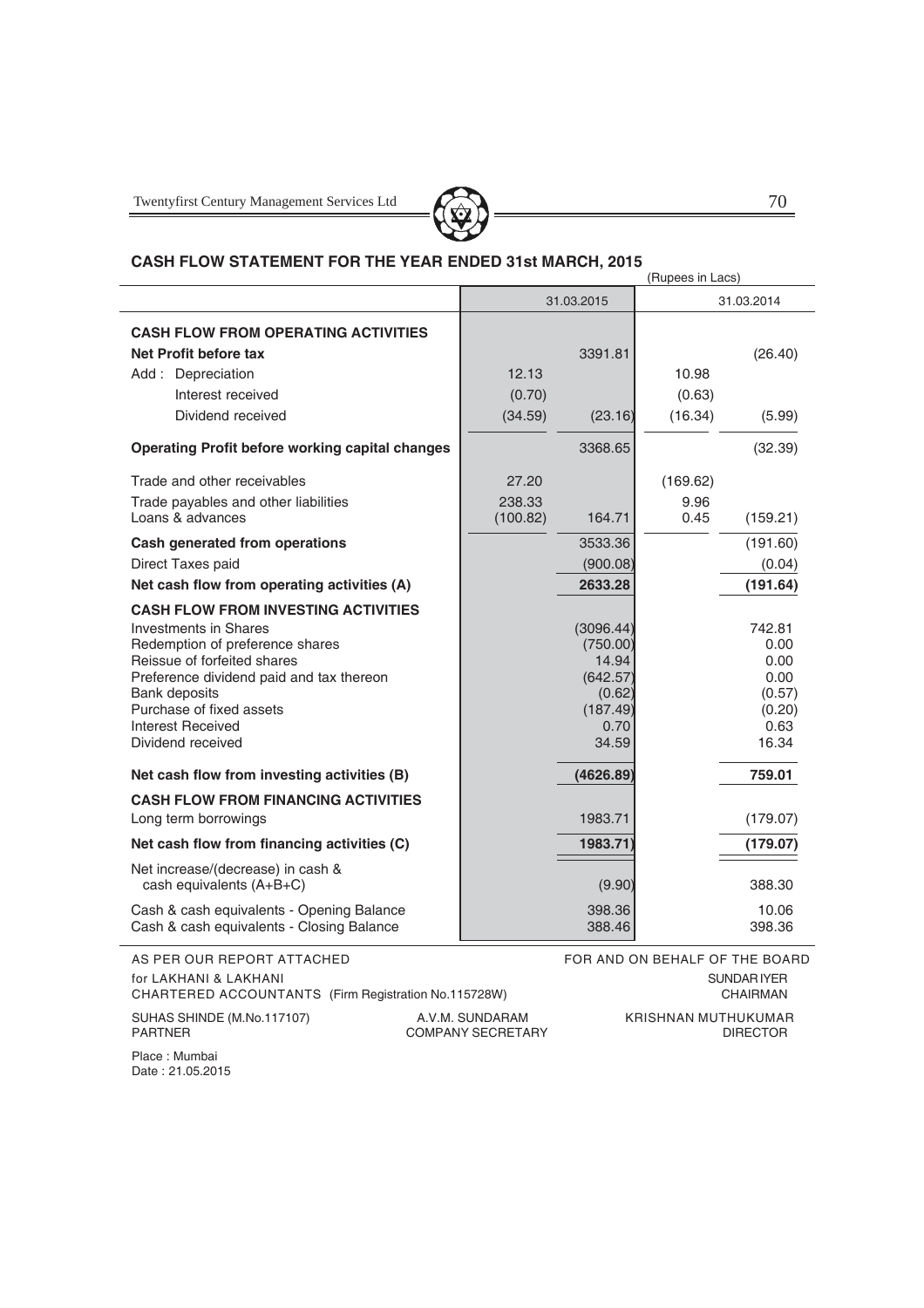

## **INDEPENDENT AUDITOR'S REPORT**

**TO THE MEMBERS OF**

#### **TWENTYFIRST CENTURY MANAGEMENT SERVICES LIMITED**

#### **Report on Consolidated Financial Statements**

We have audited the accompanying consolidated financial statements of **Twentyfirst Century Management Services Limited** (hereinafter referred to as "the Holding Company") and its subsidiary - **Twentyfirst Century Shares & Securities Limited,** (the Holding Company and its subsidiaries together referred to as "the Group"), comprising of the Consolidated Balance Sheet as at 31st March, 2015, the Consolidated Statement of Profit and Loss, the Consolidated Cash Flow Statement for the year then ended, and a summary of the significant accounting policies and other explanatory information (hereinafter referred to as "the consolidated financial statements").

#### **Management's Responsibility for the Consolidated Financial Statements**

The Holding Company's Board of Directors is responsible for the preparation of these consolidated Financial statements in terms of the requirements of the Companies Act, 2013 (hereinafter referred to as "The Act") that give a true and fair view of the consolidated financial position, consolidated financial performance and consolidated cash flows of the Group including its Associates and jointly controlled entities in accordance with the accounting principles generally accepted in India, including the Accounting Standards specified under Section 133 of the Act, read with Rule 7 of the Companies (Accounts) Rules, 2014. The respective Board of Directors of the companies included in the Group is responsible for maintenance of adequate accounting records in accordance with the

provisions of the Act for safeguarding the assets of the Group and for preventing and detecting frauds and other irregularities; the selection and application of appropriate accounting policies; making judgments and estimates that are reasonable and prudent; and the design, implementation and maintenance of adequate internal financial controls, that were operating effectively for ensuring the accuracy and completeness of the accounting records, relevant to the preparation and presentation of the financial statements that give a true and fair view and are free from material misstatement, whether due to fraud or error, which have been used for the purpose of preparation of the consolidated financial statements by the Directors of the Holding Company, as aforesaid.

#### **Auditor's Responsibility:**

Our responsibility is to express an opinion on these consolidated financial statements based on our audit. While conducting the audit, we have taken into account the provisions of the Act, the accounting and auditing standards and matters which are required to be included in the audit report under the provisions of the Act and the Rules made there under.

We conducted our audit in accordance with the Standards on Auditing specified under Section 143(10) of the Act. Those Standards require that we comply with ethical requirements and plan and perform the audit to obtain reasonable assurance about whether the consolidated financial statements are free from material misstatement.

An audit involves performing procedures to obtain audit evidence about the amounts and the disclosures in the consolidated financial statements. The procedures selected depend on the auditor's judgment, including the assessment of the risks of material misstatement of the consolidated financial statements, whether due to fraud or error. In making those risk assessments, the auditor considers internal financial control relevant to the Holding Company's preparation of the consolidated financial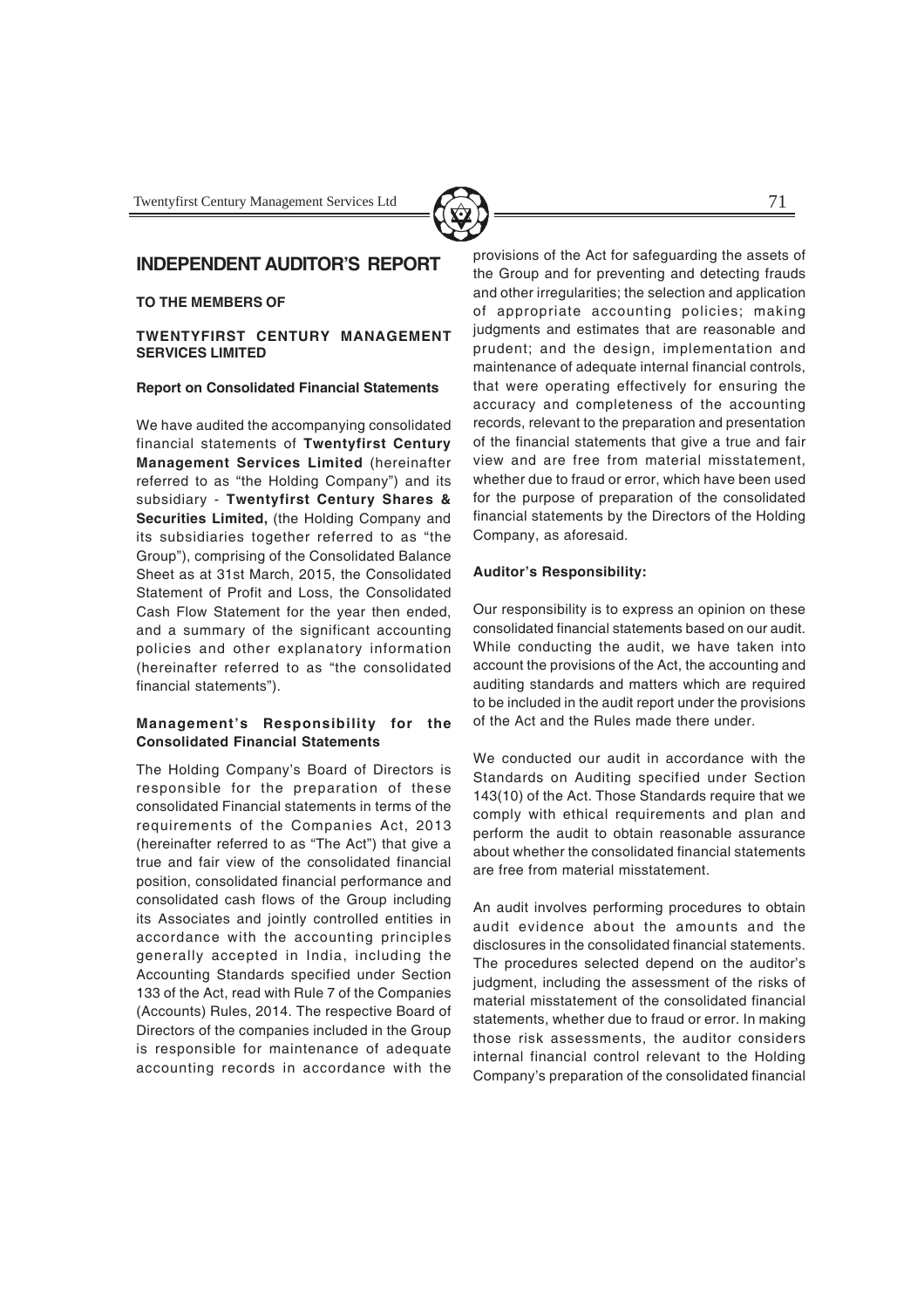Twentyfirst Century Management Services Ltd  $\sqrt{2\Delta}$  72



statements that give a true and fair view in order to design audit procedures that are appropriate in the circumstances but not for the purpose of expressing an opinion on whether the Holding Company has an adequate internal financial controls system over financial reporting in place and the operating effectiveness of such controls. An audit also includes evaluating the appropriateness of the accounting policies used and the reasonableness of the accounting estimates made by the Holding Company's Board of Directors, as well as evaluating the overall presentation of the consolidated financial statements. We believe that the audit evidence obtained by us and the audit evidence obtained by the other auditor in terms of their report refered to in sub - paragraph (a) of the other matters paragraph below, is sufficient and appropriate to provide a basis for our qualified audit opinion on the consolidated financial statement.

#### **Basis for Qualified Opinion**

The Trade Receivables are carried in the Consolidated Balance Sheet as at 31<sup>st</sup> March, 2015 at Rs.3,277.62 lakhs. In case of the Subsidiary company, the other auditor who audited the financial statements / financial information of the Subsidiary has reported that the Management has not provided for Trade receivables of Rs.3,277.62 lakhs as they are doubtful in recovery. Accordingly loss for the year would have been Rs.856.27 lakhs; minority interest and shareholders' funds would have been reduced by Rs.3,277.62 lakhs. This matter was also qualified in our report on the Consolidated Financial Statements for the year ended 31<sup>st</sup> March, 2014. (Previous Year Doubtful Debts - Rs.3,479.25 lakhs).

#### **Qualified Opinion**

In our opinion and to the best of our information and according to the explanations given to us, except for the effects of the matter described in the Basis for Qualified Opinion paragraph above, the aforesaid consolidated financial statements give the information required by the Act in the manner so required and give a true and fair view in conformity with the

accounting principles generally accepted in India, of the consolidated state of affairs of the Group, its associates and jointly controlled entities as at 31st March, 2015, and their consolidated profit/loss and their consolidated cash flows for the year ended on that date.

#### **Other Matters**

We did not audit the financial statements / financial information of the Subsidiary Company whose financial statements / financial information reflect total assets of Rs.3,792.15 as at 31st March, 2015, total revenues of Rs.3.11 lakhs and net cash flows amounting to Rs.121.23 lakhs for the year ended on that date, as considered in the consolidated financial statements.

These financial statements / financial information have been audited by other auditors whose reports have been furnished to us by the Management and our opinion on the consolidated financial statements, in so far as it relates to the amounts and disclosures included in respect of the subsidiary company and our report in terms of sub-sections (3) and (11) of Section 143 of the Act, in so far as it relates to the aforesaid subsidiary company, is based solely on the reports of the other auditors.

Our opinion on the consolidated financial statements, and our report on Other Legal and Regulatory Requirements below, is not modified in respect of the above matters with respect to our reliance on the work done and the reports of the other auditors and the financial statements / financial information certified by the Management.

#### **Report on Other Legal and Regulatory Requirements**

1. As required by the Companies (Auditor's Report) Order, 2015 ("the Order"), issued by the Central Government of India in terms of sub-section (11) of Section 143 of the Act, based on the comments in the auditors' reports of the Holding company and subsidiary company, we give in the Annexure a statement on the matters specified in paragraphs 3 and 4 of the Order, to the extent applicable.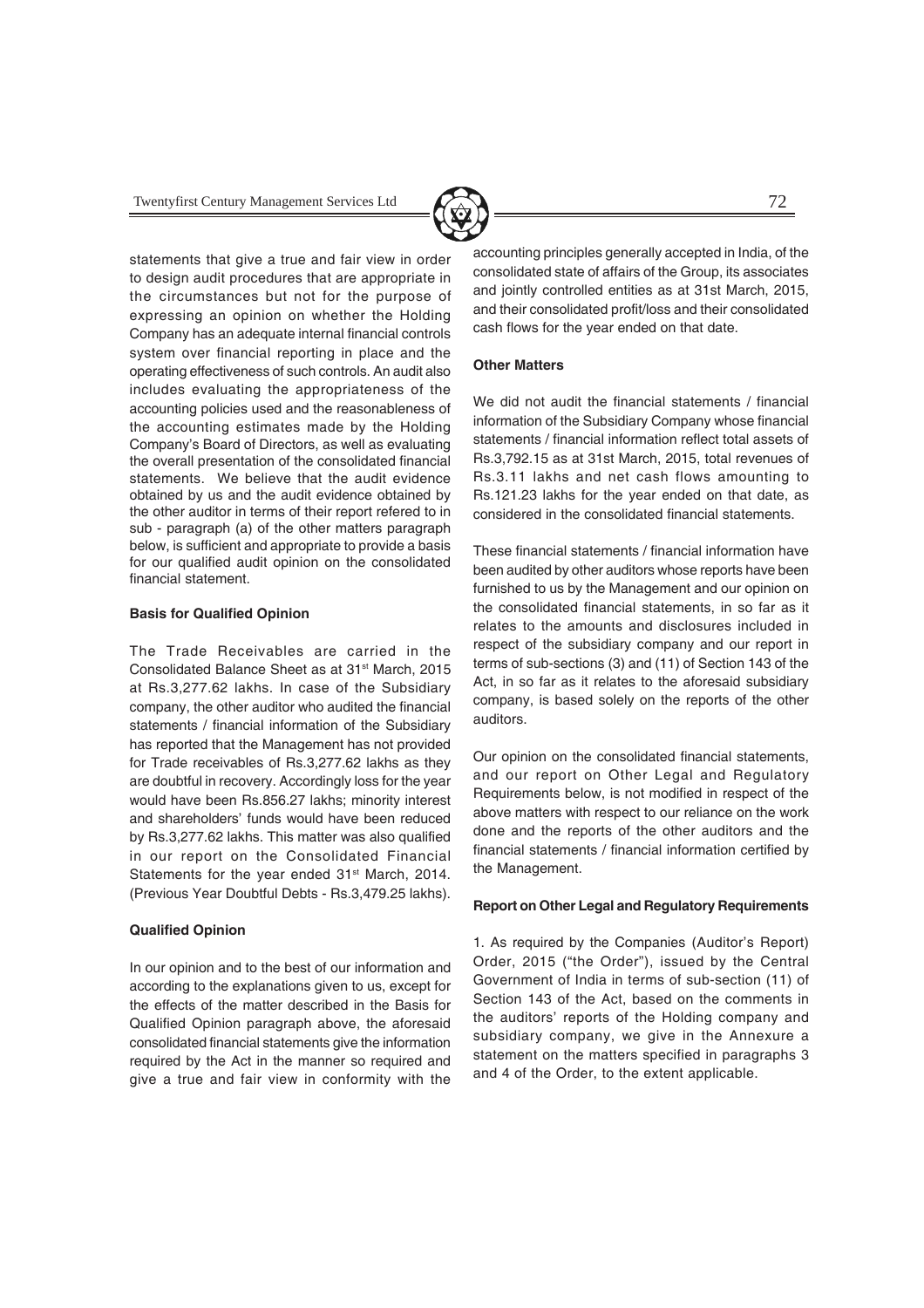

- 2. As required by Section 143(3) of the Act, we report, to the extent applicable, that:
- (a) We have sought and, except for the possible effect of the matter described in paragraph of the Basis for Qualified Opinion above, obtained all the information and explanations which to the best of our knowledge and belief were necessary for the purposes of our audit of the aforesaid consolidated financial statements.
- (b) In our opinion, except for the effect of the matters described in the Basis for Qualified Opinion paragraph above, proper books of account as required by law relating to preparation of the aforesaid consolidated financial statements have been kept so far as it appears from our examination of those books and the reports of the other auditors.
- (c) Except for the matter described in paragraph of the Basis for Qualified Opinion paragraph above, the reports on the accounts of the Holding company and subsidiary company, audited under Section 143 (8) of the Act by other auditors have been sent to us and have been properly dealt with in preparing this report.
- (d) The Consolidated Balance Sheet, the Consolidated Statement of Profit and Loss, and the Consolidated Cash Flow Statement dealt with by this Report is in agreement with the relevant books of account maintained for the purpose of preparation of the consolidated financial statements.
- (e) In our opinion, except for the effect of the matters described in the Basis for Qualified Opinion paragraph above, the aforesaid consolidated financial statements comply with the Accounting Standards specified under Section 133 of the Act, read with Rule 7 of the Companies (Accounts) Rules, 2014.
- (f) The matters described in the Basis for Qualified Opinion paragraph above, in our opinion, may have an adverse effect on the functioning of the Group.
- (g) On the basis of the written representations received from the directors of the Holding Company as on 31st March, 2015 taken on record by the Board of Directors of the Holding Company and the reports of the other statutory auditors of its subsidiary company, none of the other directors of the Group's companies are disqualified as on 31st March, 2015 from being appointed as a director in terms of Section 164 (2) of the Act.
- (h) The qualification relating to the maintenance of accounts and other matters connected therewith are as stated in the Basis for Qualified Opinion paragraph above.
- (i) With respect to the other matters to be included in the Auditor's Report in accordance with Rule 11 of the Companies (Audit and Auditor's) Rules, 2014, in our opinion and to the best of our information and according to the explanations given to us:
	- i. Except for the possible effect of the matter described in paragraph of the Basis of Qualified Opinion above, the consolidated financial statements does not disclose the impact of pending litigations of Income Tax Act 1961on the consolidated financial position of the Group.
	- ii. Except for the possible effect of the matter described in paragraph of the Basis of Qualified Opinion above, the Group did not have any material foreseeable losses on long-term contracts including derivative contracts.
	- iii. There has been no delay in transferring amounts, required to be transferred, to the Investor Education and Protection Fund by the Holding Company and its subsidiary company.

For Lakhani & Lakhani Chartered Accountants (Firm Registration No.115728W)

Suhas Shinde(M.No.117107) Partner

Place: Mumbai Date : 21-04-2015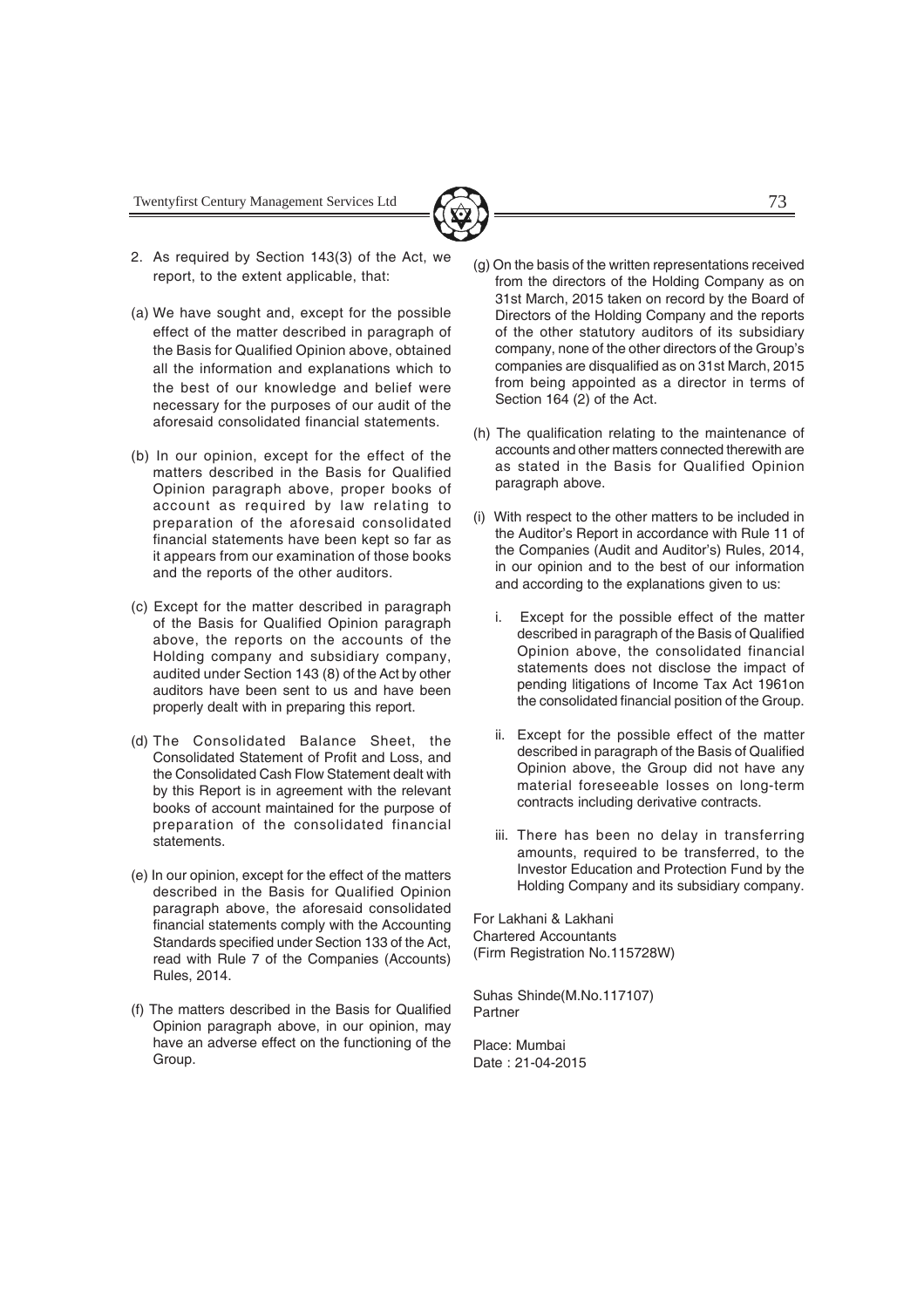

# **ANNEXURE TO THE AUDITOR'S REPORT**

1. The company has maintained proper records showing full particulars, including quantitative details and situation of fixed assets.

The fixed assets of the company have been physically verified by the Management during the year and no material discrepancies were noticed on such verification. In our opinion the verification is reasonable having regard to the size of the company and the nature of its assets.

- 2. The company is primarily engaged in investing activities. Accordingly, it does not hold any physical inventories. Thus paragraph 4(ii) of the Order is not applicable to the company.
- 3. The holding company has granted interest free loans of Rs. 2272.22 lacs to the company listed in the register maintained under section 189 of the Companies Act 2013. But the said Loan advanced to subsidiary company amounting to Rs.2272.22 lacs is doubtful in recovery.
- 4. In our opinion and according to the information and explanations given to us, there are adequate internal control systems commensurate with the size of the Company and the nature of its business for the purchase of fixed assets and Sale of services. The nature

of the Company's activities is such that it does not involve purchase of inventories and sale of goods. During the course of our audit, we have not observed any major weaknesses in the internal control system of the Company and hence, the question of any continuing failure to correct the same does not arise.

- 5. During the year under audit, the company has not accepted any deposits from the public to which the provisions of Sections 73 to 76 or any other relevant provisions of the Companies Act, 2013 and the rules framed there under apply.
- 6. We have been informed that Central Government has not prescribed the maintenance of cost records under Section 148(1) of the Companies Act, 2013, in respect of any activities carried on by the company.
- 7. According to the information and explanations given to us, the company has been regular in depositing Employees Provident Fund dues and has also been regular in depositing undisputed income tax and other applicable statutory dues with appropriate authorities.

According to the information and explanations given to us and the records of the Company examined by us, the particulars of income tax as at 31st March 2015 which have not been deposited on account of a dispute pending are as under: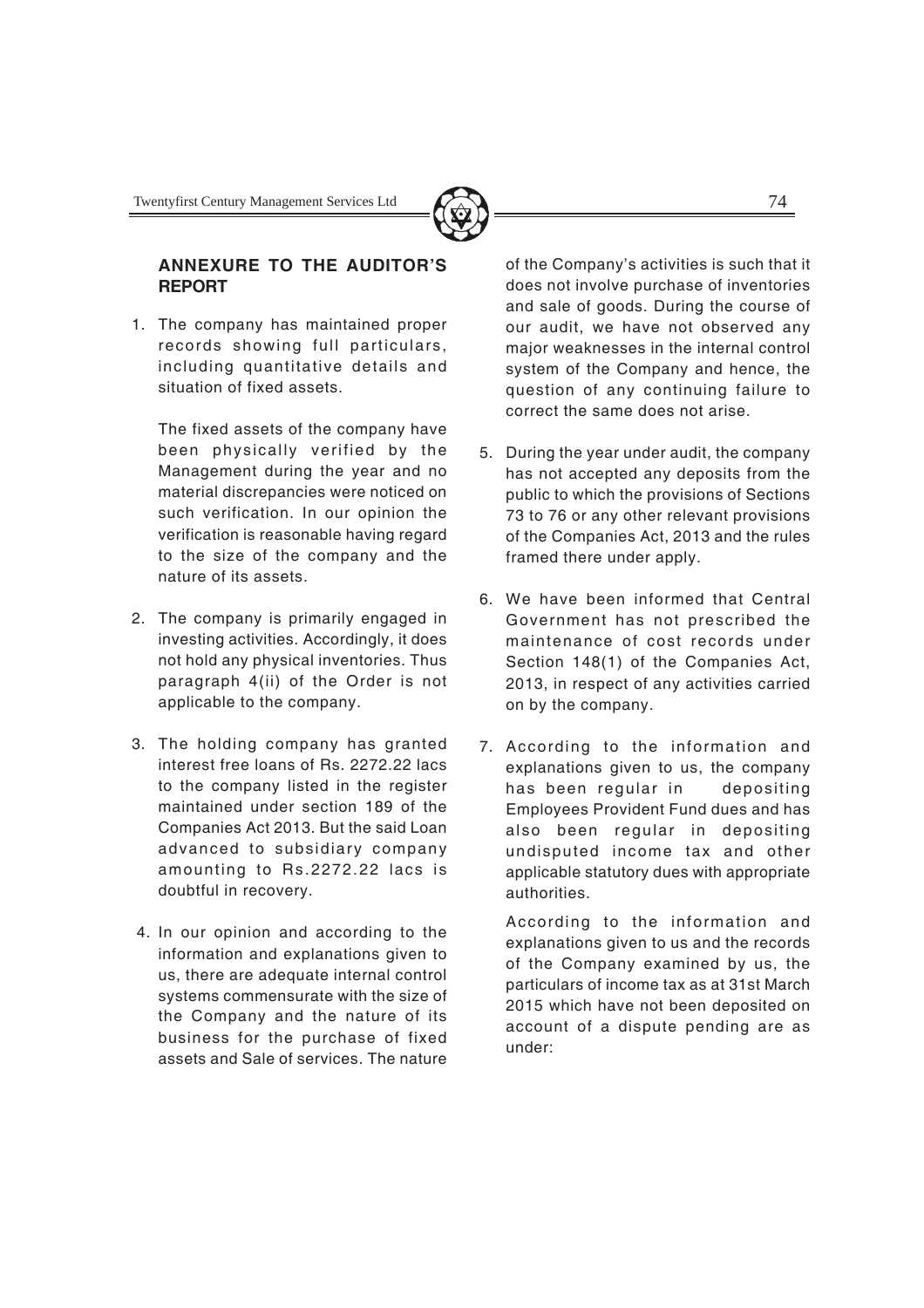| Twentyfirst Century Management Services Ltd |                |                                                                                                                                                                                                   |                                            |                           |                                  | 75             |                                                                                                                                                                                                       |                                            |                           |
|---------------------------------------------|----------------|---------------------------------------------------------------------------------------------------------------------------------------------------------------------------------------------------|--------------------------------------------|---------------------------|----------------------------------|----------------|-------------------------------------------------------------------------------------------------------------------------------------------------------------------------------------------------------|--------------------------------------------|---------------------------|
| i) Holding Company                          |                |                                                                                                                                                                                                   |                                            |                           |                                  |                |                                                                                                                                                                                                       |                                            |                           |
| Name<br>of the<br>Statute                   | AY             | Nature<br>of<br><b>Dispute</b>                                                                                                                                                                    | Forum where<br>the disputes<br>are pending | Amount<br><b>Disputed</b> | Name<br>of the<br><b>Statute</b> | AY             | Nature<br>οf<br><b>Dispute</b>                                                                                                                                                                        | Forum where<br>the disputes<br>are pending | Amount<br><b>Disputed</b> |
| Income<br>tax Act,<br>1961                  | 1995 -<br>96   | Demand raised<br>subject to recti-<br>fication by ACIT                                                                                                                                            | <b>ACII Company</b><br>Circle III (2)      | Rs.4.81<br>lacs           | Income<br>tax Act.<br>1961       | $2007 -$<br>08 | Department has<br>filed appeal before<br>Hon'ble ITAT on the<br>issue of Short Term<br>Capital gains @<br>30.99% instead of                                                                           | <b>ITAT</b>                                | Rs.55.45<br>lacs          |
| <b>I</b> ncome<br>tax Act.<br>1961          | 1996 -<br>97   | Rectification by<br>AO raised a<br>demand                                                                                                                                                         | <b>ACIT Company</b><br>Circle III (2)      | Rs. 104.96<br>lacs        |                                  |                | 15% company.<br>Revision order by<br>AO has not consid-<br>ered the Rebate                                                                                                                            |                                            |                           |
|                                             |                | Company has to<br>file rectification for<br>the interest working<br>234B waiver                                                                                                                   | CCIT- I, Chennai                           |                           | Income<br>tax Act.<br>1961       | $2007 -$<br>08 | which is pending.<br>Department issued<br>148 notice and the<br>assessment got<br>completed                                                                                                           | CIT-Appeal III                             | Rs.68.69<br>lacs          |
|                                             |                | petition filed by<br>the company,<br>Expecting a relief<br>of Rs. 45 lacs                                                                                                                         |                                            |                           |                                  |                | The same issue of<br>STCG @30.99%<br>instead of 15%<br>assessment<br>completed.                                                                                                                       |                                            |                           |
| Income<br>tax Act,<br>1961                  | $2003 -$<br>04 | Diminution in the<br>value of stock Rs.<br>1289 Lacs (Value<br>written off)                                                                                                                       | Madras High<br>Court                       | Nil                       |                                  |                | Company had filed<br>appeal before<br>Commissioner<br>Appeal - III                                                                                                                                    |                                            |                           |
|                                             |                | However there will<br>not be any demand<br>on this issue only<br>carried forward loss<br>will be reduced.<br>However the<br>Carried forward<br>loss will be useful<br>for AY 2007-2008<br>demand. |                                            |                           | Income<br>tax Act.<br>1961       | $2009 -$<br>10 | No demand,<br>However penalty<br>has been<br>initiated for<br>addition u/s 14A<br>As penalty<br>initiated the<br>company has<br>filed Appeal<br>before<br>Commissioner<br>Appeal III it is<br>pendina | CIT Appeal III                             | Nil                       |
| <b>Income</b><br>tax Act,<br>1961           | 06             | 2005 - Assessment was<br>re-opened for third<br>time and order<br>dated 28.03.2013 AO<br>rejected the Excess                                                                                      | $CIT(A)$ III                               | Rs. 35.15<br>lacs         | Income<br>tax Act,<br>1961       | $2010 -$<br>11 | <b>Credit for Self</b><br>Assessment Tax<br>of Rs. 7.02 Lacs<br>has not been<br>given, rectification<br>field                                                                                         | ACIICompany<br>Circle III $(2)$            | Rs. 13.28<br>lacs         |
|                                             |                | relief u/s 115 JB<br>Jurisdiction is<br>questioned                                                                                                                                                |                                            |                           | Income<br>tax Act.<br>1961       | $2011 -$<br>12 | Intimation u/s<br>143 (1) wrongly<br>passed,<br>Rectification<br>filed and it is                                                                                                                      | <b>ACII Company</b><br>Circle III $(2)$    | Rs. 830.20<br>lacs        |
| <b>I</b> ncome<br>tax Act.<br>1961          | $2006 -$<br>07 | B/F loss not<br>considered,<br>rectification filed                                                                                                                                                | <b>ACII Company</b><br>Circle III (2)      | Rs. 1.33<br>lacs          |                                  |                | pending                                                                                                                                                                                               |                                            |                           |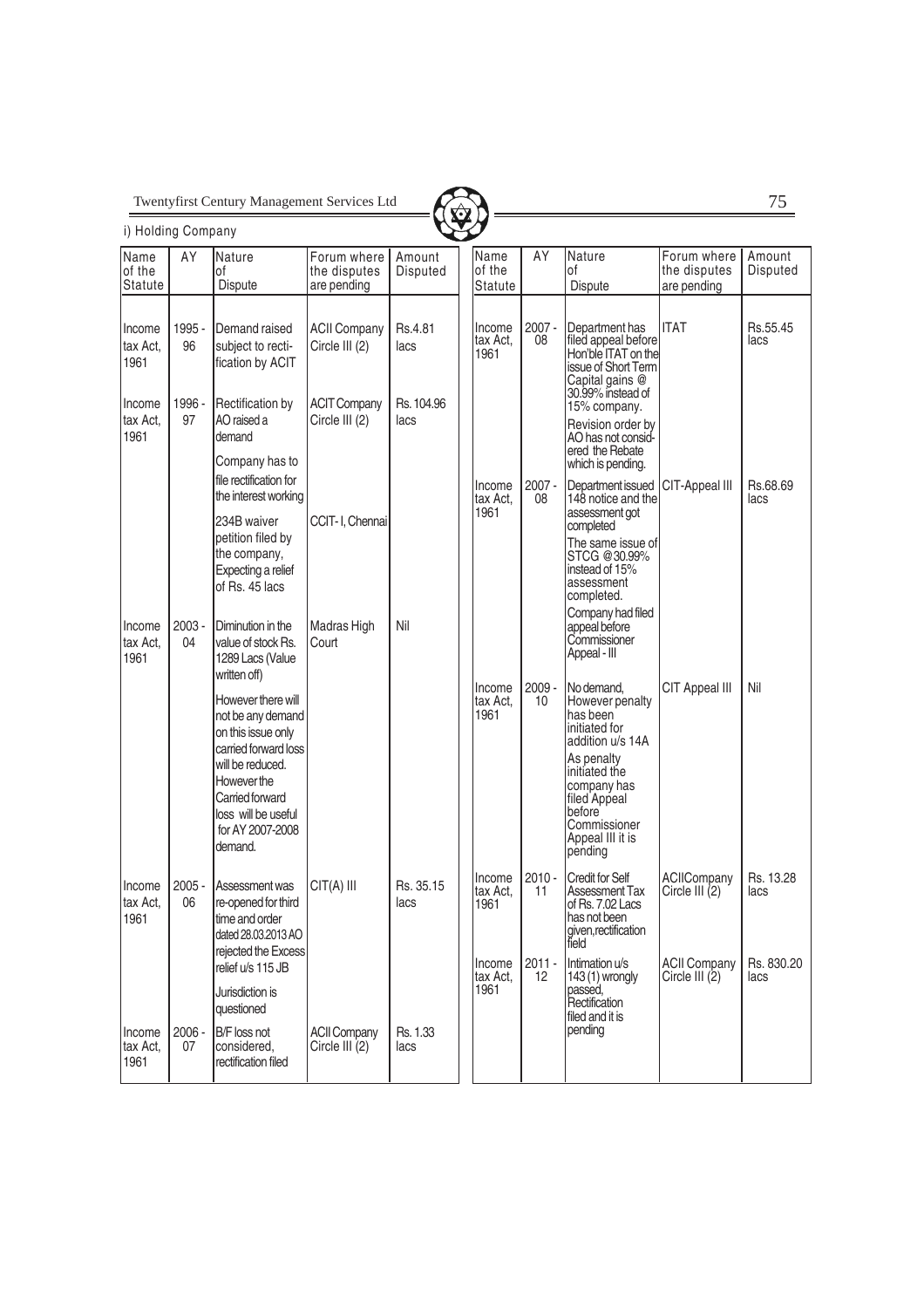

ii) Subsidiary Company

| Name<br>of the<br>Statute  | AY             | Nature<br>٥f<br>Dispute                                                                                                                                  | Forum where<br>the disputes<br>are pending | Amount<br>Disputed |
|----------------------------|----------------|----------------------------------------------------------------------------------------------------------------------------------------------------------|--------------------------------------------|--------------------|
| Income<br>tax Act.<br>1961 | $2009 -$<br>10 | <b>Disallowance</b><br>on account of<br>transaction<br>Charges of<br>Rs. 21.21 lacs                                                                      | CIT (Appeals)-8 NA<br>Mumbai               |                    |
| Income<br>tax Act.<br>1961 | $2010 -$<br>11 | <b>Disallowance</b><br>$u/s$ 14A of<br>Rs. 2,33,48,520/-<br>Addition<br>$u/s$ 69 of<br>Rs. 2,29,13,387/-<br>Addition<br>$u/s$ 68 of<br>Rs. 7,50,00,000/- | CIT (Appeals)-8<br>Mumbai                  | Rs. 365.62<br>lacs |

- 8. The company has consolidated accumulated loss of Rs. 494.53 lacs till the immediately preceding financial year but has earned profit of Rs. 1926.82 lacs during the current financial year under this report which writes off the accumulated loss of the company.
- 9. On the basis of records examined by us and the information and explanations given to us, the company has not defaulted in repayment of dues to financial institutions, banks or debenture holders.
- 10. According to the information and explanations given to us the company has not given any guarantee for the loans taken by others from banks or financial institutions.
- 11. According to the information and explanations given to us, the company has not obtained any term loans during the year under review.
- 12 To the best of our knowledge and belief and according to the information and explanations given to us, fraud in the nature of misappropriation of uncleared demand draft of Rs. 61.20 lakhs by an official of the company, which was lying with his custody, has been noticed and reported during the course of our audit.

For Lakhani & Lakhani Chartered Accountants (Firm Registration No.115728W)

Suhas Shinde (M.No. 117107) Partner

Place: Mumbai Date : 21-04-2015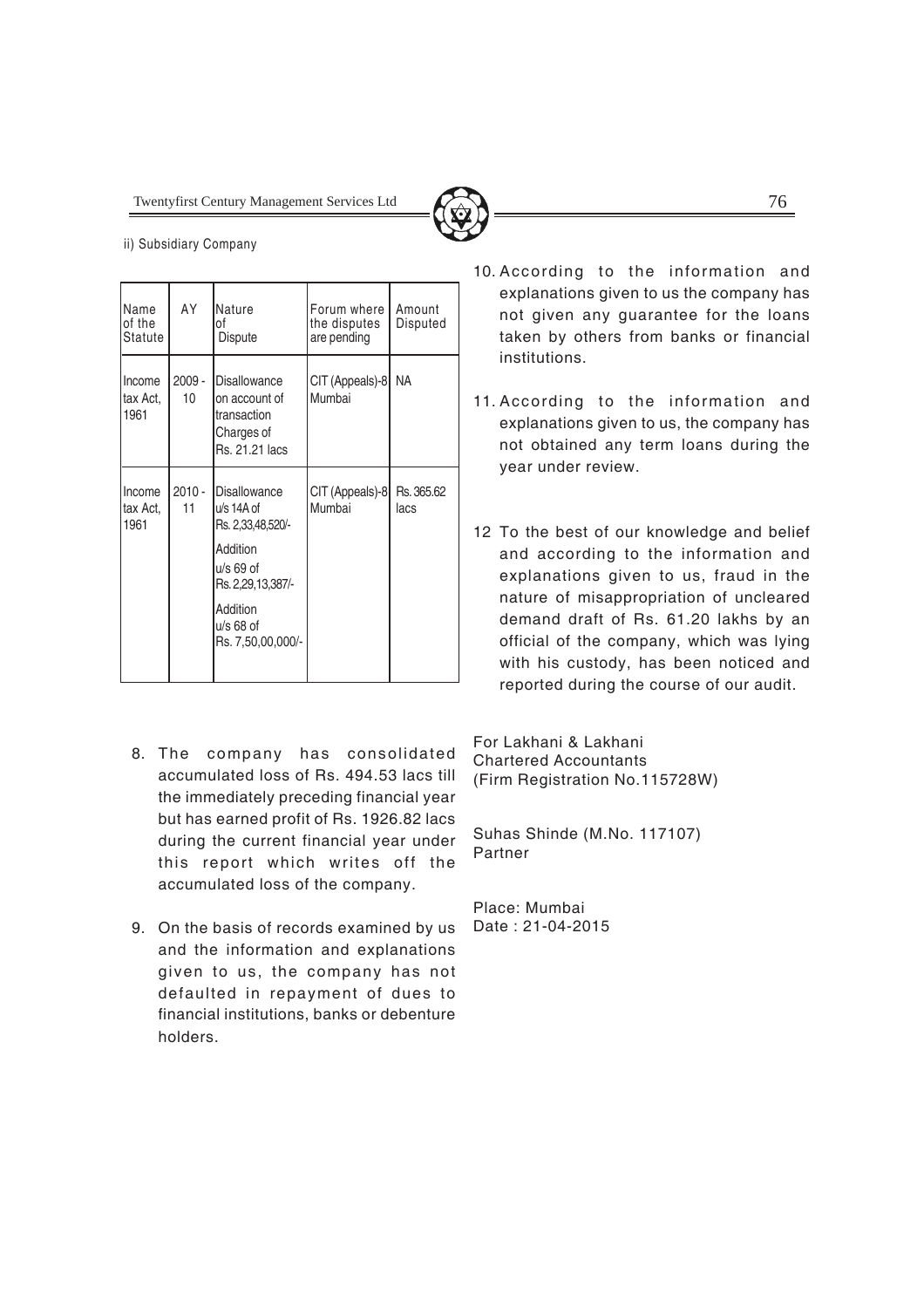

|   |                                                                                                                                                                      |                               | (Rupees in Lacs) |                                                |  |                                              |  |
|---|----------------------------------------------------------------------------------------------------------------------------------------------------------------------|-------------------------------|------------------|------------------------------------------------|--|----------------------------------------------|--|
|   |                                                                                                                                                                      | NOTE NO.                      |                  | 31.03.2015                                     |  | 31.03.2014                                   |  |
| ı | <b>Equity &amp; Liabilities</b>                                                                                                                                      |                               |                  |                                                |  |                                              |  |
|   | <b>Shareholders' Funds</b>                                                                                                                                           |                               |                  |                                                |  |                                              |  |
|   | <b>Share Capital</b><br>Reserves & Surplus<br>Money received against share warrant                                                                                   | 3<br>4                        |                  | 1050.00<br>4409.59<br>0.00                     |  | 1797.86<br>2870.00<br>0.00                   |  |
|   | Share application money pending<br>allotment<br><b>Non-Current Liabilities</b><br>Long-term borrowings<br>Deferred tax Liabililties<br>Long-term provisions          |                               |                  | 0.00<br>0.00<br>0.00<br>0.00                   |  | 0.00<br>0.00<br>0.00<br>0.00                 |  |
|   | <b>Current Liabilities</b><br>Short-term borrowings<br>Trade payables<br><b>Other Current liabilities</b><br>Short-term provisions                                   | 5<br>6<br>$\overline{7}$<br>8 |                  | 1989.21<br>714.56<br>139.23<br>1159.99         |  | 5.50<br>783.29<br>40.34<br>0.00              |  |
|   | <b>TOTAL</b>                                                                                                                                                         |                               |                  | 9462.58                                        |  | 5496.99                                      |  |
| Ш | <b>Assets</b>                                                                                                                                                        |                               |                  |                                                |  |                                              |  |
|   | <b>Non-Current Assets</b>                                                                                                                                            |                               |                  |                                                |  |                                              |  |
|   | <b>Fixed Assets</b><br>Tangible assets<br>Intangible assets-Goodwill on consolidation<br>Non-Current investments<br>Deferred tax asset<br>Long-term loans & advances | 9<br>10<br>11                 |                  | 289.37<br>60.00<br>7.16<br>18.92<br>1194.22    |  | 196.09<br>60.00<br>7.53<br>14.53<br>424.88   |  |
|   | <b>CURRENT ASSETS</b><br><b>Current investments</b><br>Trade receivables<br>Cash and bank balances<br>Short-term loans and advances<br>Other current assets          | 12<br>13<br>14<br>15<br>16    |                  | 3898.03<br>3277.62<br>570.88<br>3.96<br>142.42 |  | 801.22<br>3559.25<br>422.49<br>11.00<br>0.00 |  |
|   | Total                                                                                                                                                                |                               |                  | 9462.58                                        |  | 5496.99                                      |  |

# **CONSOLIDATED BALANCE SHEET AS ON 31st MARCH 2015**

(Rupees in Lacs)

**See accompanying notes forming part of the financial statements**

AS PER OUR REPORT ATTACHED FOR AND ON BEHALF OF THE BOARD for LAKHANI & LAKHANI<br>CHARTERED ACCOUNTANTS (Firm Registration No.115728W) CHARTERED ACCOUNTANTS (Firm Registration No.115728W) CHARTERED ACCOUNTANTS (Firm Registration No.115728W)

Place : Mumbai Date: 21.04.2015 COMPANY SECRETARY

 $\equiv$ 

SUHAS SHINDE (M.No.117107) A.V.M. SUNDARAM KRISHNAN MUTHUKUMAR<br>COMPANY SECRETARY CORETARY DIRECTOR

 $\overline{\phantom{a}}$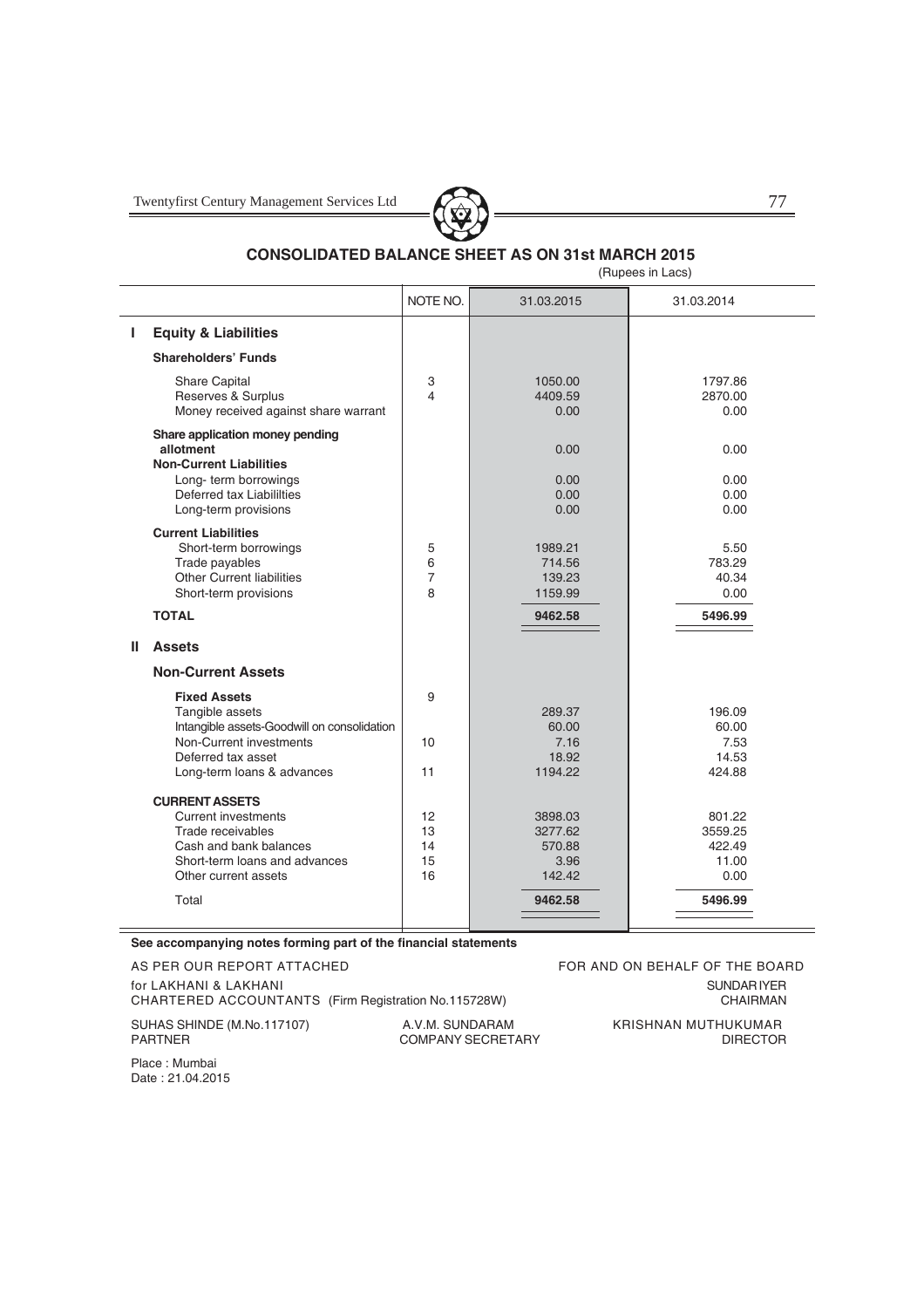

# **CONSOLIDATED PROFIT AND LOSS ACCOUNT FOR THE YEAR ENDED 31st MARCH 2015**

(Rupees in Lacs)

|                                                                                                                           |               | (Rupees III Lacs)                             |                                             |  |  |
|---------------------------------------------------------------------------------------------------------------------------|---------------|-----------------------------------------------|---------------------------------------------|--|--|
|                                                                                                                           | <b>NOTES</b>  | 31.03.2015                                    | 31.03.2014                                  |  |  |
| <b>Revenue</b><br>Revenue from operations<br>Other Income                                                                 | 17<br>18      | 3677.50<br>38.40                              | 151.90<br>29.83                             |  |  |
| <b>Total Revenue</b>                                                                                                      |               | 3715.90                                       | 181.73                                      |  |  |
| <b>Expenses</b><br>Employee benefits expense<br>Finance costs<br>Depreciation and amortisation expenses<br>Other expenses | 19<br>9<br>20 | 97.21<br>0.00<br>41.13<br>199.41              | 106.91<br>0.00<br>37.14<br>103.93           |  |  |
| <b>Total expenses</b>                                                                                                     |               | 337.75                                        | 247.98                                      |  |  |
| Profit / (Loss) before exceptional and<br>extraordinary items and tax                                                     |               | 3378.15                                       | (66.25)                                     |  |  |
| <b>Exceptional items</b>                                                                                                  |               | (61.20)                                       | (0.37)                                      |  |  |
| Profit / (Loss) before extraordinary<br>items and tax                                                                     |               | 3316.95                                       | (66.62)                                     |  |  |
| <b>Extraordinary items</b>                                                                                                |               | 0.00                                          | 0.00                                        |  |  |
| Profit / (Loss) before tax                                                                                                |               | 3316.95                                       | (66.62)                                     |  |  |
| Tax expense<br>Current tax<br>Tax pertaining to earlier years<br>Deferred tax<br>Profit / (Loss) for the year             |               | 900.00<br>0.00<br>(4.40)<br>895.60<br>2421.35 | 0.00<br>0.00<br>(2.18)<br>(2.18)<br>(64.44) |  |  |
| Earning per equity share of Rs.10/- each(in Rs.)<br><b>Basic and Diluted</b>                                              |               | 22.03                                         | (0.61)                                      |  |  |

#### **See accompanying notes forming part of the financial statements**

AS PER OUR REPORT ATTACHED FOR AND ON BEHALF OF THE BOARD for LAKHANI & LAKHANI<br>CHARTERED ACCOUNTANTS (Firm Registration No.115728W) **SUNDAR INCHALAN** CHAIRMAN CHARTERED ACCOUNTANTS (Firm Registration No.115728W)

SUHAS SHINDE (M.No.117107) A.V.M. SUNDARAM KRISHNAN MUTHUKUMAR<br>COMPANY SECRETARY CORETARY DIRECTOR COMPANY SECRETARY

Place : Mumbai Date : 21.04.2015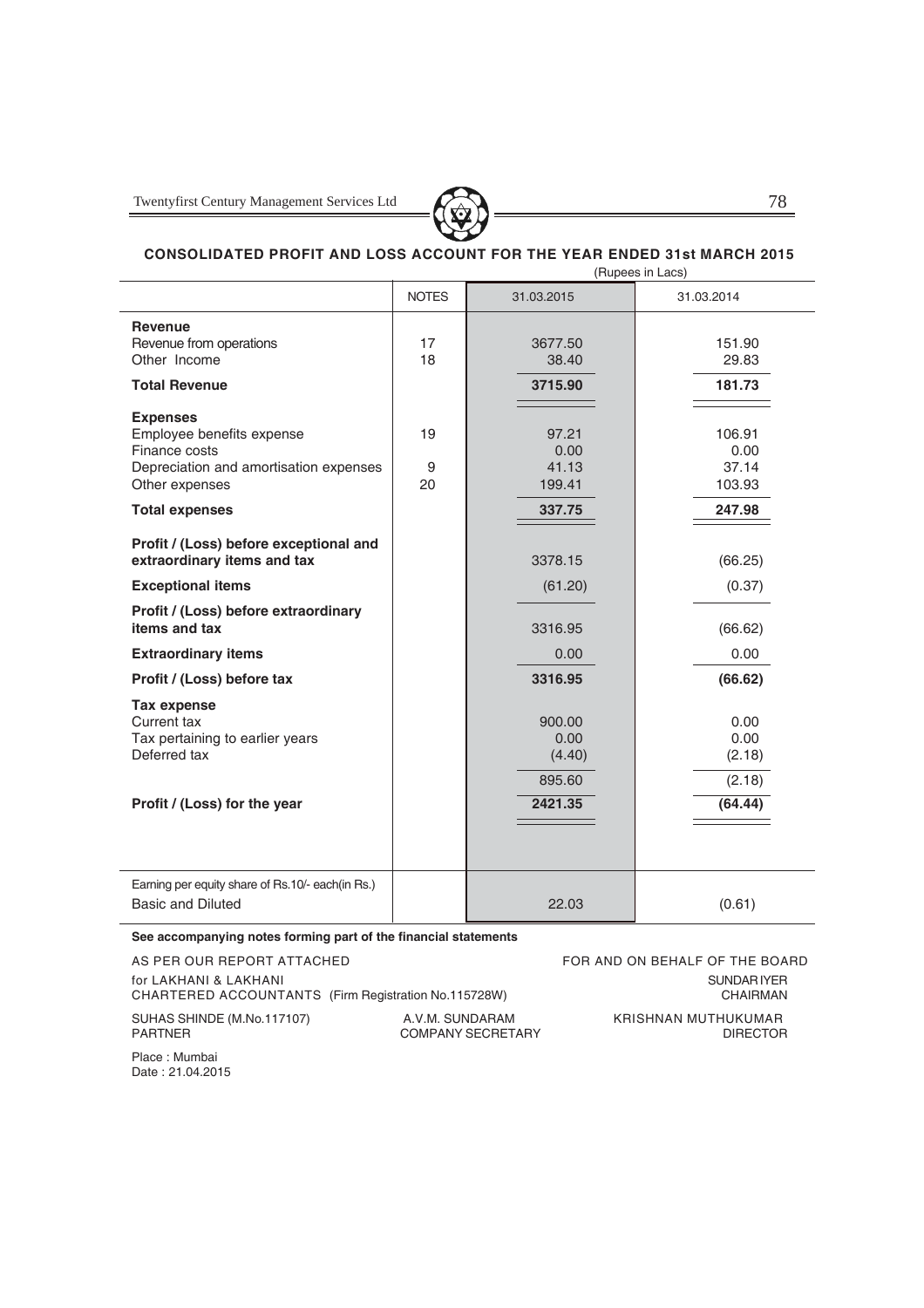Twentyfirst Century Management Services Ltd  $\mathbb{Z}^{\setminus}$ 



# **NOTES TO CONSOLIDATED FINANCIAL STATEMENTS**

#### **1. Basis of Consolidation**

The consolidated financial statments relate to Twentyfirst Century Management Services Limited and its subsidiary Company.

#### **a)** *Basis of Accounting*

The financial statements of the Subsidiary Company used in the consolidation are drawn upto the same reporting date as of the Company i.e. year ended 31<sup>st</sup> March 2015. Consolidated financial statements have been prepared in accordance with the applicable Accounting Standards in India and other generally accepted accounting principles.

### **b) Principles of Consolidation**

The financial statements of the Company and its subsidiary company have been combined on a line-by-line basis by adding together like items of assets, liabilities, income and expense. The intra-group balances and intragroup transactions and unrealized profits or losses are fully eliminated as per AS-21 (Consolidated Financial Statement) issued by Institute of Chartered Accountants of India.

## **c) Goodwill / Capital Reserve on consolidation**

The excess of cost to the Company of its investment in the subsidiary over the Company's portion of equity of the subsidiary as at the date of investment is recognized in the consolidated financial statement as goodwill.

#### **d) Particulars of Subsidiaries**

| Name of the Company                                       | Country of<br>Incorporation | Proportion of<br>ownership<br>interest |
|-----------------------------------------------------------|-----------------------------|----------------------------------------|
| <b>Twentyfirst Century Shares &amp;</b><br>Securities Ltd | India                       | 100%                                   |

# **2. Significant Accounting Policies**

### **a) Basis of Accounting**

The financial statement of the Company and its subsidiary company are maintained under the historical cost convention on an accrual basis unless otherwise stated and have been prepared in accordance with the Accounting Standards issued by the Institute of Chartered Accountants of India and generally accepted accounting principles.

### **b)** *Use of Estimates*

The preparation of financial statements are in conformity with the Generally Accepted Accounting Principles, requires the management to make estimates and assumptions that affect the reported amounts of assets and liabilities and the disclosure of contingent liabilities on the date of financial statements and the reported amount of revenues and expenses during the reporting period. Although these estimates are based upon management's best knowledge of current events and actions, actual results could differ. Differences between the actual results and estimates are recognized in the period in which the results are known or materialized.

#### **c)** *Revenue Recognition*

Revenue Income and Expenditure are generally accounted on accrual or as they are earned or incurred except in case of significant uncertainty. Profit/Loss from trading activity is recognized on trade dates on first in first out basis. In respect of completed transactions pending settlement process, necessary treatment is given in the accounts for the Profits/Losses arising from these transactions. Dividend income is accounted for on receipt basis.

#### **d)** *Fixed Assets*

Fixed asset is stated at cost less depreciation and impairment losses.

#### **e)** *Depreciation*

Assets are depreciated under the written down value method at the rates prescribed in Schedule II<sup>nd</sup> of the companies Act 2013 and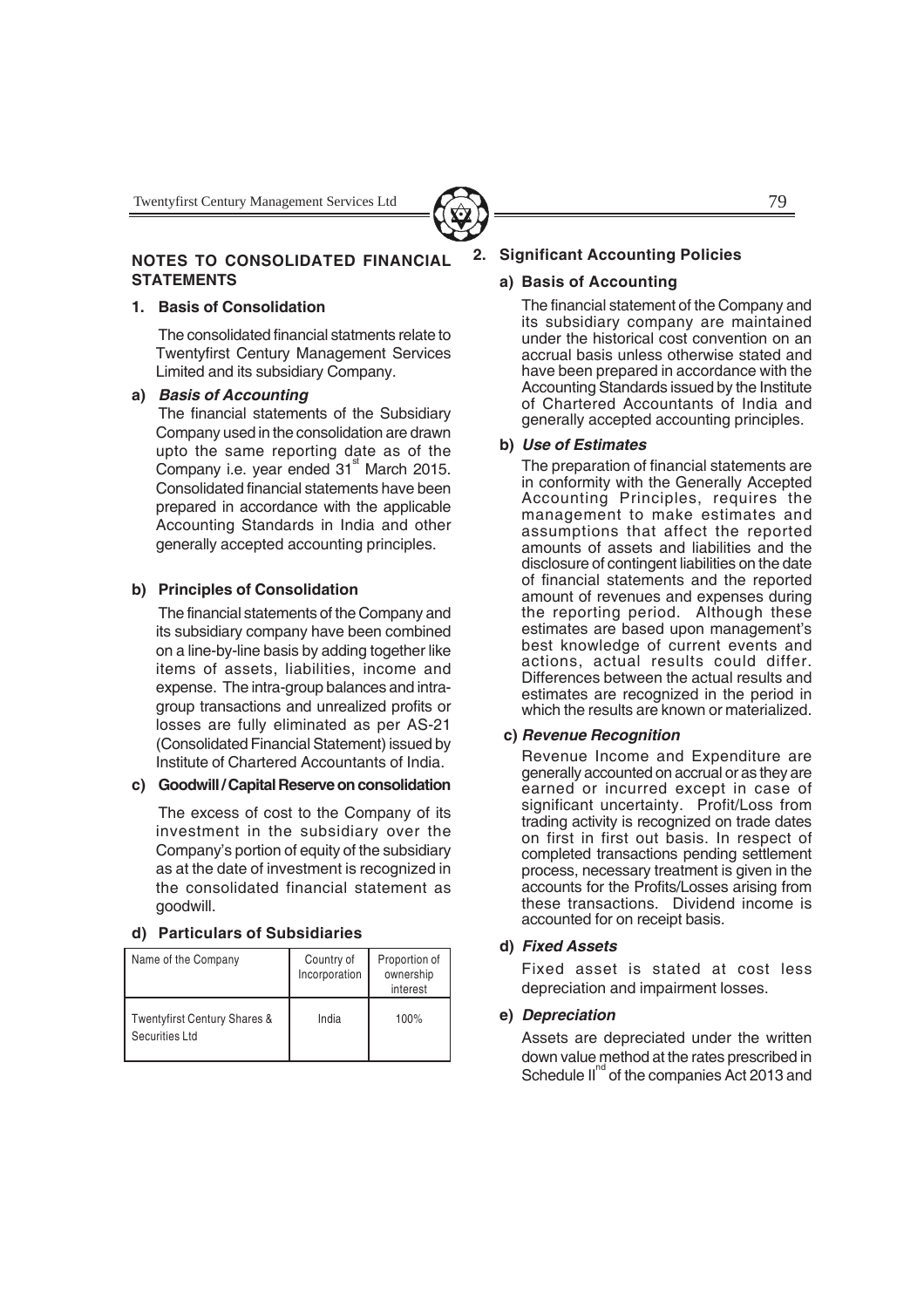

on the revised carrying amount of the asset, identified as impaired on which depreciation has been provided over the residual life of the respective assets.

#### **f)** *Investments*

Current investments are carried at lower of cost and quoted value, computed category wise. Long term investments are stated at cost. Provision for diminution in the value of long term investments is made only if such decline is other than temporary.

#### **g)** *Current and Deferred Tax*

Provision for current income tax is made in accordance with the Income Tax Act 1961. Deferred tax liabilities and assets are recognized at substantively enacted tax rates, subject to the consideration of prudence on timing difference, being the difference between taxable incomes and accounting income that originate in one period and are capable of reversal in one or more subsequent periods.

#### **h)** *Employment Benefits*

The Company provides for gratuity, a defined benefit retirement plan covering eligible employees. The gratuity plan provides a lump sum payment to the vested employees at retirement, death, incapacitation or termination of employment, of an amount based on the respective employee's salary and tenure of employment with the company.

Provident fund is a defined contribution scheme and the company has no further obligation beyond the contribution made to the fund. Contributions are charged to profit and loss account in the year in which they accrue.

#### **i)** *Contingent Liabilities*

Provision is recognized when there is a present obligation as a result of past event that probably requires an outflow of resources and a reliable estimate can be made of the amount of the obligation. Disclosure for contingent liability is made when there is a possible obligation or present obligation that may, but probably will not require an outflow of resources. No provision is recognized or disclosure for contingent liabillity is made when there is a possible obligation or a present obligation and the likelihood of outflow of resources is remote.

#### **j)** *Impairment of assets*

The carrying amount of assets is reviewed at each Balance Sheet date for indication of any impairment based on internal / external factors. An asset is treated as impaired when the carrying cost of an asset exceeds its recoverable value and impairment loss is charged to the Profit & Loss account. The impairment of loss recognized in the prior accounting period is reversed if there has been a change in estimates of recoverable amount.

#### **k)** *Current assets, loans & advances*

The current assets, Loans and Advances have a value on realization at least equal to the amount at which they are stated in the balance sheet.

#### **l)** *Borrowing costs*

Borrowing costs that are attributable to the acquisition of assets are capitalized as part of cost of the asset. All other borrowing costs are charged to statement of Profit and Loss.

#### **m)** *Segment reporting*

The Company operates in only one segment i.e., Capital Market operations, hence segment reporting in accordance with Accounting Standard-17 is not applicable.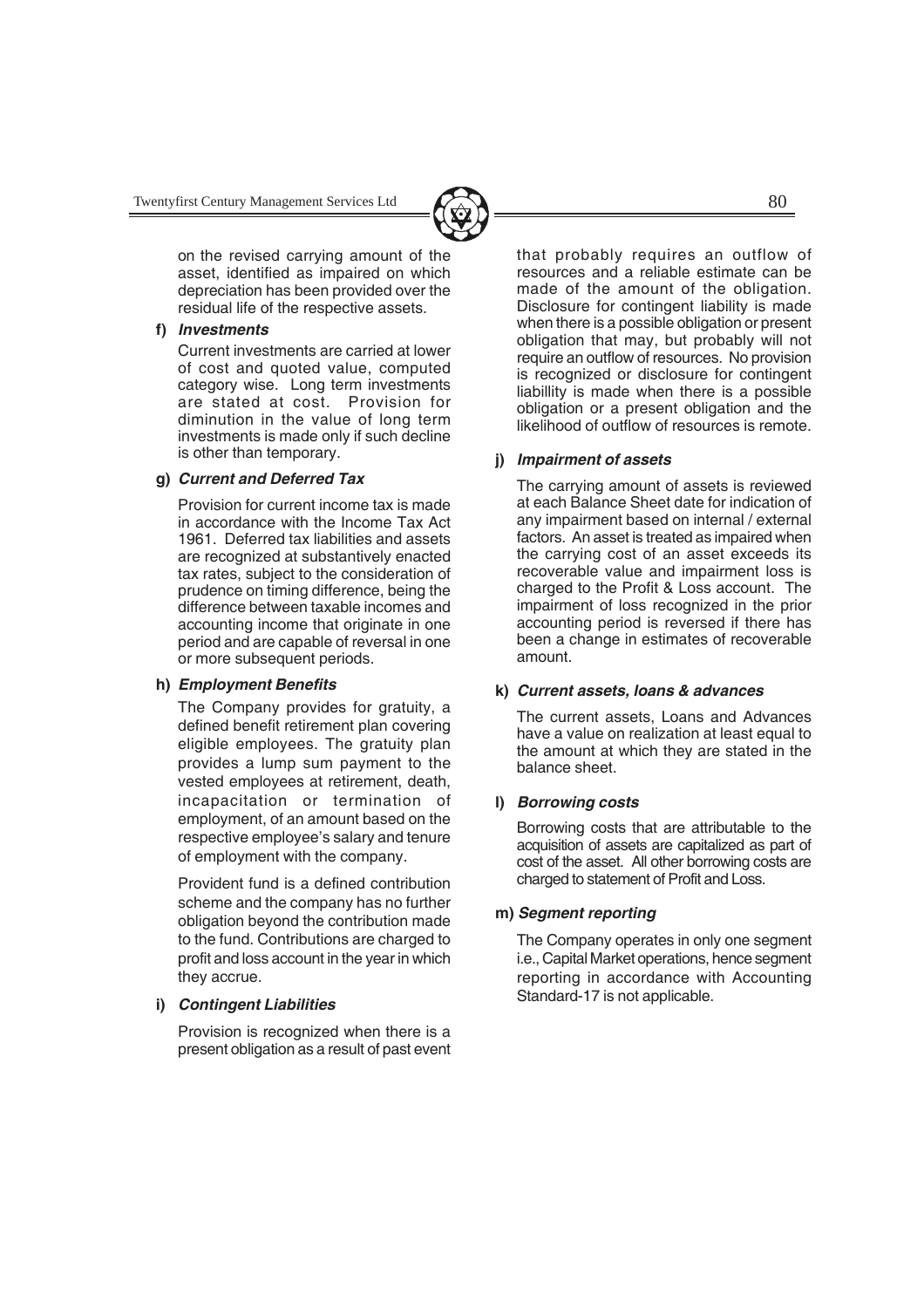| <b>Twentyfirst Century Management Services Ltd</b>                         |                     | 81                  |
|----------------------------------------------------------------------------|---------------------|---------------------|
|                                                                            | (Rupees in Lacs)    |                     |
|                                                                            | As on<br>31.03.2015 | As on<br>31.03.2014 |
| $NOTE - 3$                                                                 |                     |                     |
| <b>SHARE CAPITAL</b>                                                       |                     |                     |
| <b>AUTHORISED CAPITAL</b>                                                  |                     |                     |
| 2,00,00,000 Equity Shares of Rs.10/- each                                  | 2000.00             | 2000.00             |
| 10,00,000 12% Cumulative Redeemable Preference<br>Shares of Rs. 100/- each | 1000.00             | 1000.00             |
| <b>ISSUED, SUBSCRIBED AND PAID UP</b>                                      | 3000.00             | 3000.00             |
| 1,05,00,000 Equity shares of Rs.10/-each                                   | 1050.00             | 1050.00             |
| Less: Calls in arrears                                                     | 0.00<br>1050.00     | 2.14<br>1047.86     |
| 7,50,000 12% Cumulative Redeemable Preference<br>Shares of Rs. 100/- each  | 0.00                | 750.00              |
|                                                                            | 1050.00             | 1797.86             |
| Disclosure:                                                                |                     |                     |

1. Reconciliation of the shares outstanding at the begining and at the end of the reporting period.

L

- 1

| <b>Equity Shares</b>                 | 31.03.2015 |             | 31.03.2014 |             |
|--------------------------------------|------------|-------------|------------|-------------|
|                                      | Qty        | Rs. In Lacs | Qty        | Rs. In Lacs |
| At the beginning of the period       | 10500000   | 1050.00     | 10500000   | 1050.00     |
| Issued during the period             | Nil        | Nil         | Nil        | Nil         |
| Outstanding at the end of the period | 10500000   | 1050.00     | 10500000   | 1050.00     |

| <b>Preference Shares</b>             | 31.03.2015 |             | 31.03.2014 |             |
|--------------------------------------|------------|-------------|------------|-------------|
|                                      | $Q$ ty     | Rs. In Lacs | Qtv        | Rs. In Lacs |
| At the beginning of the period       | 750000     | 750.00      | 750000     | 750.00      |
| Redeemed during the period           | 750000     | 750.00      | Nil        | Nil         |
| Outstanding at the end of the period | Nil        | Nil         | 750000     | 750.00      |

2. Rights, preferences and restrictions attached to shares:

#### **Equity Shares:**

The company has one class of equity shares having face value of Rs. 10 per share. Every shareholder is entitled to one vote for every one share held. In the event of liquidation, the equity shareholders shall be entitled to receive remaining assets of the company after distribution of all dued in proportion to their share holdings.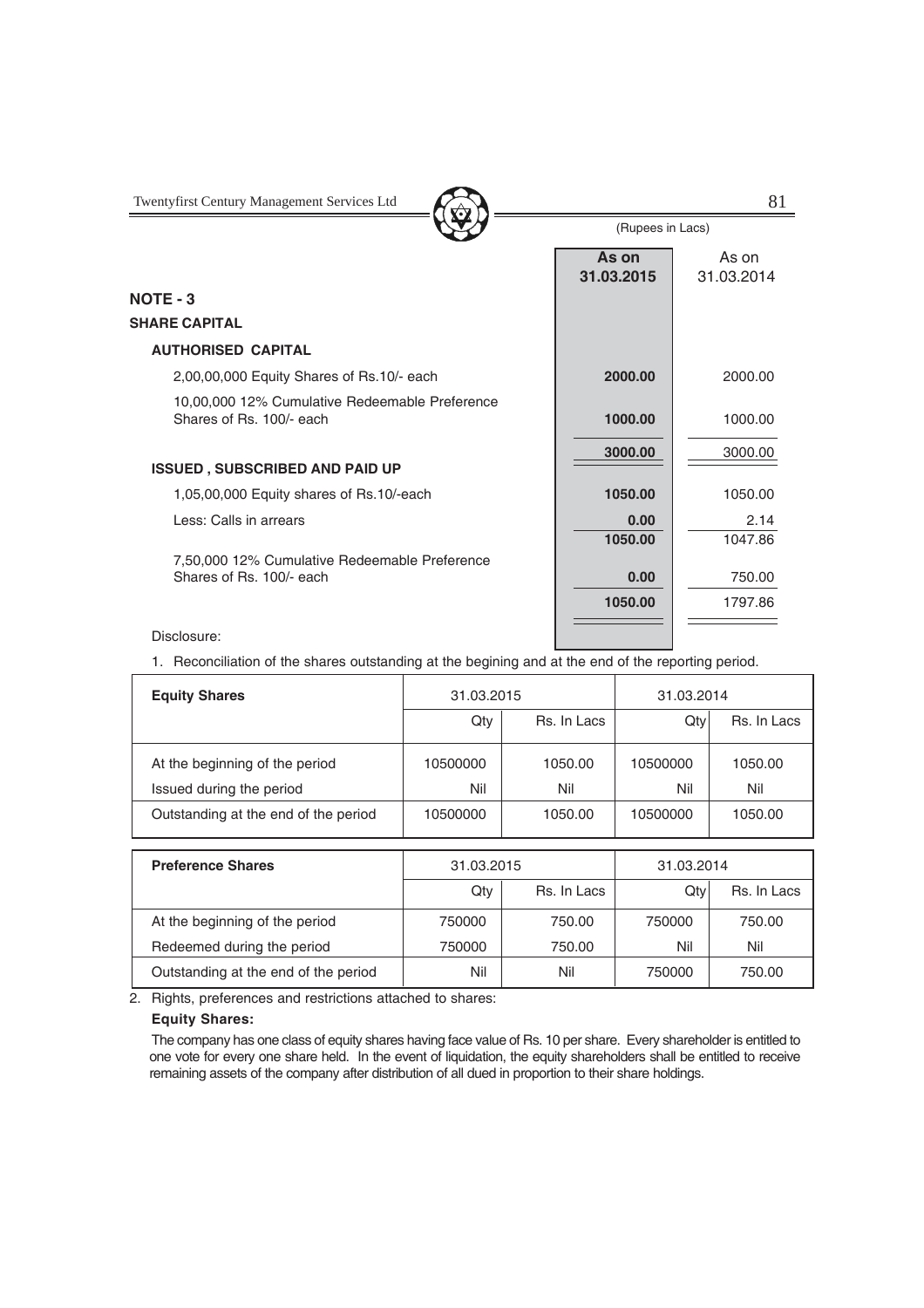

#### **Cumulative Redeemable Preference Share (CRPS) :**

The company has redeemed during the year 7,50,000 12% CRPS of Rs. 100 each at par on 30th March 2015 together with arrears of dividend.

3. Details of Shareholders holding more than 5% shares in the company.

#### **Equity shares of Rs.10/- each fully paid up**

|                 | 31.03.2015 |              | 31.03.2014 |              |
|-----------------|------------|--------------|------------|--------------|
| Name            | Qty        | % of holding | Qty        | % of holding |
| Mr. Sundar Iyer | 3247280    | 30.93        | 2747280    | 26.16        |

# **Preference shares of Rs.100/- each fully paid up**

|                         | 31.03.2015 |              | 31.03.2014 |              |
|-------------------------|------------|--------------|------------|--------------|
| Name                    | Qty        | % of holding | Qty        | % of holding |
|                         |            |              |            |              |
| Mr. Sundar Iyer         | 0          | 0.00         | 550000     | 73.33        |
| Mrs. Vanaja Sundar Iyer | 0          | 0.00         | 200000     | 26.67        |
|                         |            |              |            |              |

4. Details of Unpaid Calls

|                                                               | 31.03.2015  |             | 31.03.2014 |             |
|---------------------------------------------------------------|-------------|-------------|------------|-------------|
| <b>Particulars</b>                                            | Qty         | Rs. in Lacs | Qty        | Rs. in Lacs |
| Equity shares with voting rights<br>Aggregate of calls unpaid |             |             |            |             |
| - by directors                                                | $\Omega$    | 0.00        | 0          | 0.00        |
| - by officers                                                 | 0           | 0.00        | 0          | 0.00        |
| - by others                                                   | $\mathbf 0$ | 0.00        | 42700      | 2.14        |

5. The Unpaid Shares are forefited during the year and reissued to one of the director at a premium of Rs. 25 per share.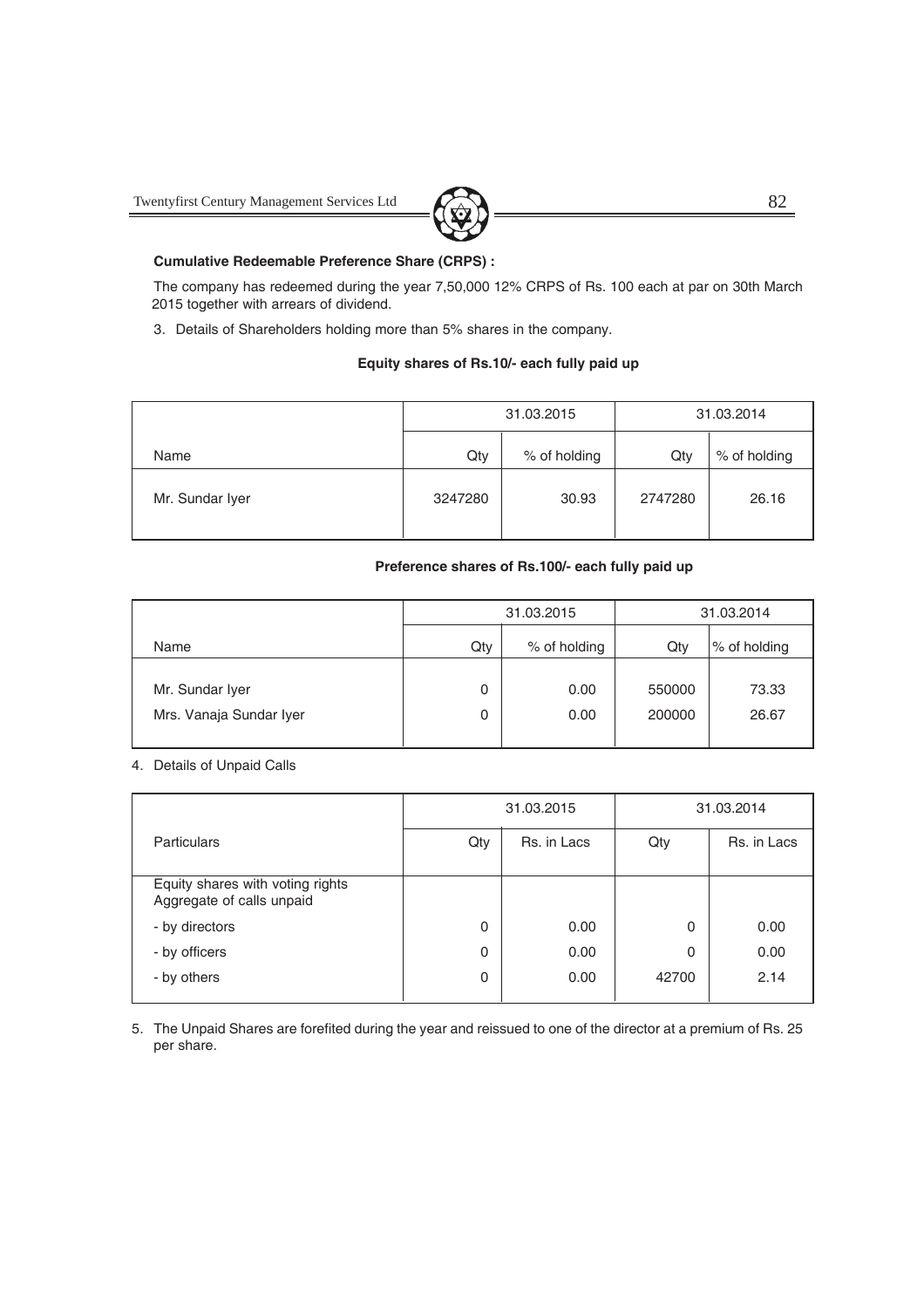Twentyfirst Century Management Services Ltd  $\left(\bigotimes$ 

|                                                                                                                                                                                                     | (Rupees in Lacs)                                                   |                                                      |
|-----------------------------------------------------------------------------------------------------------------------------------------------------------------------------------------------------|--------------------------------------------------------------------|------------------------------------------------------|
| NOTE - 4                                                                                                                                                                                            | As on<br>31.03.2015                                                | As on<br>31.03.2014                                  |
| <b>RESERVES &amp; SURPLUS</b>                                                                                                                                                                       |                                                                    |                                                      |
| Securities Premium Account<br>Capital reserve<br><b>Revaluation reserve</b>                                                                                                                         | 3370.00<br>4.37<br>1.96                                            | 3359.33<br>2.24<br>1.96                              |
| Capital redemption reserve                                                                                                                                                                          | 750.00                                                             | 0.00                                                 |
| <b>General Reserve</b><br>Balance brought forward from previous year<br>Additions during the year                                                                                                   | 1.00<br>100.00<br>101.00                                           | 1.00<br>0.00<br>1.00                                 |
| <b>Surplus/ (Deficit)</b><br>Balance brought forward from previous year<br>Profit / (Loss) for the period                                                                                           | (494.53)<br>2421.35                                                | (430.09)<br>(64.44)                                  |
| <b>Balance available for appropriations</b>                                                                                                                                                         | 1926.82                                                            | (494.53)                                             |
| Appropriations<br>Preference dividend<br>Tax on preference dividend<br>Proposed dividend<br>Tax on proposed dividend<br>Transferred to general reserve<br>Transferred to capital redemption reserve | 535.50<br>107.07<br>210.00<br>41.99<br>100.00<br>750.00<br>1744.56 | 0.00<br>0.00<br>0.00<br>0.00<br>0.00<br>0.00<br>0.00 |
| Balance carried forward to next year                                                                                                                                                                | 182.26<br>4409.59                                                  | (494.53)<br>2870.00                                  |
| $NOTE - 5$<br><b>SHORT TERM BORROWINGS</b><br>Loan repayable on demand                                                                                                                              |                                                                    |                                                      |
| Kotak Investments Ltd<br><b>Others</b>                                                                                                                                                              | 1989.21<br>0.00<br>1989.21                                         | 0.00<br>5.50<br>5.50                                 |
| NOTE - 6                                                                                                                                                                                            |                                                                    |                                                      |
| <b>TRADE PAYABLES</b>                                                                                                                                                                               |                                                                    |                                                      |
| SI Investments & Broking Pvt. Ltd                                                                                                                                                                   | 127.86                                                             | 783.29                                               |
| Kotak Securities Ltd                                                                                                                                                                                | 3.41                                                               | 0.00                                                 |
| Sundar Iyer                                                                                                                                                                                         | 583.29<br>714.56                                                   | 0.00<br>783.29                                       |
|                                                                                                                                                                                                     |                                                                    |                                                      |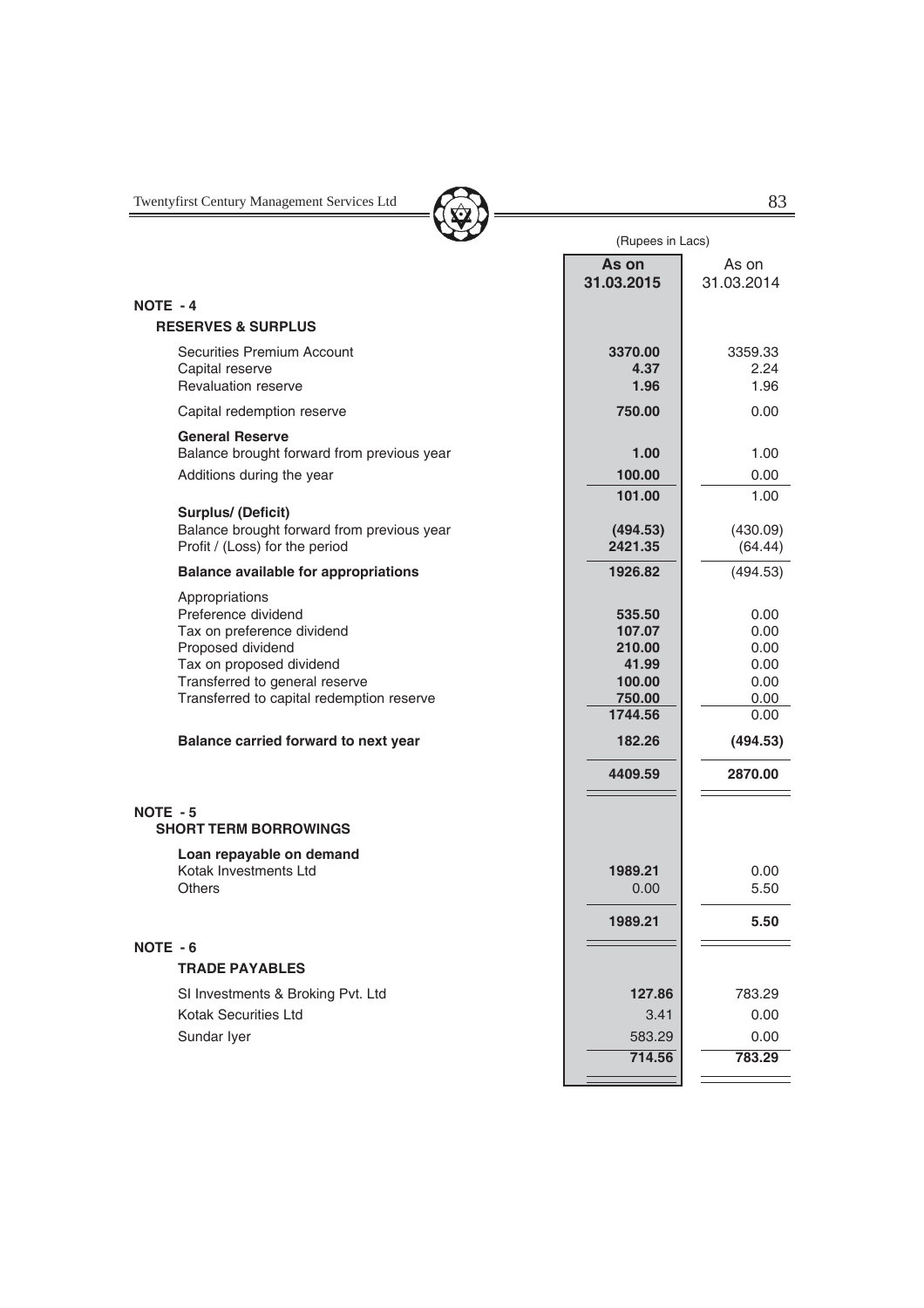

#### **NOTE - 7**

|                                                                                                                                                                                                                                                                      |                                                                           | Rupees in Lacs                                                          |  |
|----------------------------------------------------------------------------------------------------------------------------------------------------------------------------------------------------------------------------------------------------------------------|---------------------------------------------------------------------------|-------------------------------------------------------------------------|--|
| <b>OTHER CURRENT LIABILITIES</b>                                                                                                                                                                                                                                     | 31/03/2015                                                                | 31/03/2014                                                              |  |
| Unpaid dividend - Final (2006-07)<br>Unpaid dividend - Interim (2007-08)<br>Unpaid dividend - Final (2007-08)<br>Gujarat Industrial Investment Corporation<br>Provision for contingency<br>MTM on unexpired future contracts<br>Statutory remitance<br><b>Others</b> | 0.00<br>0.00<br>5.33<br>31.73<br>75.00<br>9.61<br>6.25<br>11.31<br>139.23 | 8.64<br>11.72<br>5.33<br>0.00<br>0.00<br>0.00<br>2.26<br>12.39<br>40.34 |  |

Disclosure:

Unpaid dividend figure does not include any amount due and outstanding to be credited to Investor Education & Protection Fund.

#### **NOTE - 8**

| <b>SHORT TERM PROVISIONS</b>    |           | Rupees in Lacs |
|---------------------------------|-----------|----------------|
|                                 | 31/3/2015 | 31/03/2014     |
| Provision for proposed dividend | 210.00    | 0.00           |
| Provision for tax on dividend   | 41.99     | 0.00           |
| Provision for tax               | 900.00    | 0.00           |
| Provision for gratuity          | 8.00      | 0.00           |
|                                 | 1159.99   | 0.00           |

# **NOTE - 9**

# **TANGIBLE FIXED ASSETS & DEPRECIATION (Rupees in Lacs)**

| <b>PARTICULARS</b>     |                     |                  | <b>GROSS BLOCK</b> |                     |                     | <b>DEPRECIATION</b> |           |                     |                     | <b>NET BLOCK</b>    |
|------------------------|---------------------|------------------|--------------------|---------------------|---------------------|---------------------|-----------|---------------------|---------------------|---------------------|
|                        | AS ON<br>31.03.2014 | <b>ADDITIONS</b> | <b>DELETIONS</b>   | AS ON<br>31.03.2015 | AS ON<br>31.03.2014 | ADDITIONS           | DELETIONS | AS ON<br>31.03.2015 | AS ON<br>31.03.2015 | AS ON<br>31.03.2014 |
| <b>BUILDING</b>        | 115.42              | 0.00             | 0.00               | 115.42              | 38.84               | 3.73                | 0.00      | 42.57               | 72.85               | 76.58               |
| <b>FURNITURE</b>       | 202.58              | 45.61            | 138.73             | 109.46              | 139.18              | 17.78               | 93.11     | 63.85               | 45.61               | 63.40               |
| OFFICE EQUIPMENTS      | 44.47               | 0.00             | 0.00               | 44.47               | 31.42               | 5.88                | 0.00      | 37.30               | 7.17                | 13.05               |
| <b>COMPUTER</b><br>IV. | 262.76              | 0.96             | 0.00               | 263.72              | 257.17              | 3.66                | 0.00      | 260.83              | 2.89                | 5.59                |
| <b>MOTOR CAR</b>       | 153.92              | 140.92           | 24.83              | 270.01              | 116.45              | 10.08               | 17.37     | 109.16              | 160.85              | 37.47               |
|                        |                     |                  |                    |                     |                     |                     |           |                     |                     |                     |
| <b>TOTAL</b>           | 779.15              | 187.49           | 163.56             | 803.08              | 583.06              | 41.13               | 110.48    | 513.71              | 289.37              | 196.09              |
| <b>PREVIOUS YEAR</b>   | 836.65              | 0.20             | 8.86               | 827.99              | 601.94              | 37.14               | 7.18      | 631.90              | 196.09              |                     |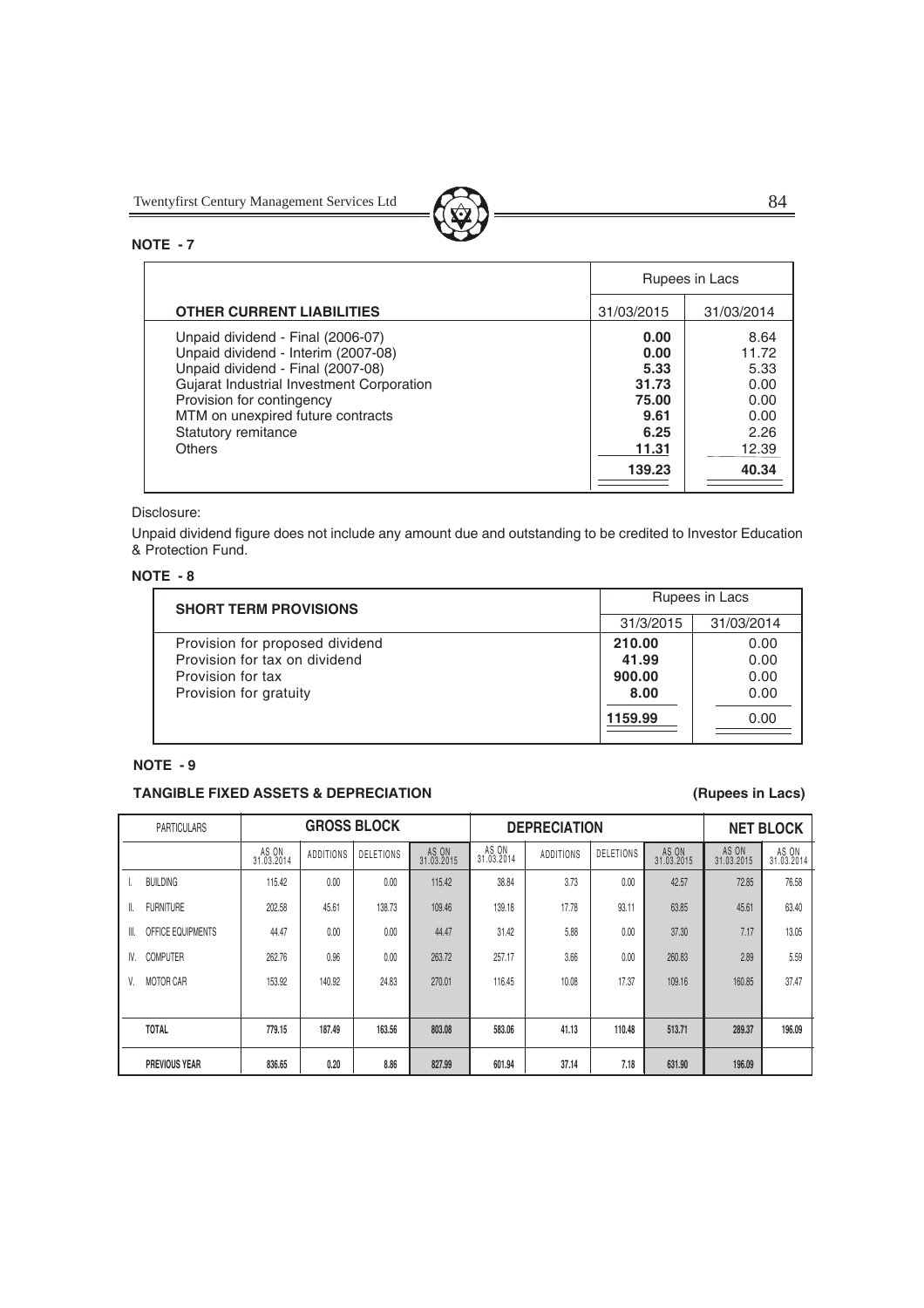| Twentyfirst Century Management Services Ltd                                         |                     | 85                  |
|-------------------------------------------------------------------------------------|---------------------|---------------------|
|                                                                                     |                     | (Rupees in Lacs)    |
| $NOTE - 10$                                                                         | As on<br>31.03.2015 | As on<br>31.03.2014 |
| <b>NON CURRENT INVESTMENTS</b>                                                      |                     |                     |
| Other Investments (At cost)<br>Investments in Equity Instruments of others (Quoted) | 1.73                | 2.10                |
| Investments in shares (Unquoted)<br>Akshay Software Technologies Ltd (18000 shares) | 5.43                | 5.43                |
|                                                                                     | 7.16                | 7.53                |
| <b>Market Value of Quoted investments</b>                                           | 4289.35             | 1177.51             |
| Dieclosure:                                                                         |                     |                     |

Disclosure:

| Details of Investments (Quoted) | Rupees in Lacs |      |        |      |
|---------------------------------|----------------|------|--------|------|
| <b>Scrip</b>                    | Qty            | Cost | Qtv    | Cost |
| <b>Puneet Resins</b>            | 12500          | 1.73 | 12500  | 1.73 |
| Zylog Systems                   |                | 0.00 | 212862 | 0.37 |
| Total                           |                | 1.73 |        | 2.10 |

| <b>NOTE - 11</b>                                                                                                                                                                                                                                              | As on<br>31.03.2015                                           | As on<br>31.03.2014                                            |
|---------------------------------------------------------------------------------------------------------------------------------------------------------------------------------------------------------------------------------------------------------------|---------------------------------------------------------------|----------------------------------------------------------------|
| <b>LONG TERM LOANS &amp; ADVANCES</b>                                                                                                                                                                                                                         |                                                               |                                                                |
| Unsecured considered good<br>Security deposit with NSE<br>Security deposit with NSCCL<br><b>Twentyfirst Century Realty Ltd</b><br>Advance payment of taxes<br>Advance to Gujarat Industrial Investment Corporation Ltd.<br>Other deposits<br><b>NOTE - 12</b> | 6.10<br>34.00<br>17.86<br>1126.11<br>0.00<br>10.15<br>1194.22 | 155.10<br>44.00<br>17.86<br>168.31<br>29.46<br>10.15<br>424.88 |
| <b>CURRENT INVESTMENTS</b>                                                                                                                                                                                                                                    |                                                               |                                                                |
| Investments in Equity Instruments of others (Quoted)                                                                                                                                                                                                          | 3898.03<br>3898.03                                            | 801.22<br>801.22                                               |
| Market value of quoted investments                                                                                                                                                                                                                            | 4285.85                                                       | 1151.50                                                        |

(Rupees in Lacs)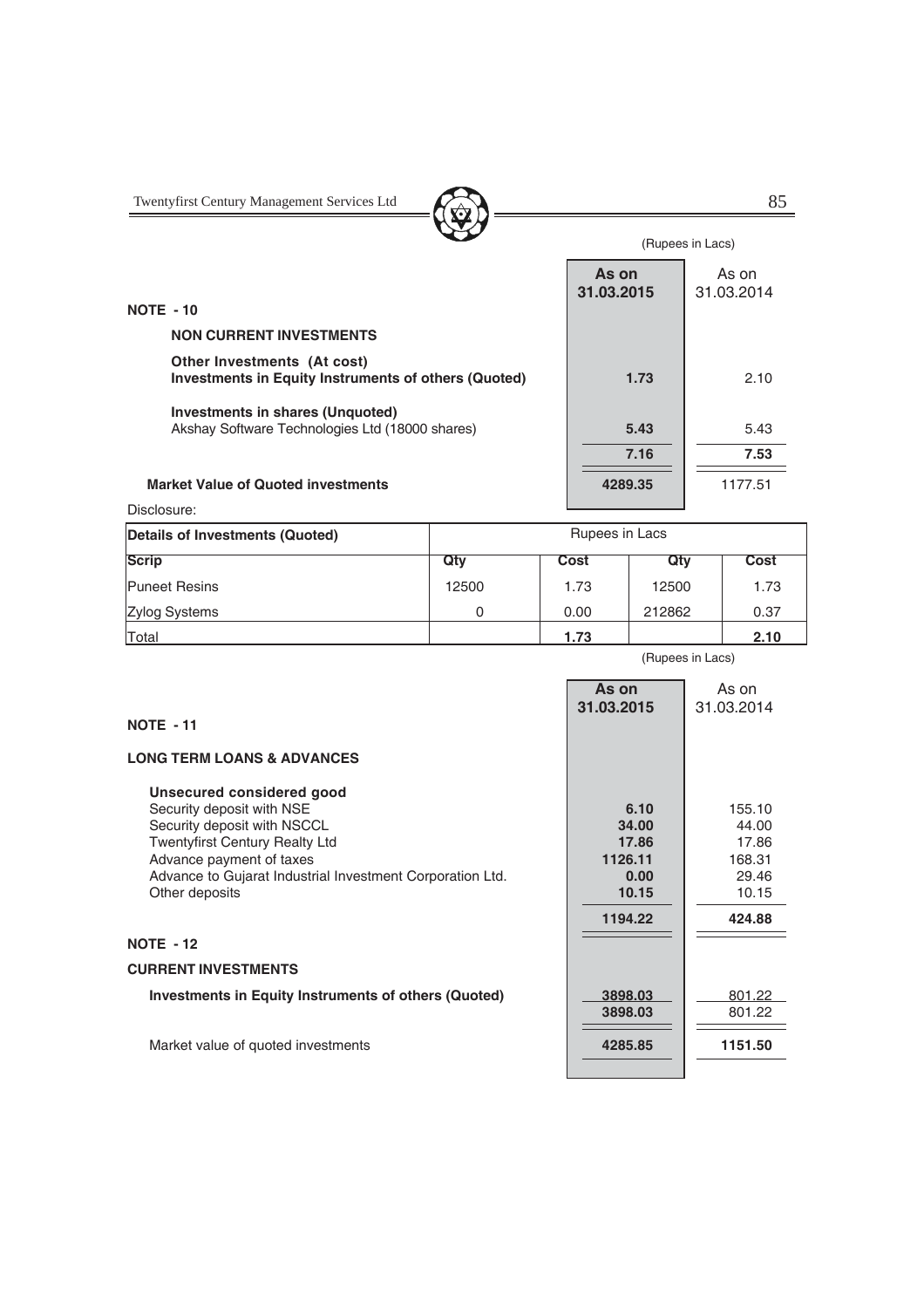

Disclosure:

|                                 |                         | Rupees in Lacs |         |        |
|---------------------------------|-------------------------|----------------|---------|--------|
| Details of Investments (Quoted) | 31/3/2015<br>31/03/2014 |                |         |        |
| <b>Scrip</b>                    | Qty                     | Cost           | Qty     | Cost   |
| Britannia Industries            | 110000                  | 2195.43        | 0       | 0.00   |
| Century textiles                | 300000                  | 1702.60        | 0       | 0.00   |
| Escorts                         | 0                       | 0.00           | 1000000 | 801.22 |
|                                 |                         |                |         |        |
| Total                           |                         | 3898.03        |         | 801.22 |

|                                                                                                                                                       |                     | Rupees in Lacs      |
|-------------------------------------------------------------------------------------------------------------------------------------------------------|---------------------|---------------------|
| $NOTE - 13$                                                                                                                                           | As on<br>31.03.2015 | As on<br>31.03.2014 |
| <b>TRADE RECEIVABLES</b>                                                                                                                              |                     |                     |
|                                                                                                                                                       |                     |                     |
| <b>Sundry debtors</b><br>Unsecured considered doubtful outstanding more than six months<br>Unsecured considered good outstanding less than six months | 3277.62<br>0.00     | 3479.25<br>80.00    |
|                                                                                                                                                       | 3277.62             | 3559.25             |
|                                                                                                                                                       |                     |                     |
| <b>NOTE - 14</b>                                                                                                                                      |                     |                     |
| <b>CASH &amp; BANK BALANCES</b>                                                                                                                       |                     |                     |
| <b>Cash and cash Equivalents</b>                                                                                                                      |                     |                     |
| Cash on hand                                                                                                                                          | 8.67                | 11.37               |
| Balances in current accounts with scheduled banks                                                                                                     | 399.00              | 377.65              |
| Balances in earnmarked accounts for Unpaid Dividend                                                                                                   | 5.33                | 25.69               |
| Balances in fixed deposit accounts with scheduled banks                                                                                               | 157.88              | 7.78                |
|                                                                                                                                                       | 570.88              | 422.49              |

#### Disclosure:

Fixed deposits mentioned above includes deposit of Rs. 149.48 Lacs created as per NSE guidelines infavour of NSEIL A/C- Twentyfirst Century Shares & Securities Ltd against release of Security Deposit on surrender of membership card, having maturity period of more than one year, to be matured on 06-12-2017.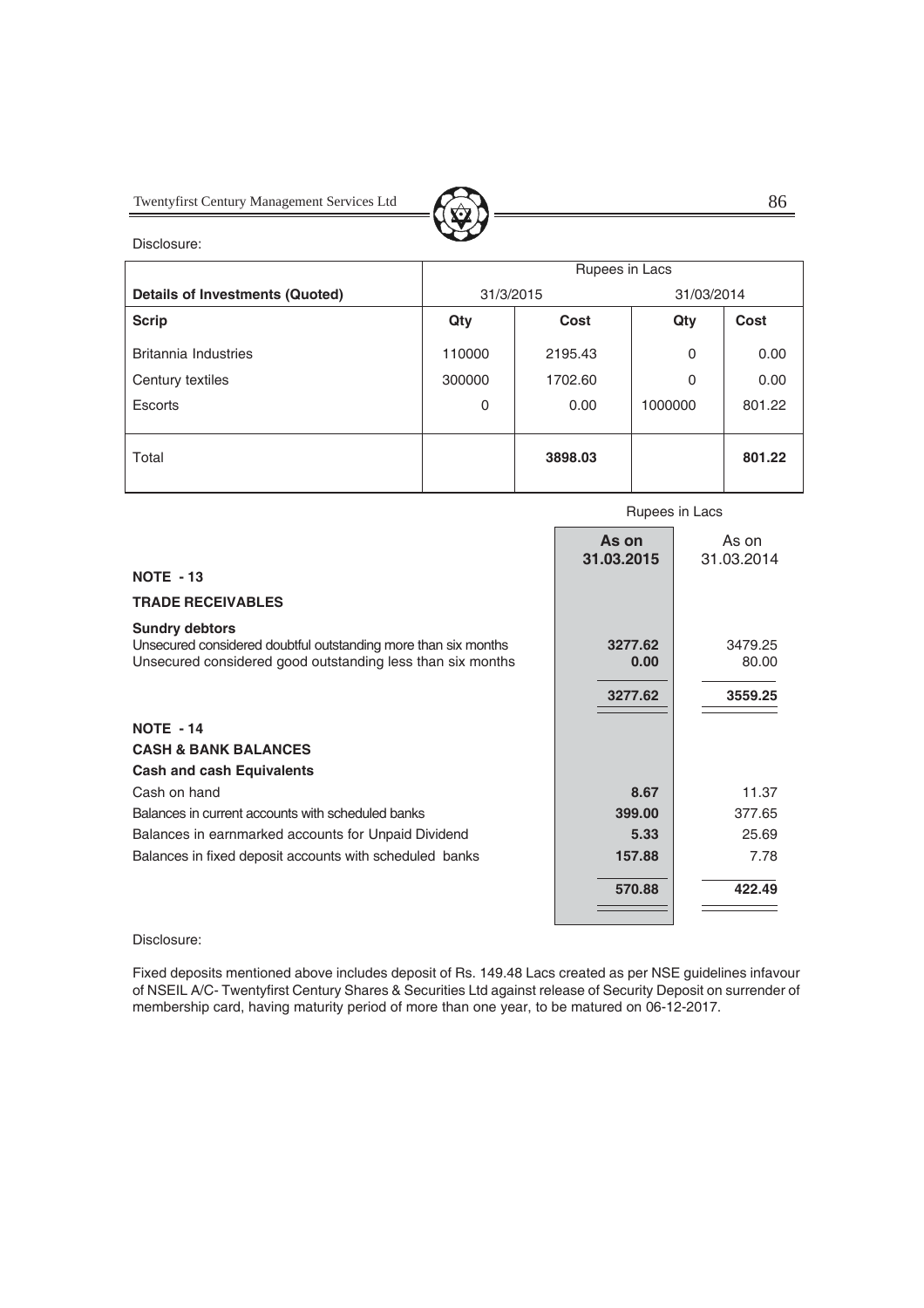| Twentyfirst Century Management Services Ltd |                  | 87         |
|---------------------------------------------|------------------|------------|
|                                             | (Rupees in Lacs) |            |
|                                             | As on            | As on      |
|                                             | 31.03.2015       | 31.03.2014 |
|                                             |                  |            |
| <b>NOTE - 15</b>                            |                  |            |
| <b>SHORT TERM LOANS &amp; ADVANCES</b>      |                  |            |
| <b>Unsecured considered good</b>            |                  |            |
| Advance against property                    | 0.00             | 10.00      |
| Prepaid Insurance                           | 2.49             | 1.00       |
| <b>Others</b>                               | 1.47             | 0.00       |
|                                             | 3.96             | 11.00      |
|                                             |                  |            |
| <b>NOTE - 16</b>                            |                  |            |
| <b>OTHER CURRENT ASSETS</b>                 |                  |            |
| Margin for derivative segment               | 127.86           | 0.00       |
| TDS receivable                              | 14.56            | 0.00       |
|                                             | 142.42           | 0.00       |
|                                             |                  |            |
|                                             |                  |            |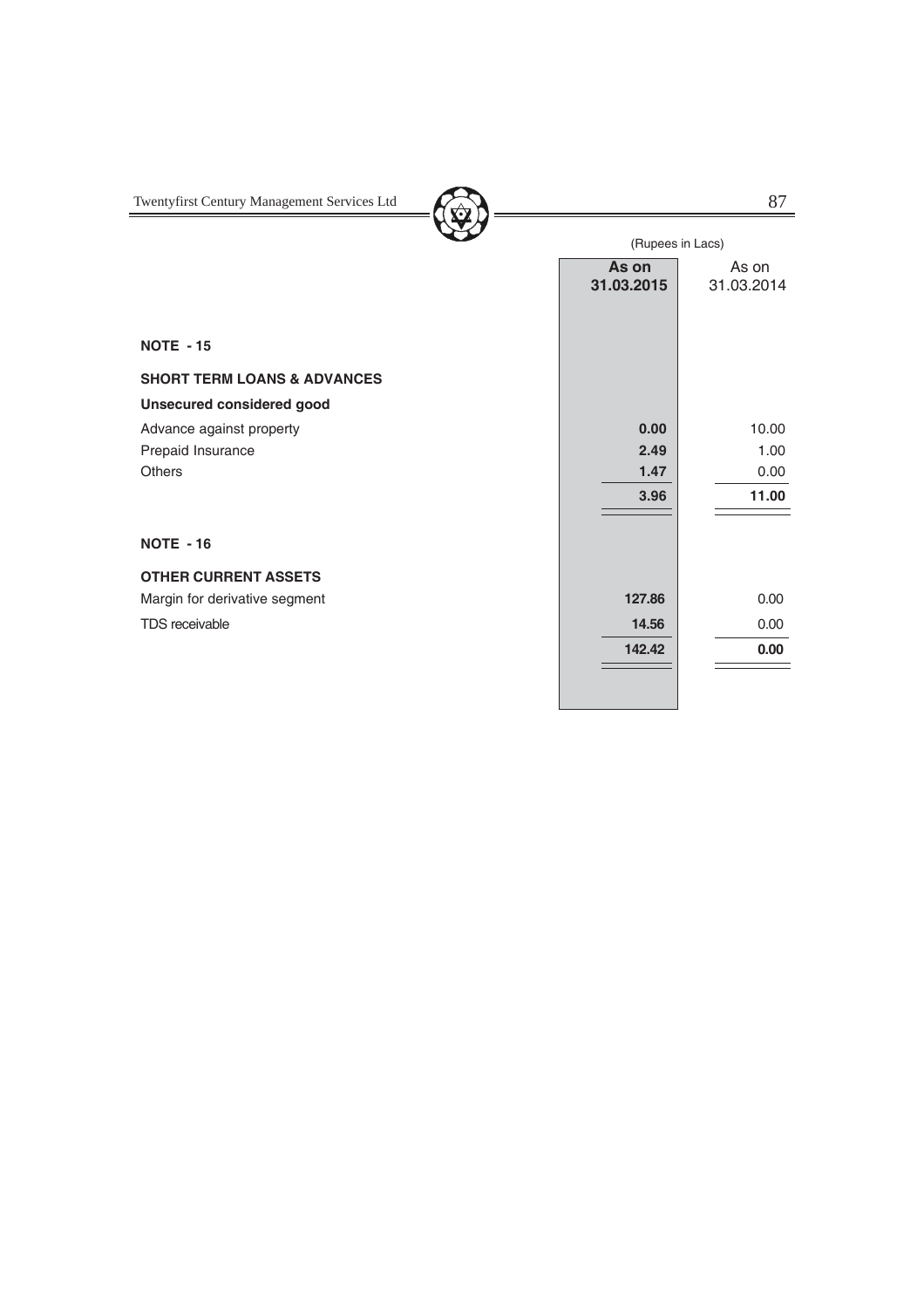| Twentyfirst Century Management Services Ltd                                                                              |                               | 88                          |
|--------------------------------------------------------------------------------------------------------------------------|-------------------------------|-----------------------------|
|                                                                                                                          | (Rupees in Lacs)              |                             |
|                                                                                                                          | As on<br>31.03.2015           | As on<br>31.03.2014         |
| <b>NOTE - 17</b>                                                                                                         |                               |                             |
| <b>REVENUE FROM OPERATIONS</b>                                                                                           |                               |                             |
| i. Income from capital market operations<br>Profit / (Loss) from cash segment<br>Profit / (Loss) from derivative segment | 1420.63<br>2256.87<br>3677.50 | (798.83)<br>890.09<br>91.26 |
| ii.Brokerage received                                                                                                    |                               |                             |
| From wholesale debt market<br>From capital market                                                                        | 0.00<br>0.00                  | 2.30<br>57.68               |
| Mutual fund brokerage                                                                                                    | 0.00                          | 0.66                        |
|                                                                                                                          | 0.00                          | 60.64                       |
|                                                                                                                          | 3677.50                       | 151.90                      |

## Disclosure:

The company is primarily engaged in investing activities, hence profit and loss from the activity is shown as revenue from operations.

| <b>NOTE - 18</b>                                                                                                                                  | As on<br>31.03.2015   | As on<br>31.03.2014   |
|---------------------------------------------------------------------------------------------------------------------------------------------------|-----------------------|-----------------------|
| <b>OTHER INCOME</b><br>Dividend received<br>Interest on fixed deposit<br>(TDS: Rs. 0.12 lacs, Previous year Rs.1.26 lacs)<br>Miscellaneous Income | 34.59<br>1.23<br>2.58 | 16.34<br>8.39<br>4.98 |
| Services charges                                                                                                                                  | 0.00                  | 0.12                  |
|                                                                                                                                                   | 38.40                 | 29.83                 |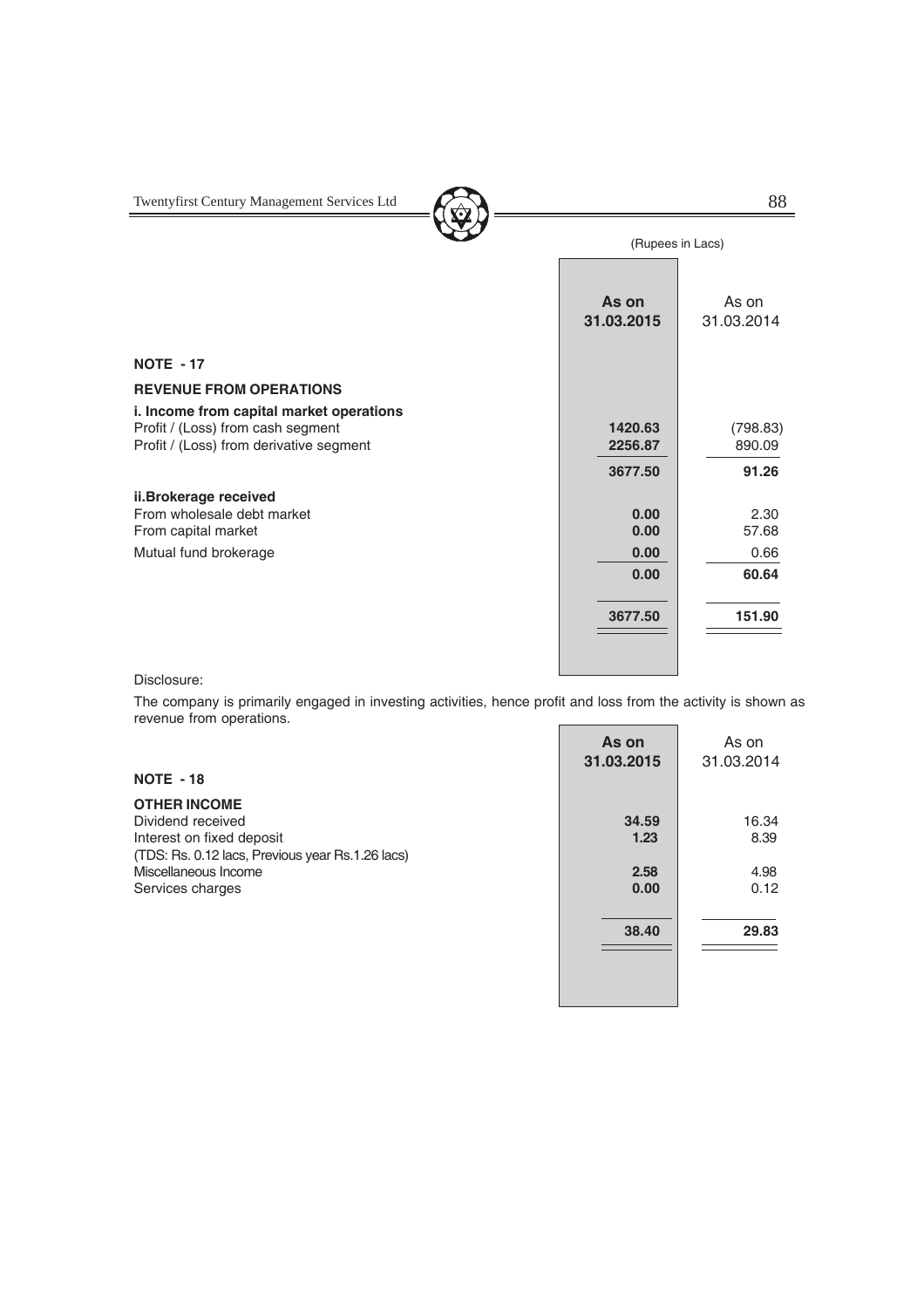| Twentyfirst Century Management Services Ltd    |                     | 89                  |
|------------------------------------------------|---------------------|---------------------|
|                                                | (Rupees in Lacs)    |                     |
|                                                | As on<br>31.03.2015 | As on<br>31.03.2014 |
| <b>NOTE - 19</b>                               |                     |                     |
| <b>EMPLOYMENT COST</b>                         |                     |                     |
| Salaries & Bonus                               | 71.33               | 80.31               |
| Gratuity                                       | 13.74               | 21.67               |
| Employer's contribution to Providend fund      | 3.43                | 4.12                |
| Gratuity contribution                          | 8.00                | 0.00                |
| Staff Welfare expenses                         | 0.71                | 0.81                |
|                                                | 97.21               | 106.91              |
| <b>NOTE - 20</b>                               |                     |                     |
| <b>ADMINISTRATIVE &amp; OPERATIVE EXPENSES</b> |                     |                     |
|                                                |                     |                     |
| Audit fees                                     | 2.24                | 2.24                |
| Advisory charges paid - WDM                    | 0.00                | 0.85                |
| <b>Business promotion expenses</b>             | 0.00                | 2.30                |
| Clearing member charges                        | 0.00                | 3.15                |
| <b>Communication Expenses</b>                  | 25.96               | 23.86               |
| Depository charges                             | 3.59                | 0.94                |
| Directors sitting fees                         | 1.93                | 0.00                |
| Donations                                      | 0.00                | 1.00                |
| <b>Electricity charges</b>                     | 0.52                | 2.90                |
| Car Insurance                                  | 1.18<br>0.68        | 1.43                |
| Issuer charges<br>Legal fees                   | 17.61               | 0.68<br>0.55        |
| Listing fees                                   | 1.12                | 0.45                |
| Membership fees                                | 0.00                | 0.21                |
| NSE charges                                    | 3.43                | 1.75                |
| Office expenses                                | 0.00                | 0.40                |
| Other expenses                                 | 16.06               | 9.28                |
| <b>Printing &amp; Stationery</b>               | 3.67                | 3.64                |
| <b>Professional Fees</b>                       | 25.34               | 18.39               |
| Provision for contingency                      | 75.00               | 0.00                |
| Rent                                           | 10.02               | 3.14                |
| Repairs & Maintenance                          | 3.81                | 17.45               |
| SEBI turnover fees                             | 0.00                | 0.23                |
| Service tax paid                               | 0.00                | 0.19                |
| Stamp charges<br>Travel & Conveyance           | 0.00                | 1.29<br>7.61        |
|                                                | 7.25                |                     |
|                                                | 199.41              | 103.93              |
|                                                |                     |                     |
|                                                |                     |                     |
|                                                |                     |                     |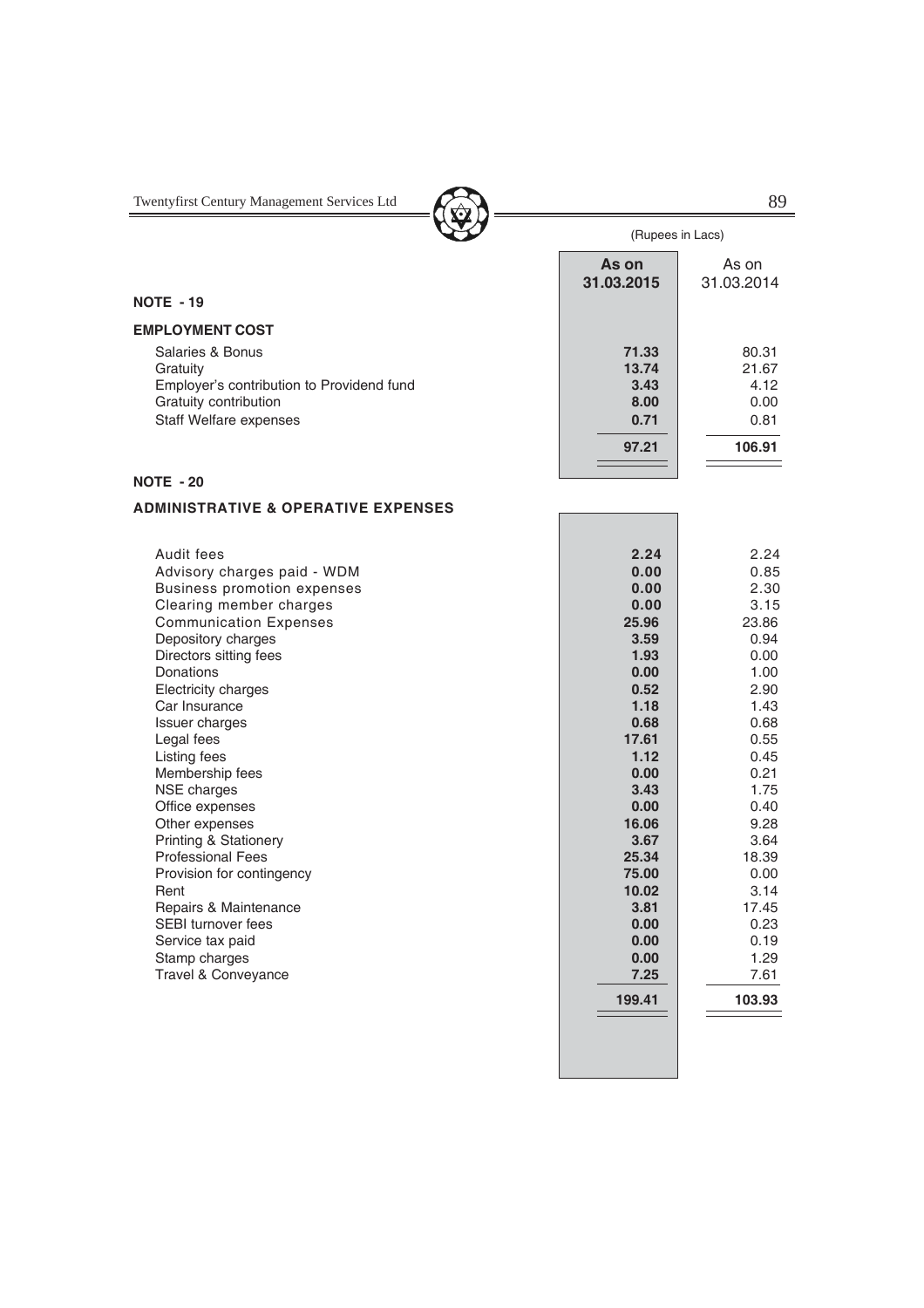

21. Deferred tax asset of Rs. 2.92 lacs has been created for difference in written down value of fixed assets between books and tax accounts, detailed as under:

| <b>Particulars</b>                                       | 31.03.2015 | 31.03.2014 |
|----------------------------------------------------------|------------|------------|
| On timing differences on<br>depreciation on fixed assets | (9.45)     | (7.03)     |
| Deferred tax thereon                                     | (2.92)     | (2.18)     |

# 22. Earning Per Share

| Particulars                                                | 31.03.15 | 31.03.14 |
|------------------------------------------------------------|----------|----------|
| Net Profit/(Loss) After Tax (Rs. in Lacs)                  | 2431.92  | (64.44)  |
| Weighted average number of<br>outstanding shares (In Lacs) | 105      | 105      |
| Basic/Diluted EPS (in Rs.)<br>(Face Value of Rs.10 each)   | (22.13)  | (0.61)   |

- 23. The company operates in only one segment i.e., Capital Market operations, hence segment reporting in accordance with Accounting Standard-17 is not applicable.
- 24. Related party disclosures as required under AS - 18 (Related Party Disclosures).

# **Related party and their relationship**

| Related party                                        | Relationship                                               |
|------------------------------------------------------|------------------------------------------------------------|
| Twentyfirst Century Shares &<br>Securities Ltd       | Wholly owned<br><b>Subsidiary Company</b>                  |
| Sundar Iyer                                          | Director                                                   |
| Krishnan Muthukumar                                  | Director                                                   |
| A. V. M. Sundaram                                    | <b>Company Secretary</b>                                   |
| SI Investments & Broking Pvt. Ltd.                   | Company in which<br>Director's relatives<br>are interested |
| Lubricants and Allied Products<br>Mfg. Co. Pvt. Ltd. | Company in which<br>Director's are<br>interested           |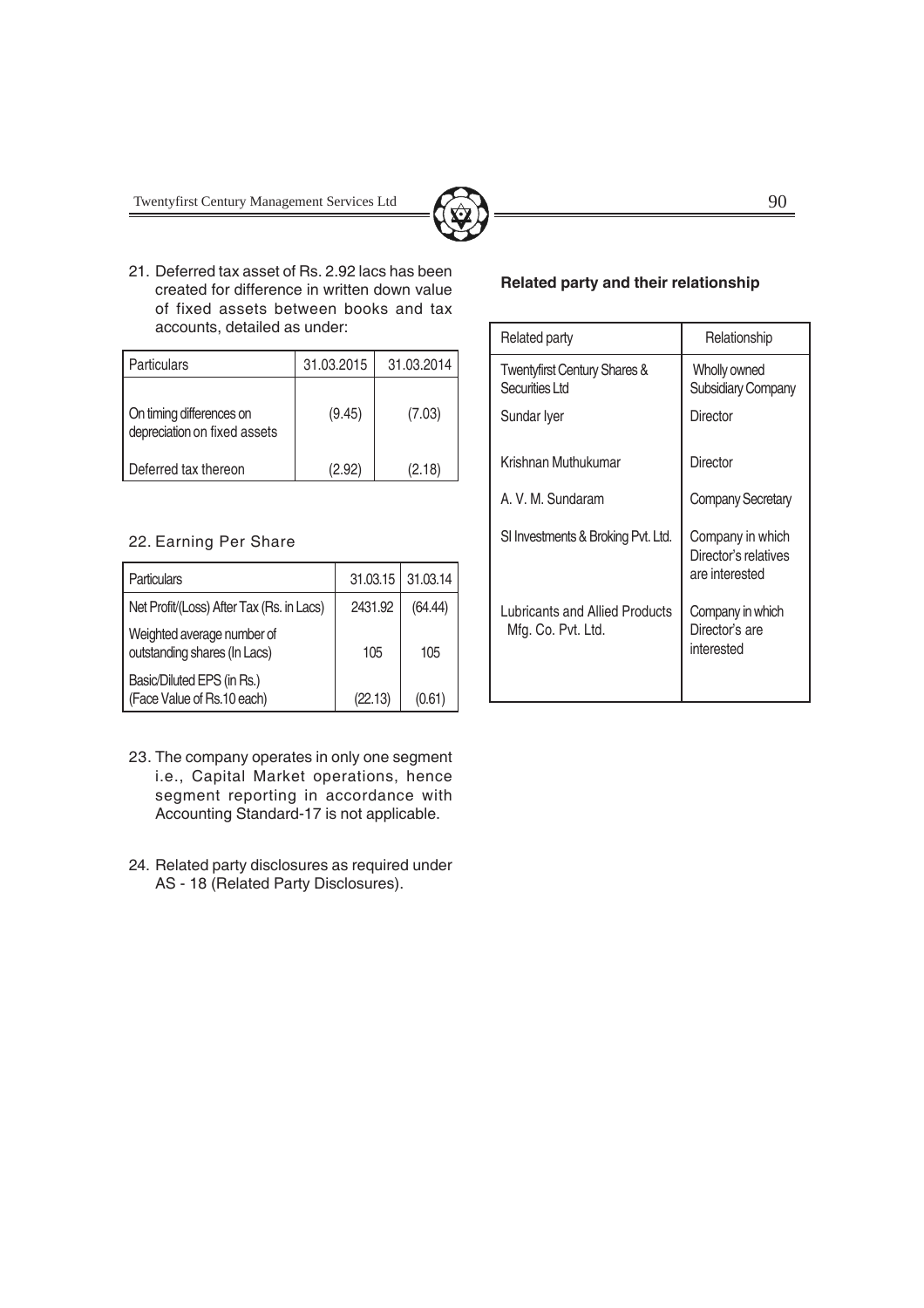

#### **Transactions with the related parties**

| Name of the party                              | <b>PARTICULARS</b>    | Rs. In Lacs |
|------------------------------------------------|-----------------------|-------------|
|                                                |                       |             |
| SI Investments & Broking Pvt Ltd               | Trading activity (Cr) | 127.86      |
| Sundar Iver                                    | Trading activity (Cr) | 583.29      |
| Lubricants & Allied Products Mfg. Co. Pvt. Ltd | <b>Rent Paid</b>      | 8.40        |
|                                                |                       |             |

- 25. The Company has made contingency provision of Rs. 75 lacs towards estimated interest cost of Rs 75 lacs payable to Gujarat Industrial Investment Corporation for pending legal case in the High Court of Chennai.
- 26. The company has written off Rs.61.20 lacs (shown under exceptional items) being the amount misappropriated by an official of the company. Matter is under investigation and a step for recovery is being initiated.
- 27. Also Company has not provided income tax liability of Rs. 1324.85 Lacs that may arise in respect of income tax matters pending in appeal. It is not practicable to estimate the timing of cash outflows in respect of this matter. However, the company has been advised that it has fair chance of winning the appeal.
- 28. Under the Micro, Small and Medium Enterprises Development Act, 2006 which came into force from October, 2 2006 certain disclosure are required to be made relating to Micro, Small & Medium Enterprises. There have been no reported cases of delays in payments to Micro and Small Enterprises or of interest payments due to delays in such payments.

29. Previous year figures have been rearranged and regrouped wherever necessary to facilitate the comparison.

As per our Report of even Date

For and on behalf of Board

For Lakhani & Lakhani Chartered Accountants (Firm Registration No.115728W)

Suhas Shinde (M.No.117107) Sundar Iver Partner Chairman

> Krishnan Muthukumar **Director**

Place: Mumbai A.V.M. Sundaram Date: 21.04.2015 Company Secretary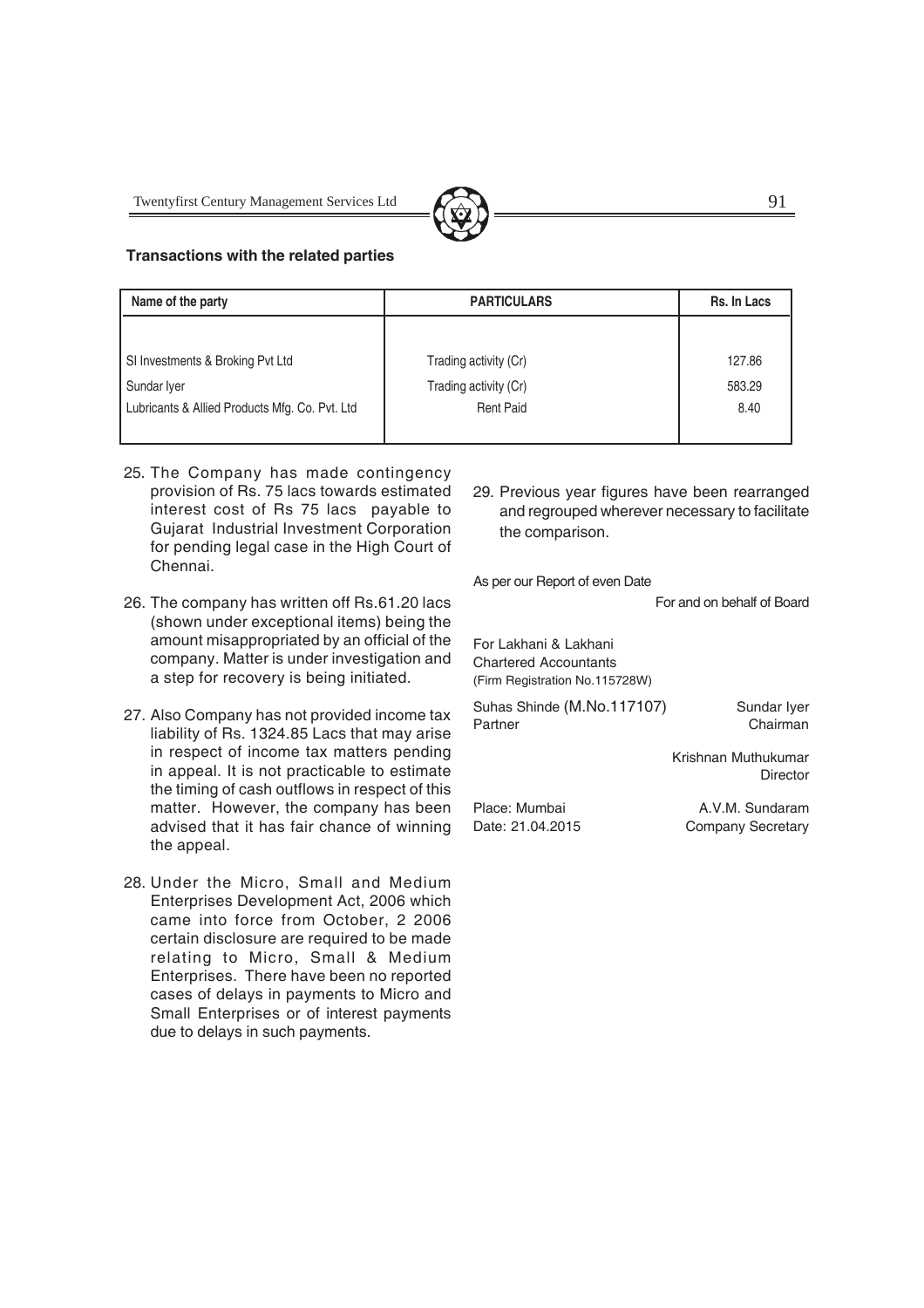

#### **CONSOLIDATED CASH FLOW STATEMENT FOR THE YEAR ENDED 31st MARCH, 2015** (Rupees in Lacs) **TWENTYFIRST CENTURY MANAGEMENT SERVICES LTD**

| 31.03.2015<br>31.03.2014<br><b>CASH FLOW FROM OPERATING ACTIVITIES</b><br>Net Profit before tax<br>3316.95<br>(66.62)<br>Add:<br>Depreciation<br>41.13<br>37.14<br>Profit on sale of motor car<br>0.37<br>(2.52)<br>Interest Received<br>(1.23)<br>(8.39)<br>Dividend received<br>(16.34)<br>12.78<br>(34.59)<br>2.79<br>Operating Profit before working capital changes<br>3319.74<br>(53.84)<br>Trade and other receivables<br>96.60<br>228.83<br>Trade payables and other liabilities<br>(1259.20)<br>(51.46)<br>Loans & advances<br>195.50<br>90.15<br>372.87<br>(1072.45)<br>Cash generated from operations<br>3692.61<br>(1126.29)<br><b>Direct Taxes Paid</b><br>(110.22)<br>(957.80)<br>Net cash flow from operating activities (A)<br>2734.81<br>(1236.51)<br><b>CASH FLOW FROM INVESTING ACTIVITIES</b><br>(150.10)<br><b>Bank deposits</b><br>734.93<br>(3096.44)<br>742.81<br>Investments<br>Redemption of preference shares<br>(750.00)<br>0.00<br>Preference dividend paid and tax thereon<br>(642.57)<br>0.00<br>Reissue of forfeited shares<br>14.94<br>0.00<br>Purchase of fixed assets<br>(187.49)<br>(0.20)<br>1.31<br>Disposal of fixed assets<br>55.61<br>Interest received<br>1.23<br>8.39<br>Dividend received<br>34.59<br>16.34<br>Net cash flow from investing activities (B)<br>1503.58<br>(4720.23)<br><b>CASH FLOW FROM FINANCING ACTIVITIES</b><br>1983.71<br>0.00<br>Loan term borrowings<br>Net cash flow from financing activities (C)<br>1983.71<br>0.00<br>Net increase/(decrease) in cash & cash equivalents (A+B+C)<br>267.07<br>(1.71)<br>Cash & cash equivalents - Opening Balance<br>414.71<br>147.64<br>Cash & cash equivalents - Closing Balance<br>413.00<br>414.71 |  | (1.14) |  |
|---------------------------------------------------------------------------------------------------------------------------------------------------------------------------------------------------------------------------------------------------------------------------------------------------------------------------------------------------------------------------------------------------------------------------------------------------------------------------------------------------------------------------------------------------------------------------------------------------------------------------------------------------------------------------------------------------------------------------------------------------------------------------------------------------------------------------------------------------------------------------------------------------------------------------------------------------------------------------------------------------------------------------------------------------------------------------------------------------------------------------------------------------------------------------------------------------------------------------------------------------------------------------------------------------------------------------------------------------------------------------------------------------------------------------------------------------------------------------------------------------------------------------------------------------------------------------------------------------------------------------------------------------------------------------------------------------------------|--|--------|--|
|                                                                                                                                                                                                                                                                                                                                                                                                                                                                                                                                                                                                                                                                                                                                                                                                                                                                                                                                                                                                                                                                                                                                                                                                                                                                                                                                                                                                                                                                                                                                                                                                                                                                                                               |  |        |  |
|                                                                                                                                                                                                                                                                                                                                                                                                                                                                                                                                                                                                                                                                                                                                                                                                                                                                                                                                                                                                                                                                                                                                                                                                                                                                                                                                                                                                                                                                                                                                                                                                                                                                                                               |  |        |  |
|                                                                                                                                                                                                                                                                                                                                                                                                                                                                                                                                                                                                                                                                                                                                                                                                                                                                                                                                                                                                                                                                                                                                                                                                                                                                                                                                                                                                                                                                                                                                                                                                                                                                                                               |  |        |  |
|                                                                                                                                                                                                                                                                                                                                                                                                                                                                                                                                                                                                                                                                                                                                                                                                                                                                                                                                                                                                                                                                                                                                                                                                                                                                                                                                                                                                                                                                                                                                                                                                                                                                                                               |  |        |  |
|                                                                                                                                                                                                                                                                                                                                                                                                                                                                                                                                                                                                                                                                                                                                                                                                                                                                                                                                                                                                                                                                                                                                                                                                                                                                                                                                                                                                                                                                                                                                                                                                                                                                                                               |  |        |  |
|                                                                                                                                                                                                                                                                                                                                                                                                                                                                                                                                                                                                                                                                                                                                                                                                                                                                                                                                                                                                                                                                                                                                                                                                                                                                                                                                                                                                                                                                                                                                                                                                                                                                                                               |  |        |  |
|                                                                                                                                                                                                                                                                                                                                                                                                                                                                                                                                                                                                                                                                                                                                                                                                                                                                                                                                                                                                                                                                                                                                                                                                                                                                                                                                                                                                                                                                                                                                                                                                                                                                                                               |  |        |  |
|                                                                                                                                                                                                                                                                                                                                                                                                                                                                                                                                                                                                                                                                                                                                                                                                                                                                                                                                                                                                                                                                                                                                                                                                                                                                                                                                                                                                                                                                                                                                                                                                                                                                                                               |  |        |  |
|                                                                                                                                                                                                                                                                                                                                                                                                                                                                                                                                                                                                                                                                                                                                                                                                                                                                                                                                                                                                                                                                                                                                                                                                                                                                                                                                                                                                                                                                                                                                                                                                                                                                                                               |  |        |  |
|                                                                                                                                                                                                                                                                                                                                                                                                                                                                                                                                                                                                                                                                                                                                                                                                                                                                                                                                                                                                                                                                                                                                                                                                                                                                                                                                                                                                                                                                                                                                                                                                                                                                                                               |  |        |  |
|                                                                                                                                                                                                                                                                                                                                                                                                                                                                                                                                                                                                                                                                                                                                                                                                                                                                                                                                                                                                                                                                                                                                                                                                                                                                                                                                                                                                                                                                                                                                                                                                                                                                                                               |  |        |  |
|                                                                                                                                                                                                                                                                                                                                                                                                                                                                                                                                                                                                                                                                                                                                                                                                                                                                                                                                                                                                                                                                                                                                                                                                                                                                                                                                                                                                                                                                                                                                                                                                                                                                                                               |  |        |  |
|                                                                                                                                                                                                                                                                                                                                                                                                                                                                                                                                                                                                                                                                                                                                                                                                                                                                                                                                                                                                                                                                                                                                                                                                                                                                                                                                                                                                                                                                                                                                                                                                                                                                                                               |  |        |  |
|                                                                                                                                                                                                                                                                                                                                                                                                                                                                                                                                                                                                                                                                                                                                                                                                                                                                                                                                                                                                                                                                                                                                                                                                                                                                                                                                                                                                                                                                                                                                                                                                                                                                                                               |  |        |  |
|                                                                                                                                                                                                                                                                                                                                                                                                                                                                                                                                                                                                                                                                                                                                                                                                                                                                                                                                                                                                                                                                                                                                                                                                                                                                                                                                                                                                                                                                                                                                                                                                                                                                                                               |  |        |  |
|                                                                                                                                                                                                                                                                                                                                                                                                                                                                                                                                                                                                                                                                                                                                                                                                                                                                                                                                                                                                                                                                                                                                                                                                                                                                                                                                                                                                                                                                                                                                                                                                                                                                                                               |  |        |  |

PER OUR REPORT ATTACHED FOR AND ON BEHALF OF THE BOARD<br>for LAKHANI & LAKHANI for LAKHANI & LAKHANI<br>CHARTERED ACCOUNTANTS (Firm Registration No.115728W) CHARTERED ACCOUNTANTS (Firm Registration No.115728W) CHARTERED ACCOUNTANTS (Firm Registration No.115728W)

SUHAS SHINDE (M.No.117107) A.V.M. SUNDARAM KRISHNAN MUTHUKUMAR PARTNER DIRECTOR COMPANY SECRETARY DIRECTOR

Place : Mumbai Date : 21.04.2015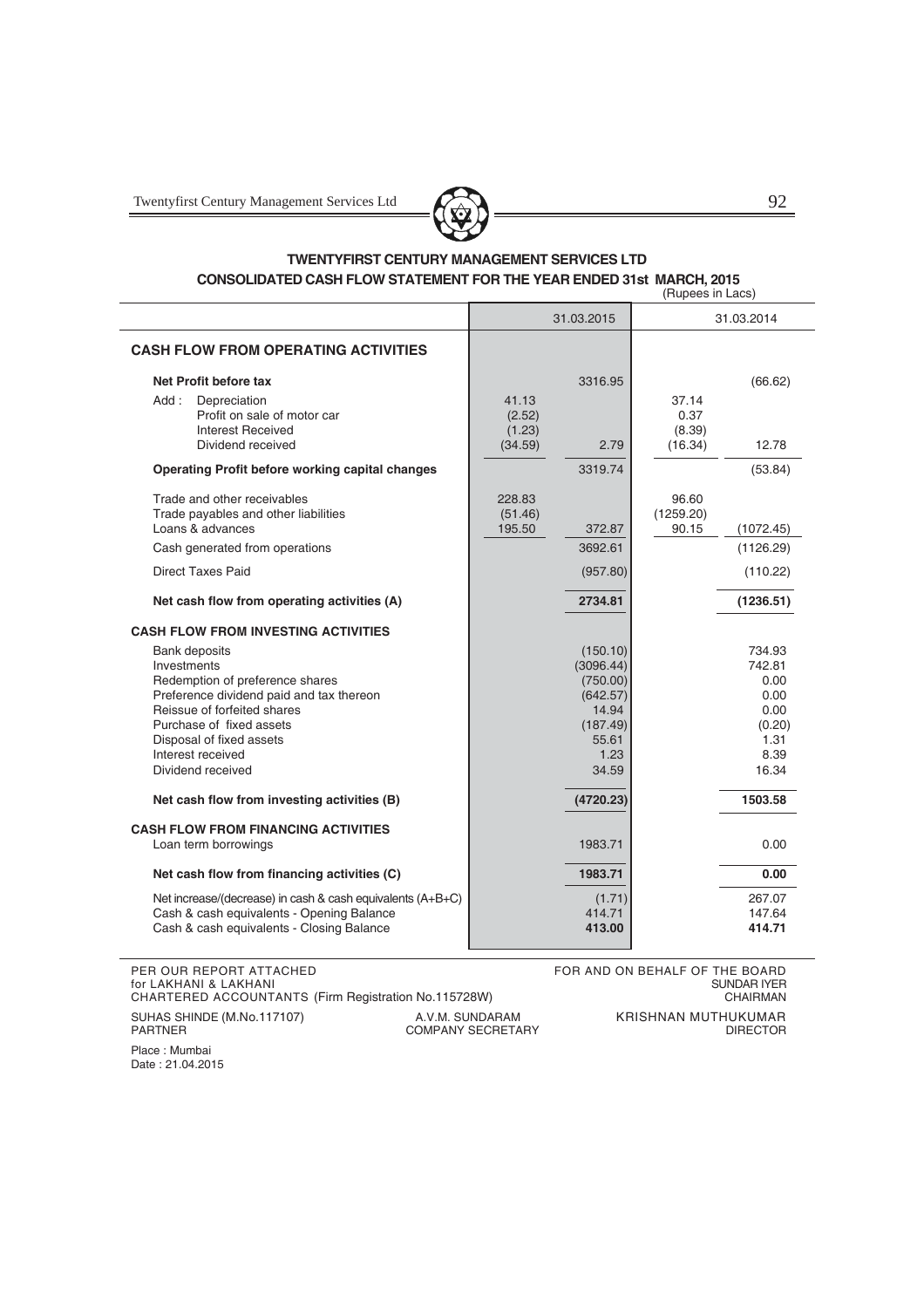

# **TWENTYFIRST CENTURY MANAGEMENT SERVICES LIMITED**<br>Regd. & Admn. Office : No. 67, Old No. 28A, Door No. G3, Eldams Road, Alwarpet, Chennai - 600 018.

Telephone +91 44 42030149, Fax +91 44 24328452, Website: www.tcms.bz; e-mail: Investors@tcms.bz CIN: L74210TN1986PLC012791

**ATTENDANCE SLIP**

PLEASE COMPLETE THIS ATTEND SLIP AND HAND IT OVER AT THE ENTRANCE OF THE VENUE FOR AGM

| Name and address<br>Of the registered member |  |
|----------------------------------------------|--|
| Folio No. DP ID No./<br>Client ID No.        |  |
| No. of Shares                                |  |

I hereby record my/our presence at the 29th Annual General Meeting of the Company to be held on Friday, 17th July 2015 at 3.30 p.m. at Narada Gana Sabha Mini Hall, T.T.K. Salait, Chennai - 600 018.

Signature of the Member / Joint Member / Proxy attending the Meeting

Electronic Voting Event Number (Even) User ID Password

Note: **Person attending the Meeting is requested to bring this Attendance Slip and Annual Report with him/her. Duplicate Attendance Slip and Annual Report will not be issued at the Annual General Meeting.**

|                                                | TWEATYFIRST OEATURY MAAAGEMEAT SERVICES LIMITED<br>Regd. & Admn. Office: No. 67, Old No. 28A, Door No. G3, Eldams Road, Alwarpet, Chennai - 600 018.<br>Telephone +91 44 42030149, Fax +91 44 24328452, Website: www.tcms.bz; e-mail: Investors@tcms.bz<br>CIN: L74210TN1986PLC012791 |
|------------------------------------------------|---------------------------------------------------------------------------------------------------------------------------------------------------------------------------------------------------------------------------------------------------------------------------------------|
|                                                | 29th GENERAL MEETING ON FRIDAY 17TH JULY, 2015 AT 3.30 P.M.                                                                                                                                                                                                                           |
|                                                | <b>PROXY FORM</b><br>[Pursuant to section 105(6) of the Companies Act, 2013 and Rule 19 (3) of the Companies (Management and Administration) Rules, 2014]                                                                                                                             |
| <b>CIN</b>                                     | L74210TN1986PLC012791                                                                                                                                                                                                                                                                 |
| Name of the Company                            | <b>TwentyFirst Century Management Services Limited</b>                                                                                                                                                                                                                                |
| <b>Registered Office</b>                       | No. 67, Old No.28 A, Door No. G3 Eldams Road, Alwarpet, Chennai - 600 018.                                                                                                                                                                                                            |
| Name of Member(s)<br><b>Registered Address</b> |                                                                                                                                                                                                                                                                                       |
| Email ID<br>Folio No. DP ID - Client ID        |                                                                                                                                                                                                                                                                                       |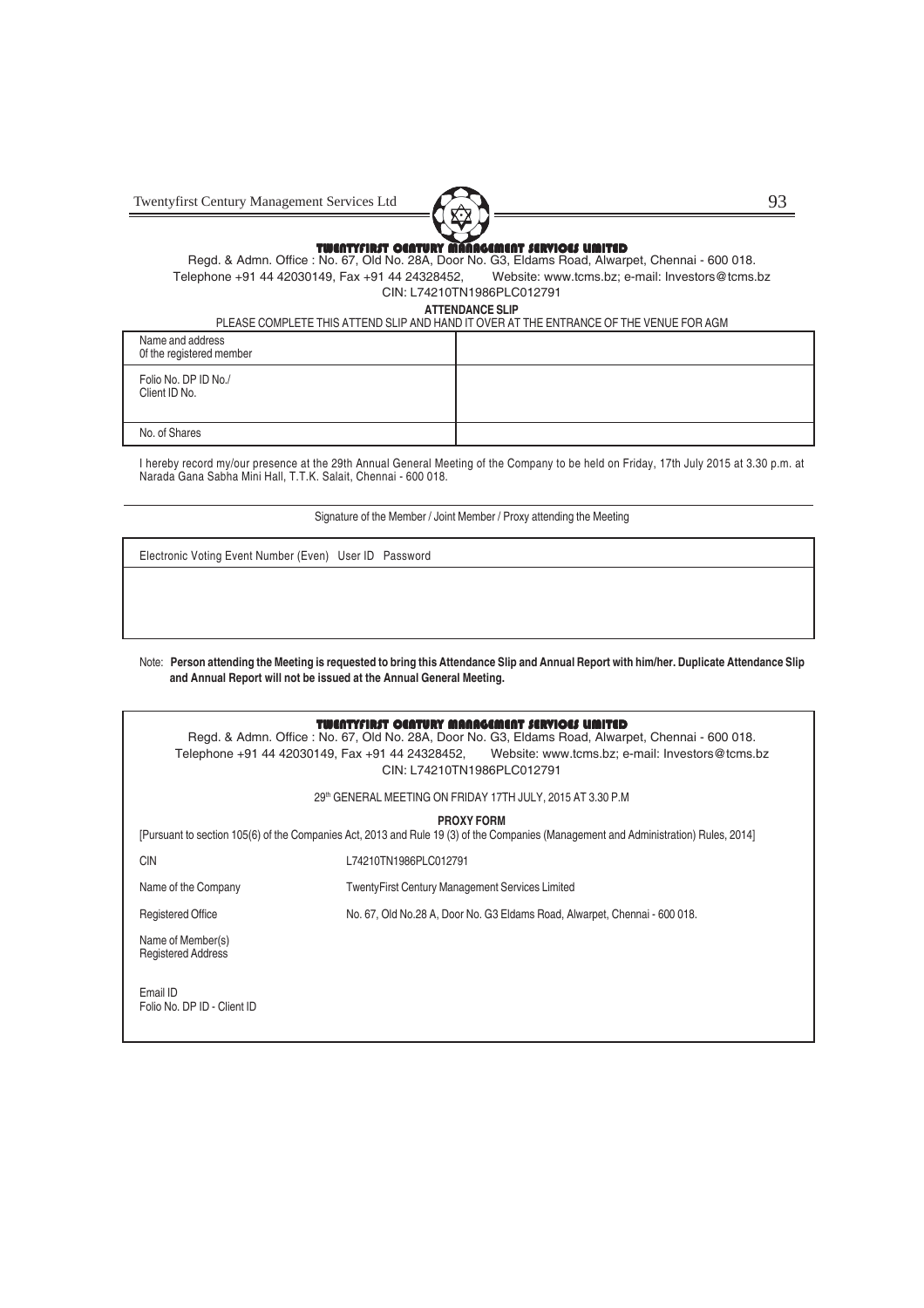| $R_{AB}$<br>Twentyfirst Century Management Services Ltd |  |
|---------------------------------------------------------|--|
|---------------------------------------------------------|--|

I/We being a member(s) of and holds ................................ Shares of the above named Company hereby appoint :

|  | $\text{Admes.} \label{1.1} \text{Admes.} \qquad \qquad \text{Admes.} \qquad \text{Admes.} \qquad \qquad \text{Admes.} \qquad \qquad \text{Admes.} \qquad \qquad \text{Admes.} \qquad \qquad \text{Admes.} \qquad \qquad \text{Admes.} \qquad \text{Admes.} \qquad \qquad \text{Admes.} \qquad \text{Admes.} \qquad \qquad \text{Admes.} \qquad \text{Admes.} \qquad \text{Admes.} \qquad \text{Admes.} \qquad \text{Admes.} \qquad \text{Admes.} \qquad \text{Admes.} \qquad \text$ |  |
|--|-------------------------------------------------------------------------------------------------------------------------------------------------------------------------------------------------------------------------------------------------------------------------------------------------------------------------------------------------------------------------------------------------------------------------------------------------------------------------------------|--|
|  |                                                                                                                                                                                                                                                                                                                                                                                                                                                                                     |  |
|  |                                                                                                                                                                                                                                                                                                                                                                                                                                                                                     |  |
|  |                                                                                                                                                                                                                                                                                                                                                                                                                                                                                     |  |
|  |                                                                                                                                                                                                                                                                                                                                                                                                                                                                                     |  |
|  |                                                                                                                                                                                                                                                                                                                                                                                                                                                                                     |  |

as my/our proxy to attend and vote (on a poll) for me/us on my/our behalf, at the 29<sup>th</sup> Annual General Meeting of the Company to be held on Friday, 17 July, 2015 at 3.30 p.m at Narada Gana Sabha, Mini Hall, T.T.K. Salai, Chennai - 600 018 and at any adjournment thereof in respect of such resolutions:

| Resolution<br>Number | Resolution                                                                                                                                                                                                                                                                                                                   |     | Vote    |         |
|----------------------|------------------------------------------------------------------------------------------------------------------------------------------------------------------------------------------------------------------------------------------------------------------------------------------------------------------------------|-----|---------|---------|
|                      |                                                                                                                                                                                                                                                                                                                              | For | Against | Abstain |
|                      | <b>Ordinary Business:</b>                                                                                                                                                                                                                                                                                                    |     |         |         |
| ۱.                   | Adoption of Standalone and Consolidated Audited Financial Statements of the<br>Company for the year ended 31 March, 2015 including audited Balance Sheet as at<br>31 March, 2015 and the Statement of Profit t & Loss for the year ended on that date<br>and the reports of the Board of the Directors and Auditors thereon. |     |         |         |
| 2.                   | Declaration of dividend on equity shares for the financial year 2014-15.                                                                                                                                                                                                                                                     |     |         |         |
| 3.                   | Re-appointment of Mr. Sundar Iver (DIN 00481975), as Director who retires<br>by rotation and, being eligible, offers himself for re-appointment.                                                                                                                                                                             |     |         |         |
| 4.                   | Appointment of Messrs. Lakhani & Lakhani, Mumbai, Chartered Accountants,<br>(Registration Number 115728W), as Statutory Auditors of the Company), the<br>retiring Auditors of the Company.                                                                                                                                   |     |         |         |

#### Specials Business:

|    | Appointment of Mr. Iyer Vishwanath (DIN 00137166), as Independent Director<br>till 16th July 2020, not liable to retire by rotation.                                      |  |  |
|----|---------------------------------------------------------------------------------------------------------------------------------------------------------------------------|--|--|
| 6. | Appointment of Mrs. Sita Sunil (DIN 00041722), as Independent Director<br>till 20th April 2020, not liable to retire by rotation.                                         |  |  |
|    | Appointment of M/s Lakshmmi Subramanian & Associates, Practising Company Secretaries,<br>as Secretarial Auditors of the company for the financial year ending 31.03.2016. |  |  |
|    | Approval for material related party transaction during the financial year 2015-16<br>on the terms as briefly mentioned in the explanatory statement to this resolution.   |  |  |

Signed this .............................................. day of .................................... 2015 Signature of Member(s) ...............................................................................

Signature of Proxy holder(s) ...................................................................................

Notes: 1. This form of Proxy in order to be effective, should be duly stamped, completed and deposited at the Registered Office of the Company, not less than 48 hours before the commencement of the meeting.

It is optional to indicate your preference. If you leave columns 'For, Against, Abstain' blank against all or any of the resolutions, your proxy will be entitled to vote in the manner as he / she may deem appropriate.

Affix Revenue Stamp Re. 1/-

- 2. For the Resolutions, Explanatory Statement and Notes, please refer to the Notice of the 29th Annual General Meeting.
- 3. A person can act as proxy on behalf of Members not exceeding fifty (50) and holding in the aggregate not more than 10% of the total share capital of the Company carrying voting rights. In case a proxy is proposed to be appointed by a Member holding more than 10% of the total share capital of the Company carrying voting rights, then such proxy shall not act as a proxy for any other person or Member.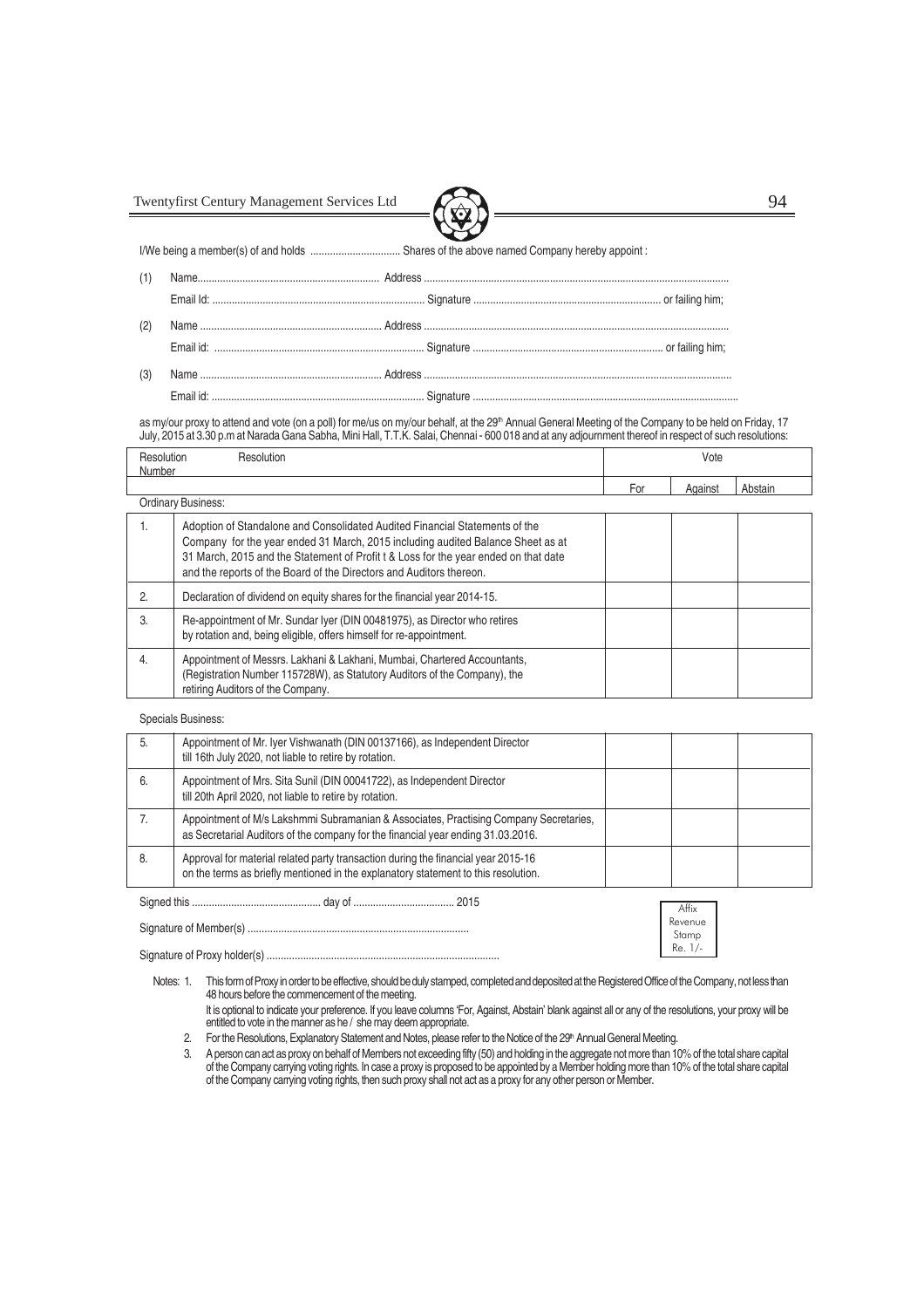BOOK POST

To

If undelivered, please return to .



TWENTYFIRST CENTURY MANAGEMENT SERVICES LTD

*Regd. & Admn. Office : No. 67, Old. No. 28A, Door No. G3, Eldams Road, Alwarpet, Chennai - 600 018.*